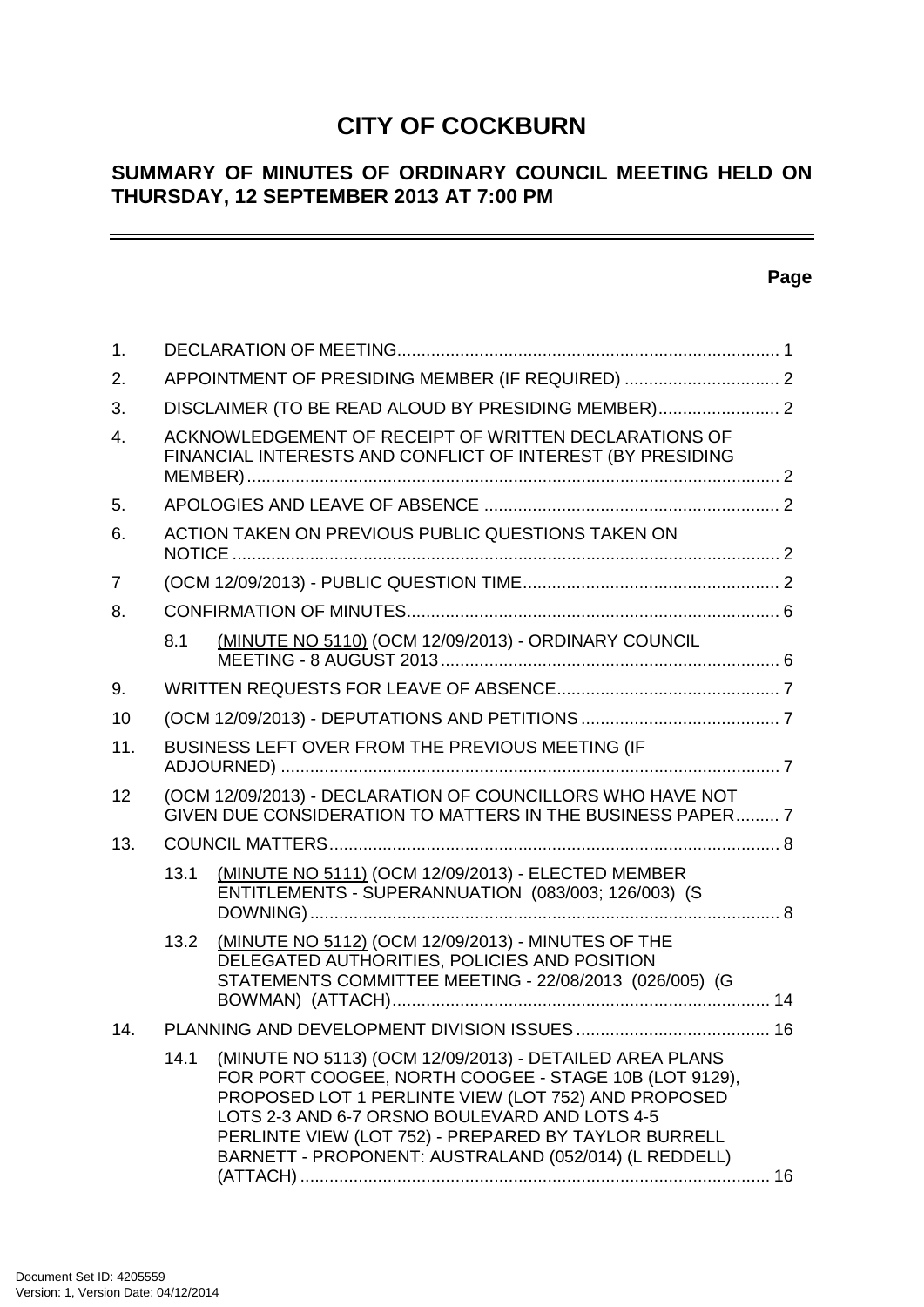| 14.2 | (MINUTE NO 5114) (OCM 12/09/2013) - CLOSURE OF PORTION<br>OF ROAD RESERVE - LOCATION: BENNETT AVENUE, NORTH<br>COOGEE (COCKBURN COAST) - OWNER: STATE OF WA -<br>APPLICANT: MCMULLEN NOLAN GROUP (450567) (L GATT)                                                                                                                         |  |
|------|--------------------------------------------------------------------------------------------------------------------------------------------------------------------------------------------------------------------------------------------------------------------------------------------------------------------------------------------|--|
| 14.3 | (OCM 12/09/2013) - INITIATION OF TOWN PLANNING SCHEME<br>NO. 3 AMENDMENT 94 - INTRODUCING DEVELOPMENT<br>CONTRIBUTION AREA 14 COCKBURN COAST: ROBB JETTY AND<br>EMPLACEMENT PRECINCTS (109/027) (C CATHERWOOD) 23                                                                                                                          |  |
| 14.4 | (MINUTE NO 5116) (OCM 12/09/2013) - PROPOSED COCKBURN<br>CENTRAL WEST STRUCTURE PLAN - LOCATION: LOTS 1, 53 &<br>55 NORTH LAKE ROAD, LOTS 804, 1001 & 9504 BEELIAR DRIVE<br>AND LOT 54 POLETTI ROAD, COCKBURN CENTRAL - OWNER:<br>WESTERN AUSTRALIAN PLANNING COMMISSION & CITY OF<br>COCKBURN - APPLICANT: CARDNO WA PTY LTD (110/070) (R |  |
| 14.5 | (MINUTE NO 5117) (OCM 12/09/2013) - PHOENIX CENTRAL<br>REVITALISATION STRATEGY - SCHEME AMENDMENT NO. 96<br>(COMMERCIAL REZONINGS) (109/029) (D DI RENZO) (ATTACH)  46                                                                                                                                                                     |  |
| 14.6 | (MINUTE NO 5118) (OCM 12/09/2013) - HAMILTON HILL<br>REVITALISATION STRATEGY (AMENDMENT NO. 100) -<br>ADOPTION FOR FINAL APPROVAL (109/034 (D DI RENZO)                                                                                                                                                                                    |  |
| 14.7 | (MINUTE NO 5119) (OCM 12/09/2013) - ECONOMIC<br>DEVELOPMENT DIRECTIONS STRATEGY LOCATION: CITY OF<br>COCKBURN OWNER: N/A (059/003) (R PLEASANT) (ATTACH)  65                                                                                                                                                                               |  |
| 14.8 | (MINUTE NO 5120) (OCM 12/09/2013) - STRUCTURE PLAN<br>ADOPTION - LOCATION: LOT 691 RIVERINA PARADE AND LOT<br>688 COOGEE ROAD, MUNSTER - OWNER: LIFESTYLE<br>HOLDINGS PTY LTD - APPLICANT: CITY OF COCKBURN<br>(110/086) (A VAN BUTZELAAR / D DI RENZO) (ATTACH)  70                                                                       |  |
| 14.9 | (MINUTE NO 5121) (OCM 12/09/2013) - PROPOSED STRUCTURE<br>PLAN - LOCATION: LOT 46 WOODROW AVENUE, HAMMOND<br>PARK - OWNER: ROMAN CATHOLIC ARCHBISHOP OF PERTH -<br>APPLICANT: CLE - FILE NO. (110/085) OFFICER: (C HOSSEN)                                                                                                                 |  |
|      | 14.10 (MINUTE NO 5122) (OCM 12/09/2013) - PROPOSED NAMING OF<br>PUBLIC OPEN SPACE RESERVE 51315 (RESERVE FOR PUBLIC<br>USE & RECREATION) - LOT 8029 MEDINA PARADE, NORTH<br>COOGEE - OWNER: PORT CATHERINE DEVLOPMENTS PTY LTD                                                                                                             |  |
|      | 14.11 (MINUTE NO 5123) (OCM 12/09/2013) - DEDICATION AS PUBLIC<br>ROAD - PORTION OF LOT 594 (DEPOSITED PLAN 217070)<br>ARMADALE ROAD, BANJUP - OWNER STATE OF WESTERN<br>AUSTRALIA - APPLICANT MAIN ROADS WESTERN AUSTRALIA                                                                                                                |  |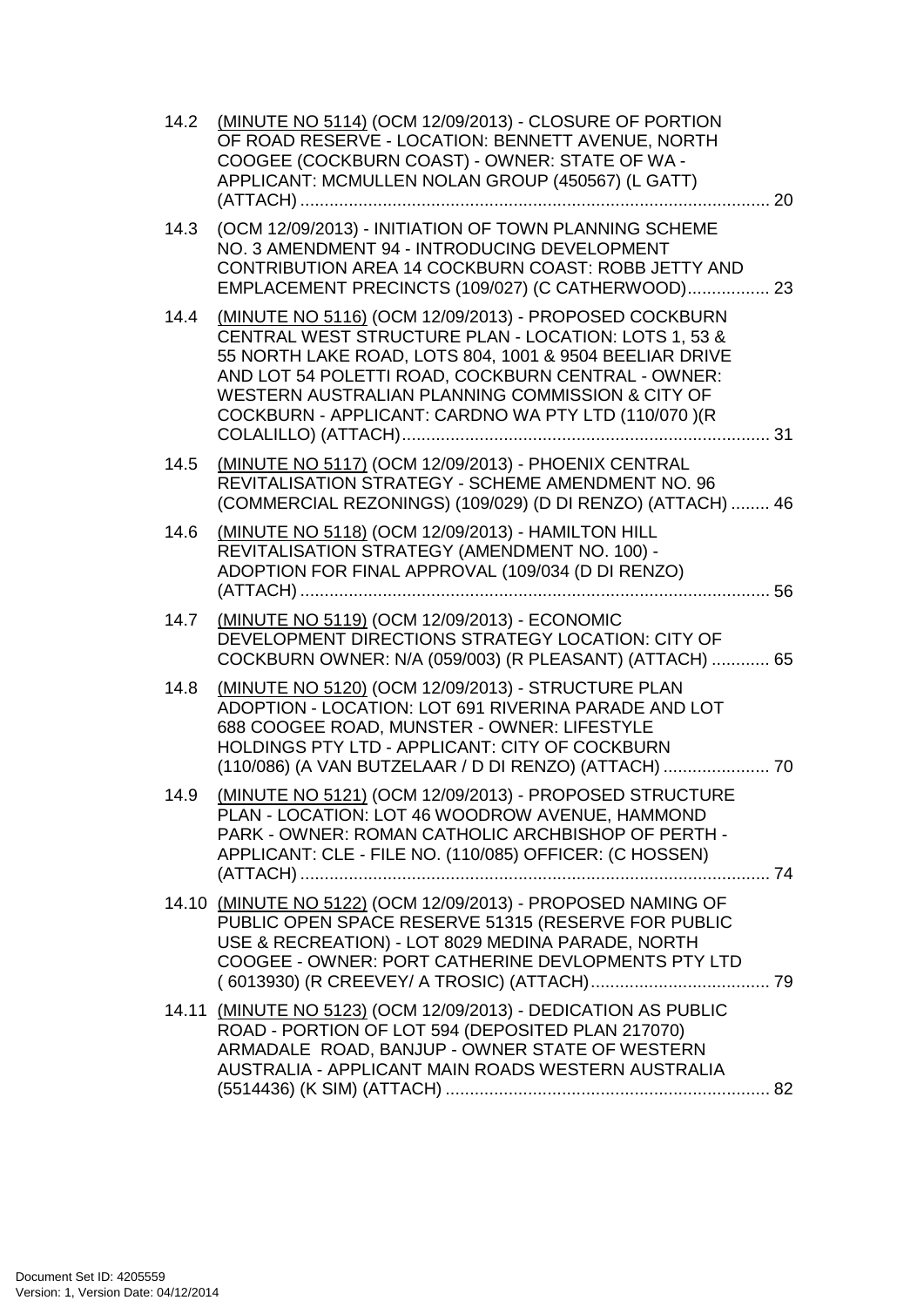|     |      | 14.12 (MINUTE NO 5124) (OCM 12/09/2013) - RETROSPECTIVE<br>CHANGE OF USE FROM WAREHOUSE TO SHOWROOM,<br>WAREHOUSE AND OFFICE - 24 HORUS BEND BIBRA LAKE -<br>OWNER: CONSOLIDATED DEVELOPMENTS PTY LTD -<br>APPLICANT: LOU SLOOT (6013021) (R SIM) (ATTACH)  85 |  |
|-----|------|----------------------------------------------------------------------------------------------------------------------------------------------------------------------------------------------------------------------------------------------------------------|--|
| 15. |      | FINANCE AND CORPORATE SERVICES DIVISION ISSUES  91                                                                                                                                                                                                             |  |
|     | 15.1 | (MINUTE NO 5125) (OCM 12/09/2013) - LIST OF CREDITORS PAID                                                                                                                                                                                                     |  |
|     | 15.2 | (MINUTE NO 5126) (OCM 12/09/2013) - STATEMENT OF<br>FINANCIAL ACTIVITY AND ASSOCIATED REPORTS - JULY 2013                                                                                                                                                      |  |
| 16. |      |                                                                                                                                                                                                                                                                |  |
| 17. |      |                                                                                                                                                                                                                                                                |  |
|     |      | 17.1 (OCM 12/09/2013) - LEASE PORTION OF COCKBURN<br>INTEGRATED HEALTH AND COMMUNITY FACILITY - 11<br>WENTWORTH PARADE, SUCCESS TO MAGA PTY LTD (R                                                                                                             |  |
|     | 17.2 | (OCM 12/09/2013) - CITY OF COCKBURN FIRE CONTROL ORDER                                                                                                                                                                                                         |  |
| 18. |      |                                                                                                                                                                                                                                                                |  |
| 19. |      | MOTIONS OF WHICH PREVIOUS NOTICE HAS BEEN GIVEN  104                                                                                                                                                                                                           |  |
|     | 19.1 | (OCM 12/09/2013) - AMENDMENT TO 2013/14 FIRE CONTROL<br>ORDER (112/010; 113/014) (D GREEN) (ATTACH)  104                                                                                                                                                       |  |
| 20. |      | NOTICES OF MOTION GIVEN AT THE MEETING FOR CONSIDERATION                                                                                                                                                                                                       |  |
| 21. |      | NEW BUSINESS OF AN URGENT NATURE INTRODUCED BY                                                                                                                                                                                                                 |  |
|     | 21.1 | (MINUTE NO 5130) (OCM 12/09/2013) - INITIATION OF TOWN<br>PLANNING SCHEME NO. 3 AMENDMENT 103 - AMENDING<br>DEVELOPMENT CONTRIBUTION PLAN 13 TO INCLUDE<br>ADDITIONAL ITEMS (109/035) (C CATHERWOOD) 108                                                       |  |
| 22. |      | MATTERS TO BE NOTED FOR INVESTIGATION, WITHOUT DEBATE 116                                                                                                                                                                                                      |  |
| 23. |      |                                                                                                                                                                                                                                                                |  |
| 24  |      | (MINUTE NO 5131) (OCM 12/09/2013) - RESOLUTION OF COMPLIANCE                                                                                                                                                                                                   |  |
| 25  |      |                                                                                                                                                                                                                                                                |  |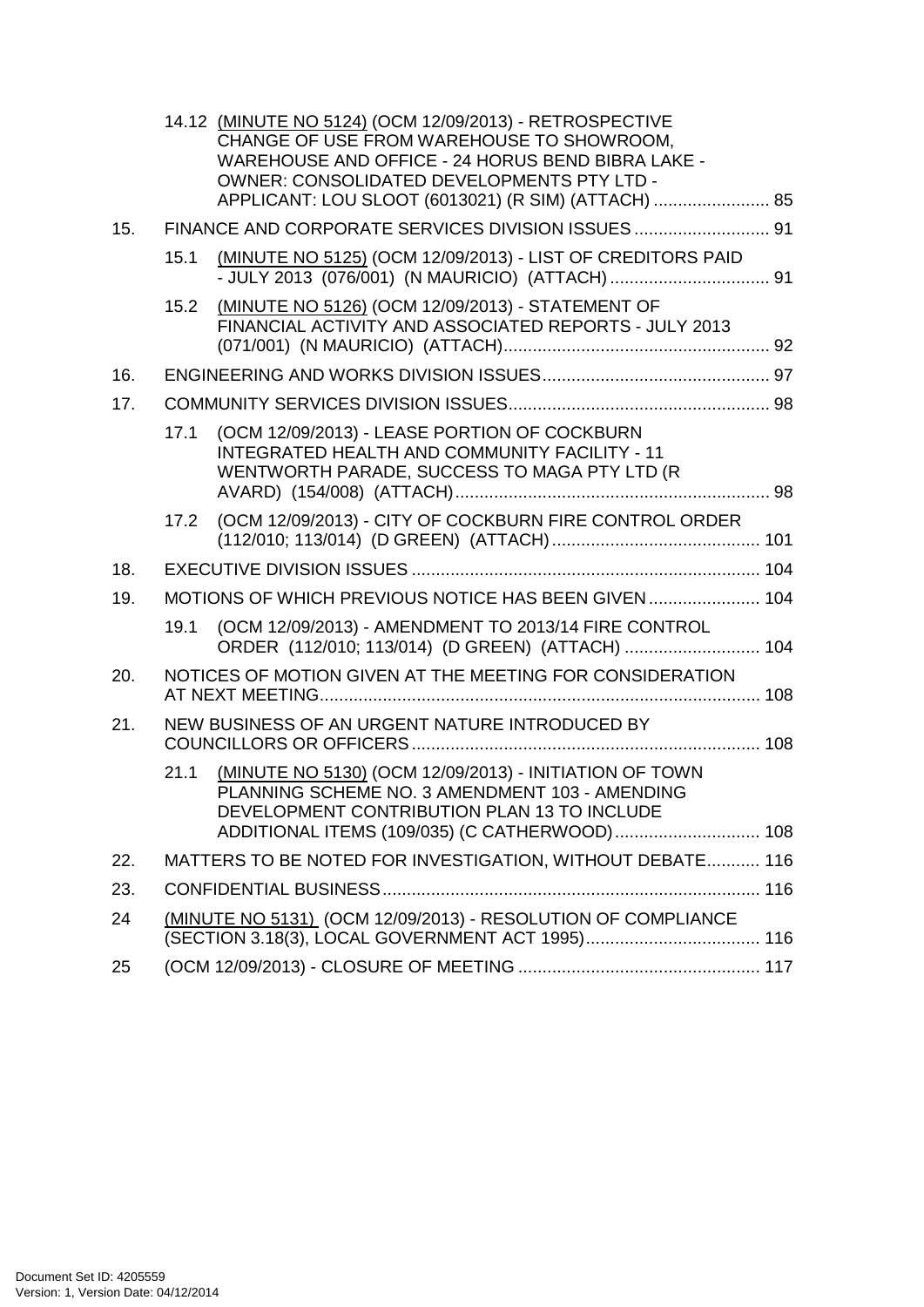Document Set ID: 4205559<br>Version: 1, Version Date: 04/12/2014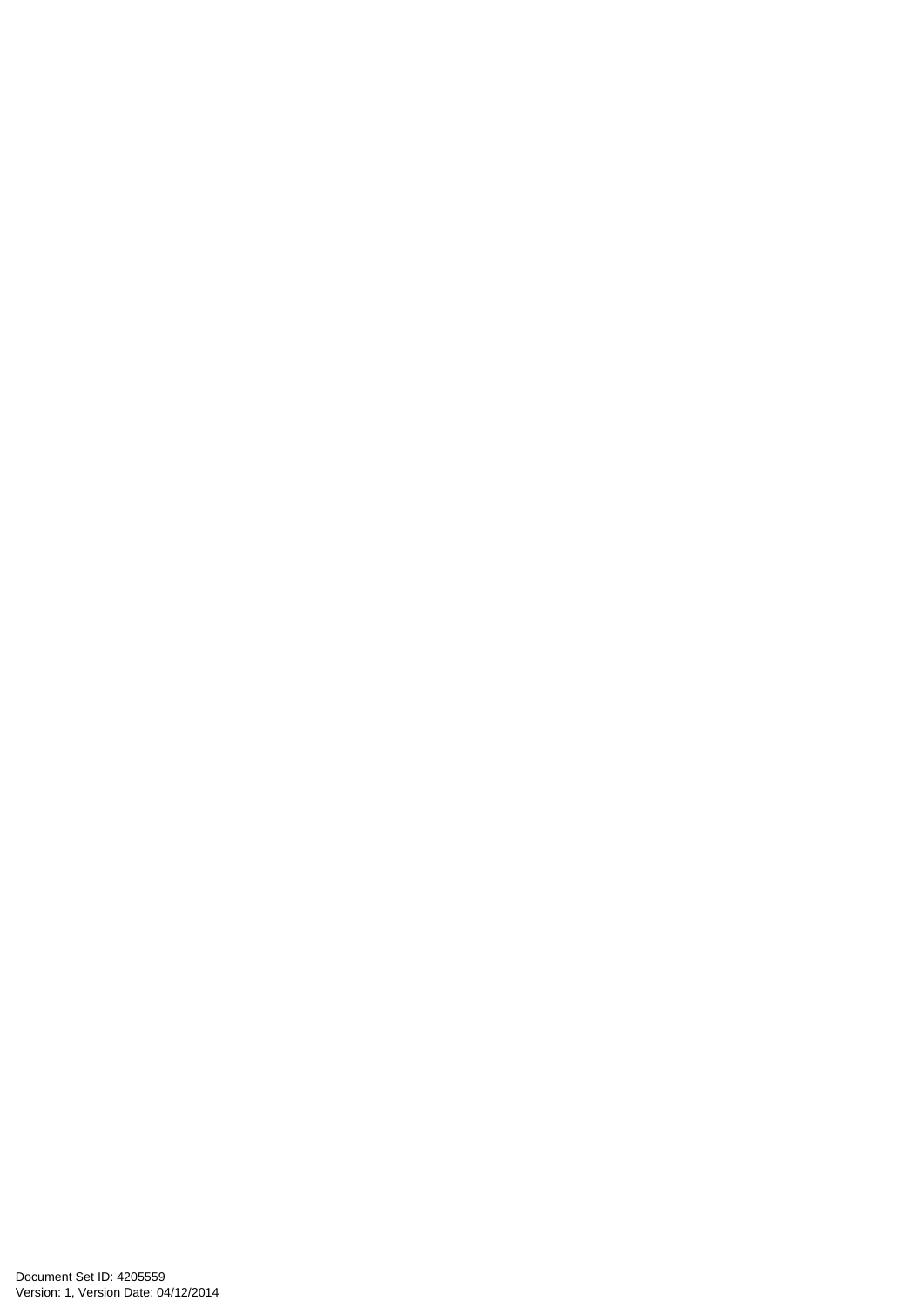# **CITY OF COCKBURN**

## **MINUTES OF ORDINARY COUNCIL MEETING HELD ON THURSDAY, 12 SEPTEMBER 2013 AT 7:00 PM**

#### **PRESENT:**

## **ELECTED MEMBERS**

| Mr L Howlett       | Mayor (Presiding Member) |
|--------------------|--------------------------|
| Mr K Allen         | Deputy Mayor             |
| Mr Y Mubarakai     | Councillor               |
| Mr S Portelli      | Councillor               |
| Ms L Smith         | Councillor               |
| Mrs C Reeve-Fowkes | Councillor               |
| Mr T Romano        | Councillor               |
| Mr S Pratt         | Councillor               |
| Mrs V Oliver       | Councillor               |
| Mr B Houwen        | Councillor               |

#### **IN ATTENDANCE**

| Mr S. Cain      | $\sim 100$      | <b>Chief Executive Officer</b>               |
|-----------------|-----------------|----------------------------------------------|
| Mr S. Downing   | $\sim$ 10 $\pm$ | Director, Finance & Corporate Services       |
| Mr M. Littleton | $\sim$ $-$      | Director, Engineering & Works                |
| Mr D. Arndt     | $\sim$ 10 $\,$  | Director, Planning & Development             |
| Mrs G. Bowman   | $\sim 100$      | A/ Director, Governance & Community Services |
| Mr R. Avard     | $\sim$ $-$      | <b>Manager, Community Services</b>           |
| Mr J. Snobar    | $\sim 100$      | <b>Media Liaison Officer</b>                 |
| Ms M. Waerea    | $\sim 100$      | <b>Executive Assistant</b>                   |
|                 |                 |                                              |

## **1. DECLARATION OF MEETING**

The Presiding Member declared the meeting open at 7.00 pm and made the following announcements:

A Local Government Reform announcement was made to all Perth Metropolitan Mayors and CEO's on Tuesday 30 July, and City of Cockburn was the host for the event. Here the Department of Local Government handed down its response to the Robson Report and it was recommended that the City be amalgamated with City of Kwinana. If this is to occur, it will be effective as of 1 July 2015. The City is currently working with City of Cockburn on a joint submission which is due in to the Department next month. The City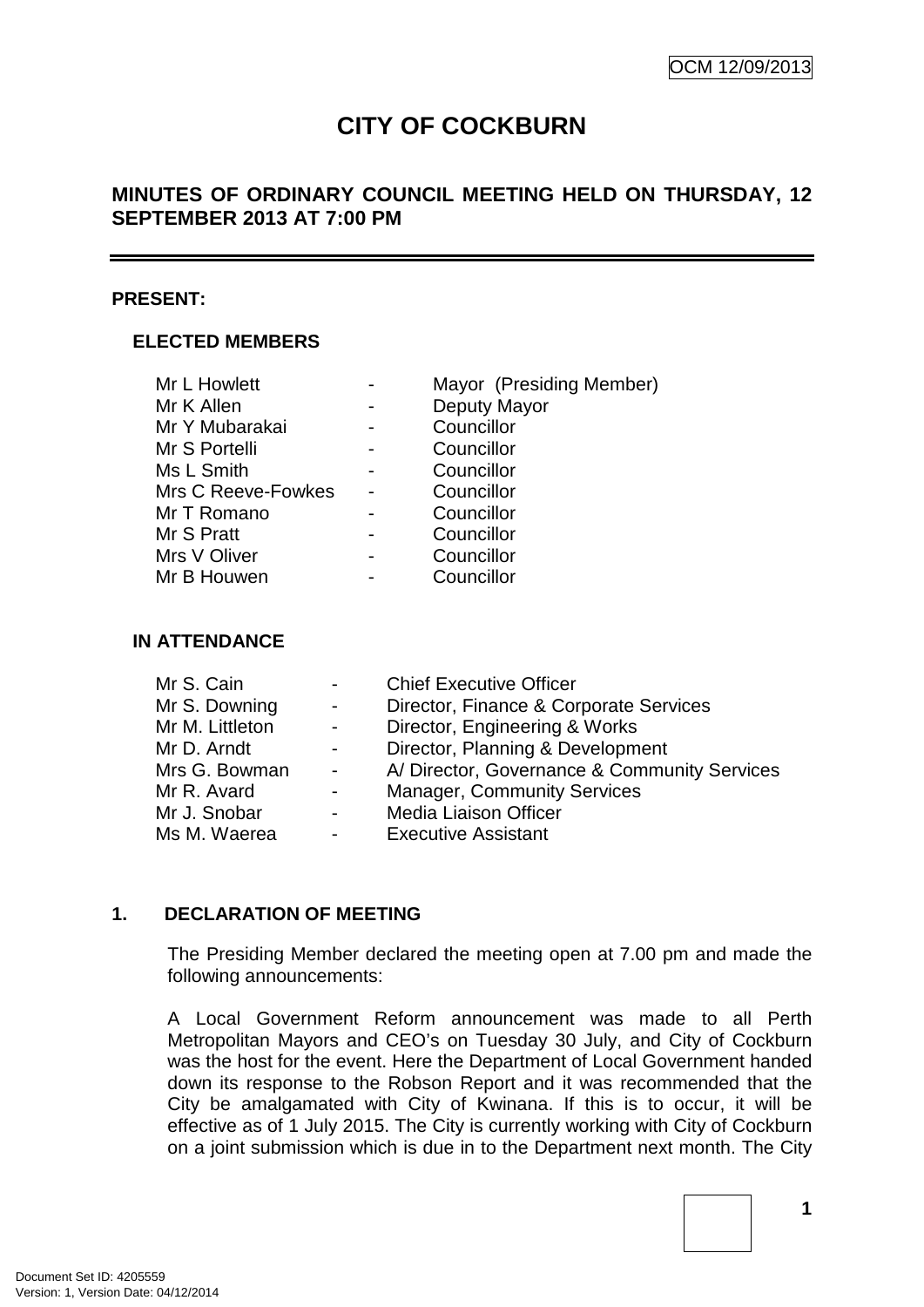## OCM 12/09/2013

will keep the community informed with regular updates on the Reform process.

#### **2. APPOINTMENT OF PRESIDING MEMBER (If required)**

N/A

#### **3. DISCLAIMER (To be read aloud by Presiding Member)**

Members of the public, who attend Council Meetings, should not act immediately on anything they hear at the Meetings, without first seeking clarification of Council's position. Persons are advised to wait for written advice from the Council prior to taking action on any matter that they may have before Council.

#### **4. ACKNOWLEDGEMENT OF RECEIPT OF WRITTEN DECLARATIONS OF FINANCIAL INTERESTS AND CONFLICT OF INTEREST (by Presiding Member)**

Nil

#### **5. APOLOGIES AND LEAVE OF ABSENCE**

Nil

#### **6. ACTION TAKEN ON PREVIOUS PUBLIC QUESTIONS TAKEN ON NOTICE**

Nil

#### **7 (OCM 12/09/2013) - PUBLIC QUESTION TIME**

ITEMS IN WRITING, NOT ON THE AGENDA

#### **Lee-Ann Atkinson, Success**

*Re: Footpaths in Success*

- Q1. When can Success get some footpaths that actually connect to others? Why don't we have footpaths to bus stops in Wentworth Parade and at Bartram Road and around the wetlands? Why does Council give approval to subdivisions that don't provide connecting footpaths?
- *A1. The City provides a network of connected footpath's in residential precincts throughout the municipality. It has a footpath strategy which*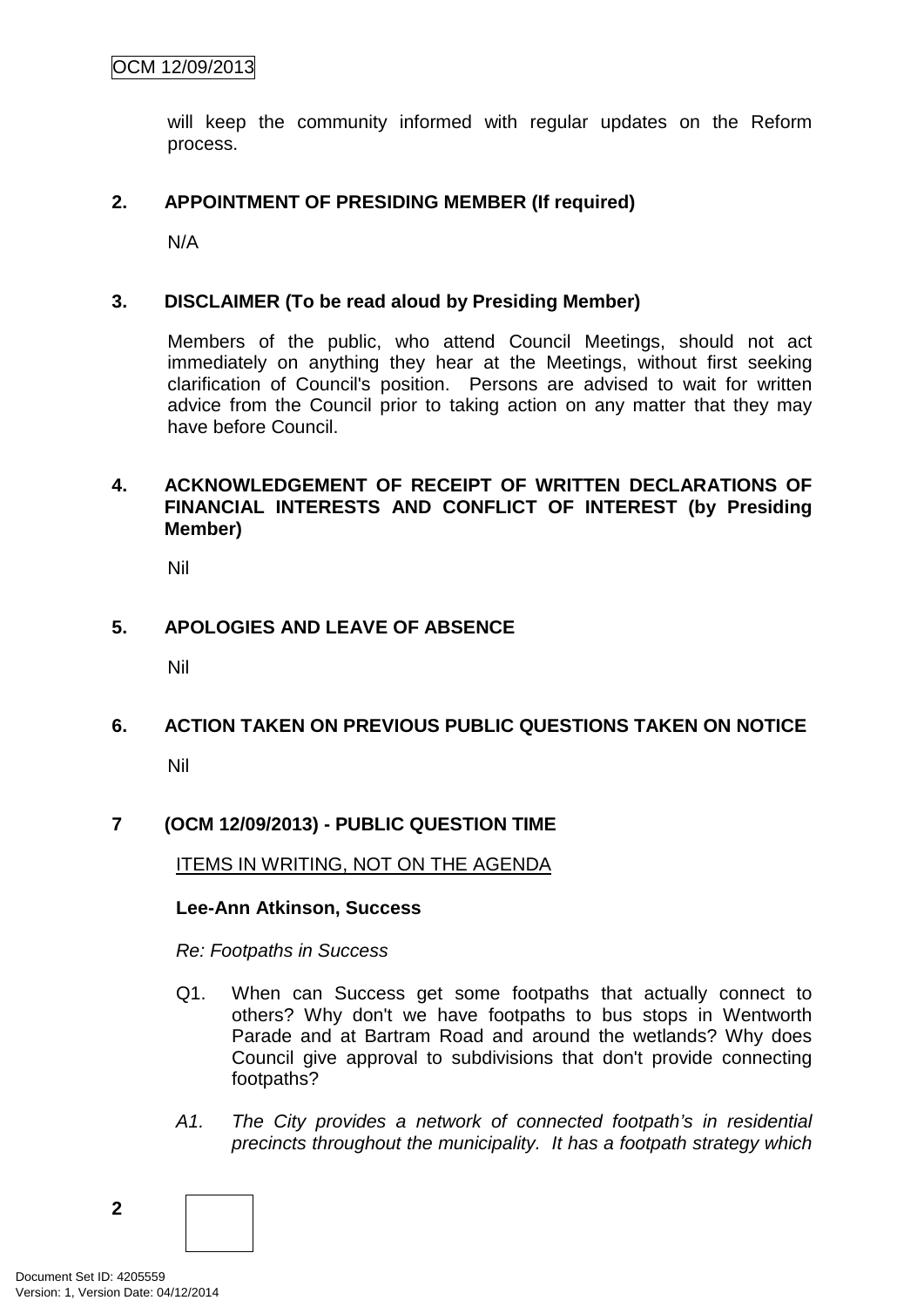*seeks to address any gaps as well as the strategic upgrade of the network. The City also looks at footpath connection when considering development. Whilst Wentworth Parade and Bartram Road appear to me to be well serviced by footpaths currently, I will ask engineering staff members to make contact with Mrs Atkinson directly to discuss her specific concerns.*

### **Anthony Challis, Cockburn Central**

*Re: National Broadband Network plans for labour/liberal on Telstra's RIM network for multiple dwellings.*

- Q1. Regardless of who wins the election the question is still relevant as what will happen to people stuck on Telstra's RIM (pair gain) network, which has spliced everyone in an apartment block together only allowing for ADSL1 speeds as the copper is too thin to pass more bandwidth?
- *A1. The matter raised in the question is one for Telstra and not Council as communication matters refer to agencies controlled by Federal Government legislation. The issue is that when a sub-division is approved, the WAPC mandates the inclusion of water, sewage, power, gas and roads in any new sub-division. However, when it comes to telecommunications, the WAPC can only "request" Telstra provide a service to the lowest level as required under their universal service obligation, which in this case is RIM (pair gain) network. Telstra then determines what it will provide beyond the USO.*

*I can only suggest, your local MP, Ms Melissa Parke, would have more influence over the NBN, but since Saturday, the City is eagerly waiting for the new Government to determine its position with regard to the NBN rollout in WA.*

#### **Andrew Stone, Hamilton Hill**

*Re: Muriel Court Development*

- Q1. What is the scheduled timeframe for the Muriel Court Development Area Review Report?
- *A1. The City's Strategic Planning Department is currently formulating the approach to review of the Muriel Court Project. It is scheduled to be undertaken over the coming months, with a report presented back at the February 2014 OCM.*
- Q2. Will this report be conducted in-house or via a town planning agency?
- *A2. The review is being undertaken by the City's Strategic Planning*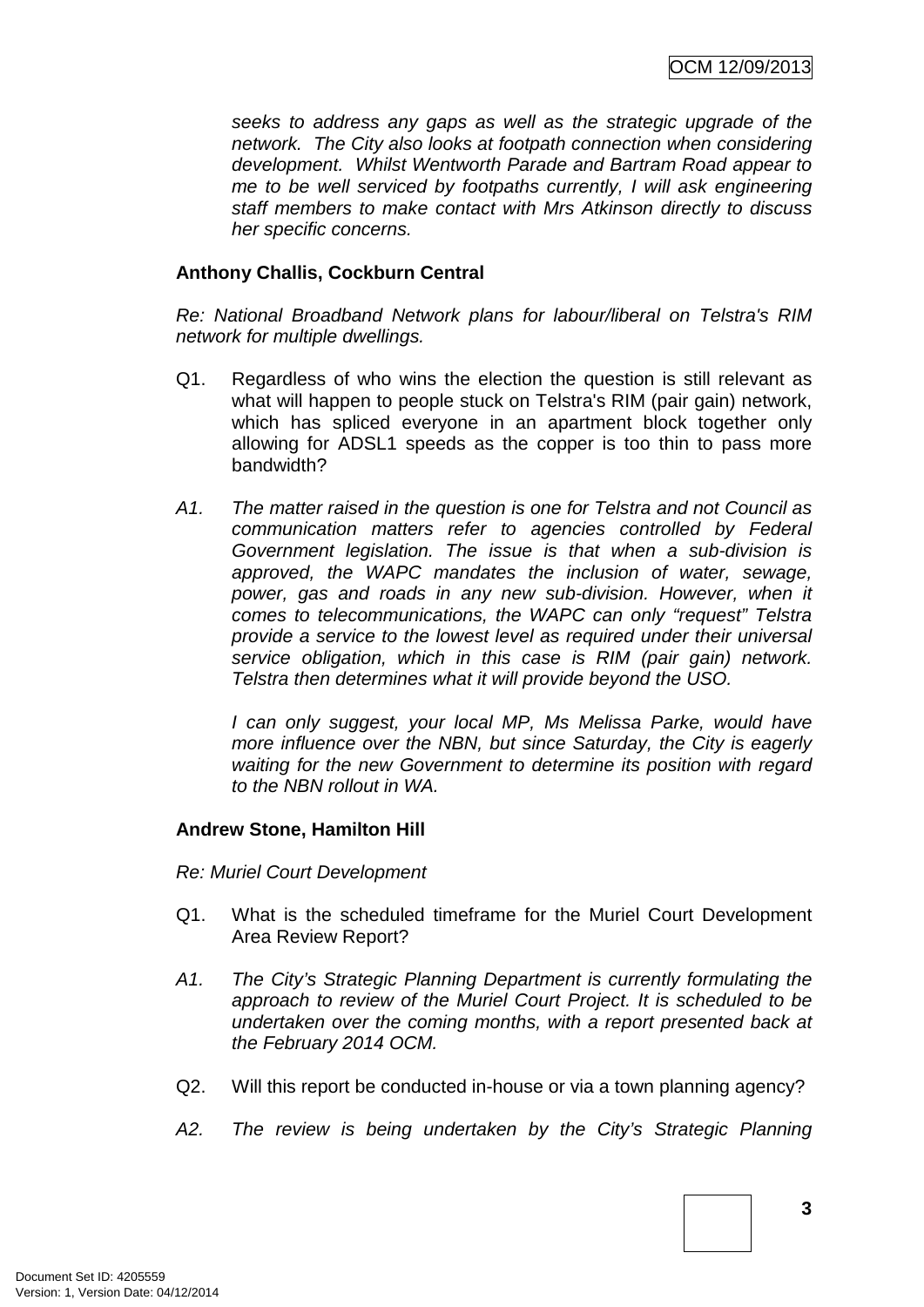#### *Department.*

- Q3. Will developers and town planners from the public be able to have their comments tabled inside the report?
- *A3. The Council resolution does not call for public consultation on the review, however the City's Strategic Planning team have already identified the need to review each piece of written correspondence received since adoption of the Structure Plan, in order to gain further insight into the operation of the Structure Plan. The City will also be reviewing current applications which are in the process of being considered to provide for development within the Structure Plan area.*
- Q4. To the CEO On 27 June 2013 I requested a constituent meeting with regards to answering questions, pertaining to Muriel Court that had not satisfactorily been answered by my meeting with the Director of Planning. Why did you refuse to meet and instead elect for the City's lawyers to send a letter of democratic communication suppression?
- *A4. Mr Stone forwarded 5 emails on 27 June from the period 3:59 – 6:19pm. His email of 5:06pm includes the following:* "I accept that you are not concerned about a muriel court constituent meeting". *Given this statement I fail to see what meeting he is referring to?*
- Q5. Is this good governance? (Refer to question 4)
- *A5. This matter has been answered in the previous statement.*
- Q6. In the lawyers letter of suppression it was proposed that all correspondence from me would be responded to by the lawyer. This has failed to occur as neither the lawyer nor a majority of senior planning staff return correspondence. With the most complex issues, I therefore have no effective means of communication, it would appear. What means of communication are therefore available to me for communicating regarding town planning issues?
- *A6. The correspondence from the City's solicitors made it clear that the City would deal with any planning application or other correspondence that relates to a statutory process. Mr Stone has not lodged any correspondence with the City or its solicitors of this nature. There is no obligation on the City to respond to email correspondence that is of a general nature.*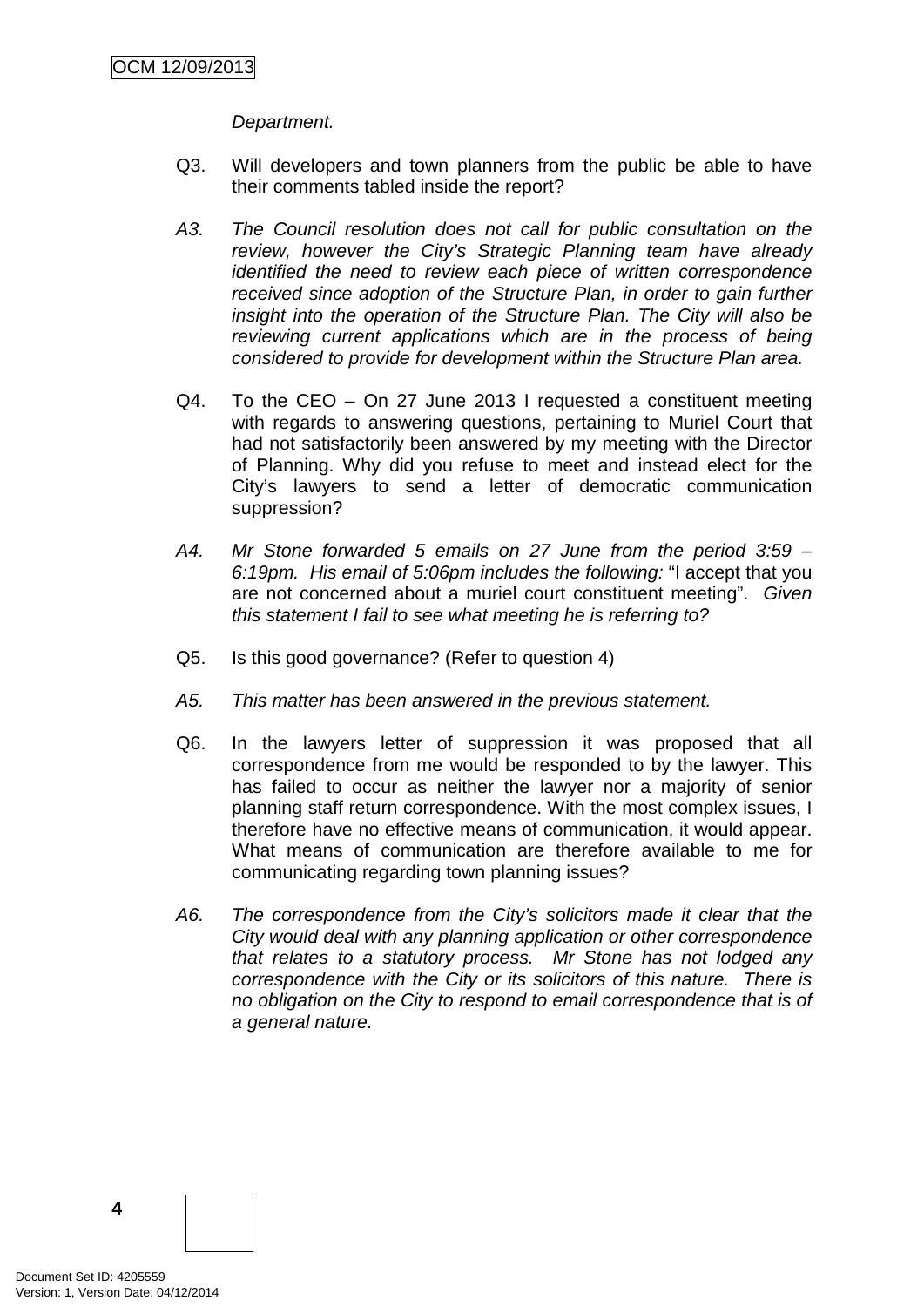## ITEMS NOT IN WRITING, ON THE AGENDA

## **Geoffrey Sach, Coogee**

### *Re: Item 14.10 – Proposed Naming of Public Open Space Reserve 51315*

Q1. I speak on behalf of my wife Linda Sach who made the email submission regarding the naming of the beach. In the submission she suggested using "Diana Beach" which used the name of a sailing ship wreck which lies adjacent to South Fremantle Power Station which lies about 100m from the shore. Carol Catherwood has suggested in her review of the submission that the name "Diana Beach" would be more appropriate for a beach closer to the power house which is where the submerged wreck lies under the sand. We have noted her recommendation the beach should be called "Omeo Beach" named after the wreck of the ironbark "Omeo" which still can be viewed from the marina east of the wreck site. We fully support Carol's recommendation and seek Council's support for naming of the beach "Omeo Beach" which reflects the maritime history of the area.

Whilst the Council Policy of naming reserves to maximise community identification is noted, the name "Marina Beach" is bland and does not identify with the maritime history of the Cockburn Coast. Active promotion of the name "Omeo Beach, Port Coogee" by the City would soon educate the community as to the location of the beach.

*A1. This item will be dealt with and a decision made during tonight's meeting.*

#### ITEMS NOT IN WRITING, NOT ON THE AGENDA

#### **Ray Woodcock, Spearwood**

*Re: CCTV Cameras – Coogee Beach* 

Q1. When will the CCTV camera be installed on the light stand at the east end of the Jetty at Coogee Beach? Why wasn't it installed there in the first place?

*A1. There are a number of reasons for it not being placed in that position. Firstly it is very expensive as it is a harsh environment. Secondly there is a privacy issue. It was deemed to be not warranted.*

#### *CoSafe Patrols*

Q3. Does this council consider it safe for CoSafe personnel to be driving on patrols on their own especially during the hours of darkness? You will notice local Police in the darkness ride around in pairs for their own safety.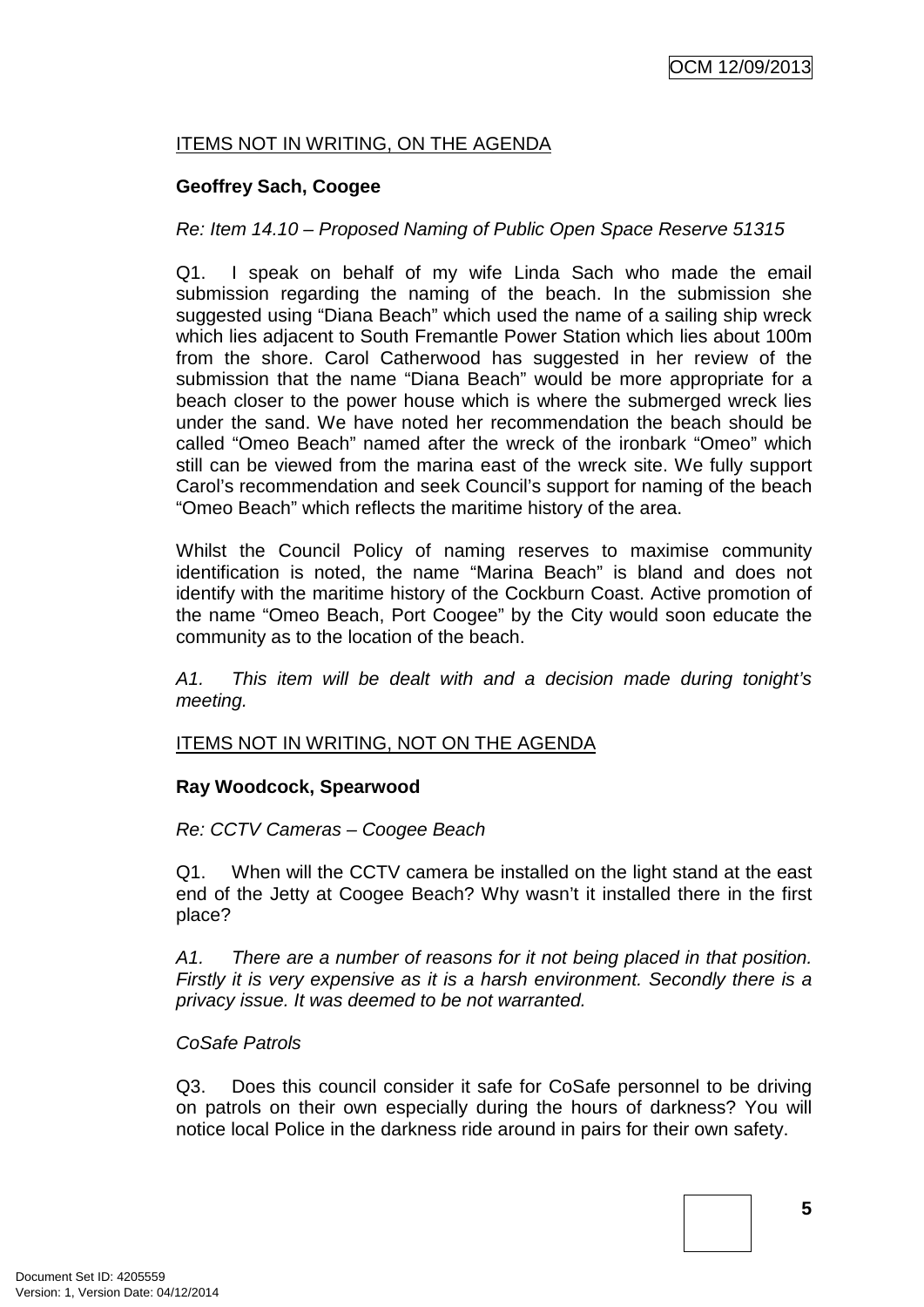*A3. The City is obviously concerned about any of its employees or contract workers. Our risk assessment does not identify any specific risk of these individuals. They are on constant radio communication, their vehicles are monitored, they have CCT systems onboard and there is a supervisor who operates across the entire sector night and day. We don't believe there is an issue.*

## *Proposed Closure of Cockburn Police Station*

Q4. Now that the Council has over 2000 signatures of a petition of ratepayers, business owners and people employed within the City of Cockburn, supporting the retention of the Cockburn Police Station, will the Council members come out and openly support the retention of Cockburn Police Station for the Cockburn Community

*A4. This matter has been considered by Council and we have written a letter to the Minister and hence the public forum which is to be held on Tuesday 17 September commencing at 7pm, to allow the community to express their concerns to officers from the WA Police. The matter will be further discussed between Elected Members and the City's administration.*

## **8. CONFIRMATION OF MINUTES**

## **8.1 (MINUTE NO 5110) (OCM 12/09/2013) - ORDINARY COUNCIL MEETING - 8 AUGUST 2013**

#### **RECOMMENDATION**

That Council adopt the Minutes of the Ordinary Council Meeting held 8 August, 2013 as a true and accurate record.

#### **COUNCIL DECISION**

MOVED Clr S Pratt SECONDED Clr Y Mubarakai that the recommendation be adopted.

**CARRIED 10/0**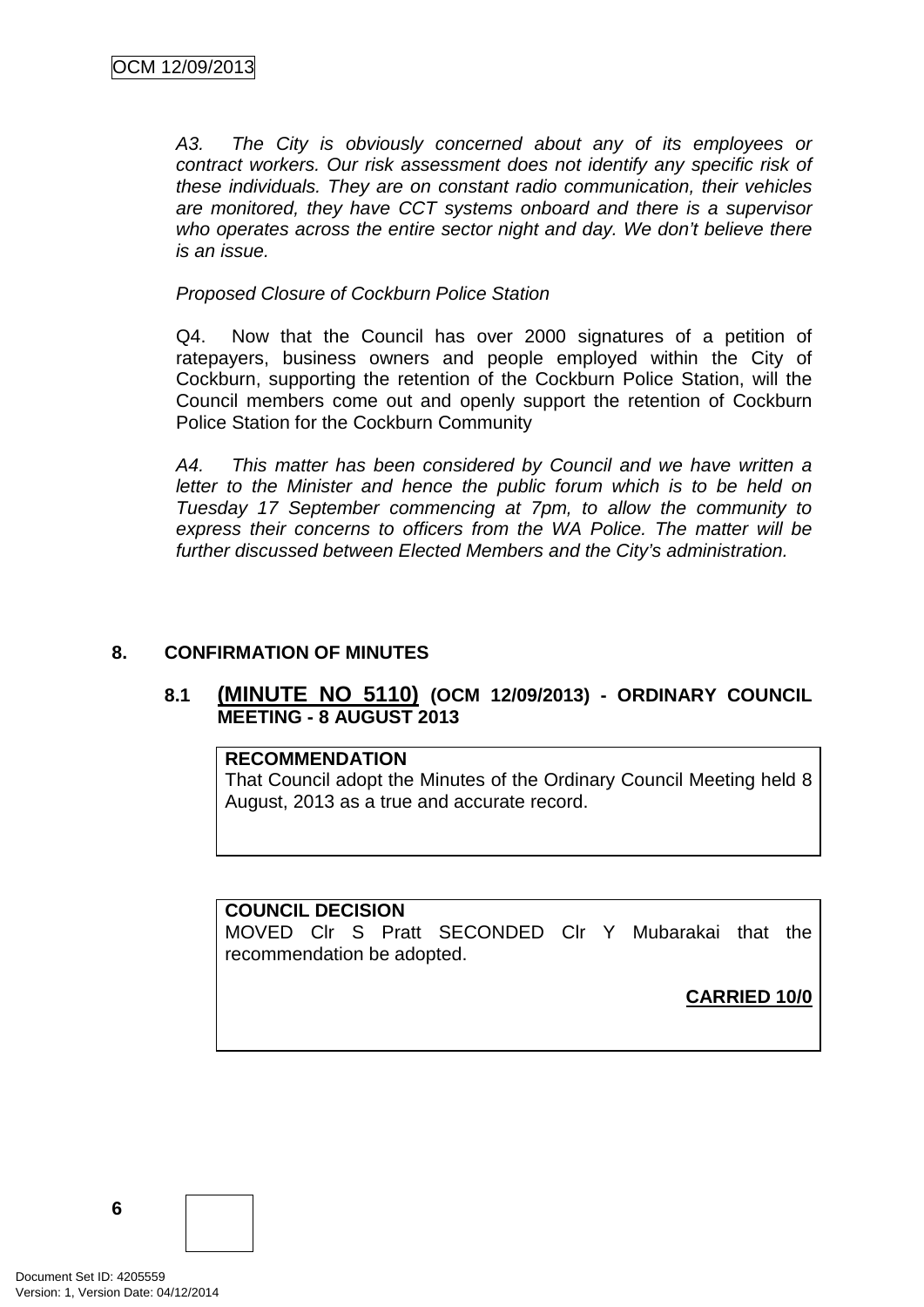## **9. WRITTEN REQUESTS FOR LEAVE OF ABSENCE**

Nil

## **10 (OCM 12/09/2013) - DEPUTATIONS AND PETITIONS**

### **4 x Deputations** were given:

- 1. Coco Franklin, President and Ian Thurston, Vice President of the Banjup Residents' Group on Item 17.2 – City of Cockburn Fire Control Order.
- 2. Eddy Wajon, President of Murdoch Branch Wildflower Society on Item 14.4 – Proposed Cockburn Central West Structure Plan.
- 3. Felicity McGeorge and Rex Sallur of Cockburn Wetlands Centre on Item 14.4 – Proposed Cockburn Central West Structure Plan.
- 4. Luke Wilcock, General Manager of Landcorp on Item 14.4 Proposed Cockburn Central West Structure Plan.

#### **1 x Petition** was received:

Submitted by Mr Ray Woodcock, of Spearwood containing an additional 351 signatures to add to the Petition in Relation to the Closure of Cockburn Police Station which was originally submitted at the June 2012 OCM.

## **11. BUSINESS LEFT OVER FROM THE PREVIOUS MEETING (If adjourned)**

Nil

## **12 (OCM 12/09/2013) - DECLARATION OF COUNCILLORS WHO HAVE NOT GIVEN DUE CONSIDERATION TO MATTERS IN THE BUSINESS PAPER**

Nil.

**NOTE:** AT THIS POINT IN THE MEETING, THE TIME BEING 8.01 PM, THE FOLLOWING ITEMS WERE CARRIED BY AN "EN BLOC" RESOLUTION OF COUNCIL: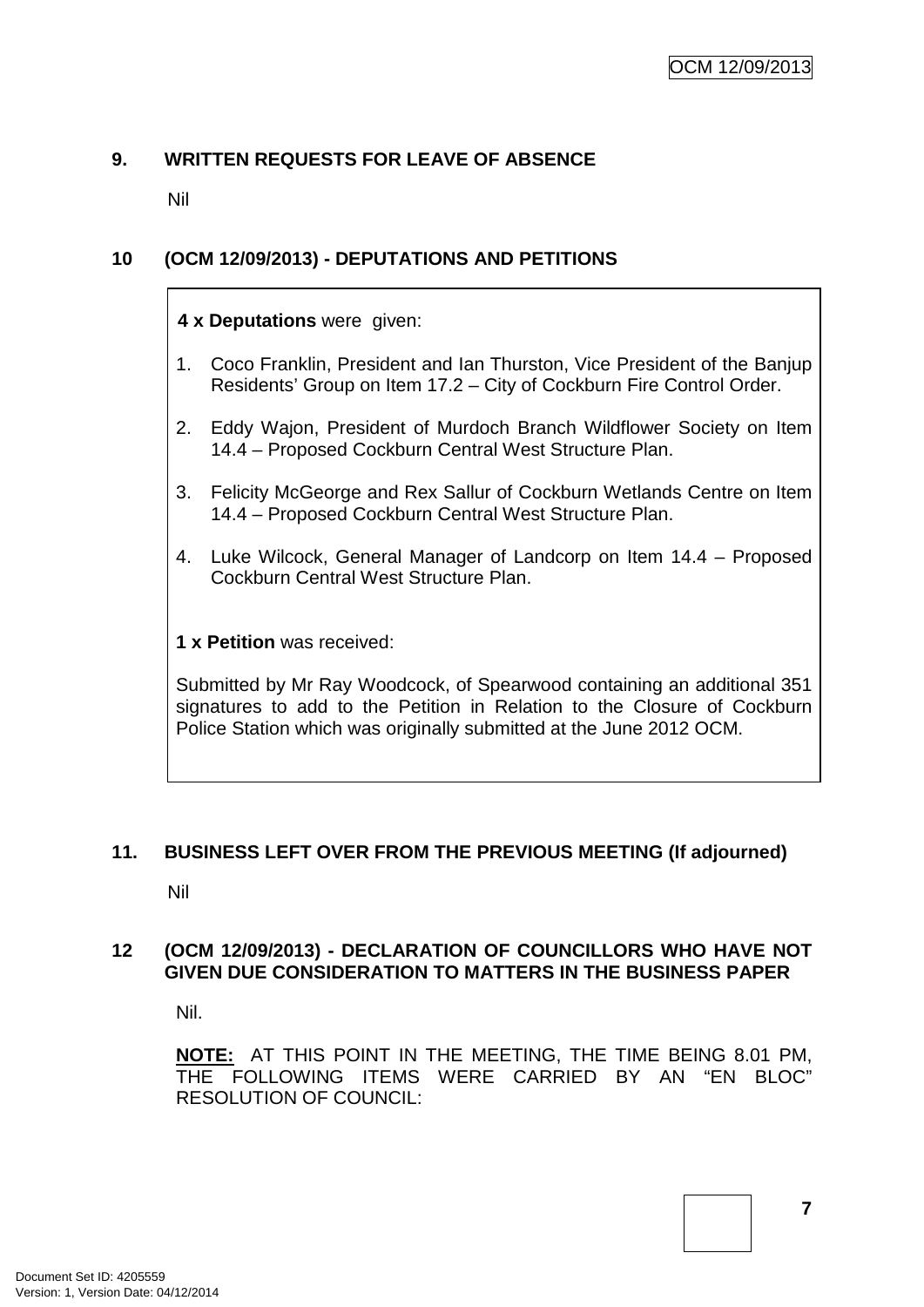| $\vert$ 13.1 | 14.1 | 14.6 | 14.11 | 15.1 | 17.1 |  |
|--------------|------|------|-------|------|------|--|
| $\vert$ 13.2 | 14.2 | 14.7 |       | 15.2 |      |  |
|              | 14.3 | 14.8 |       |      |      |  |
|              | 14.5 | 14.9 |       |      |      |  |

## **13. COUNCIL MATTERS**

## **13.1 (MINUTE NO 5111) (OCM 12/09/2013) - ELECTED MEMBER ENTITLEMENTS - SUPERANNUATION (083/003; 126/003) (S DOWNING)**

#### **RECOMMENDATION**

That Council not elect to become an Eligible Local Governing Body under section 446 Schedule 1 of the Taxation Administration Act 1953.

#### **COUNCIL DECISION**

MOVED Clr C Reeve-Fowkes SECONDED Clr Y Mubarakai that the recommendation be adopted.

**CARRIED 10/0**

#### **Background**

The July 2013 Ordinary Council Meeting, Council resolved as follows:

- *(1) in accordance with the determination of the Salaries and Allowances Tribunal, pay:* 
	- *1. The Mayor the maximum annual fee prescribed by r30 (5) of the Local Government (Administration) Regulations 1996 (WA) (as amended).*
	- *2. Councillors the maximum annual fee prescribed by r30 (3) of the Local Government (Administration) Regulations 1996 (WA) (as amended).*

*in lieu of attending meetings, pursuant to s 5.99 of the Local Government Act 1995 (WA) and Council Policy SC1.* 

*3. All Elected Members the maximum total allowance prescribed by the Local Government (Administration)* 

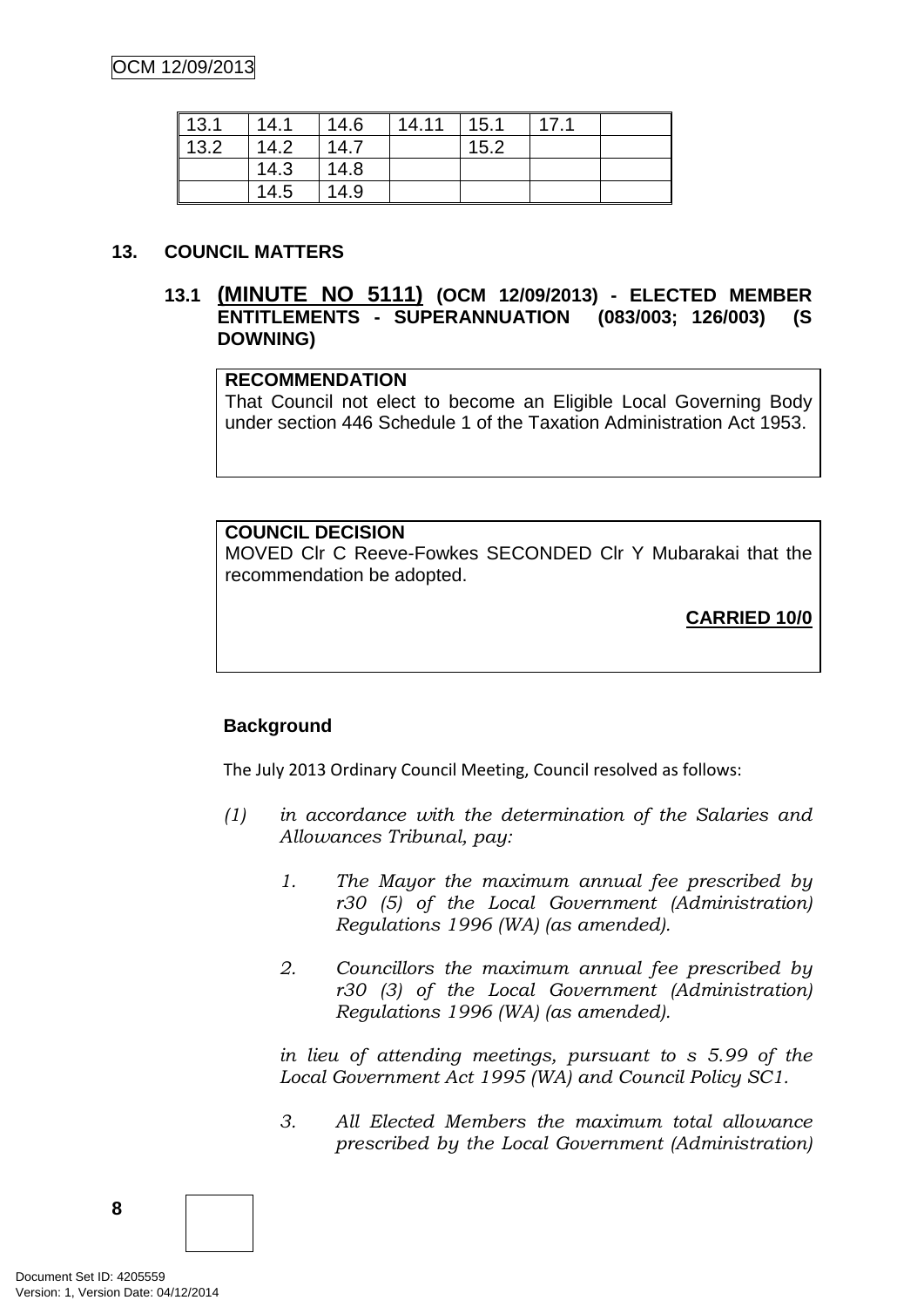*Regulations 1996 (WA) (as amended) for information and communication technology expenses, pursuant to s 5.99A of the Local Government Act 1995 (WA) and Council Policies SC15 and SC32.* 

- *(2) in accordance with Council Policy SC14, review the Mayoral and Deputy Mayoral Allowances, payable pursuant to s 5.98 (5) and s5.98A (1) of the Local Government Act 1995 (WA), respectively, following the Council elections in October, 2013,*
- *(3) refers all Council Policies relating to Elected Member Fees , Allowances and Expenses to the next meeting of the Delegated Authorities, Policies and Position Statements Committee for review, and*
- *(4) provide written information to Elected Members on the potential for the City of Cockburn becoming an Eligible Local Governing Body pursuit to section 221A and section 221B of the Income Tax Assessment Act 1936 (Commonwealth); and*
- *(5) makes the necessary adjustment to the 2013/14 Budget as part of the mid-year Budget Review.*

This report has been prepared to address Part 4 of Council's resolution in that to conduct a review of Elected Member entitlement to superannuation payments as provided by the Income Tax Assessment Act 1936 (ITAA), if and when Council unanimously adopts the Eligible Local Governing Body provision of the ITAA.

#### **Submission**

N/A

## **Report**

## *Eligible Local Governing Body (ELGB)*

A local government in Australia may unanimously resolve to be treated as an eligible local governing body by providing written notice to the Commissioner of Taxation under section 446 Schedule 1 of the Taxation Administration Act 1953. The effect is to capture payments and benefits to Elected Members within the PAYG and FBT provisions in addition to the Superannuation Guarantee provisions of the Tax Act.

*PAYG Implications*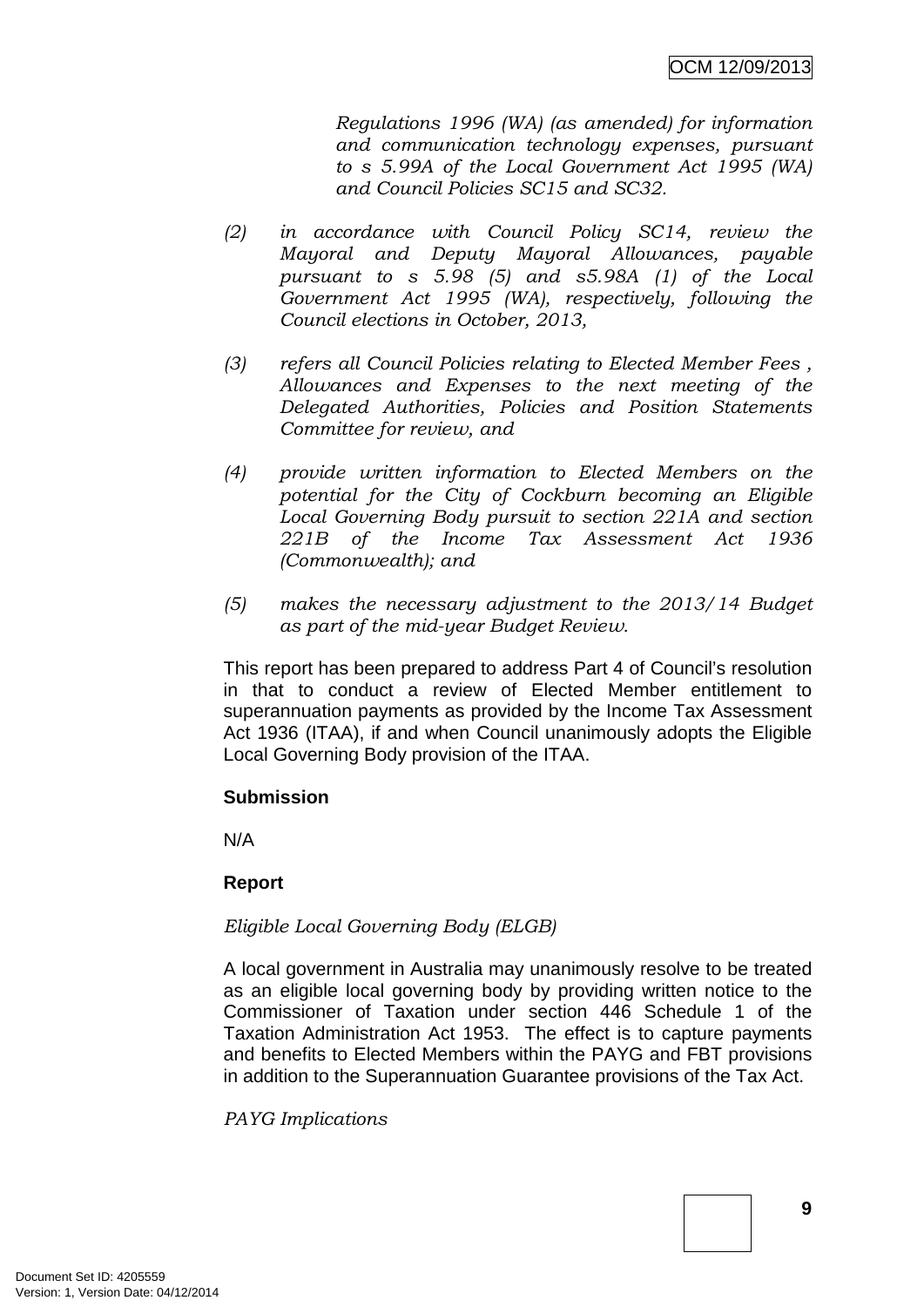If the local government makes such a resolution, Pay As You Go (PAYG) withholding obligations will apply to payments made to Elected Members. Therefore, the local government must withhold income tax from any payments to the Elected Members and remit it to the ATO. In addition, local governments will be obliged to provide payment summaries to all Elected Members detailing the total of the payments made to them during the financial year together with the amounts withheld from those payments.

If such an election is made, the Elected Member would become an employee and required to complete a declaration in which the City would have to deduct tax at the margin. The Elected Member would need to elect which employer (where already employed) would provide the concessional tax treatment. For those not electing Cockburn as the primary employer a flat rate of tax would be deducted at 30% from any payments including sitting fees, allowances (Mayoral and ICT).

#### *FBT Implications*

If the local government makes such a resolution, the FBT rules are applicable to all benefits provided to Elected Members. The local government will therefore be required to determine the taxable value of all benefits provided to Elected Members, report the benefits on their annual FBT returns and pay any FBT due on those benefits.

If such an election is made, all Elected Members would become employees for fringe benefit tax purposes. This means that all functions would generate a liability to the City for Elected Members and their associates (normally their spouse).

| <b>Function</b>         | Cost      | Attributable to<br>EM's | <b>FBT Liability</b> |
|-------------------------|-----------|-------------------------|----------------------|
| <b>EM Function</b>      | \$232,000 | 100%                    | \$222,740            |
| <b>General Function</b> | \$119,000 | 10%                     | \$28,563             |
| <b>Sister City</b>      | \$65,000  | 25%                     | \$15,601             |
| ⊺otal                   |           |                         | \$266,904            |

Although the City would have to pay all of the liability, the City would allocate a portion against individual Elected Members on their PAYG Summaries. This will impact on a range of government payments an Elected Member may receive.

#### *Other Implications - Superannuation*

There are other implications of a local government resolving to be an eligible local governing body, such as superannuation guarantee obligations.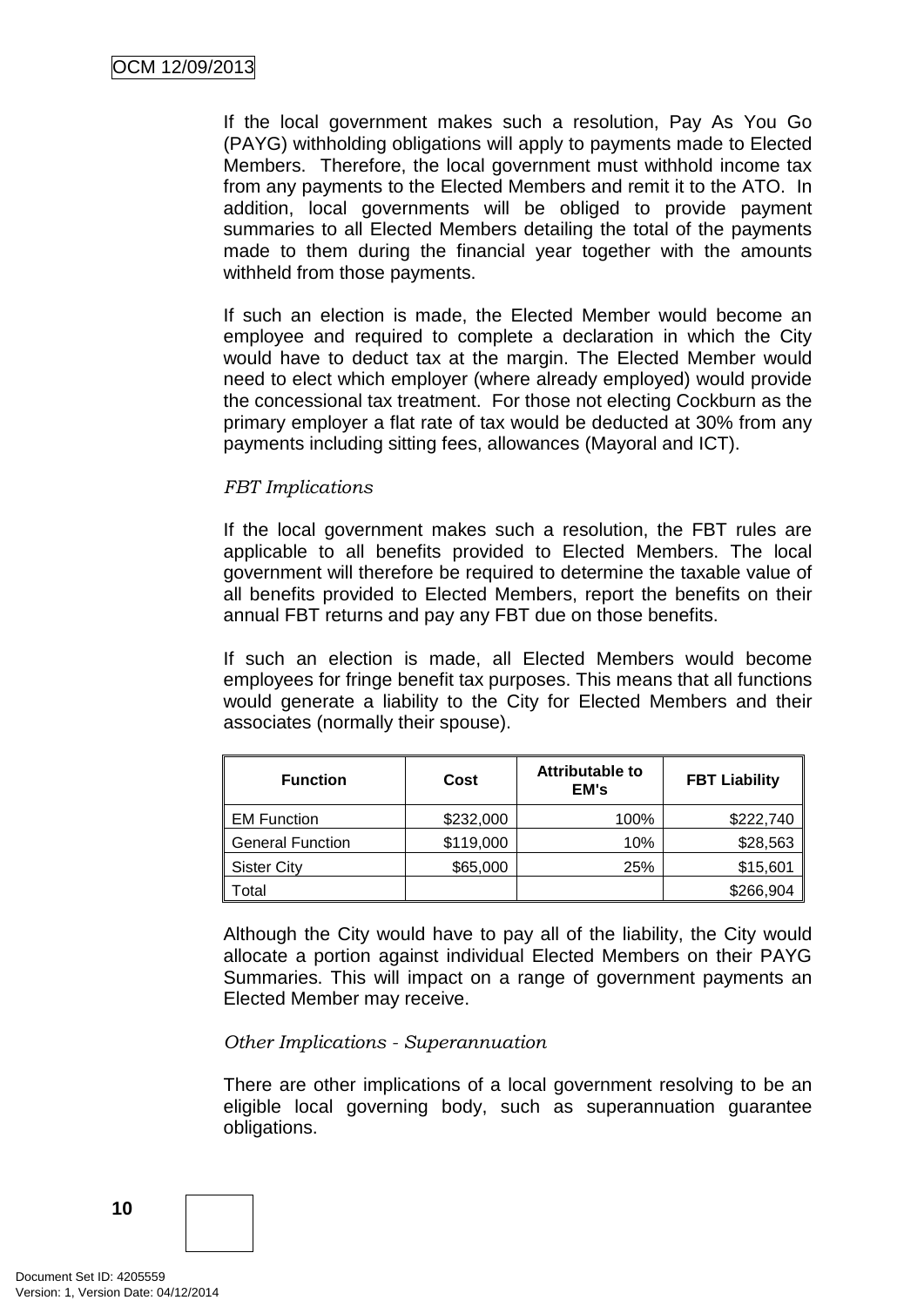|                      | <b>Mayor</b> | <b>Deputy</b> | <b>Elected</b><br><b>Member</b> | for 8 EM's | <b>Total</b> |
|----------------------|--------------|---------------|---------------------------------|------------|--------------|
| <b>Sitting Fee</b>   | \$45,000     | \$30,000      | \$30,000                        | \$240,000  | \$315,000    |
| Mayoral              |              |               |                                 |            |              |
| Allowance            | \$85,000     | \$21,250      | \$0                             |            | \$106,250    |
| <b>ICT Allowance</b> | \$3,500      | \$3,500       | \$3,500                         | \$28,000   | \$35,000     |
| Total                |              |               |                                 |            |              |
| Fees/Allowances      | \$133,500    | \$54,750      | \$33,500                        | \$268,000  | \$456,250    |
| SG                   |              |               |                                 |            |              |
| Superannuation       | \$12,349     | \$5,064       | \$3,099                         | \$24,790   | \$42,203     |
| &<br>Total<br>Fees   |              |               |                                 |            |              |
| Super                | \$145,849    | \$59,814      | \$36,599                        | \$292,790  | \$498,453    |

If such an election is made by Council the following would be applicable to Elected Members:

*Other Implications – Mileage*

Currently all Elected Members are entitled to be reimbursed mileage for home to Council and back home plus attending other Council functions. With election to an ELGB, two aspects of the current policy would change:

- 1. As an employee you would no longer be entitled to claim the home to work (Council) to home mileage and other claims for Council would be subject to standard review.
- 2. The rate in which the City (as the Employer) would reimburse would drop to the City's employer rate as per the Enterprise Agreement. The current rate for most Elected Members is \$1.855 or \$1.274 per km. The Employee rate is \$0.77 per km.
- 3. The City reimburses Elected Members approximately \$35k p.a., so a saving of approximately \$20,000 p.a. could be achieved.

The Mayor reimburses the City for any private mileage at the higher rate. The vehicle would be subject to a FBT Liability. Under the current rule (statutory formula the FBT liability would be approximately \$7,000). There is currently no liability as the Mayor is not an employee. Under the proposed FBT laws announced by the current Government a future mayoral vehicle would have to be accounted under the operating (actual cost of use) method whereby a Mayor and an employee would have to reimburse Council for private use including home to work to home mileage.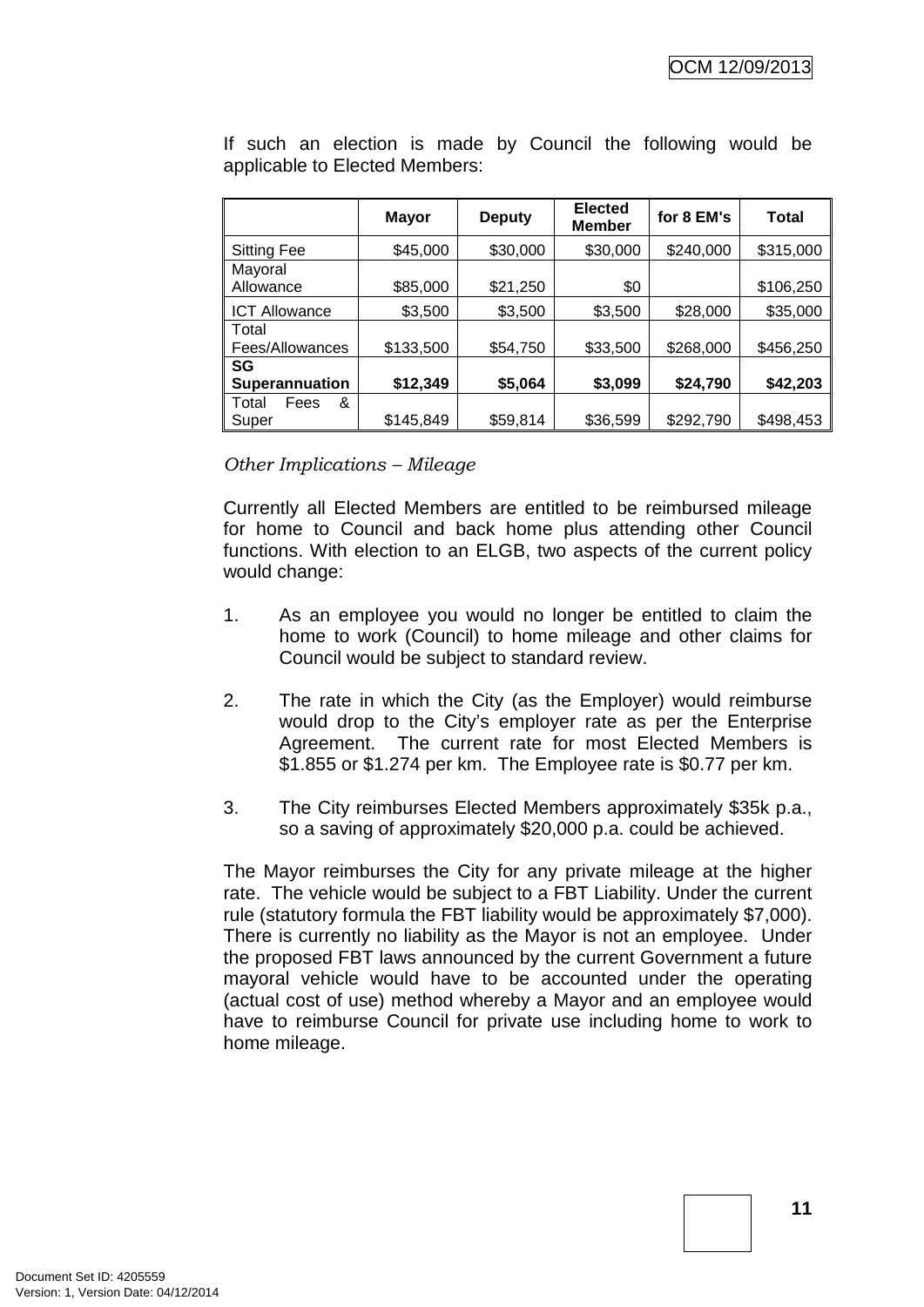#### *Other Implications – Insurance*

The City participates in a range of insurances for Elected Members though LGIS including car damage, professional indemnity, travel (death) cover. Each of these would resort to standard employee cover.

The issue of carer's leave (formerly known as sick leave), annual leave, annual leave loading and long service leave has also been canvassed given the Elected Members would be employees under the ELGB election.

The first two noted above, carer's leave and annual leave are not applicable as they do not involve the payment of additional monies. Elected Members can avail themselves of these benefits under the current arrangements of Council.

The latter two items, annual leave loading and long service leave involve the payment of additional monies to Elected Members. Given there is no formal annual leave in the election of an elected member to Council, there could be no annual leave loading applicable. The second item, long service leave is different and is very much time dependent. However, in the absence of an industrial instrument governing this item such as an enterprise agreement, the matter should be referred to the SAT for consideration as part of ELGB referral.

The City is unaware of any local government in Western Australia that have made such an election as there does not appear to be the same motivation as exists in other States.

#### *Conclusion*

The election for the Council of the City of Cockburn to become an Eligible Local Governing Body has a number of pros and cons. The biggest pro is that Elected Members will become eligible of the payment of the 9.25% superannuation on sitting fees and allowances. The cost of providing this amount is not significant in the general budget being \$42,203. It is noted though that the Salaries and Allowances Tribunal did not determine this matter for Elected Members. The downside of providing this payment of about \$3,000 per Elected Member, is that all members would become employees under the Tax Act. This would mean that all payments would be taxable like normal salary but more importantly, the City would also lose its Fringe Benefits Tax Exemption. On the initial costing this would mean paying the Federal Government \$267,000 in FBT payments on top of the \$42,203. The Elected Members as employees would also lose a number of other benefits such as the generous mileage and insurance entitlements. The intention would be to approach WALGA to make a submission to next year's SAT determination for the inclusion of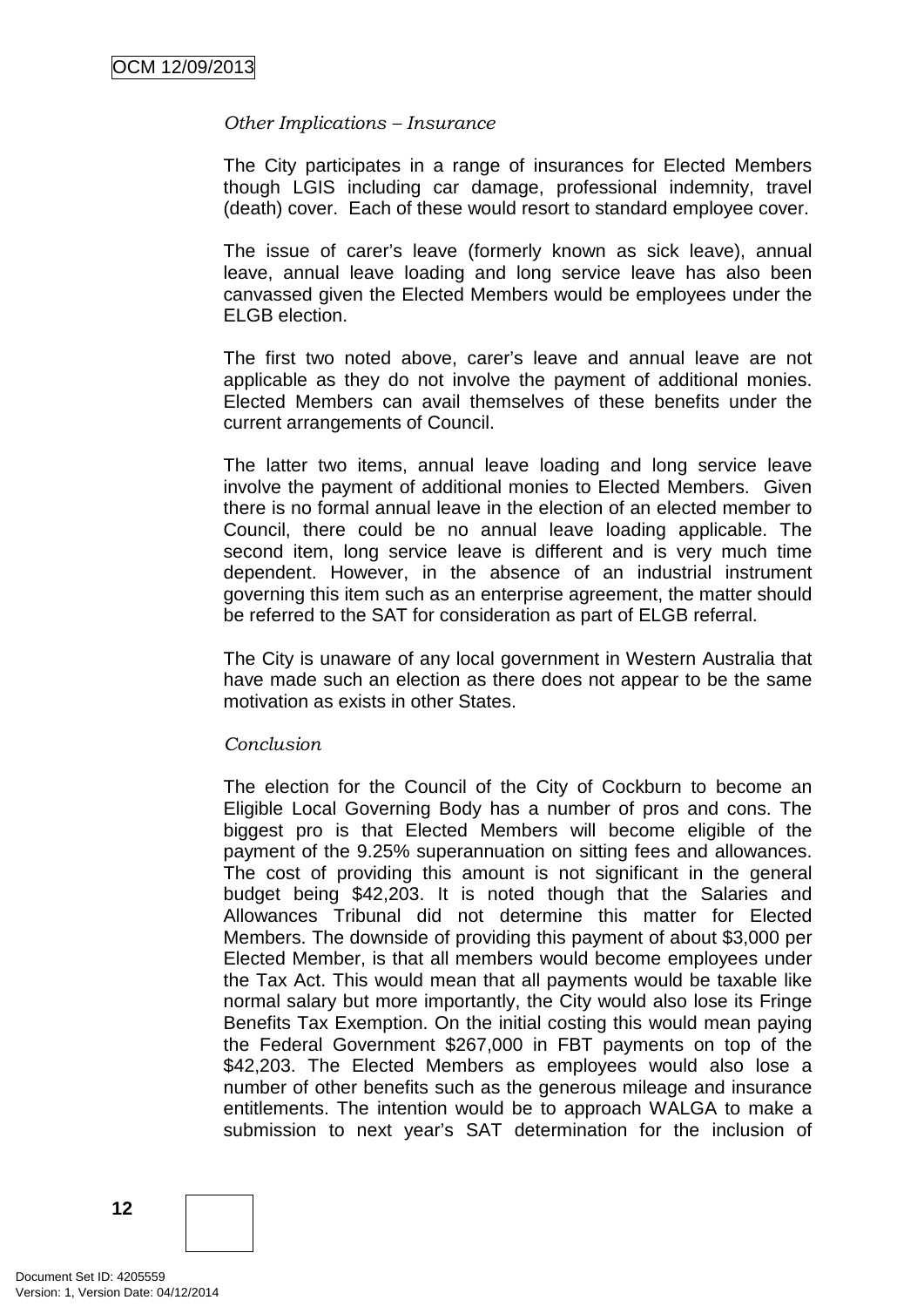superannuation without the cumbersome declaration of becoming an Eligible Local Governing Body.

## **Strategic Plan/Policy Implications**

### **Leading & Listening**

- A responsive, accountable and sustainable organisation.
- A culture of risk management and compliance with relevant legislation, policy and guidelines

## **Budget/Financial Implications**

The payment of superannuation at the superannuation guarantee rate of 9.25% p.a. would impact the 2013/14 municipal budget as follows:

|                                         | Mayor     |
|-----------------------------------------|-----------|
| Superannuation - SG (9.25%)             | \$42,203  |
| <b>Additional FBT Liability</b>         | \$266,904 |
| Saving on mileage                       | \$20,000  |
| Additional Cost for election as an ELGB | \$289,107 |

The above funds have not been provided in the 2013/14 municipal budget.

## **Legal Implications**

N/A

**Community Consultation**

N/A

## **Attachment(s)**

N/A

## **Advice to Proponent(s)/Submissioners**

N/A

**Implications of Section 3.18(3) Local Government Act, 1995**

Nil.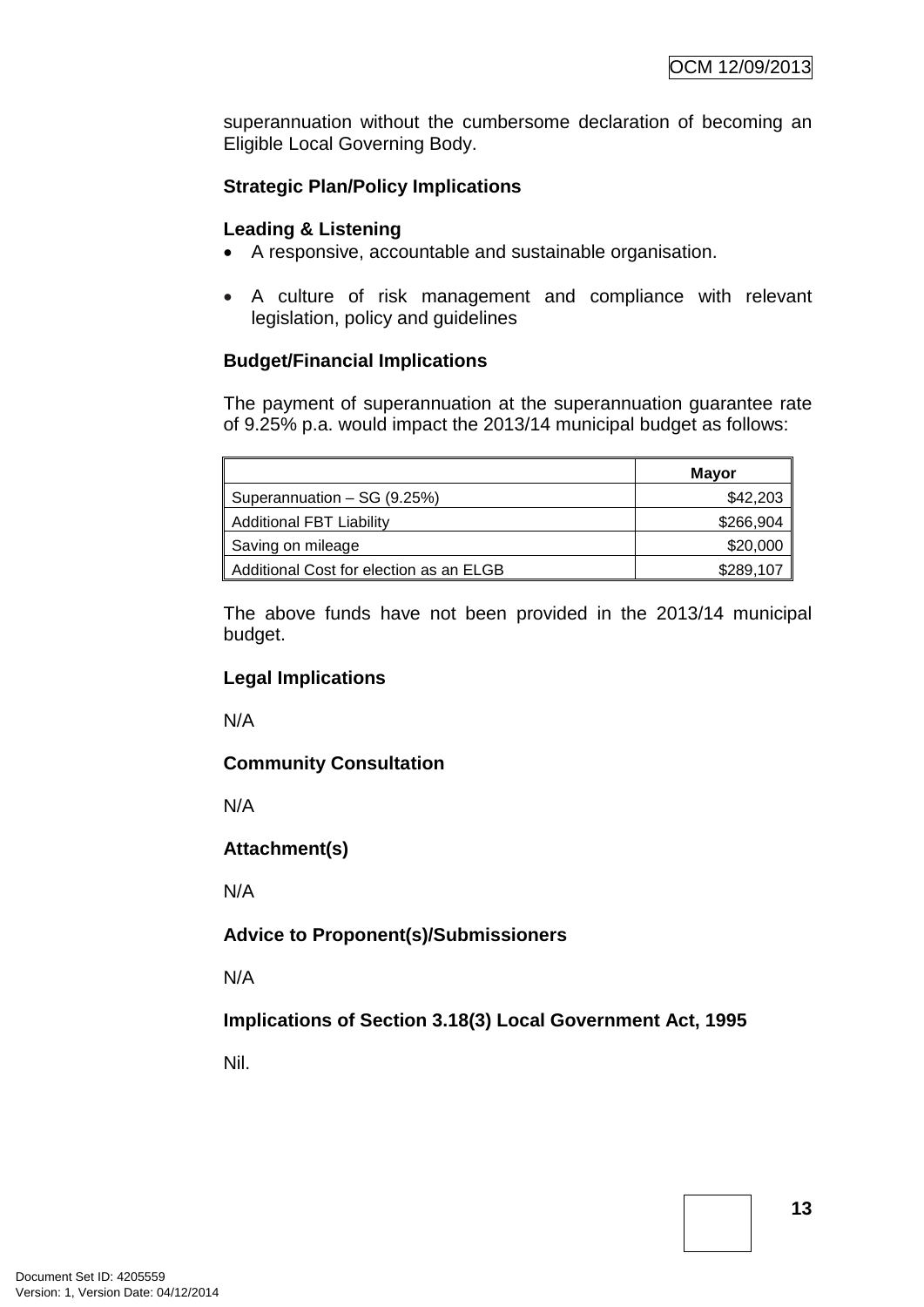## **13.2 (MINUTE NO 5112) (OCM 12/09/2013) - MINUTES OF THE DELEGATED AUTHORITIES, POLICIES AND STATEMENTS COMMITTEE MEETING - 22/08/2013 (026/005) (G BOWMAN) (ATTACH)**

## **RECOMMENDATION**

That Council adopts the Minutes of the Delegated Authorities, Policies and Position Statements Committee Meeting held on Thursday, 22 August 2013, as attached to the Agenda and the recommendations contained therein.

## **COUNCIL DECISION**

MOVED Clr C Reeve-Fowkes SECONDED Clr Y Mubarakai that the recommendation be adopted.

**CARRIED 10/0**

## **Background**

The Delegated Authorities, Policies and Position Statements Committee conducted a meeting on 23 May 2013. The Minutes of the meeting are required to be presented.

## **Submission**

N/A

## **Report**

The Committee recommendations are now presented for consideration by Council and if accepted, are endorsed as the decisions of Council. Any Elected Member may withdraw any item from the Committee meeting for discussion and propose an alternative recommendation for Council's consideration. Any such items will be dealt with separately, as provided for in Council's Standing Orders.

The primary focus of this meeting was to review Policies and Position Statements and associated Delegated Authorities relevant to the Planning and Development Directorate.

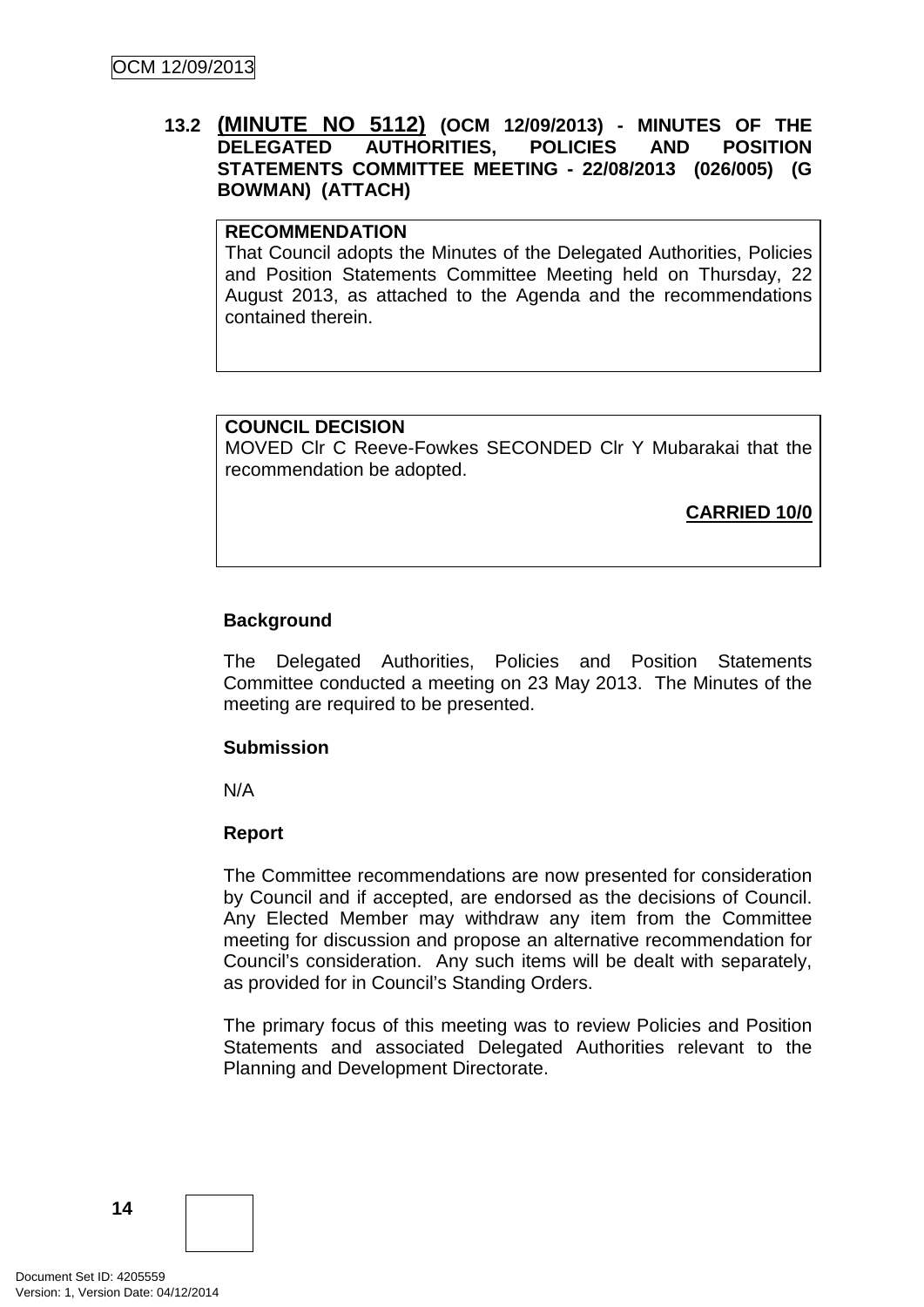## **Strategic Plan/Policy Implications**

#### **Leading & Listening**

- Effective and constructive dialogue with all City stakeholders.
- Effective advocacy that builds and manages relationships with all stakeholders.
- A responsive, accountable and sustainable organisation.
- A culture of risk management and compliance with relevant legislation, policy and guidelines

#### **Budget/Financial Implications**

As contained in the Minutes.

#### **Legal Implications**

N/A

#### **Community Consultation**

As contained in the Minutes.

#### **Attachment(s)**

Minutes of the Delegated Authorities, Policies and Position Statements Committee Meeting – 22 August 2013.

#### **Advice to Proponent(s)/Submissioners**

N/A

#### **Implications of Section 3.18(3) Local Government Act, 1995**

Nil.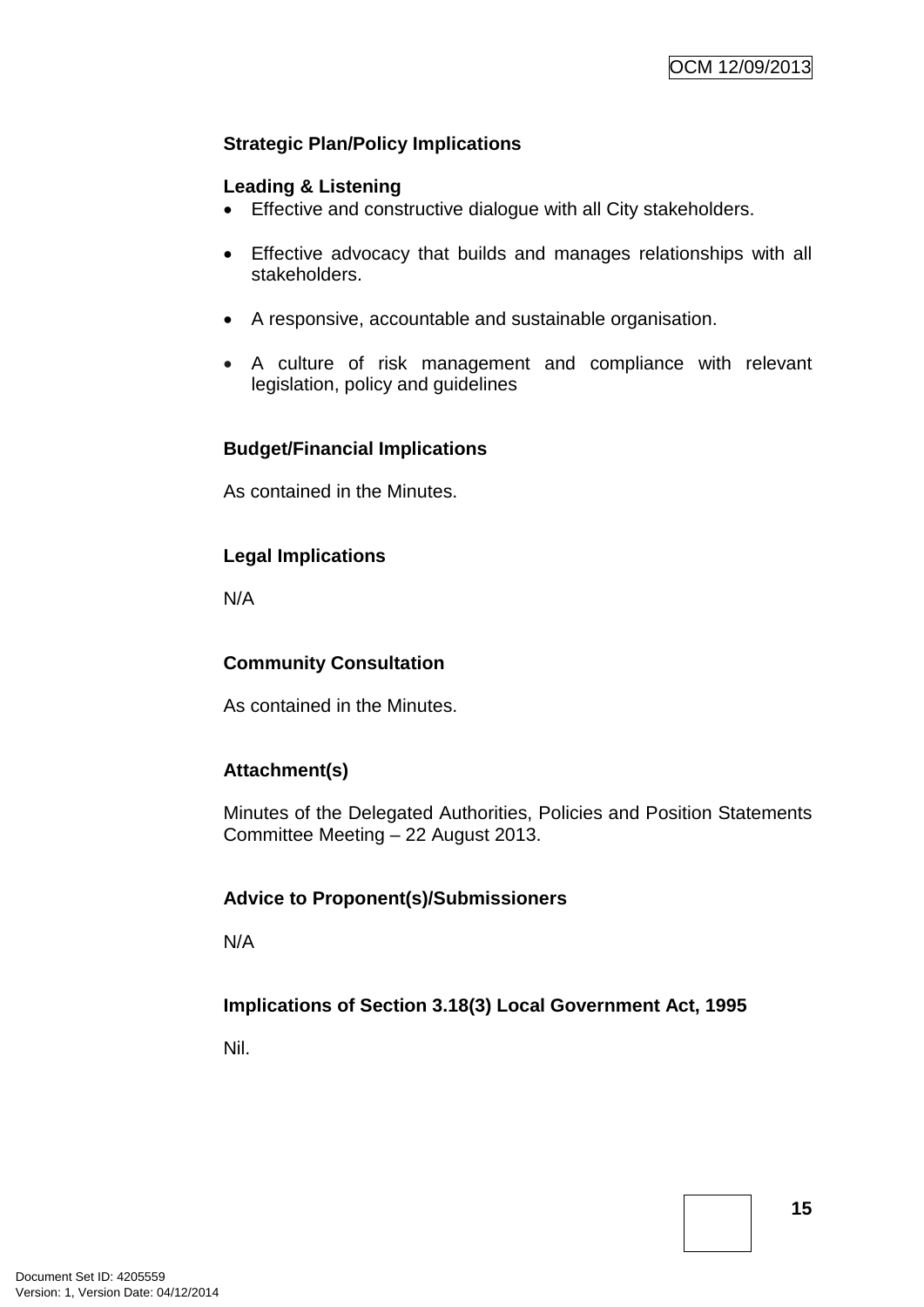#### **14. PLANNING AND DEVELOPMENT DIVISION ISSUES**

**14.1 (MINUTE NO 5113) (OCM 12/09/2013) - DETAILED AREA PLANS FOR PORT COOGEE, NORTH COOGEE - STAGE 10B (LOT 9129), PROPOSED LOT 1 PERLINTE VIEW (LOT 752) AND PROPOSED LOTS 2-3 AND 6-7 ORSNO BOULEVARD AND LOTS 4-5 PERLINTE VIEW (LOT 752) - PREPARED BY TAYLOR BURRELL BARNETT - PROPONENT: AUSTRALAND (052/014) (L REDDELL) (ATTACH)**

#### **RECOMMENDATION** That Council

- (1) approve the Local Development Plan (DAP13/08) presented for Proposed Lot 1 Perlinte View Port Coogee pursuant to the provisions of Clause 6.2.15.5(a) of the City of Cockburn Town Planning Scheme No. 3;
- (2) approve the Local Development Plan (DAP13/09) presented for Proposed Lots 2-3 & 6-7 Orsino Boulevard, Lots 4-5 Perlinte View (Lot 752 Orsino Boulevard) Port Coogee, North Coogee pursuant to the provisions of Clause 6.2.15.5(a) of the City of Cockburn Town Planning Scheme No. 3;
- (3) approve the Local Development Plan (DAP13/10) presented for Stage 10B (9129L Cockburn Road) Port Coogee, North Coogee pursuant to the provisions of Clause 6.2.15.5(a) of the City of Cockburn Town Planning Scheme No. 3;
- (4) amend DAP11/08 in accordance with Clause 6.2.15.8 of the Scheme to delete the provisions relating to Lot 752 Orsino Boulevard; and
- (5) advise the applicant accordingly.

#### **COUNCIL DECISION**

MOVED Clr C Reeve-Fowkes SECONDED Clr Y Mubarakai that the recommendation be adopted.

#### **CARRIED 10/0**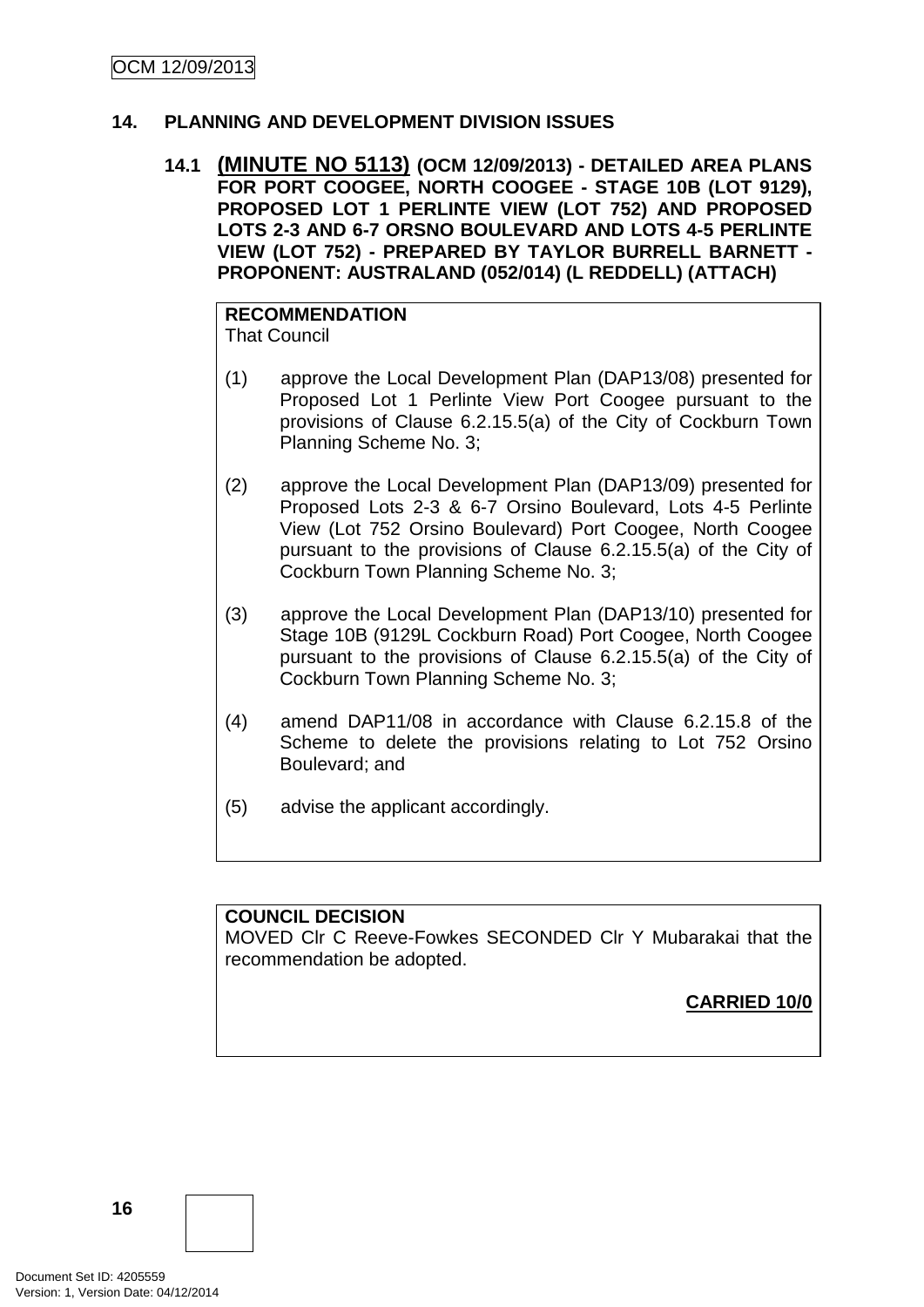## **Background**

Australand through its consultants Taylor Burrell Barnett has submitted three Local Development Plans (LDP) for approval. Previously Local Development Plans were known as Detailed Area Plans (DAPs). However the revised Residential Design Codes (R-Codes) published on August 2<sup>nd</sup> 2013 has changed the name of these plans to LDP. The City's digital recording systems however continue to identify these plans with the prefix DAP.

Lot 752 Orsino Boulevard, to which DAP13/08 & DAP13/09 relate is located to the south Pantheon Avenue in the 'dry land residential' area and is identified for high density residential development (R80). DAP13/10 relates to Stage 10B which is located north of Pantheon Avenue in the 'dry land residential' area of Port Coogee and is identified for medium density residential development (R30).

The 'Bluewater' DAP (11/08) approved by Council on 8 September 2011 included Lot 752 Orsino Boulevard and envisaged a grouped or multiple dwelling development on the site. The proposed changes will effectively extract Lot 752 from the 'Bluewater' DAP (LDP) and deal with the design requirements for proposed Lot 1 which will be for grouped or multiple dwellings and Lots 2-7 which are small single house lots.

#### **Submission**

The attached LDPs address principally;

- Key elements to be considered in the design of dwellings
- Dwelling setback requirements
- The extent of permissible boundary walls
- Building height
- Access and parking requirements.

Where the LDPs do not refer to an alternate standard, the applicable standard is that prescribed in the Residential Design Codes (R-Codes) or the City's Town Planning Scheme No. 3 and /or policies where the R-Codes do not apply.

#### **Report**

The three proposed LDP's for Port Coogee provide a site specific layer of planning information to be considered in the design and development of the lots covered by the respective documents. The information is to be considered within the framework of the Structure Plan adopted by Council for Port Coogee, as well as the R-Codes and the City's Planning Scheme and/or Policies.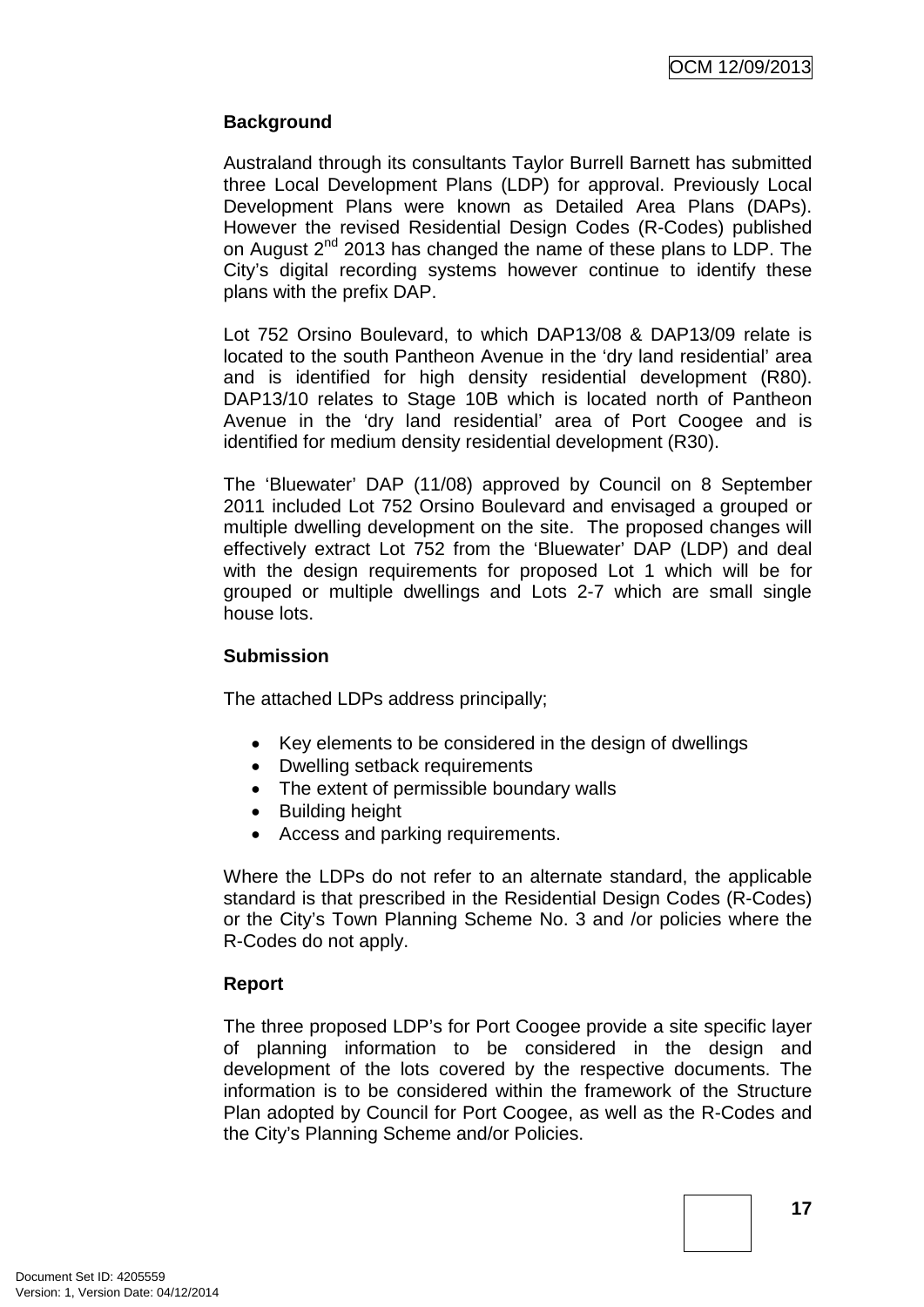Presentation of the LDPs to the City was by the planning consultant for Port Coogee. Subsequent to an initial assessment, several minor changes have been made to the documents to assist all stakeholders in the interpretation of their content. Following assessment no major changes to the technical content of the LDPs were required. In this regard, the technical content of these three LDPs reflect the on-going refinement of the existing Port Coogee DAPs.

As a result of DAP13/08 and DAP13/09 providing revised design guidance for Lot 752 Orsino Boulevard, it is necessary to revise the plan for DAP11/08 to extract Lot 752 in order to ensure that there are not multiple LDP's providing conflicting guidance for the same lot and causing confusion.

No advertising of the proposed LDPs was undertaken as Australand owns much of the land surrounding the areas of the LDPs and the proposed provisions will not impact on any privately owned residential properties. Therefore advertising is not required.

The proposed LDPs are consistent with the provisions of TPS No. 3, the current version of the R-Codes and the Port Coogee Structure Plan. No other issues are raised and it is recommended that they be approved.

Approval is required in accordance with the provisions of section 6.2.15.5 of Town Planning Scheme No. 3.

TPS No. 3 Clause 6.2.15.8 provides the power for a DAP (now LDP) to be amended.

#### *Delegation of Port Coogee Detailed Area Plans/Local Development Plans*

Currently the City's Officers have delegation to approve Detailed Area Plans (DAPs) or Local Development Plans (LDPs), pursuant to clauses 6.2.15 and 6.2.16 of the City's TPS No.3, except those for Cockburn Central (Town Centre) and Port Coogee Structure Plan Area. This current process has meant that every DAP/LDP for Port Coogee is sent to a full Council meeting for determination.

Since the Port Coogee Local Structure Plan (LSP) was first endorsed by the Western Australian Planning Commission, 24 DAPs in the Port Coogee area have been approved by Council in accordance with the Officer's recommendations. The majority of the Port Coogee area is covered by approved DAPs/LDPs and therefore having Council to continue to determine the DAPs/LDPs, particularly where there are no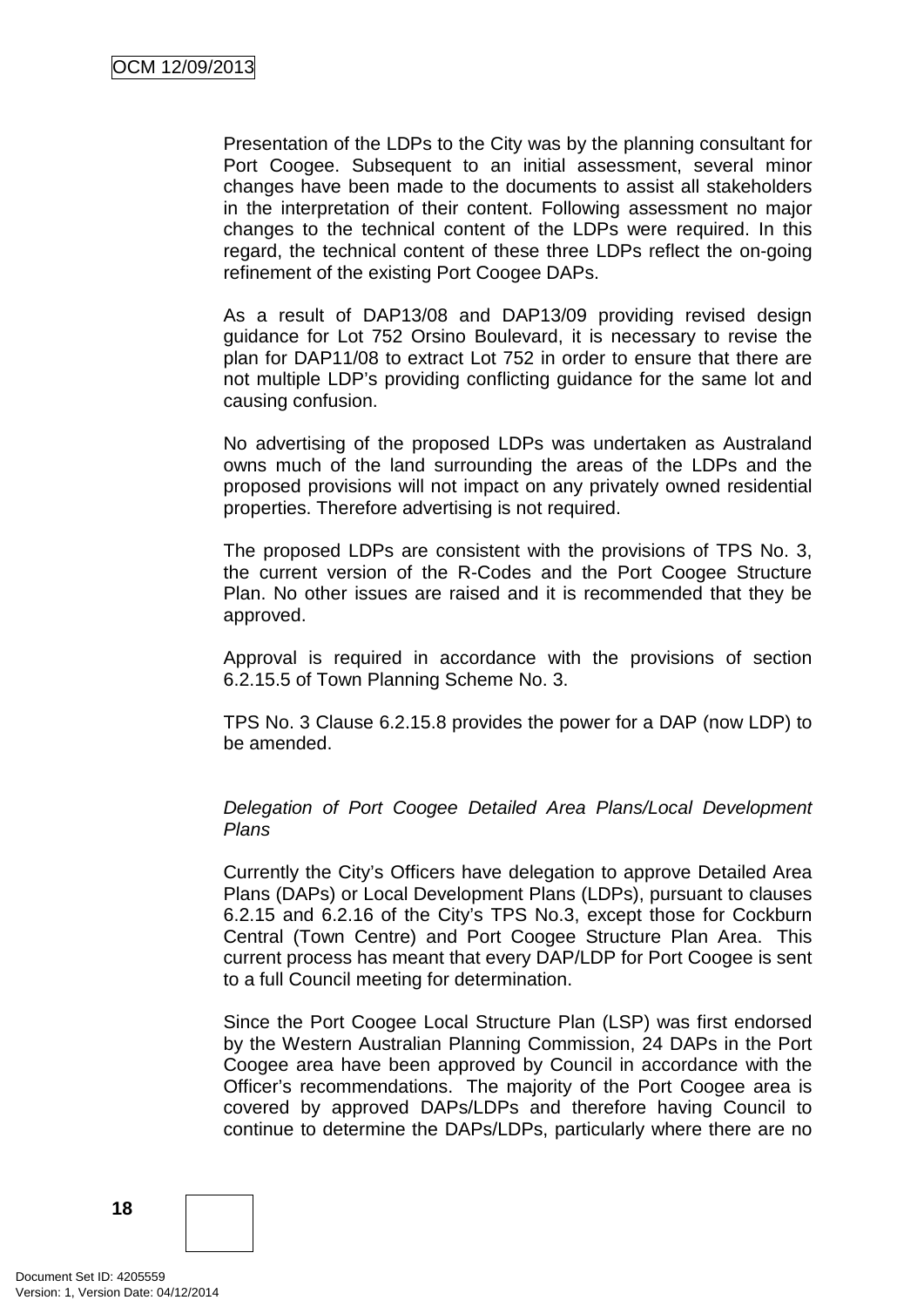changes to the officer's recommendations is an inefficient use of the City's resources. It is therefore, intended that an item be included for the next DAPPS meeting amending the delegated authority to include the ability for officer's to approved DAPs and LDPs for Port Coogee.

## **Strategic Plan/Policy Implications**

#### **Growing City**

• Diversity of housing to respond to changing needs and expectations.

#### **Budget/Financial Implications**

N/A

## **Legal Implications**

Planning and Development Act 2005 Town Planning Scheme No. 3

#### **Community Consultation**

No consultation has been undertaken.

#### **Attachment(s)**

- 1. DAP13/08 Plan<br>2. DAP13/09 Plan
- DAP13/09 Plan
- 3. DAP13/10 Plan
- 4. DAP11/08 Revised Plan

#### **Advice to Proponent(s)/Submissioners**

The Proponent(s) have been advised that this matter is to be considered at the 12 September 2013 Council Meeting.

#### **Implications of Section 3.18(3) Local Government Act, 1995**

Nil.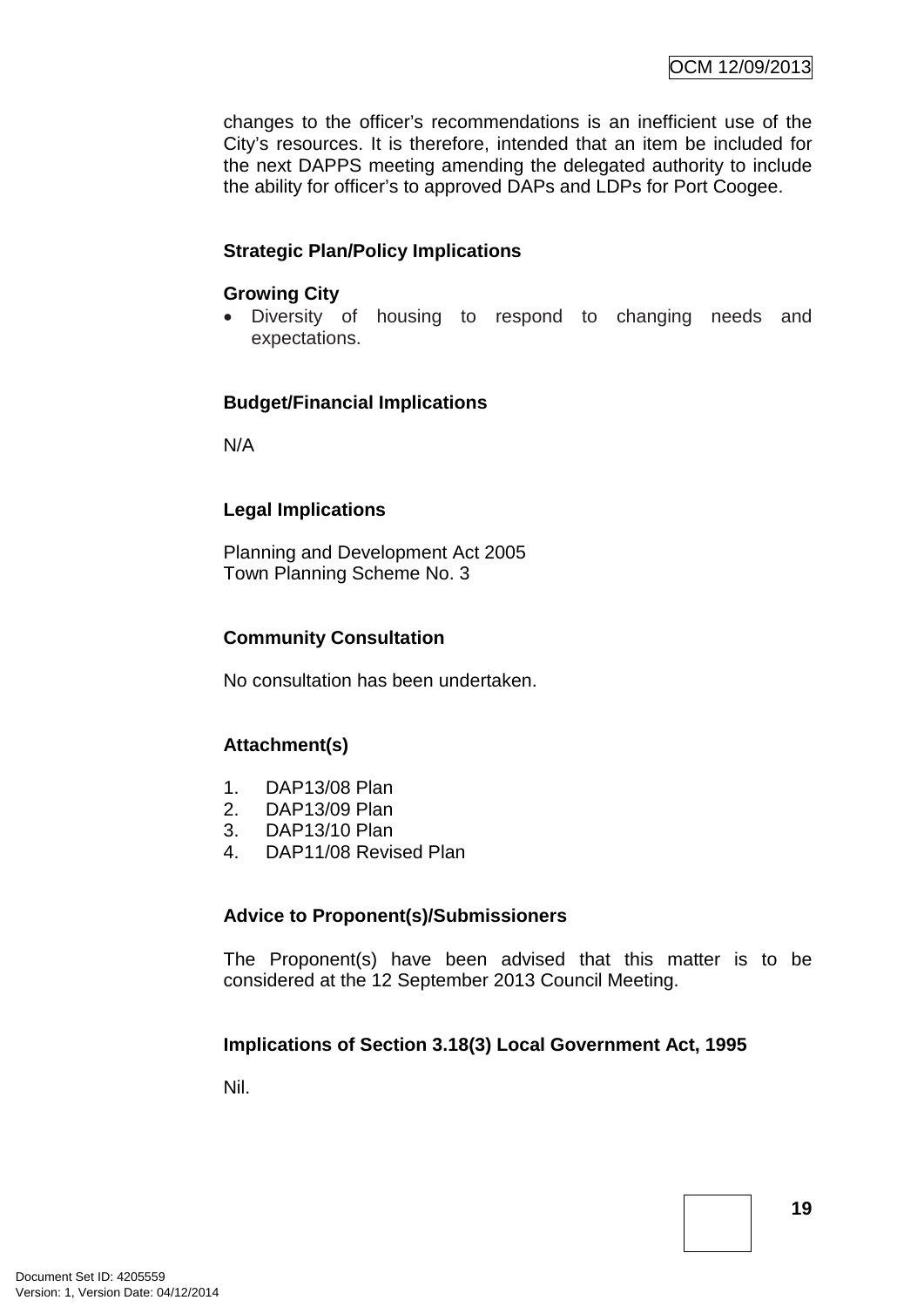**14.2 (MINUTE NO 5114) (OCM 12/09/2013) - CLOSURE OF PORTION OF ROAD RESERVE - LOCATION: BENNETT AVENUE, NORTH COOGEE (COCKBURN COAST) - OWNER: STATE OF WA - APPLICANT: MCMULLEN NOLAN GROUP (450567) (L GATT) (ATTACH)**

#### **RECOMMENDATION** That Council

- (1) consent to the closure of the eastern portion of Bennett Avenue North Coogee from (Abattoir Loop east to the end of road) as indicated in Attachment 1a & 1b in accordance with Section 58 of the *Land Administration Act 1997*;
- (2) subject to the lodgement of a deposited plan demonstrating the lots abutting the portion of the road being closed being amalgamated into a single certificate of title;
- (3) supports the land resulting from the road closure being purchased by the adjoining landowner (Landcorp) as per the normal procedures of the *Land Administration Act 1997*; and
- (4) advise the applicant of this decision accordingly.

## **COUNCIL DECISION**

MOVED Clr C Reeve-Fowkes SECONDED Clr Y Mubarakai that the recommendation be adopted.

## **CARRIED 10/0**

## **Background**

A request has been received on behalf of the adjoining landowner (Landcorp) to close the eastern portion of Bennett Avenue North Coogee road reserve (from Abattoir Loop east to the end of the road) and amalgamate it with the adjoining land. This is to help facilitate the implementation of the Cockburn Coast structure plan, which has been recently adopted by the City. The purpose of this report is to consider the road closure request.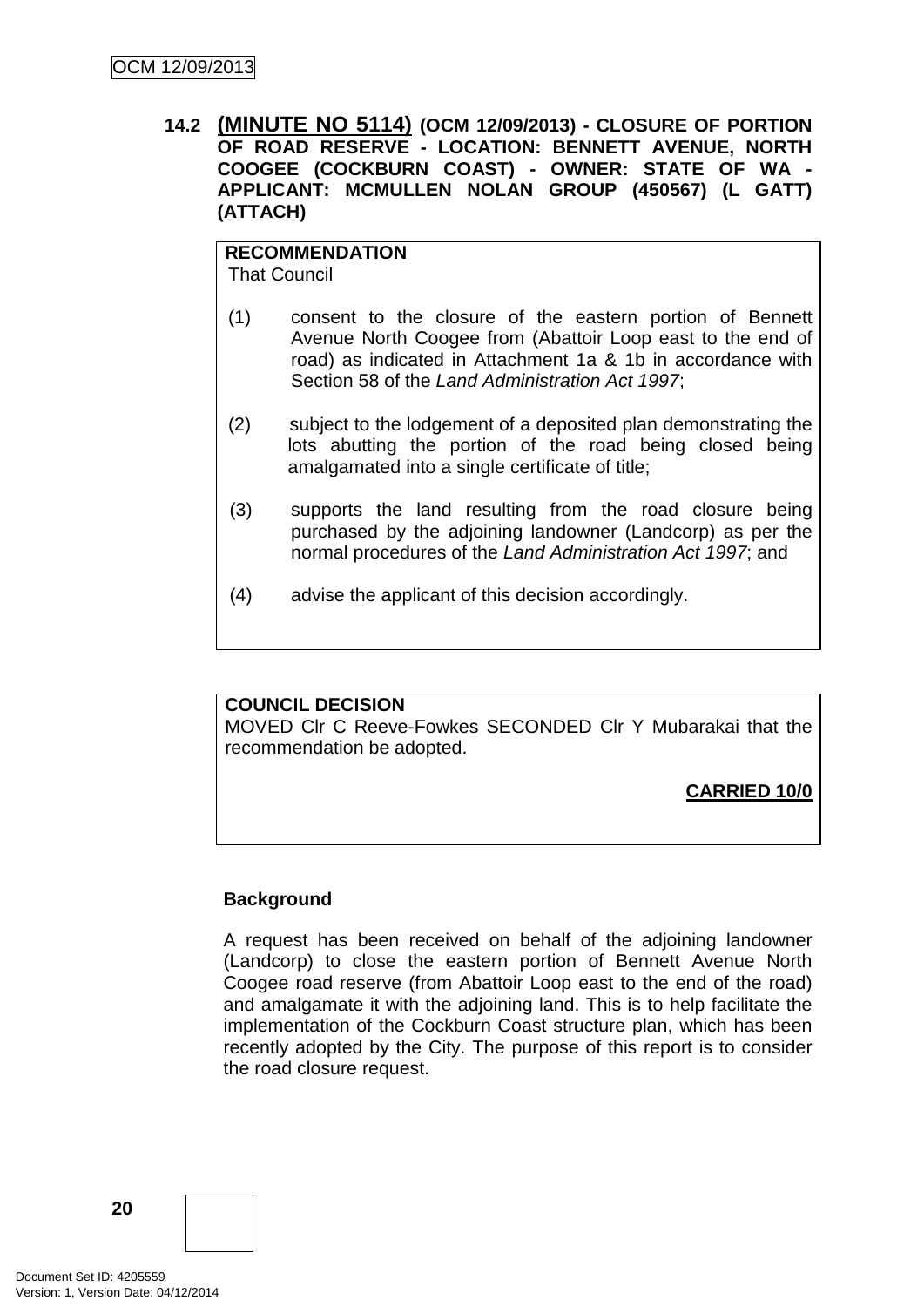OCM 12/09/2013

#### **Submission**

By way of letter dated 5 April 2013, McMullen Nolan Group requested that the City initiate the closure of the northern portion of the current Bennett Avenue road reserve and amalgamate it into adjoining lots abutting the road reserve. A copy of the letter is at Attachment 2.

#### **Report**

The subject area to be closed is the eastern portion of Bennett Avenue North Coogee road reserve (from Abattoir Loop east to the end of the road) which is an existing road that provides access to one site. The building and site are owned by Landcorp, and is occupied by the organisation "A View to Food". The organisation is occupying the site under the monthly holding-over clause of a lease which has previously expired. "A View to Food" is aware that the monthly arrangement with Landcorp is able to be terminated upon the issue of a notice of termination providing one month to vacate the premises. The current tenant is aware of the proposal and the notice period (refer Attachment 3).

The proponent has agreed in writing to purchase the land and meet all the costs associated with the proposed road closure, a copy of which is provided within Attachment 2.

At its ordinary meeting held 9 May 2013, Council adopted the Robb Jetty Local Structure Plan ("LSP") which applies to this area. The LSP indicates the closure of the road reserve as proposed by this report, and is therefore consistent with the proposal. The closure is required to enable implementation of a new road layout which will better suit the mixed use urban development now planned for this site. The proposed road closure will result in a number of landlocked lots and the landowner has agreed to the amalgamation of these lots to ensure access to a gazetted public road.

The City advertised the road closure in the local newspaper on 25 June 2013 and no submissions were received.

All service providers have been contacted, and all have responded that they have services located in the vicinity of the proposed road closure. The applicant has agreed to meet all the costs and requirements that the service providers have requested. A copy of the letters from Landcorp to each of the service providers is at Attachment 4.

It is recommended that Council support the request; and the City will write to the Minister for Lands requesting formal closure of the portion of Bennett Avenue, North Coogee in accordance with Section 58 of the *Land Administration Act 1997*.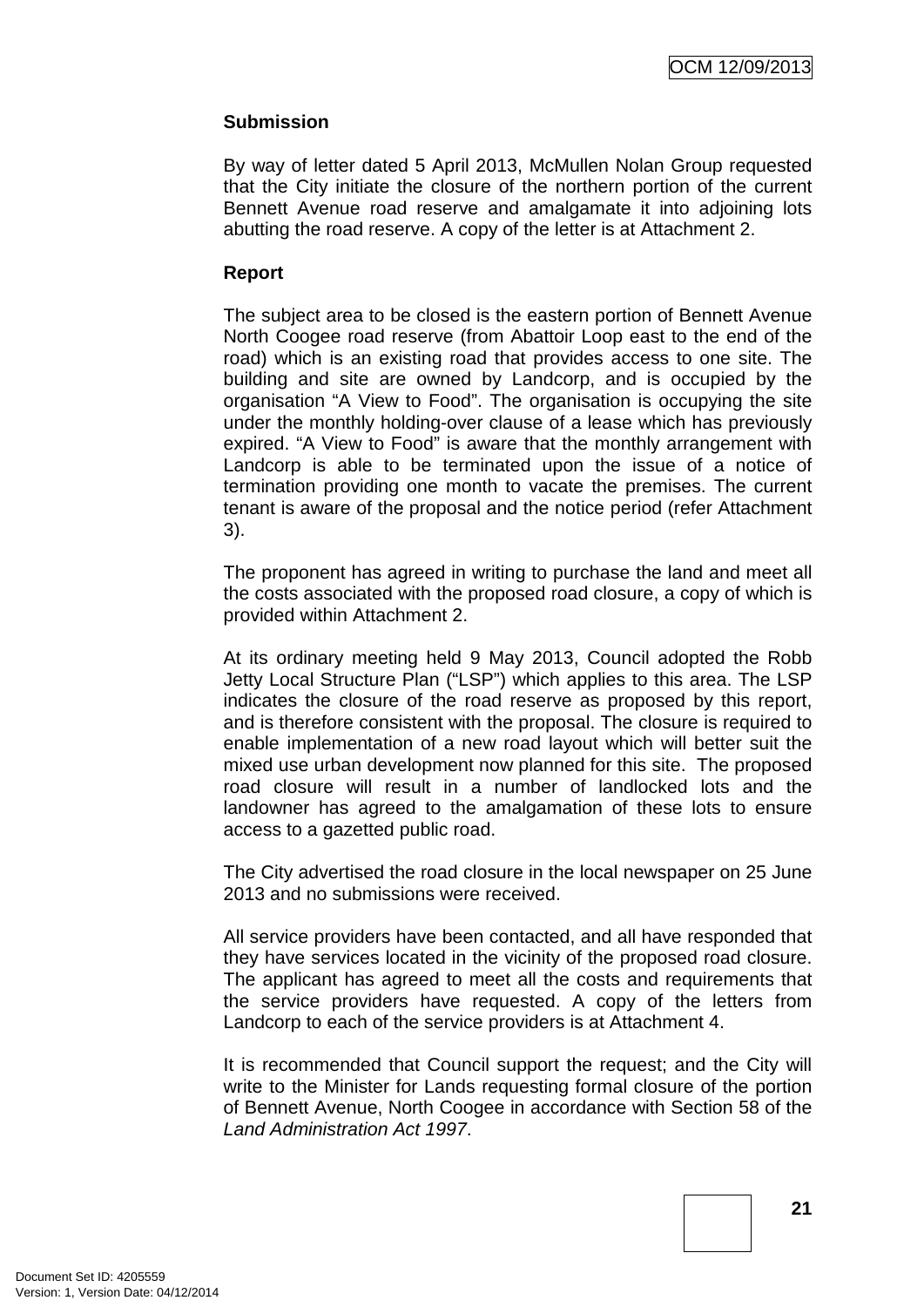## **Strategic Plan/Policy Implications**

### **Growing City**

- To grow our City in a sustainable way by: using land efficiently, protecting the natural environment and conserving biodiversity.
- Development that is soundly balanced between new and existing areas.

#### **Leading & Listening**

• Effective and constructive dialogue with all City stakeholders.

#### **Budget/Financial Implications**

N/A

#### **Legal Implications**

Provision of the *Land Administration Act 1997* refer.

#### **Community Consultation**

The proposal was advertised on 25 June 2013, in accordance with Section 58 of the *Land Administration Act 1997.* No objections were received.

## **Attachment(s)**

- 1. Sketch
- 2. Letter of request from McMullen Nolan Group and confirming Landcorp will pay all associated costs.
- 3. Email from "A View to Food".
- 4. Letters from Landcorp to the Service Providers

#### **Advice to Proponent(s)/Submissioners**

The Proponent(s) and those who lodged a submission on the proposal have been advised that this matter is to be considered at the 12 September 2013 Council Meeting.

#### **Implications of Section 3.18(3) Local Government Act, 1995**

Nil.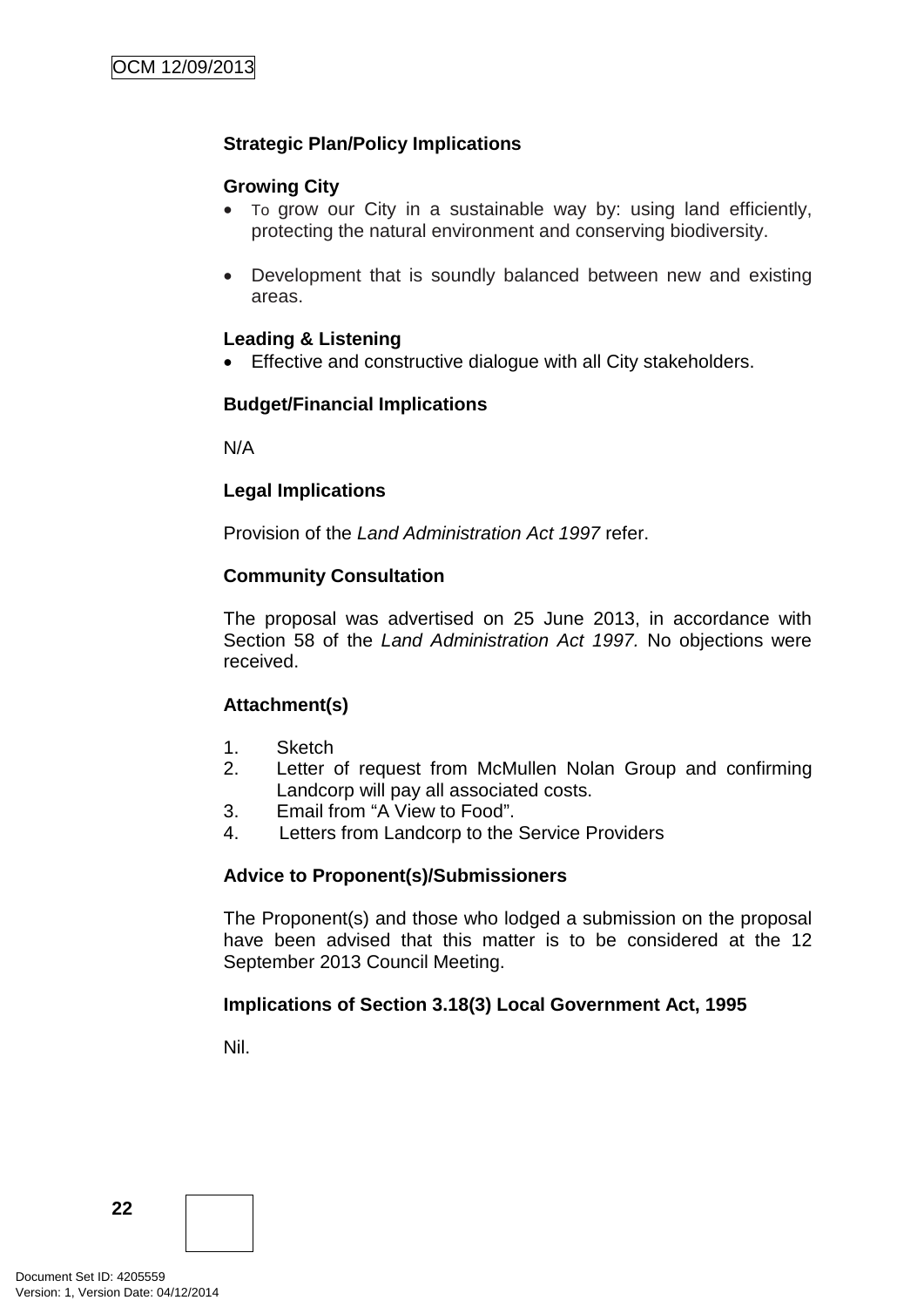### **14.3 (OCM 12/09/2013) - INITIATION OF TOWN PLANNING SCHEME NO. 3 AMENDMENT 94 - INTRODUCING DEVELOPMENT CONTRIBUTION AREA 14 COCKBURN COAST: ROBB JETTY AND EMPLACEMENT PRECINCTS (109/027) (C CATHERWOOD)**

## **RECOMMENDATION**

That Council

- (1) In pursuance of Section 75 of the Planning and Development Act 2005 amend the City of Cockburn Town Planning Scheme No. 3 ("Scheme") by:
	- 1. Amending Schedule 12 of the Scheme text by including DCA 14 – Cockburn Coast as follows.

Schedule 12 - Development Contribution Plan

| Area:                                                            | Cockburn Coast: Robb Jetty and Emplacement<br><b>Precincts</b>                                                                                                                                                                                                                                                                                                                                                                                                                                                                                                                                                                                                                 |
|------------------------------------------------------------------|--------------------------------------------------------------------------------------------------------------------------------------------------------------------------------------------------------------------------------------------------------------------------------------------------------------------------------------------------------------------------------------------------------------------------------------------------------------------------------------------------------------------------------------------------------------------------------------------------------------------------------------------------------------------------------|
| Infrastructure<br>and<br>administrative<br>items to be<br>funded | Contributions<br>shall be<br>made<br>the<br>towards<br>following items by all landowners within DCA 14:<br>Proportional contribution to the upgrading of<br>1.<br>Cockburn Road between Rollinson Road<br>and MacTaggart Cove including the cost of<br>land required for road widening, verge and<br>median landscaping between Rollinson<br>Road and MacTaggart Cove, construction of<br>the Robb Jetty Main Street signalised<br>intersection, construction of drainage and<br>service relocation where<br>necessary.<br>Earthworks, service<br>relocation<br>and<br>construction of dual carriageways will be<br>funded and constructed by Main Roads<br>Western Australia. |
|                                                                  | 2.<br>The cost of land and works (including<br>associated<br>with<br>the<br>landscaping)<br>construction of the proposed Robb Jetty<br>Main Street between the Cockburn Road<br>intersection and Robb Road intersection.<br>The works include construction of an at-<br>grade rail crossing including vehicle and<br>pedestrian signalisation associated with the<br>new Robb Road intersection (including<br>sufficient fencing to deter pedestrians from                                                                                                                                                                                                                     |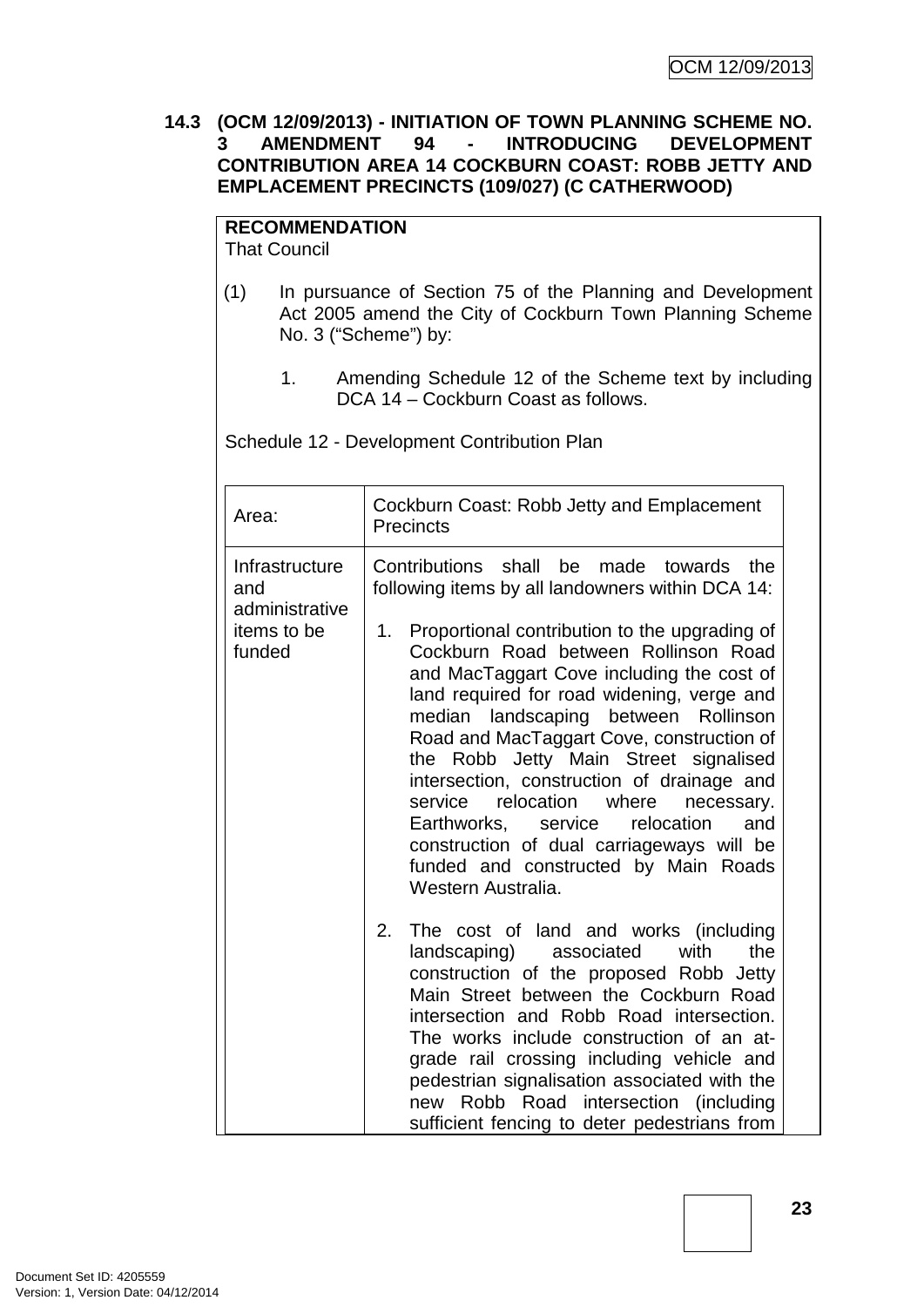|    | unsafe crossing). The cost of works is the<br>cost over and above that of providing a<br>normal 20m wide local subdivision road<br>whereby drainage, lighting, footpaths, lower<br>specification landscaping<br>and parking<br>embayment's provided at the<br>cost of<br>adjoining landowners.                                                                                                                                                                                                                                                                                                                                                                                                                                                 |
|----|------------------------------------------------------------------------------------------------------------------------------------------------------------------------------------------------------------------------------------------------------------------------------------------------------------------------------------------------------------------------------------------------------------------------------------------------------------------------------------------------------------------------------------------------------------------------------------------------------------------------------------------------------------------------------------------------------------------------------------------------|
| 3. | The cost of land and works (including<br>associated<br>with<br>the<br>landscaping)<br>construction of the proposed Bus Rapid<br>Transit (BRT) route which extends between<br>the Rollinson<br>Road / Cockburn Road<br>intersection<br>intersection<br>and<br>the<br>οf<br>MacTaggart Cove and the proposed BRT<br>route. The cost includes acquisition of Lot<br>18 Garston Way and provision of bus stops<br>and associated infrastructure. The cost of<br>works is the cost over and above that of<br>20 <sub>m</sub><br>providing<br>normal<br>wide<br>local<br>a<br>subdivision road whereby drainage, lighting,<br>footpaths, lower specification landscaping<br>and parking embayment's provided at the<br>cost of adjoining landowners. |
| 4. | Provision of pedestrian signals at the<br>Rollinson Road railway crossing (including<br>sufficient fencing to deter pedestrians from<br>unsafe crossing).                                                                                                                                                                                                                                                                                                                                                                                                                                                                                                                                                                                      |
| 5. | Provision of land for public open space area<br>detailed<br>in<br>the<br>Robb<br>Jetty<br>and<br>as<br>Emplacement Precinct Local<br><b>Structure</b><br>Plan(s) and the cost<br>of landscape<br>construction (including minor earthworks<br>and drainage).                                                                                                                                                                                                                                                                                                                                                                                                                                                                                    |
| 6. | The cost of land and construction of a<br>multistorey local community building and<br>associated landscaping, play equipment<br>and car parking areas.                                                                                                                                                                                                                                                                                                                                                                                                                                                                                                                                                                                         |
| 7. | Costs<br>administer<br>cost<br>sharing<br>to<br>arrangements of the DCA including detailed<br>engineering design<br>and project<br>management POS, drainage, roads, rail<br>crossings and the community building the                                                                                                                                                                                                                                                                                                                                                                                                                                                                                                                           |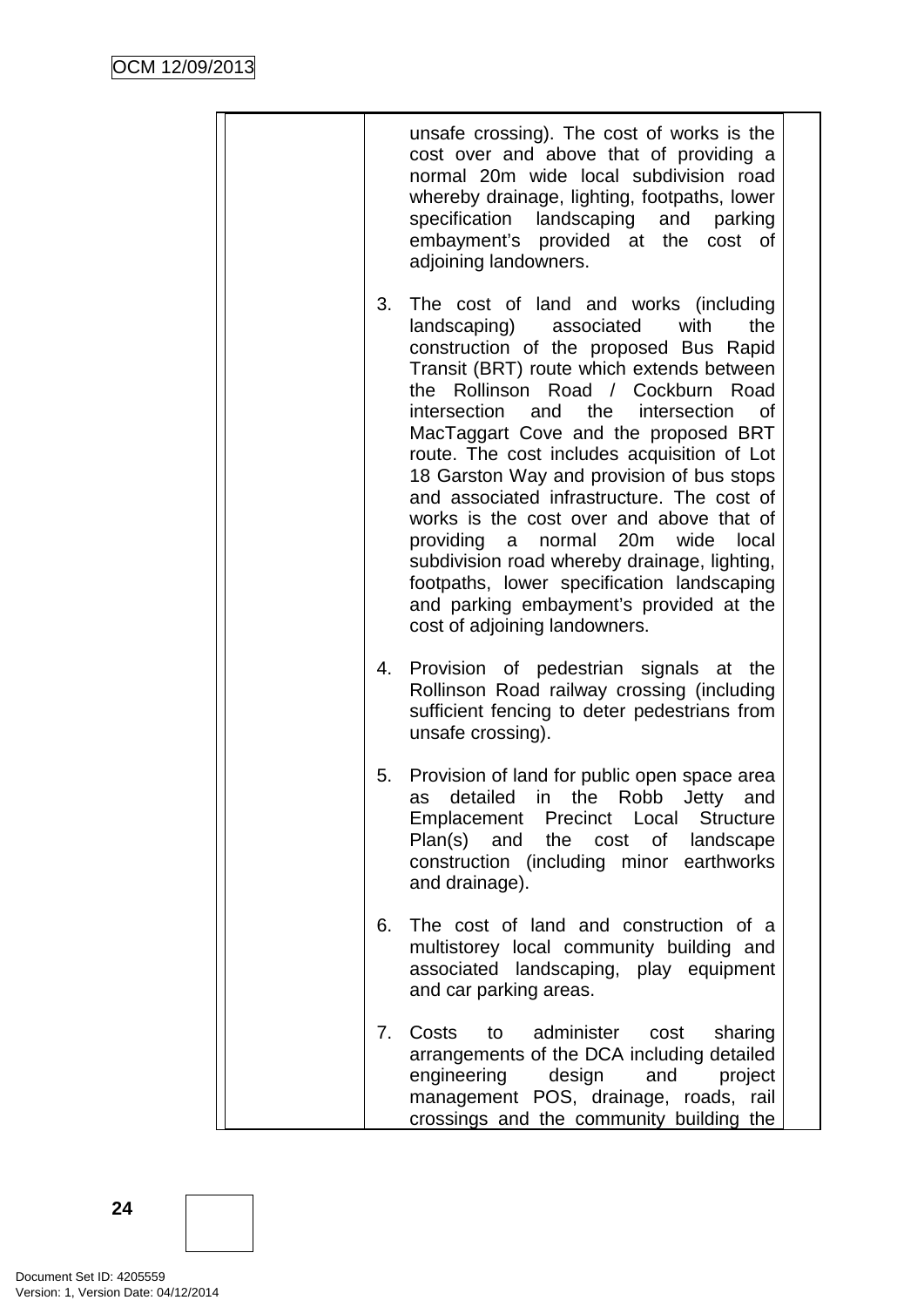|                                                       | subject of the DCA provisions, cost<br>estimates and schedules, valuations, annual<br>reviews of land and works, audits and<br>administrative costs.                                                                                                                                                                                                                |
|-------------------------------------------------------|---------------------------------------------------------------------------------------------------------------------------------------------------------------------------------------------------------------------------------------------------------------------------------------------------------------------------------------------------------------------|
|                                                       | Cost including fees and interest of any loans<br>8.<br>raised by the local government to undertake<br>any of the works associated with DCA 14.                                                                                                                                                                                                                      |
| Method<br>for $\vert$<br>calculating<br>contributions | All landowners within DCA 14 shall make a<br>contribution to land and infrastructure works<br>required as part of the development of the Robb<br>Jetty and Emplacement Precinct Development<br>Contribution Area (with the exception of the<br>Mixed Business Zone).                                                                                                |
|                                                       | The proportional contribution is to be determined<br>in accordance with the provisions of Clause 6.3<br>the Scheme and this Development<br>of<br>Contribution Plan.                                                                                                                                                                                                 |
|                                                       | Cost Apportionment for the Mixed Business<br>Zone<br>No contribution is required in respect to land and<br>lots required for public open space, public open<br>space construction, and local community<br>facilities for Lot 4 and 303 Darkan Avenue and<br>Lot 8 Garston Way (Mixed Business Zone).                                                                |
|                                                       | Landowners in the Mixed Business Zone will be<br>responsible for 5.46% of the cost of upgrading<br>all DCP roads, service infrastructure and<br>administration costs. The contribution payable<br>will be based on a rate per m2 of developable<br>land area, which equates to:<br>Lot 4 Darkan Way: 1.44%<br>Lot 303 Darkan Way: 1.45%<br>Lot 8 Garston Way: 2.57% |
|                                                       | All other Zones and R-Codes will fund the<br>remaining<br>with<br>94.54% in<br>accordance<br>development potential calculation methodology<br>for all other Zones/R-Codes.                                                                                                                                                                                          |
|                                                       | Development Potential Calculation Methodology<br>for all other Zones and R-Codes<br>With the exception of Lot 4 and 303 Darkan<br>Avenue and Lot 8 Garston Way (Mixed Business                                                                                                                                                                                      |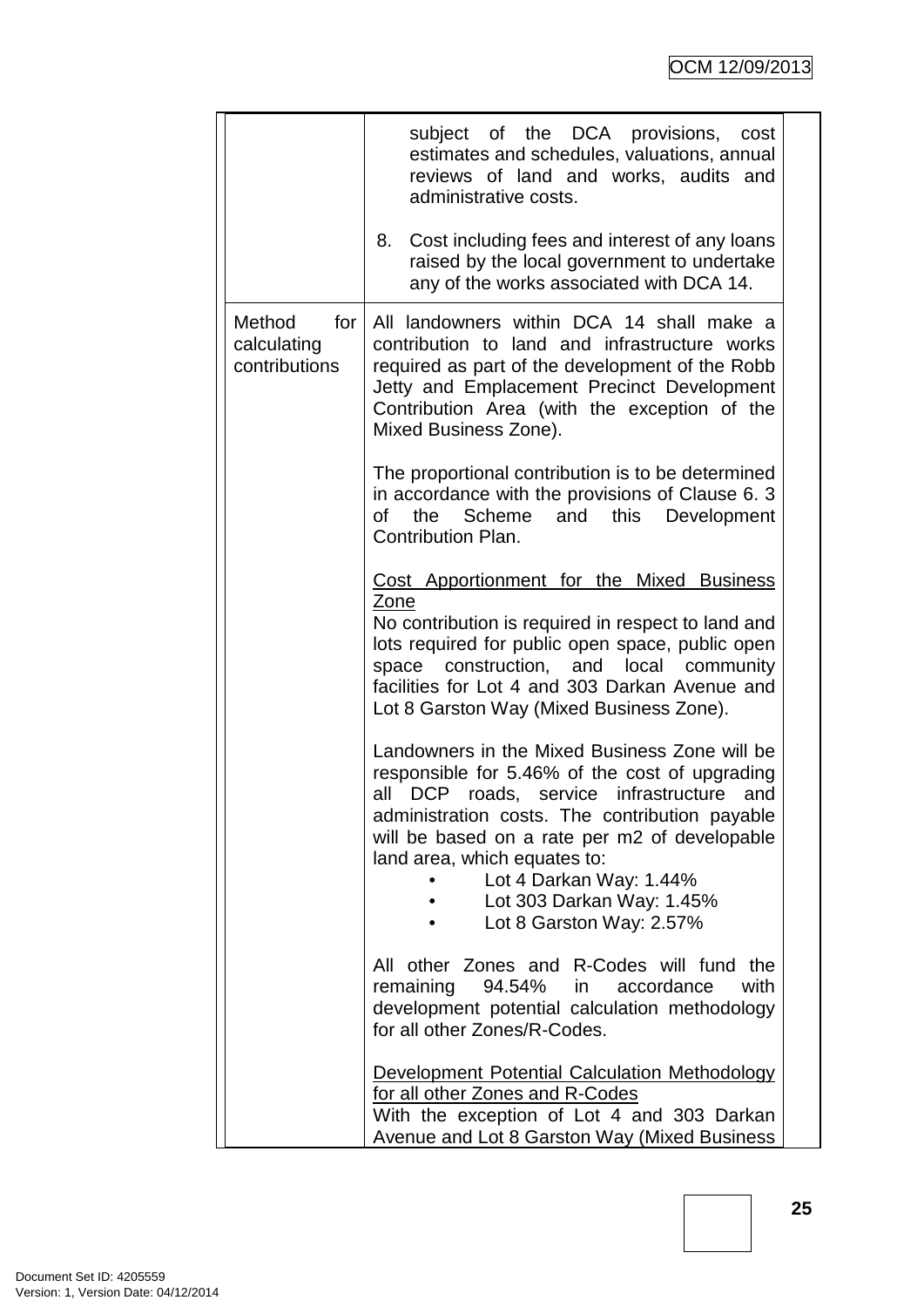|                                 | Zone), cost contributions shall be calculated<br>based on the minimum potential number of<br>dwellings (85%) that can be constructed on each<br>as detailed<br>or lots<br>in Schedule<br>lot<br>11.<br>shall be calculated on a<br>Contributions<br>per<br>potential dwelling basis. The potential number of<br>dwellings (or equivalent) per Zone or R-Code is<br>calculated as follows: |                                                                                                                                                                                                                                                                                                    |  |
|---------------------------------|-------------------------------------------------------------------------------------------------------------------------------------------------------------------------------------------------------------------------------------------------------------------------------------------------------------------------------------------------------------------------------------------|----------------------------------------------------------------------------------------------------------------------------------------------------------------------------------------------------------------------------------------------------------------------------------------------------|--|
|                                 | Zone/R-Code                                                                                                                                                                                                                                                                                                                                                                               | <b>Method for Calculating</b><br><b>No. of Dwellings</b>                                                                                                                                                                                                                                           |  |
|                                 | <b>District Centre</b><br><b>R-ACO (R160</b>                                                                                                                                                                                                                                                                                                                                              | 1x equivalent dwellings per<br>62. $5m2$ of net land area                                                                                                                                                                                                                                          |  |
|                                 | equivalent)<br><b>Mixed Use</b><br>(R <sub>100</sub>                                                                                                                                                                                                                                                                                                                                      | 1x equivalent dwellings per                                                                                                                                                                                                                                                                        |  |
|                                 | equivalent)                                                                                                                                                                                                                                                                                                                                                                               | 100 $m2$ of net land area<br>1x dwellings per 220m <sup>2</sup> of                                                                                                                                                                                                                                 |  |
|                                 | R40                                                                                                                                                                                                                                                                                                                                                                                       | net land area<br>1x dwellings per 125m <sup>2</sup> of                                                                                                                                                                                                                                             |  |
|                                 | <b>R80</b>                                                                                                                                                                                                                                                                                                                                                                                | net land area<br>1x dwellings per 100m <sup>2</sup> of                                                                                                                                                                                                                                             |  |
|                                 | R <sub>100</sub>                                                                                                                                                                                                                                                                                                                                                                          | net land area<br>1x dwellings per 62. $5m2$ of                                                                                                                                                                                                                                                     |  |
|                                 | R <sub>160</sub>                                                                                                                                                                                                                                                                                                                                                                          | net land area                                                                                                                                                                                                                                                                                      |  |
|                                 |                                                                                                                                                                                                                                                                                                                                                                                           | Notwithstanding Clause 6.3.13 of Town Planning<br>Scheme No. 3 Text, applications for continuance<br>or extension of existing non-conforming uses will<br>be exempt from development contributions.                                                                                                |  |
| Period of<br>Operation          | modification<br>Amendments.                                                                                                                                                                                                                                                                                                                                                               | Until 30 June 2034. However the DCP may also<br>be extended for further periods with or without<br>subsequent<br>by<br>Scheme                                                                                                                                                                      |  |
| Priority and<br>Timing          | Expenditure<br><b>Emplacement Precincts.</b>                                                                                                                                                                                                                                                                                                                                              | In accordance with the City of Cockburn Capital<br>Plan<br>for<br>Robb<br>Jetty<br>and                                                                                                                                                                                                             |  |
| <b>Review</b><br><b>Process</b> |                                                                                                                                                                                                                                                                                                                                                                                           | The plan will be reviewed when considered<br>appropriate, though not exceeding a period of<br>five years duration, having regard to the rate of<br>subsequent development in the development<br>contribution area since the last review and the<br>degree of development potential still existing. |  |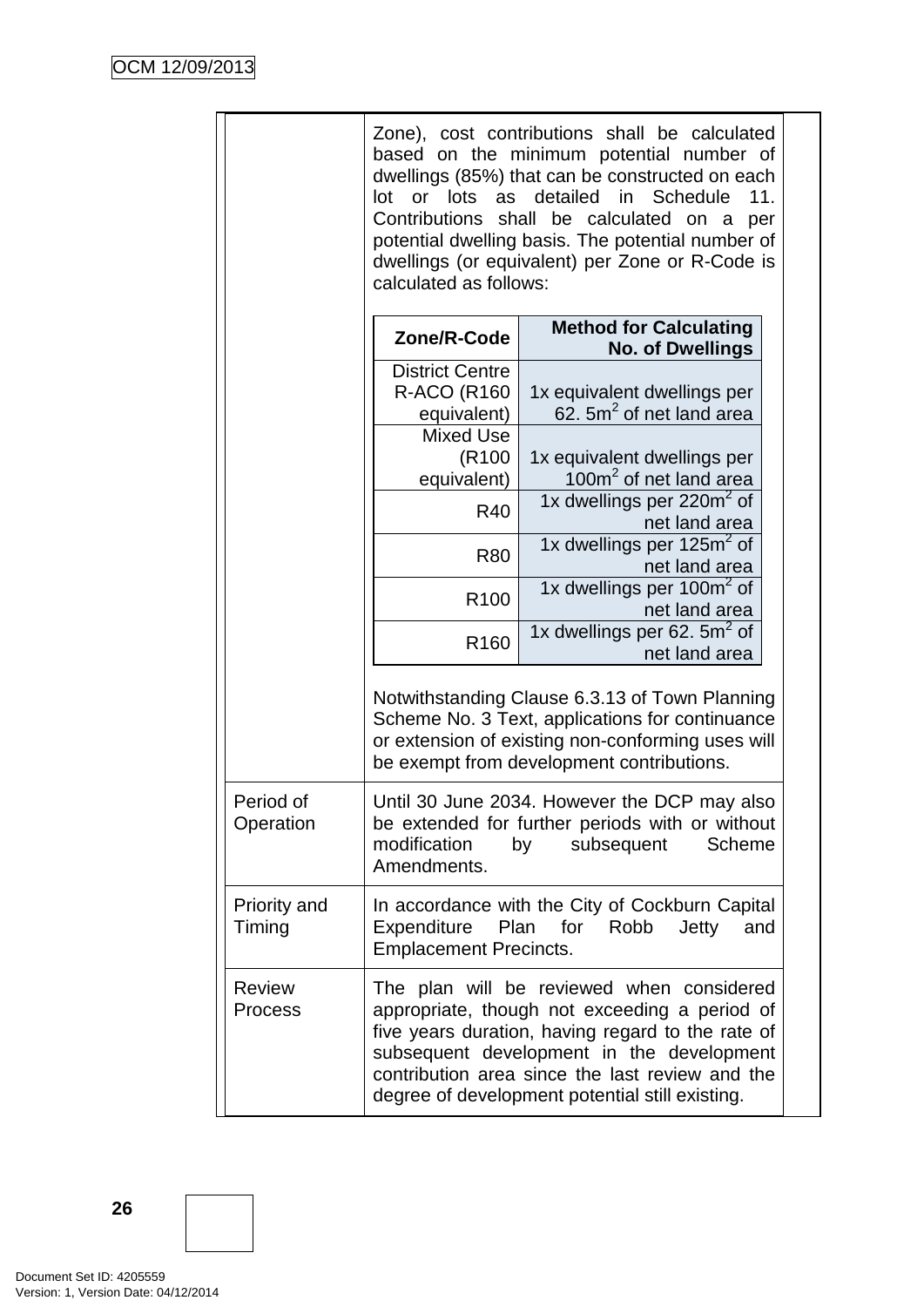| Participants<br>and<br>Contributions |                                                                                                                                                                                                                                                                                                                                                                                                                                                                                                                                                                                                                                                                                                                                        | In accordance with the Cost Contribution<br>Schedule adopted by the local government for<br>DCA 14.                      |  |
|--------------------------------------|----------------------------------------------------------------------------------------------------------------------------------------------------------------------------------------------------------------------------------------------------------------------------------------------------------------------------------------------------------------------------------------------------------------------------------------------------------------------------------------------------------------------------------------------------------------------------------------------------------------------------------------------------------------------------------------------------------------------------------------|--------------------------------------------------------------------------------------------------------------------------|--|
| 2.                                   |                                                                                                                                                                                                                                                                                                                                                                                                                                                                                                                                                                                                                                                                                                                                        | Amend the Scheme to include the boundaries of the<br>proposed Development Contribution Area No.<br>14<br>Cockburn Coast. |  |
| (2)                                  | Upon receipt of amending documents in support of resolutions<br>(1) and (2) above, determine that the amendment is consistent<br>with Regulation 25(2) of the Regulations and the amendment be<br>referred to the Environmental Protection Authority ("EPA") as<br>required by Section 81 of the Act, and on receipt of a response<br>from the EPA indicating that the amendment is not subject to<br>formal environmental assessment, be advertised for a period of<br>42 days in accordance with the Regulations. In the event that<br>the EPA determines that the amendment is to be subject to<br>formal environmental assessment, this assessment is to be<br>prepared by the proponent prior to advertising of the<br>amendment. |                                                                                                                          |  |

## **COUNCIL DECISION**

MOVED Clr C Reeve-Fowkes SECONDED Clr Y Mubarakai that the recommendation be adopted.

## **CARRIED 10/0**

#### **Background**

At its ordinary meeting held 9 May 2013, Council endorsed, subject to modifications, two local structure plans within the Cockburn Coast development area for the Robb Jetty and Emplacement precincts. Approval of these plans from the Western Australian Planning Commission ('WAPC") is still pending.

The local structure plans propose to develop the subject land for a mix of zones, including a dense activity centre, residential (ranging up to R160 density), public open space, mixed business, mixed use, and a primary school with a shared oval. Noted within these local structure plans was the need for a cost sharing mechanism for several local government infrastructure items.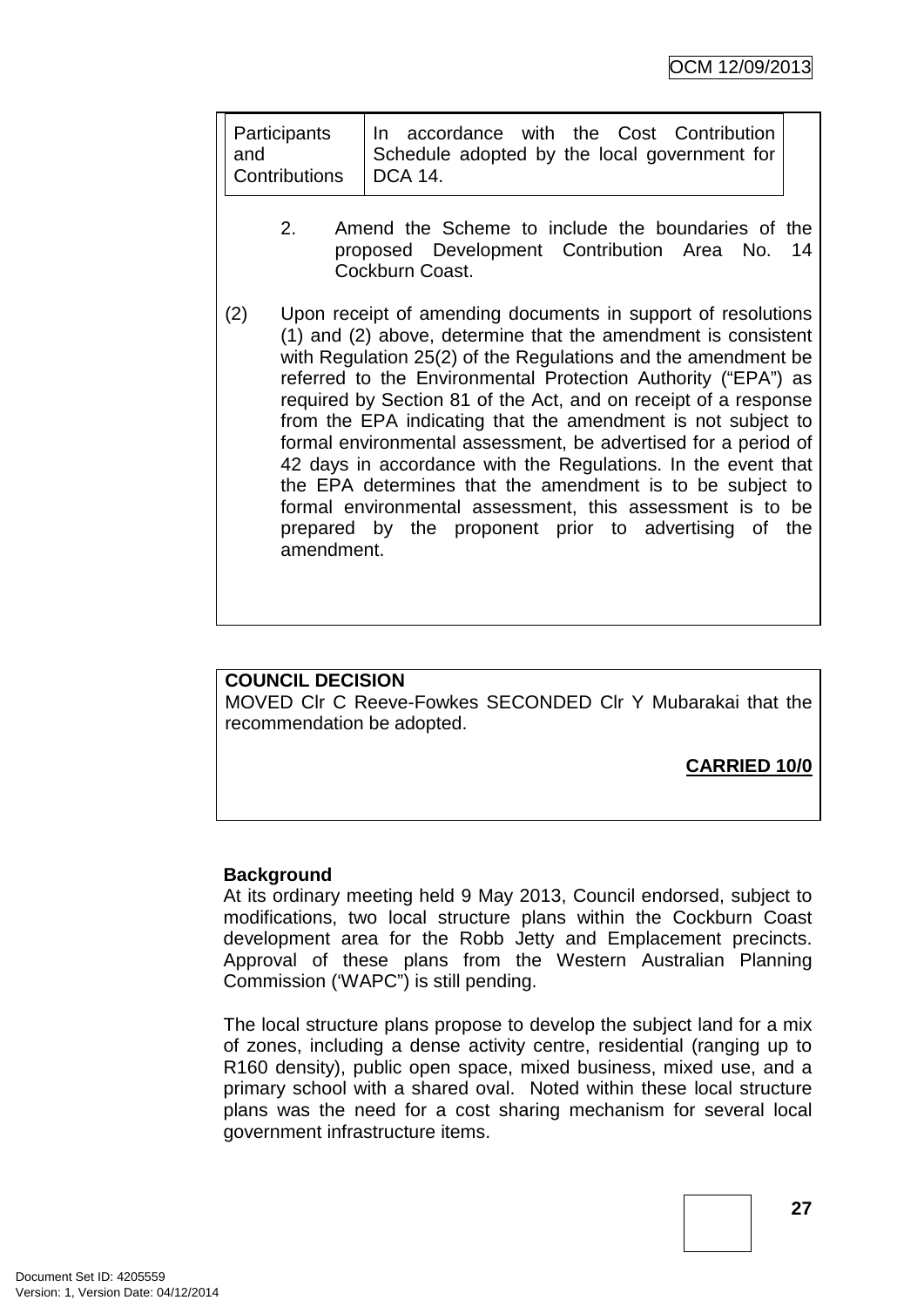In line with State Planning Policy 3.6 Development Contributions for Infrastructure ("SPP3.6"), a development contribution plan ("DCP") is proposed to cover this area. To introduce a new DCP an amendment to the City's Scheme is required.

#### **Submission**

A Scheme Amendment has been lodged by APP on behalf of Landcorp, the proponents for the Robb Jetty and Emplacement Local Structure Plans within the Cockburn Coast development area ("subject land"). The amendment seeks to introduce a new DCP known as DCP14 to cover the areas of Robb Jetty and Emplacement.

DCP14 will complement another scheme amendment request which seeks to introduce additional items to the City's existing DCP13 for community infrastructure. The DCP13 items have a catchment greater than the Cockburn Coast development area.

#### **Report**

#### Contribution Area/Items

Given that all infrastructure items identified for inclusion in the DCP provide a benefit to all landowners in the project, one DCP will apply to both the Robb Jetty Precinct and Emplacement Precincts.

The draft DCP14 includes a number of items for which the cost sharing mechanism of a DCP is appropriate. These include public open space and key roads providing a district function (above standard road cost/specification) such as the main street and the rapid bus route.

Also included is a Community Centre which will cater for the Cockburn Coast area. A portion of this will be funded via this DCP, with the remaining to be funded via the future DCP which covers the Power Station precinct.

#### **Methodology**

A key objective of the cost apportionment methodology is the need to provide certainty to each landowner on their cost contribution and ensure costs are shared in a transparent and equitable manner. It is also important to provide the custodian of the DCP appropriate certainty on the source of all funds required to deliver infrastructure and mitigate any potential for shortfalls in funding.

Basing contributions on the 'actual' development outcome is usually considered to be the most equitable outcome from a user pays point of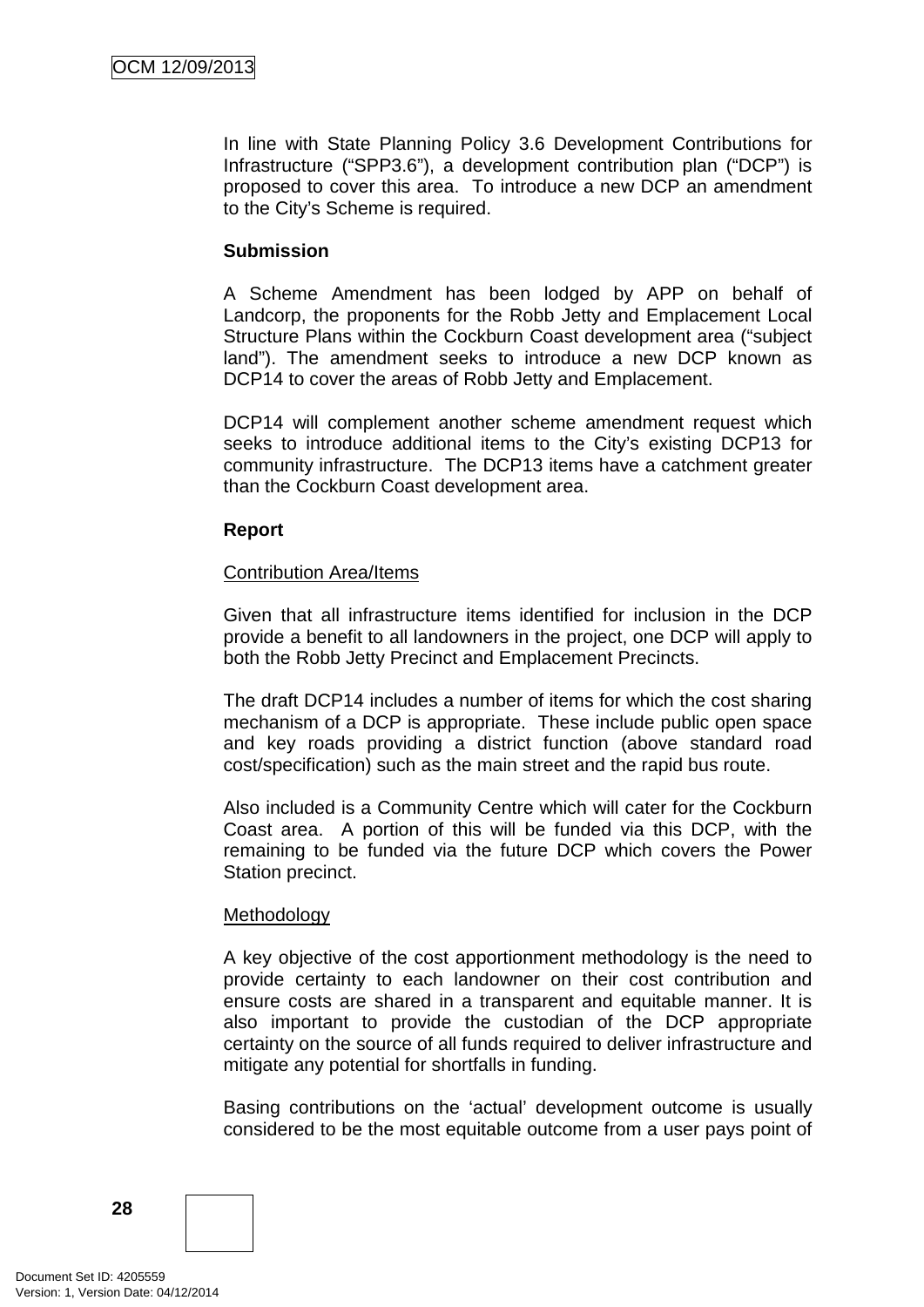view. This will not work in Cockburn Coast as not all developers will maximise their development potential and this will lead to shortfalls in DCP funds.

Another matter to consider is what the infrastructure items are. In this case they involve items which are required at the subdivisional stage and therefore there must be some 'fixed' basis for assigning contributions, not the unknown 'actual' development outcome. There is already a scheme requirement for development in Cockburn Coast to achieve 85% of a site's potential as a minimum. This provides an ideal 'fixed' basis to apportion costs.

Cost contributions within the Cockburn Coast will be commensurate with the development potential of each site within the Cockburn Coast. To achieve an equitable outcome, the development potential of each site will be determined in an equal and consistent manner. This approach is consistent with the overarching principle 'beneficiary pays' of SPP 3.6.

Note also that the subject land is already located within Development Contribution Area 13, which provides for cost contribution to specified local, sub-regional and regional level community infrastructure. This applies in addition to this DCA proposal.

#### Period of Operation

The infrastructure items included in the DCP are being planned and provided on the basis of the needs of the ultimate community which will be substantially achieved in 20 years, being 2034.

The DCP will be reviewed when considered appropriate though not exceeding every five years, having regard to the rate of subsequent development in the catchment areas since the last review and the degree of development potential still existing.

#### **Exemptions**

Applications for continuance or extension of existing non-conforming uses will be exempt from development contributions. It is only where a proposal is seeking to develop in line with the local structure plans that a development contribution liability will apply.

#### **Conclusion**

It is recommended that Council initiate Amendment No. 94 to the City's Town Planning Scheme No. 3, subject to the receipt of amending documents to the City's satisfaction.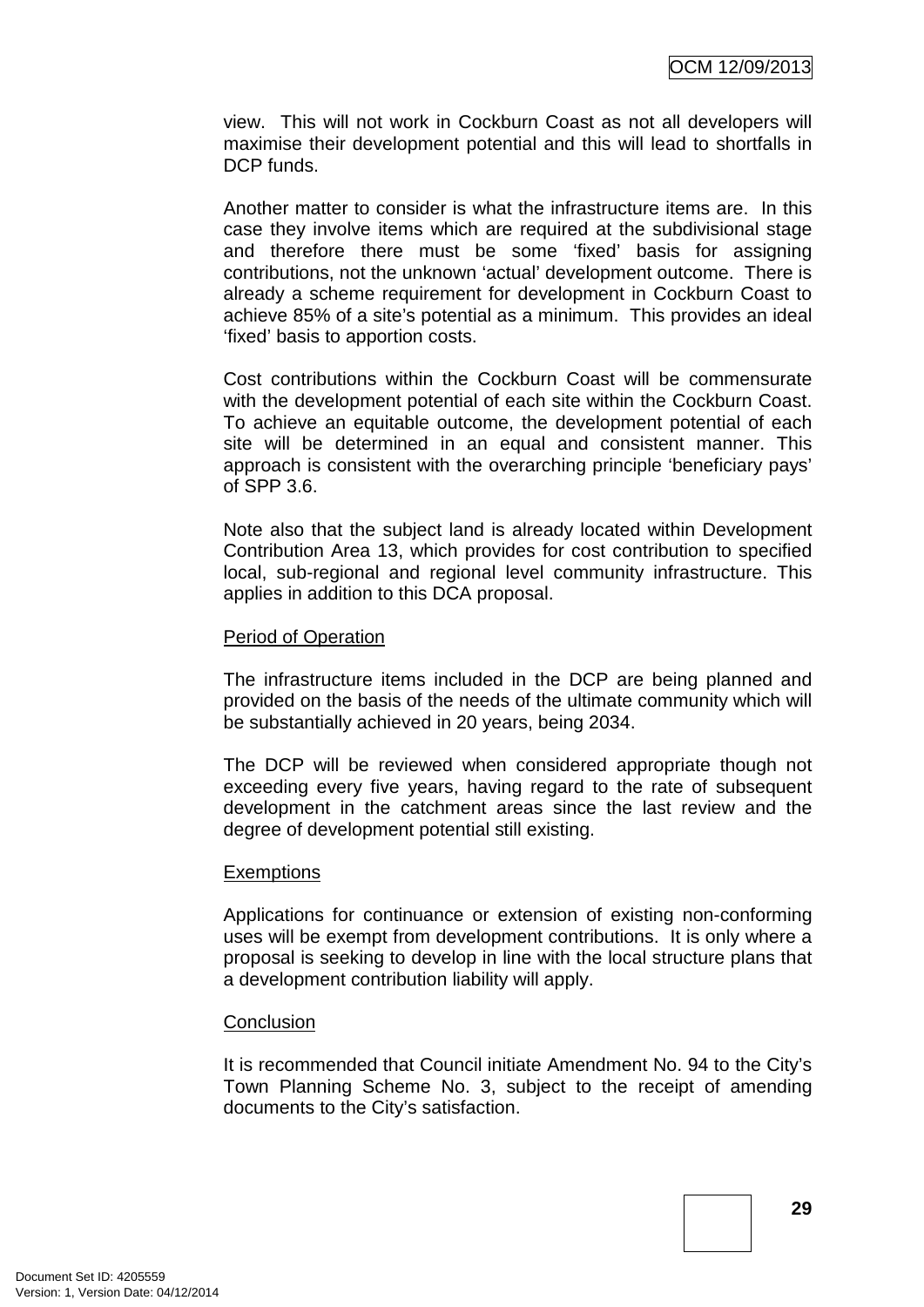## **Strategic Plan/Policy Implications**

#### **Infrastructure**

- Community facilities that meet the diverse needs of the community now and into the future.
- Community infrastructure that is well planned, managed, safe, functional, sustainable and aesthetically pleasing.

#### **Community & Lifestyle**

• Communities that take pride and aspire to a greater sense of community.

## **Budget/Financial Implications**

The City will be required to maintain a reserve account for a new DCP if gazetted. As contributions are paid into this account (via development contribution payments) these funds can be expended on the items for which the DCP has been created. The rate of income to this account is entirely dependent on the rate of development for the Cockburn Coast area. Should development be slow, then the provision of these infrastructure items will need to be reviewed. This will be noted in the draft DCP, similar to existing DCP the City manages.

## **Legal Implications**

*Planning and Development Act 2005 Town Planning Regulations 1967 Planning and Development Regulations 2009* City of Cockburn Town Planning Scheme No. 3

#### **Community Consultation**

In accordance with the *Town Planning Regulations 1967* consultation is to be undertaken subsequent to the Local Government adopting the Scheme Amendment and the Environmental Protection Authority ("EPA") advising that the proposal is environmentally acceptable. This requires the amendment to be advertised for a minimum of 42 days.

#### **Attachment(s)**

N/A

#### **Advice to Proponent(s)/Submissioners**

The Proponent for the proposal has been advised that this matter is to be considered at the 12 September 2013 Council Meeting.

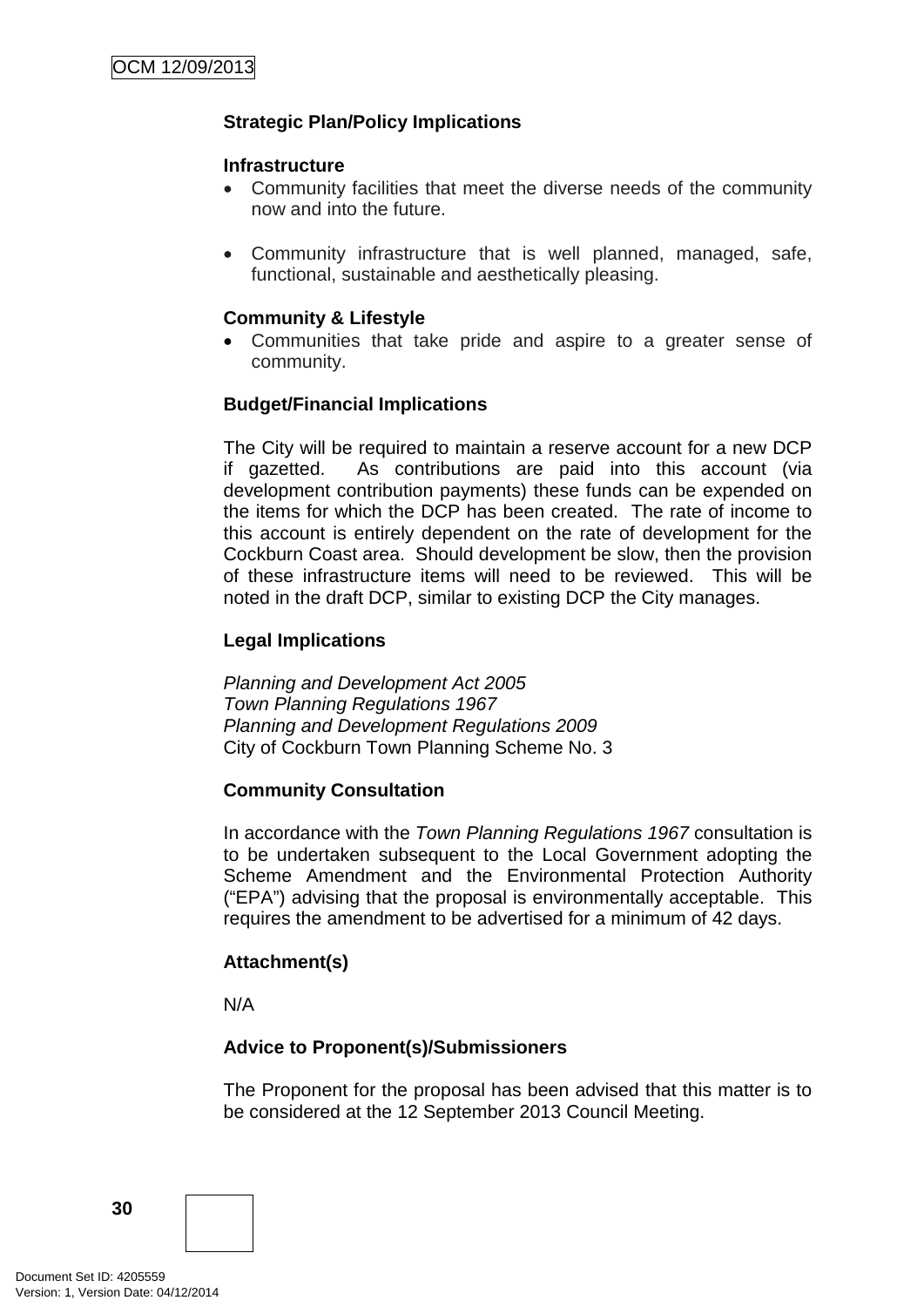## **Implications of Section 3.18(3) Local Government Act, 1995**

Nil.

**14.4 (MINUTE NO 5116) (OCM 12/09/2013) - PROPOSED COCKBURN CENTRAL WEST STRUCTURE PLAN - LOCATION: LOTS 1, 53 & 55 NORTH LAKE ROAD, LOTS 804, 1001 & 9504 BEELIAR DRIVE AND LOT 54 POLETTI ROAD, COCKBURN CENTRAL - OWNER: WESTERN AUSTRALIAN PLANNING COMMISSION & CITY OF COCKBURN - APPLICANT: CARDNO WA PTY LTD (110/070 )(R COLALILLO) (ATTACH)**

# **RECOMMENDATION**

That Council :

- (1) endorse the Schedule of Submissions prepared in respect of the Proposed Cockburn Central West Structure Plan ("Proposed Structure Plan");
- (2) pursuant to Clause 6.2.9.1 of the City of Cockburn Town Planning Scheme No.3 ("Scheme"), adopt the Structure Plan (as shown in Attachment 3) subject to the following modification conditions and modifications:

### Modification Conditions

- 1. The Cockburn Central West Local Water Management Strategy being approved by the Department of Water ("DoW") and the City of Cockburn ("CoC");
- 2. Appendix E Transport Assessment and Section 3.6 Movement Network being updated to the satisfaction of the Department of Transport ("DoT"), Main Roads Western Australia ("MRWA") and the City;
- 3. Preparation and implementation of a voluntary legal agreement between the landowner and the City covering the hard infrastructure items relating to the requirement for the developer to upgrade Poletti Road including contributions toward necessary upgrades to intersections with North Lake Road and Beeliar Drive and upgrading of the Midgegooroo and Signal Terrace intersection inclusive of traffic signals, pursuant to State Planning Policy 3.6 – Development Contributions for Infrastructure ("SPP3.6");
- 4. The preparation of a Pedestrian Movement Plan including the analysis and investigation of a possible grade separated pedestrian connection to the Cockburn Central Town Centre;
- 5. Western Power providing its endorsement in relation to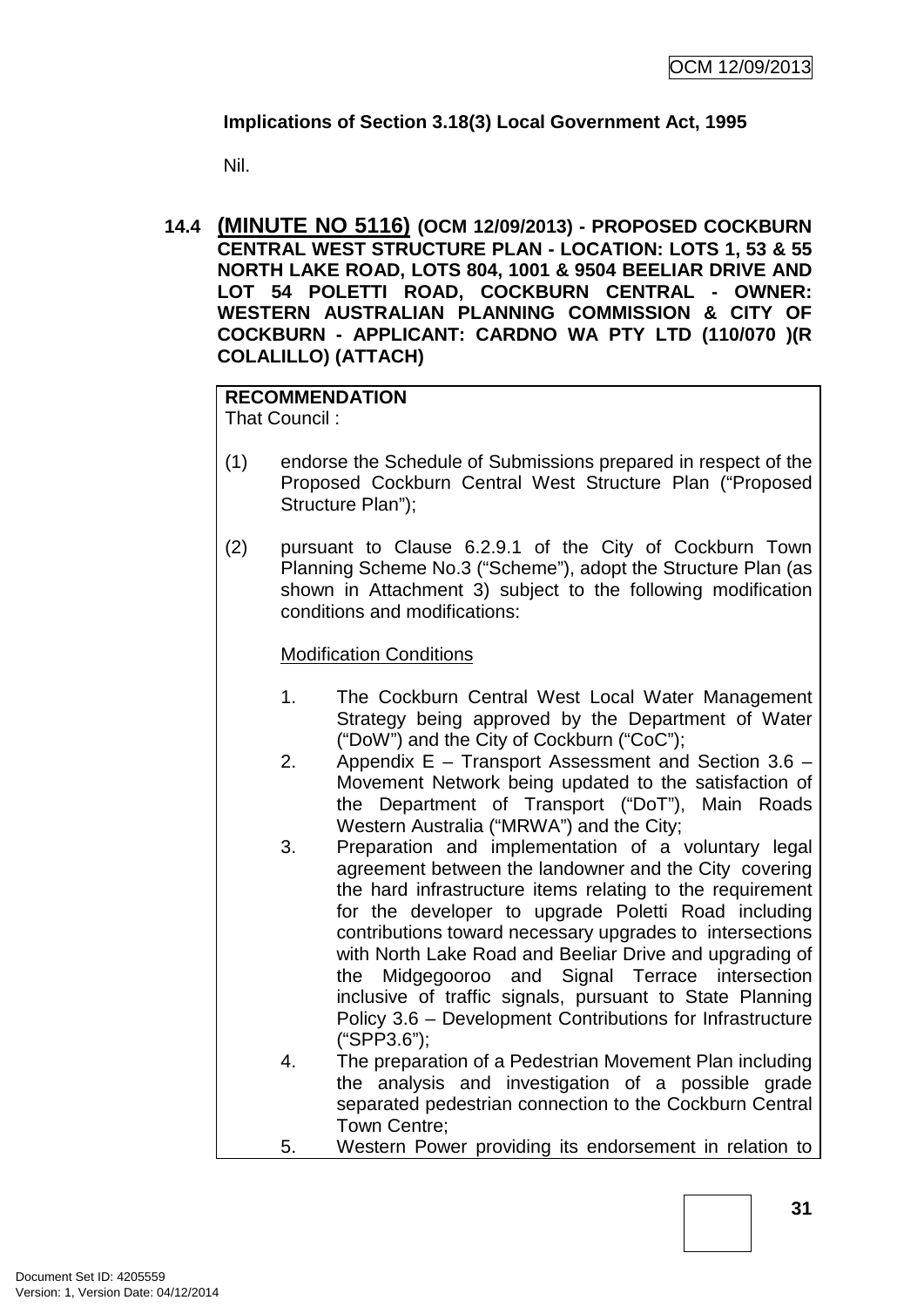the use of the powerline easement for car parking purposes;

#### **Modifications**

- 6. Adding a clause within 'Section 7 Other Requirements' within Part One requiring the finalisation of an appropriate environmental offset agreement in accordance with the Western Australian Government's Environmental Offsets Policy to the satisfaction of the Office of the Environmental Protection Authority ("OEPA"), Department of Parks and Wildlife ("DPaW"), Western Australian Planning Commission ("WAPC") and the City at the subdivision stage;
- 7. Rewording Note 1 of Clause 5.2 and Clause 5.3.d of Part One to ensure that grouped dwellings are confined to specific areas within the Structure Plan and the minimum residential building height across the site is three storeys to the satisfaction of the City;
- 8. Modifying the Land Use Table within Clause 5.2 to include 'Veterinary Consulting Rooms' as an 'A' use, 'Market' as a 'D' use and 'Restricted Use' as an 'X' use;
- 9. A notation being placed on the Structure Plan map relating to the requirement to upgrade Poletti Road and associated intersections;
- 10. Modifying Clause 3.14 of Part Two by:
	- (a) deleting reference to the to the requirement for a future Scheme Amendment to modify Development Contribution Plan 13 ("DCP13"); and
	- (b) clarifying that approval of the Structure Plan would change the scope of the previously planned 'Cockburn Central Heritage Park' within DCP 13 to a memorial walk trail which maintains the general intent of the original proposal and provides for additional opportunities to recognise Australia's participation in various theatres of war.
- (3) subject to compliance with (2) above, in pursuance of Clause 6.2.10.1 of the Scheme, the Structure Plan be sent to the WAPC for endorsement;
- (4) advise the proponent that the site is subject to Development Contribution Area No. 13; and
- (5) advise the proponent and those parties that made a submission of Council's decision accordingly.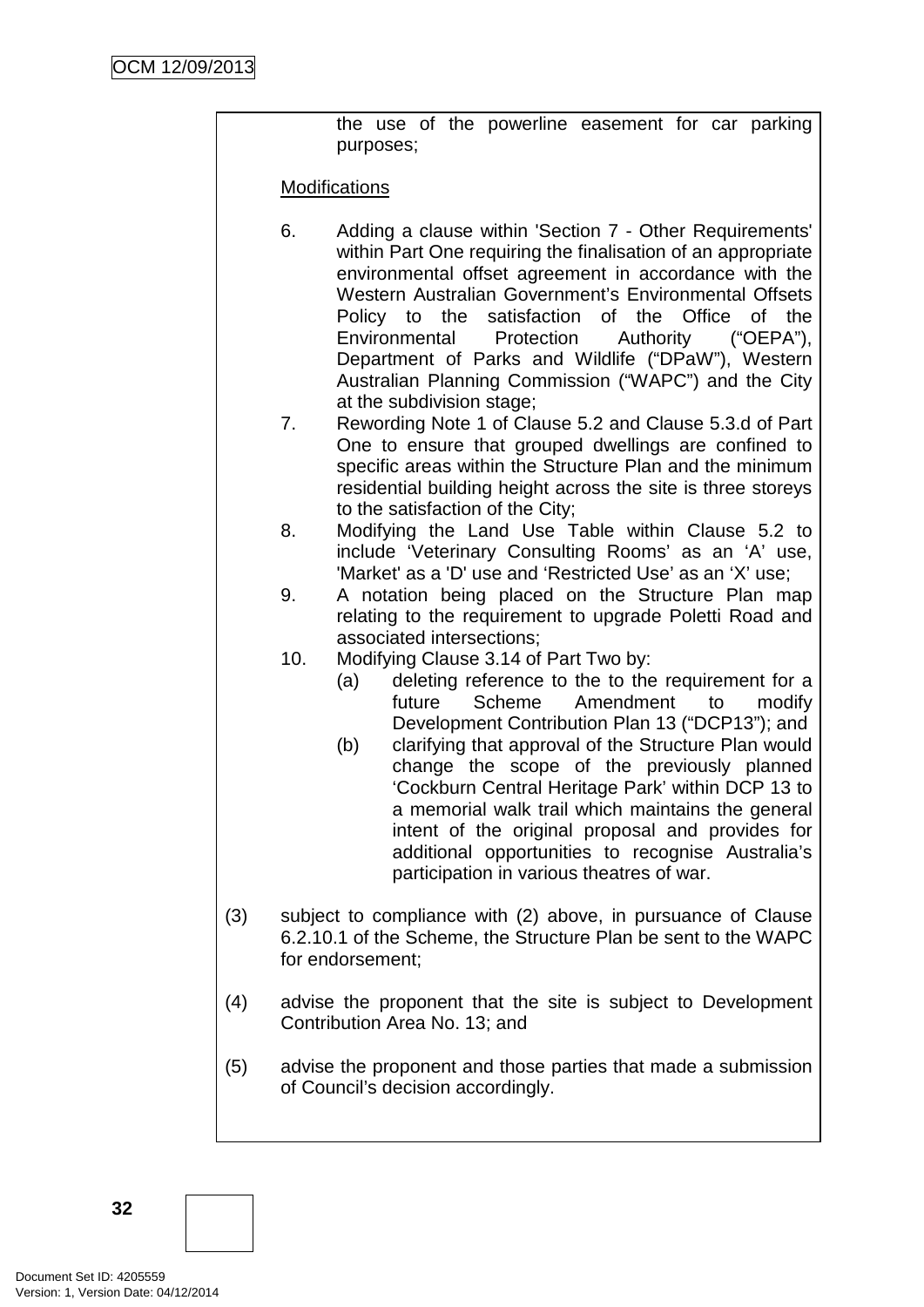# **COUNCIL DECISION**

MOVED Mayor L Howlett SECONDED Clr L Smith that :

- (1) defer consideration of this item, and advise the applicant that Council will not be in a position to support the Proposed Structure Plan until it has been modified to demonstrate the suitable retention of the existing resource enhancement wetland located within the eastern portion of the subject land;
- (2) advise the applicant that Council will be prepared to consider increased residential densities across the project to offset the impact of retaining the resource enhancement wetland;
- (3) advise the applicant that retention of the resource enhancement wetland will require redesign of the movement system within the project area, particularly the location of connections to Cockburn Town Centre; and
- (4) notify the proponent and those who made a submission on the proposal of Council's decision.

**CARRIED 10/0**

## **Reason for Decision**

The resource enhancement wetland has and continues to be an essential aspect of this locality and in earlier considerations the wetland was to be retained and enhanced. The proposal to remove the wetland is unacceptable on environmental grounds, and the proponent should revert to the existing scenario where it was to retain the wetland as an important part of the overall development. The densities of the mixed use component can be increased to offset the impact on dwelling yield that will result from retaining the wetland.

## **Background**

The subject land comprises seven lots with a total combined area of approximately 32.5 hectares. It is bound by North Lake Road to the north, Midgegooroo Road to the east, Beeliar Road to the south and Poletti Road to the west (as shown in Attachments 1 and 2).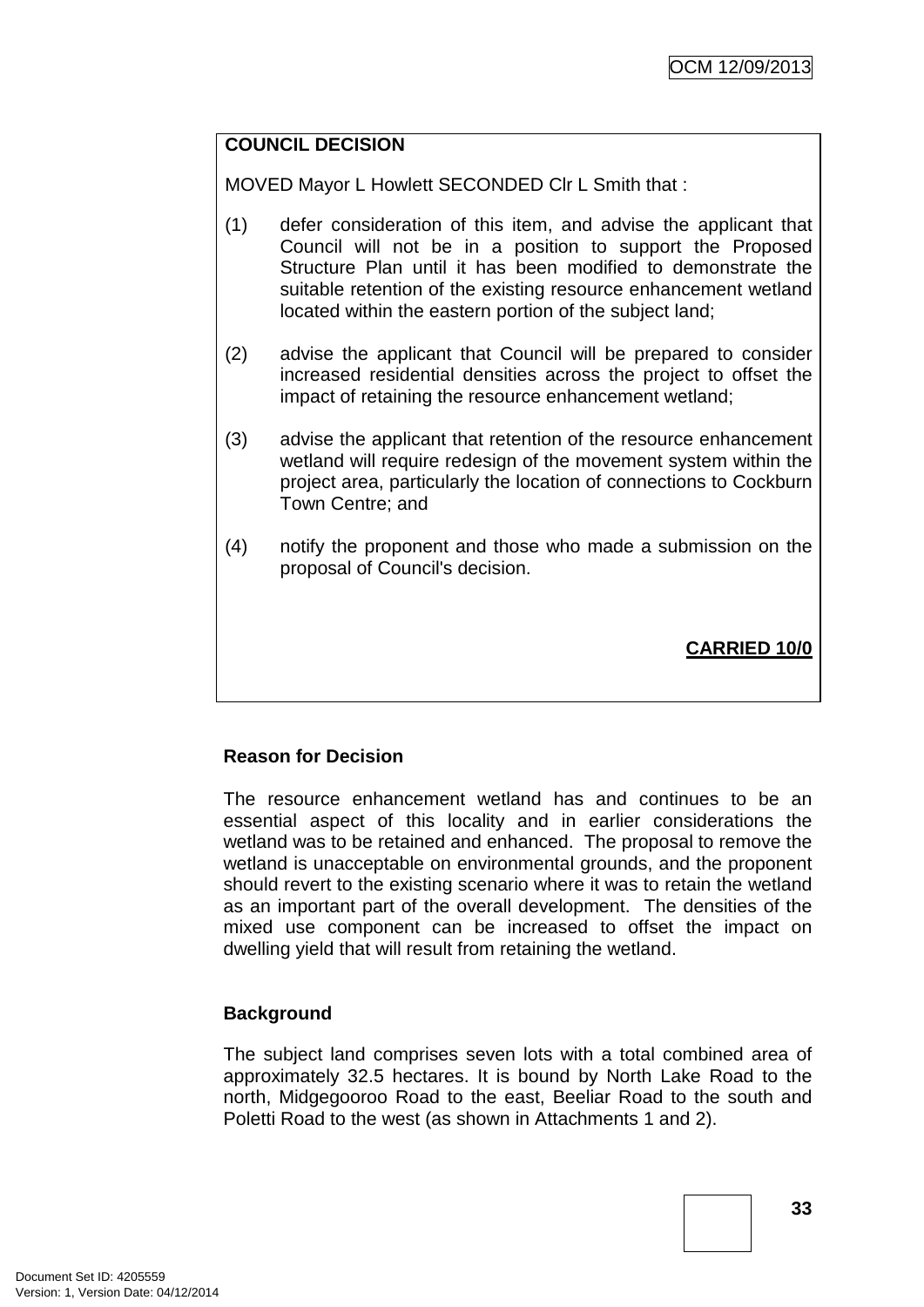The subject area is zoned 'Urban' under the Metropolitan Region Scheme ("MRS") and 'Regional Centre (DA23)' under the City's Scheme. Pursuant to Clause 6.2.4 and Schedule 11 of the Scheme, a Structure Plan is required to be prepared and adopted prior to any subdivision and development of land within a Development Area.

In accordance with the above, a Proposed Structure Plan has been submitted to the City by the applicant, to guide future development and subdivision for the subject area.

The purpose of this report is to consider the Proposed Structure Plan for adoption in light of the advertising process which has taken place.

### **Submission**

The Proposed Structure Plan (as shown in Attachment 3) was lodged by Cardno on behalf of LandCorp, who are managing the strategic planning for Cockburn Central West on behalf of the WAPC, who own the majority of the subject site.

### **Report**

### **Background**

Cockburn Central West ("CCW") represents 32.5ha of land located within the heart of the southwest urban corridor. The strategic potential of this land is reflective of the foresight which was taken in reserving the broad land precinct by the State Government, in order to meet the future recreation needs of the region. Proposed to be located within the heart of the Cockburn Regional Centre, the precinct will comprise as its major component the City's new recreation facility and playing fields, providing for the community's regional sporting needs into the future.

In terms of land assembly, the WAPC finalised its ownership of the land precinct in 1995, providing the opportunity for comprehensive planning of the precinct to begin. With the realisation of the strategic location of the land adjoining the Kwinana Freeway, commitments to extend passenger rail through the area and the rapid population growth of the surrounding region, careful planning took place to ensure that the right type of land configuration and mix of uses could occur for the whole regional centre. This lead to the consideration for what additional uses could support the strategic land location, while preserving the key regional sport and recreation function.

This Proposed Structure Plan provides for a culmination in what has been a process of two decades of planning for the land, and represents a pivotal step to enabling subdivision and development to occur.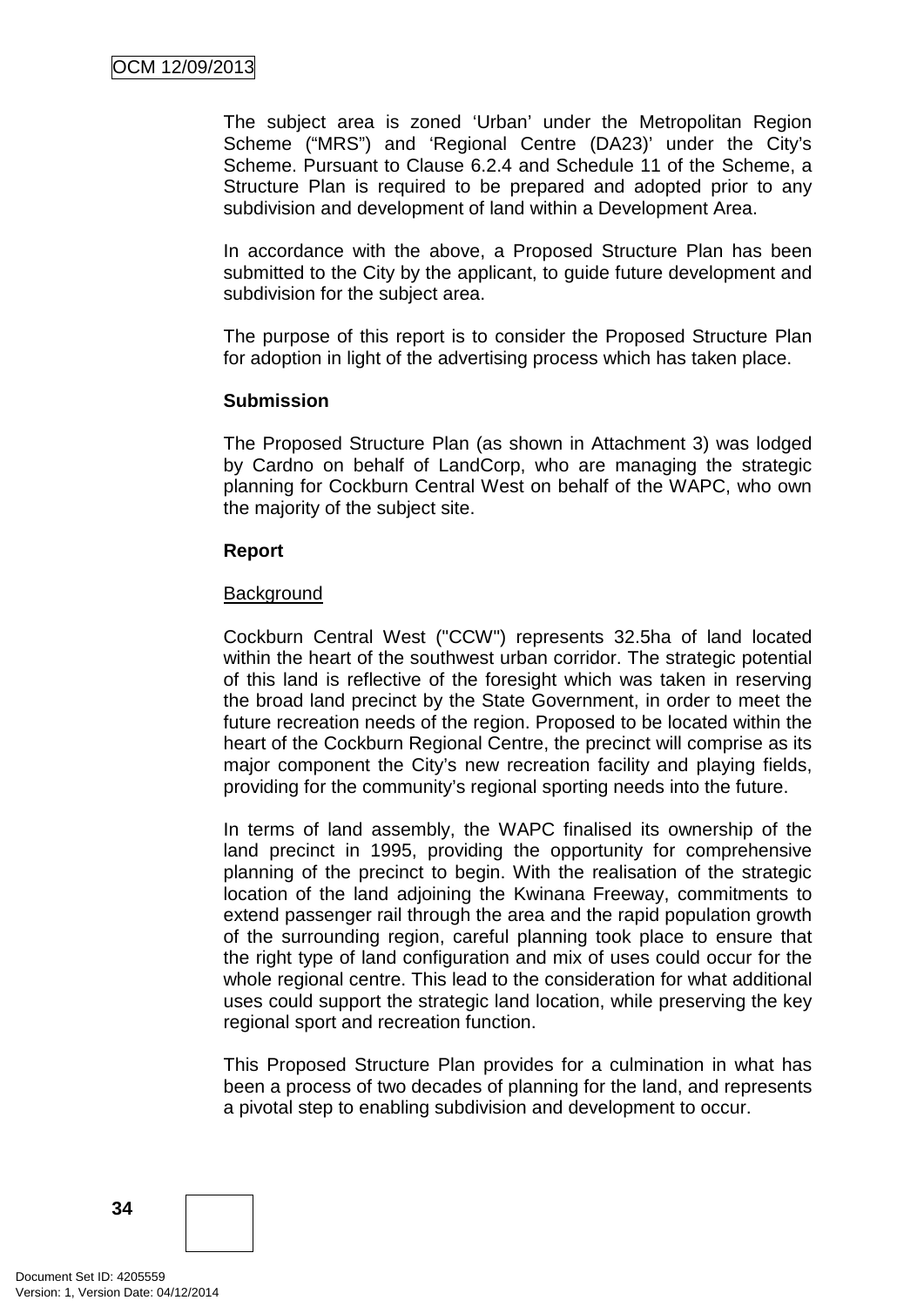## Proposed Structure Plan

The Proposed Structure Plan provides open space, recreational and mixed use (residential, commercial and retail) development consistent with an activity centre aimed at facilitating a mixture of compatible land uses.

The following table summarises the key components of the Proposed Structure Plan:

| Total area covered by Structure Plan       | 32.53 hectares             |
|--------------------------------------------|----------------------------|
| Land area of specific land uses            |                            |
| Mixed Use (Residential, Retail and         | 8.3 hectares               |
| Commercial)                                |                            |
| Mixed Use (Residential/Commercial)         | 3.5 hectares               |
| Mixed Use (Retail/Commercial)              | 0.5 hectares               |
| <b>Public Purposes (Community)</b>         | 2.6 hectares               |
| Public<br><b>Purposes</b>                  | 6.5 hectares               |
| (Utilities/Infrastructure)                 | 5.8 hectares               |
| • Parks & Recreation – Public Open         | 1.2 hectares               |
| Space                                      |                            |
| Parks & Recreation - Drainage<br>$\bullet$ |                            |
| Estimated number of dwellings              | 1 000 dwellings            |
| <b>Estimated population</b>                | 2 0 0 0                    |
| Estimated retail/commercial floorspace     | Approximately<br>20<br>000 |
|                                            | square metres (GFA)        |
| Integrated recreation facility             | Approximately 15<br>000    |
|                                            | square metres (GFA)        |

The applicant states that the Proposed Structure Plan is based on delivering the following project vision:

*"An innovative mixed use development integrating regional recreational aspirations into the existing landform and surrounds whilst extending the urban fabric of the highly successful Cockburn Central Town Centre."*

## Directions 2031 and Beyond

The subject area forms part of the Cockburn Central Regional Centre, which is defined as a 'secondary centre' under the WAPC's 'Directions 2031 and Beyond' ("Directions 2031") and State Planning Policy 4.2 – Activity Centres for Perth and Peel ("SPP4.2"). Directions 2031 aims to reorientate Perth's growth towards urban containment focussed on activity centres. 'Secondary centres' are recognised as important suburban centres which offer a mix of goods and services and typically include office, housing, community, recreational and in some cases entertainment uses. Directions 2031 identifies that *"opportunities exist*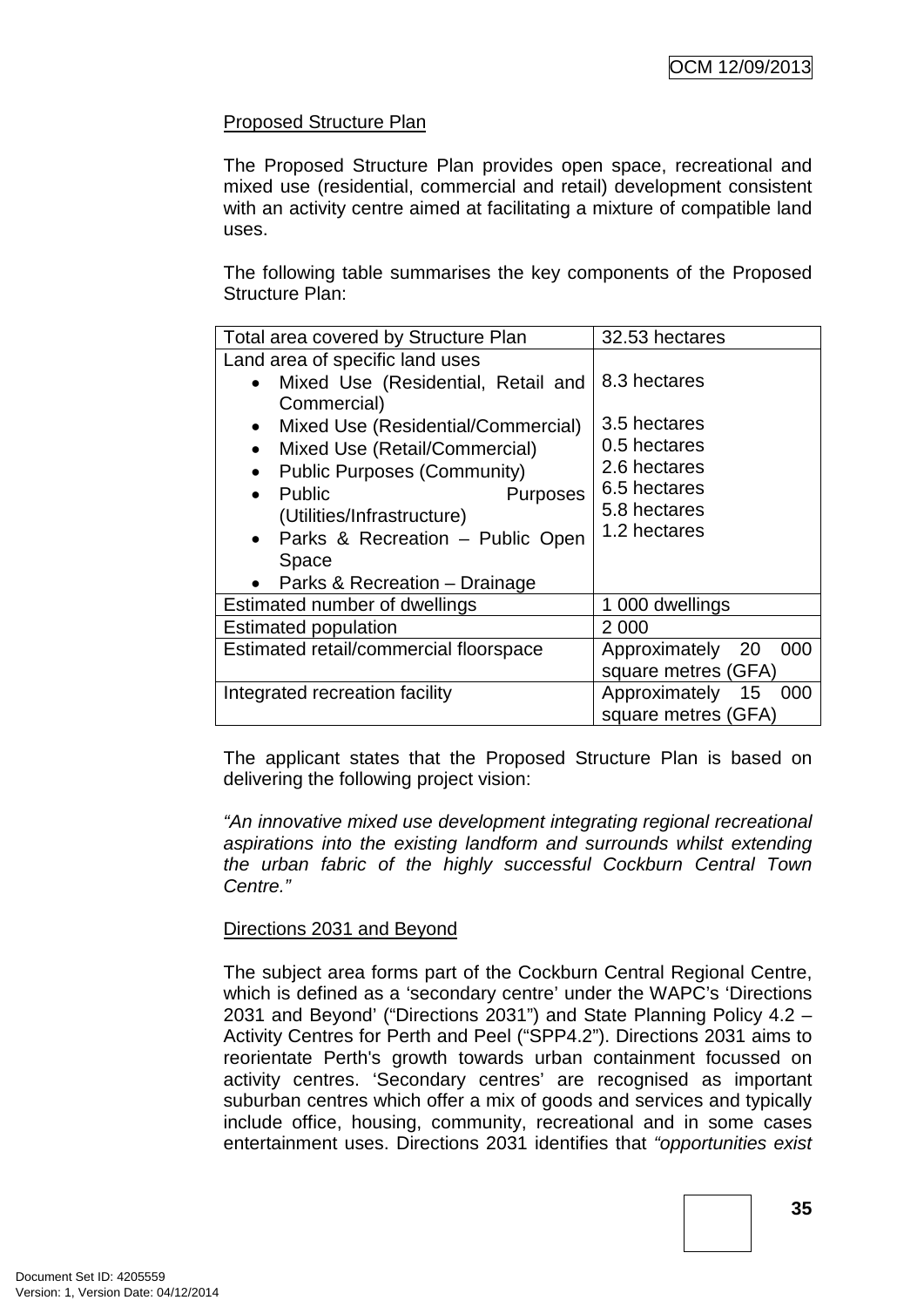*to encourage more mixed use development in appropriately located secondary centres, especially those located along high frequency public transport routes"*.

Given the above, it is considered that the subject land represents a key opportunity to demonstrate the reorientation of growth to maximise the strategic capabilities of land. Particularly given its relationship to the existing Cockburn Central Town Centre and wider Cockburn Central Regional Centre (including Gateways Shopping Centre, Muriel Court Development Area etc.).

The Proposed Structure Plan has been developed with the above key themes in mind. However some aspects of the plan require modification or strengthening as discussed below, to ensure that future developments meet or exceed the expectations and aspirations set out by the Proposed Structure Plan.

### Proposed Cockburn Central West Structure Plan

As previously described, the subject site is located within 'Development Area 23' (DA23) of the Scheme. Provision 2 of DA23 prescribes the following:

*"2. To facilitate the development of a multifunctional Town Centre which shall include a range of intensive residential and commercial development, shopping, entertainment, regional sport, bushland/wetland area and cultural facilities supported by a highly interconnected transport system."* 

This forms the basis from which the Proposed Structure Plan is to be prepared and sets out the appropriate objectives for the site. The submitted proposal is considered to generally meet the above provision given the diversity of uses and design framework being proposed.

From a detailed assessment viewpoint, the following information is provided.

#### Design and Density

Provision 3 of DA23 outlines the following:

*"3. Unless otherwise provided for by an approved Structure Plan and Detailed Area Plan(s), the residential density applying to the area of the Town Centre Precinct is R160."*

In lieu of a blanket R160 coding for the subject area, matters relating to density and design are proposed to be controlled by an overarching Detailed Area Plan ("DAP"). This is a similar approach to the existing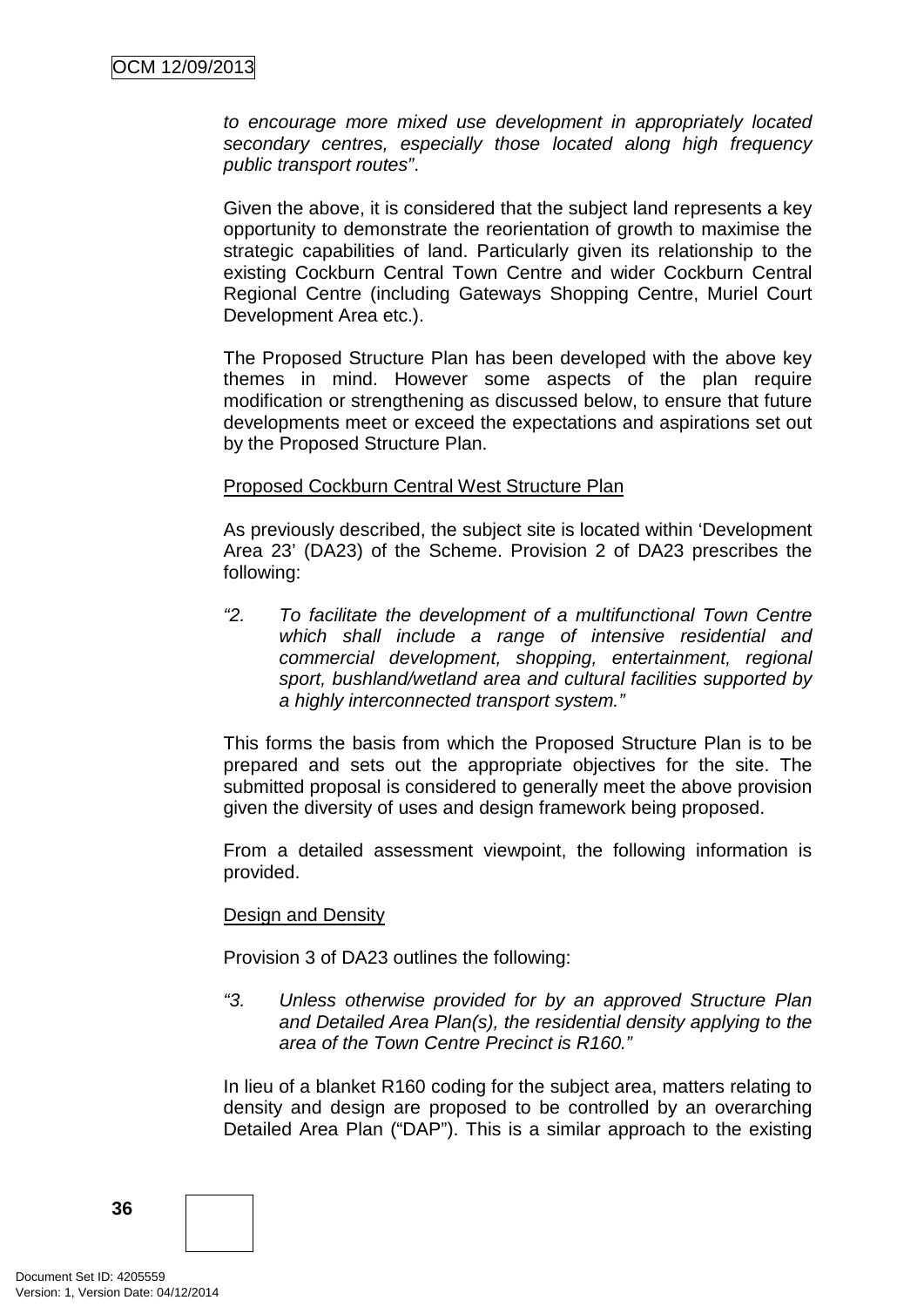Cockburn Central Town Centre which to date has been a relatively successful way of delivering diversity and density.

One area of concern for the City is the Proposed Structure Plan proposes a reduction in minimum building height from three storeys to two storeys to allow for the development of attached grouped dwellings. This is proposed to be permitted on the proviso that such development does not exceed 30% of the developable land area within any parcel of land. This form of development is generally not supported within an area of such high strategic value and importance as it has the potential to under-deliver in terms of density and activity.

It is therefore recommended that the provisions relating to grouped dwellings and building heights be modified to the City's satisfaction to ensure future development achieves the density and diversity objectives set by Directions 20131 and SPP4.2. This is further emphasised by the reality that the subject site already has a reduced developable area due to the presence of the City's Integrated Recreation and Community facility ("IRCF") and playing fields, powerline easement and drainage requirements.

The Proposed Structure Plan proposes the use of three distinct 'Mixed Use Zones' which aim to provide sufficient diversity in land uses, including medium and high density residential, retail and commercial development (as generally shown in Attachment 5). The objectives of these zones are set out as follows:

- Mixed Use Residential, Retail and Commercial: To provide for the co-location and development of a wide range of compatible land uses that are residential, retail or commercial in nature to be developed within one lot or over a number of adjacent lots.
- Mixed Use Residential/Commercial: To provide for the colocation and development of residential and commercial land uses to be developed within one lot or over a number of adjacent lots. Some retail development will be permitted in areas identified for active retail land uses on the Structure Plan.
- Mixed Use Retail/Commercial: To provide for the co-location and development of retail and commercial land uses. Some residential development may be permitted at upper floor levels.

In the absence of a specific 'Mixed Use' zone within the Scheme, the above proposals are considered to provide enough flexibility to ensure development can be suitably integrated. The associated land use table which identifies the permissibility or otherwise of certain land uses is generally in keeping with the City's requirements however it is recommended that 'Veterinary Consulting Rooms' be classified as an 'A' (advertised discretionary) use and 'Restricted Use' as an 'X' (not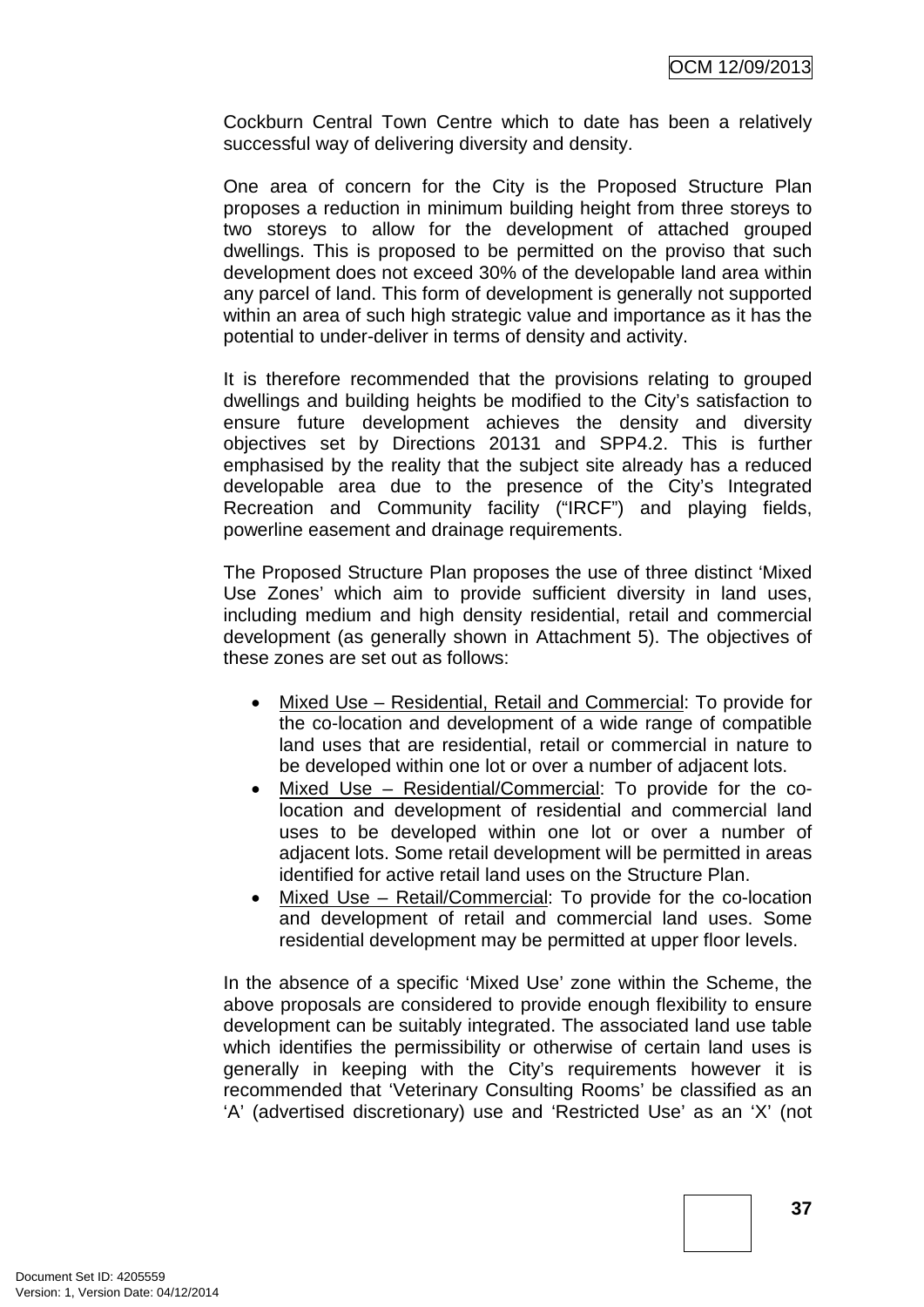permitted) use within each zone. These modifications will ensure the amenity of future residents is maintained in a consistent manner.

### Public Open Space

The Proposed Structure Plan provides a strong public open space (POS) focus within the central and north-eastern portions of the site which is in keeping with previous planning for the site. The high level of POS proposed is also aimed at addressing the current POS shortfall within the Cockburn Central Town Centre (notionally 0.98 hectares). From a wider perspective the proposed POS importantly provides for the wider regional open space and recreational functions, which reflects the most senior of objectives that this land development must fulfil.

A total of 3.54 hectares of creditable POS is proposed for the subject area which is 1.45 hectares above the minimum requirement of 10% POS. When considered as a mutual development, there is an overall 'surplus' of POS of approximately 0.47 hectares across the Cockburn Central Town Centre and Cockburn Central West sites. The design and function of these open space areas are important given the urban context in which they are being developed. Therefore it is expected that the City will be actively involved at the detailed design stage to ensure objectives set out in the Proposed Structure Plan are delivered.

#### Access

The subject site is surrounded by major arterial roads which are either currently or in the future being widened and upgraded to accommodate increasing traffic demands. It is for this reason that no direct vehicular access to any development parcels is proposed from North Lake Road, Midgegooroo Avenue or Beeliar Drive. Given these constraints, the number of internal roads and access points to the surrounding network has also been limited by the Proposed Structure Plan.

The major east/west link is from the intersection of Poletti Road and Davison Road to the intersection of Midgegooroo Avenue and Signal Terrace. This main thoroughfare and vehicular link to the town centre is where the City's IRCF will be located and includes a 'Slow Speed Mixed Traffic Zone' to accommodate pedestrian and vehicular movements.

Access from the west is proposed via Poletti Road which is currently developed to an industrial standard. The Proposed Structure Plan does not include any provisions relating to the upgrade of Poletti Road to accommodate the increase in traffic volumes related to the subject site. This is considered a shortcoming of the Structure Plan, which forms the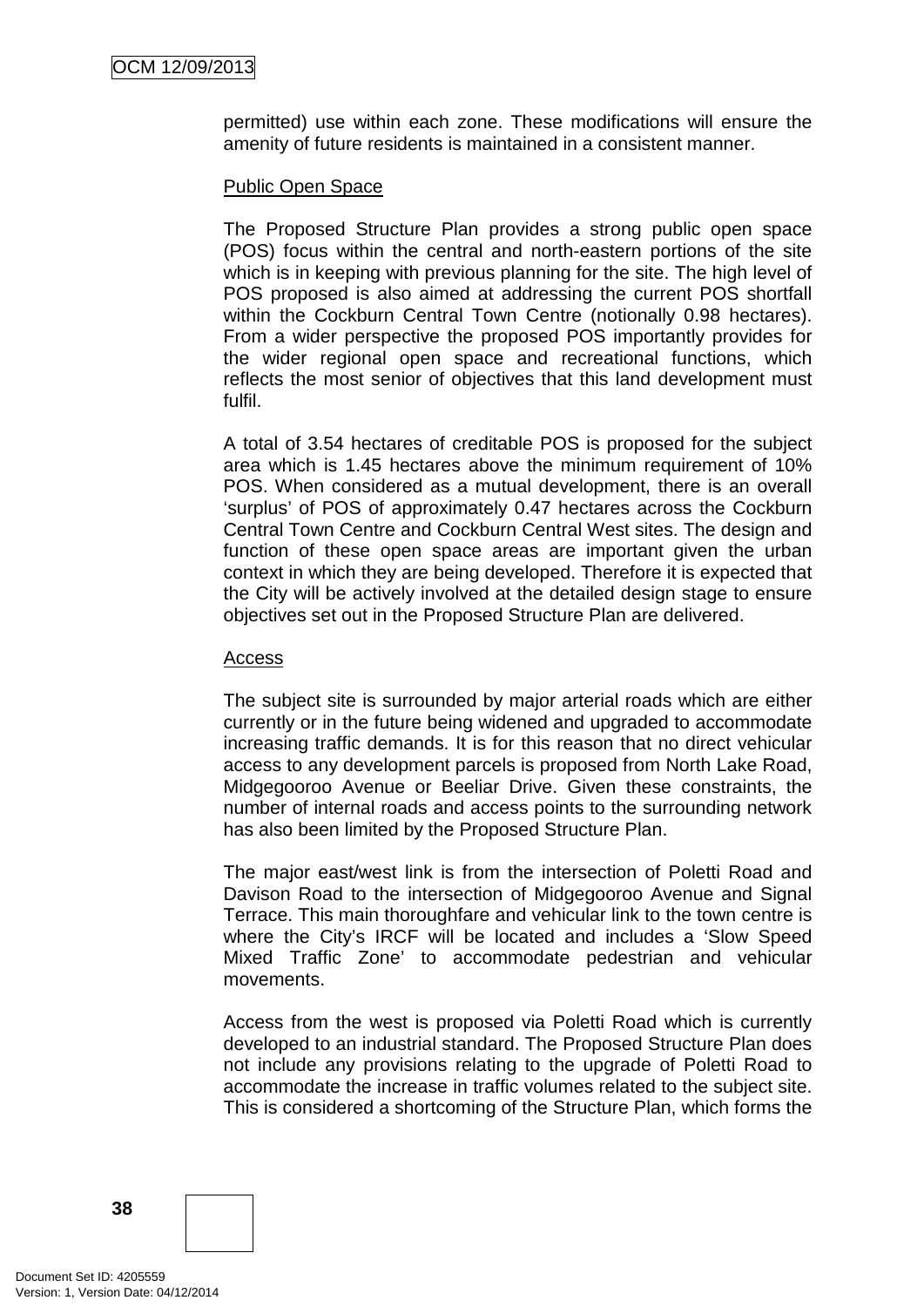basis of the recommended condition regarding the voluntary legal agreement as well as the redrafting of the transport plan.

While the City acknowledges that the IRCF will be an attractor and contributor to the requirement to upgrade Poletti Road, the other future residential and mixed use/commercial development likewise represents a contributor which directly drives the need for upgrading of Poletti Road. It is therefore considered appropriate that the City and LandCorp enter into a voluntary legal agreement covering the requirement for LandCorp to upgrade Poletti Road and related intersections and signalise the intersection of Midgegooroo Avenue and Signal Terrace in accordance with the provisions of SPP 3.6.

This will secure the upgrades plus appropriate contribution towards suitable intersection treatments at the intersections along Poletti Road. It is also recommended that a notation be placed on the Structure Plan map outlining these requirements. The signalisation of the Midgegooroo Avenue and Signal Terrace intersection is considered crucial to the movement network inclusive of pedestrian connections between the Town Centre.

The voluntary legal agreement approach will ensure that the roles, responsibilities and contribution amounts can be worked through prior to referral of the Structure Plan to the WAPC for final adoption. This enables a greater understanding of the impacts and upgrade requirements rather than trying to quantify these matters based on the current information provided.

The Proposed Structure Plan identifies land within the power lines transmission corridor as being proposed for car park purposes. The area is required to accommodate approximately 700 bays to service the City's IRCF. The land is encumbered by a Western Power easement which effectively restricts any development which may impact on the operation and maintenance of the transmission towers and conductors (power lines). As such the applicant and the City have been liaising with Western Power to secure agreement to permit the construction of car parking bays within the easement area.

Without this approval, additional unconstrained land within the subject area would be required for car parking purposes. This is particularly undesirable as it would further diminish the availability of developable land and further erode the potential of the site to develop a true activity centre. To date, discussions with Western Power have led to an 'in principle' agreement for the area to be utilised for car parking purposes with appropriate risk management measures being implemented. It is considered appropriate that a condition be placed on any approval of the Drat Structure Plan to require formal approval from Western Power as the project would be potentially compromised without it.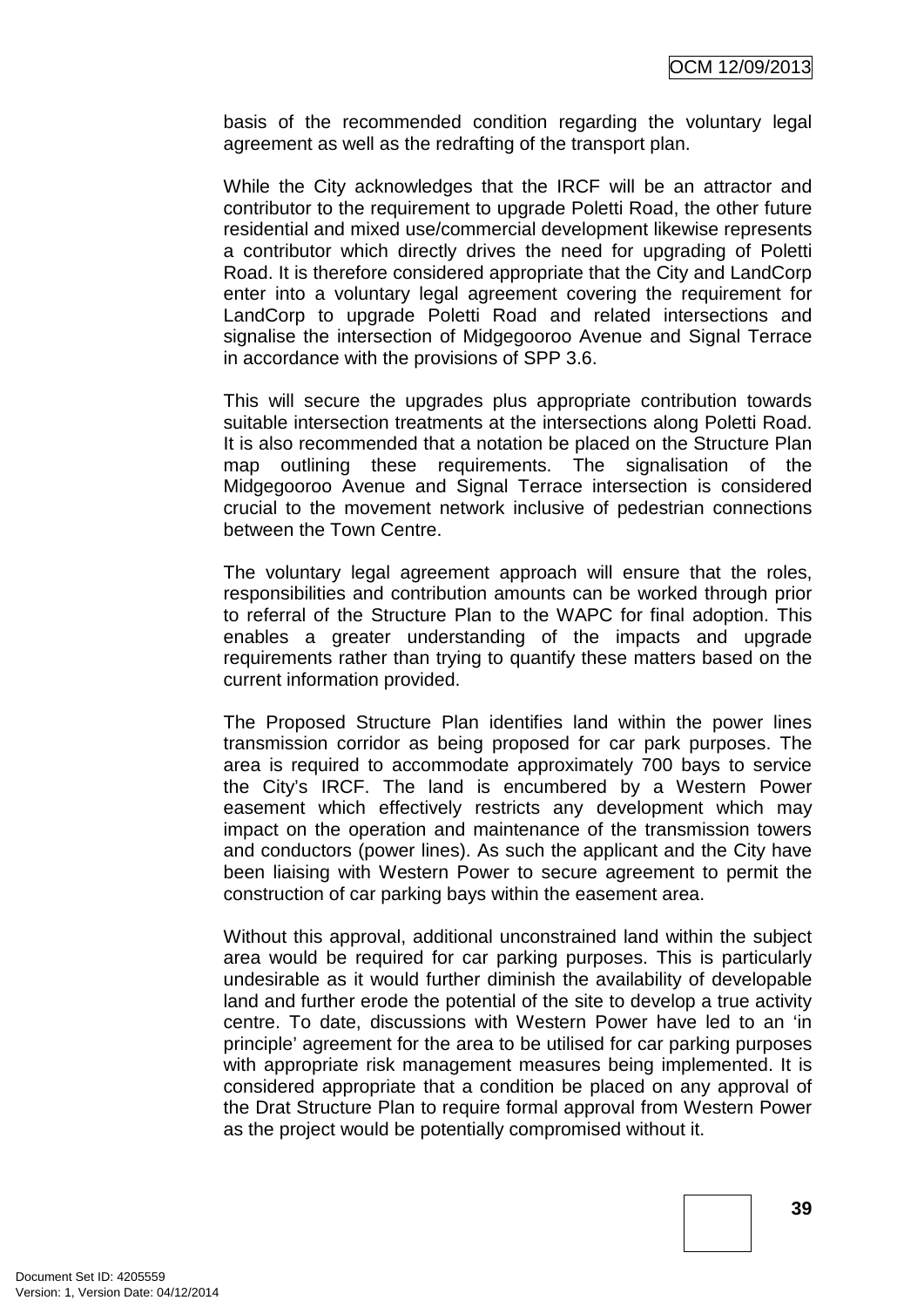### Environment and Sustainability

The Proposed Structure Plan is considered to facilitate sustainability in accordance with the City's sustainability policy and strategy, particularly through the economic and social development of the site. This can be attributed to the following:

- The promotion of a mixed use, vibrant area with community facilities which will contribute to a sense of place;
- The co-location of higher density residential uses within a high frequency public transport node;
- The co-location of residential, commercial and recreational uses – which will support the City's TravelSmart objectives.

While the Proposed Structure Plan exhibits an overall or high level move towards sustainable development, there are concerns from the City and DPaW in relation to some aspects of the environmental integrity of the proposal. In particular, the proposed removal of the existing 'Resource Enhancement Wetland' (REW) - as defined by DPaW's *Geomorphic Wetlands Swan Coastal Plain* dataset. The justification provided in support of the removal on the wetland is predicated on the fact that given the existing constraints attributed to the site, retention of the wetland would mean the development would not be able to deliver its function as a true 'Activity Centre'.

The potential to retain and incorporate the wetland within the overall design of the proposal has been extensively explored by the proponent and the City. However, factors such as drainage invert levels, vehicular access/egress safety requirements and significance of regional recreational facilities lead to the current design. As described above, retention of the wetland would result in the viability of the implementation of Proposed Structure Plan being compromised.

Given the concerns raised by the City and DPaW in relation to the proposed removal of the REW, the proponents have liaised with the OEPA and DPaW to determine an appropriate offset arrangement. This approach is conditionally supported by the City subject to the location and quality of the offset arrangement meeting its requirements. Any proposal would need to demonstrate an overall net benefit to the community to effectively compensate for the proposed removal of the REW.

Overall, it is important to note the wide ranging influences and objectives which have underpinned the design of the Proposed Structure Plan. In particular, the State government's investment of public funds to build the southern suburbs rail system, in order to decrease traffic congestion and provide more sustainable transport options for residents within the City. In order to maximise this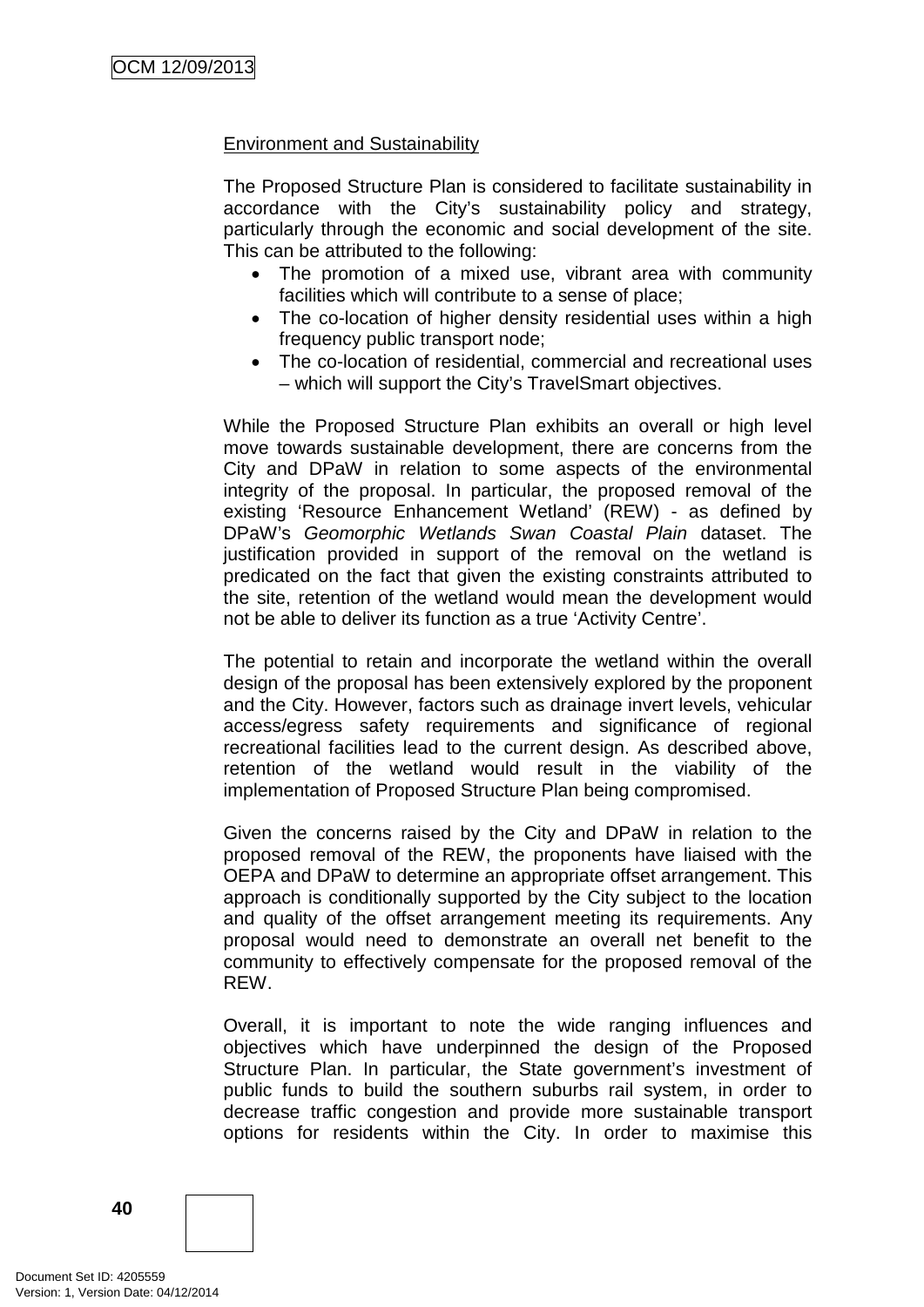investment, Directions 2031 encourages higher density development within 800m of rail stations. This is on the basis that every dwelling built within locations such as Cockburn Central, will ideally mean both a decrease in demand for motor vehicle use (which is the largest contributor to per capita greenhouse gas emissions) and less development being forced onto the urban fringes of the City. These two elements significantly contribute to the management of Perth's ecological footprint.

SPP4.2 requires activity centres to deliver sustainable forms of development which requires delivery of high density residential development and employment opportunities. This is to be achieved by providing sustainable forms of development through innovative building design that reduces energy and water as well as the efficient use of urban land. As mentioned above, extensive consideration has been given to the environmental values of the site. Given its urban and activity centre context, it was determined that the highest degrees utilisation of land for development would result in the proposal facilitating the most effective mix of social and sustainability benefits for the region.

The IRCF and playing fields will also provide important social benefits for the local and wider community. The scale of the City's future IRCF and adjacent playing fields is necessary to meet the sport and active recreation needs for the region – contributing importantly to the ability for residents to lead healthy lifestyles. The extent of land for the IRCF is appropriate to ensuring the most effective utilisation of the project area for its highest order objective which remains regional sport and recreation purposes.

#### Local Water Management Strategy

In accordance with the requirements of the DoW and WAPC, a draft Local Water Management Strategy ("LWMS") has been prepared by RPS Group. The LWMS has undergone a preliminary assessment by the DoW and the City. A number of issues have been identified by DoW and the City in relation to the proposed LWMS including:

- Proposed discharge of 100 year ARI event to Lake Yangebup via North Lake Road swale system;
- Use of 'artificial' lined lakes (as shown in Attachment 5); and
- Public open space irrigation capacity.

Most of the above issues have been addressed by the applicant however as there are some matters still outstanding relating to water management which need to be addressed prior to approval of the Proposed Structure Plan.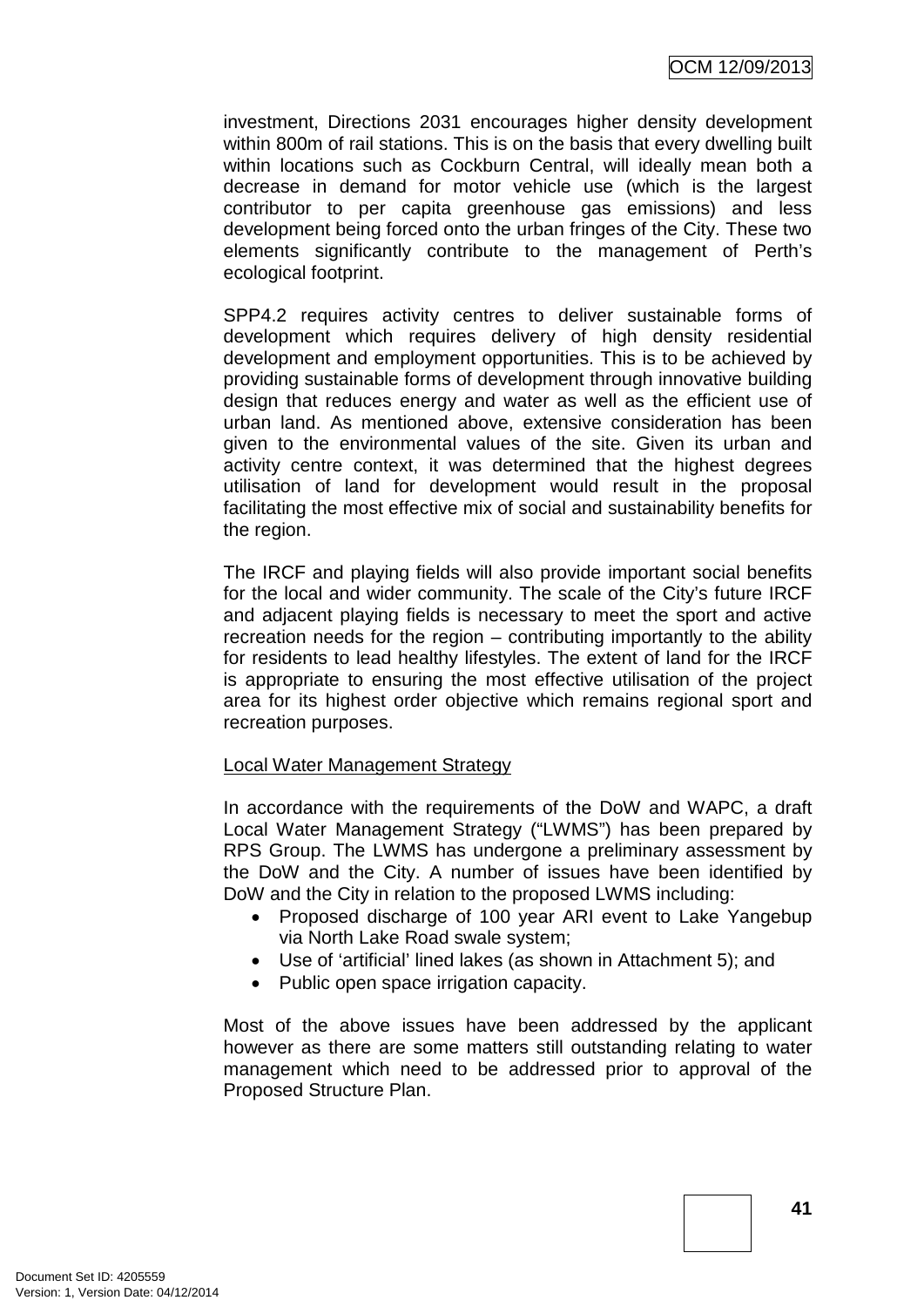As such, it is recommended that approval of the Proposed Structure Plan proceed subject to a condition requiring the final endorsement of the LWMS by DoW and the City.

## WAPC endorsement

The Proposed Structure Plan was referred to the WAPC for comment in accordance with Clause 6.2.7.2 of the Scheme as it proposes the subdivision of land. The WAPC advised that it was not prepared to endorse the Proposed Structure Plan until such time as:

- it has considered the City's response;
- it has also considered public submissions (including government agency advice on the proposed Structure Plan, and any required responses following the above consideration); and
- it gives further consideration to the land use framework as set out in the proposed SP.

Despite the above, the WAPC noted that the Proposed Structure Plan *"will provide for regional land uses that complement and augment the developing Cockburn Central activity node".*

### Community Consultation Outcomes

The Proposed Structure Plan was advertised for public comment for a period of 21 days. A total of 21 submissions were received, with 9 submissions objecting, 6 stating no objection with or without modifications and 6 providing support either unconditionally or subject to certain conditions or modifications.

All submissions have been outlined and addressed in detail in the Schedule of Submissions (Attachment 6). The key issues that have been raised are summarised below.

#### **Environment**

As described in the 'Environment and Sustainability' section of this report, many of the objecting submissions related to the proposed removal of the REW and quality of flora survey undertaken by the proponent. In addition to these issues, many of the submissions raised concerns in relation to the functionality and long term viability of the proposed LWMS.

The City recognises the significance of the above concerns and whilst the proponent is actively addressing these matters, it is considered appropriate that specific conditions be placed on any approval of the Proposed Structure Plan. The onus is then on the proponent to address these concerns to the satisfaction of the City and other agencies involved.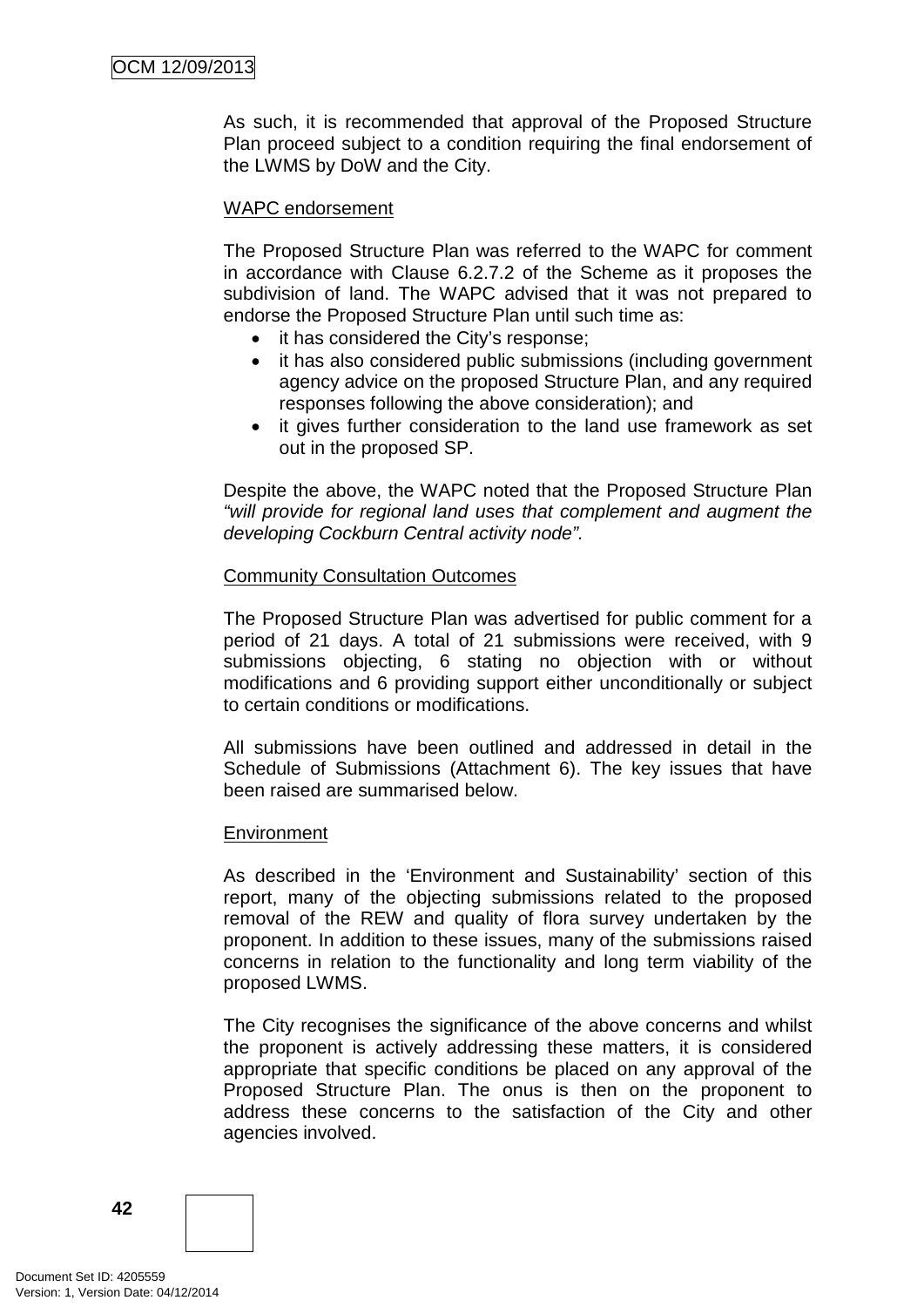# Transport/Traffic

In keeping with the current issues being experienced within the Cockburn Central locality, many submissions outlined concerns with how the proposal will impact on traffic in the area. Some agencies and submissioners also raised concerns in relation to the level of future traffic generation assessment undertaken by the proponent. The City's technical review of the transport assessment provided shares some of these concerns.

A traffic consultants peer review of the Trapnsport Assessment, arranged by the City, identified issues with the supporting transport assessment including:

- Overly optimistic trip rates used in the analysis for peak hour trip determination;
- 2031 background traffic volumes appear very low even in comparison to existing counts in the area; and
- A lack of consideration of the operation of the nearby freeway interchanges.

In addition to the above, the peer review of the transport assessment outlined a deficiency of detail to be addressed including:

- Provision of existing traffic volumes and fleet composition on key roads;
- More documentation regarding the determination of peak hour trip rates and the "externalisation" factor and the basis for these;
- In terms of development land uses;
	- o Making clear the timings for the development when build-out will occur;
	- o Making clear the dwelling numbers associated with the development;
	- o Clarifying the commercial / retail floor areas in light of discrepancies identified;
- In terms of the analysis itself
	- o Discussion surrounding any calibration of the 24 hour ROM volumes and associated error adjustments
	- o More discussion regarding what the "preferred ROM network" actually contains including mode factors adopted for the model runs
	- o Consideration should be given to the directionality of peak hour flows and the impact this could have on network operation
	- o Information regarding the calibration of the Linsig model with emphasis on the saturation flow rates adopted in light of pedestrian and heavy vehicle impacts
	- o Provision of intersection and movement delay information and associated levels of service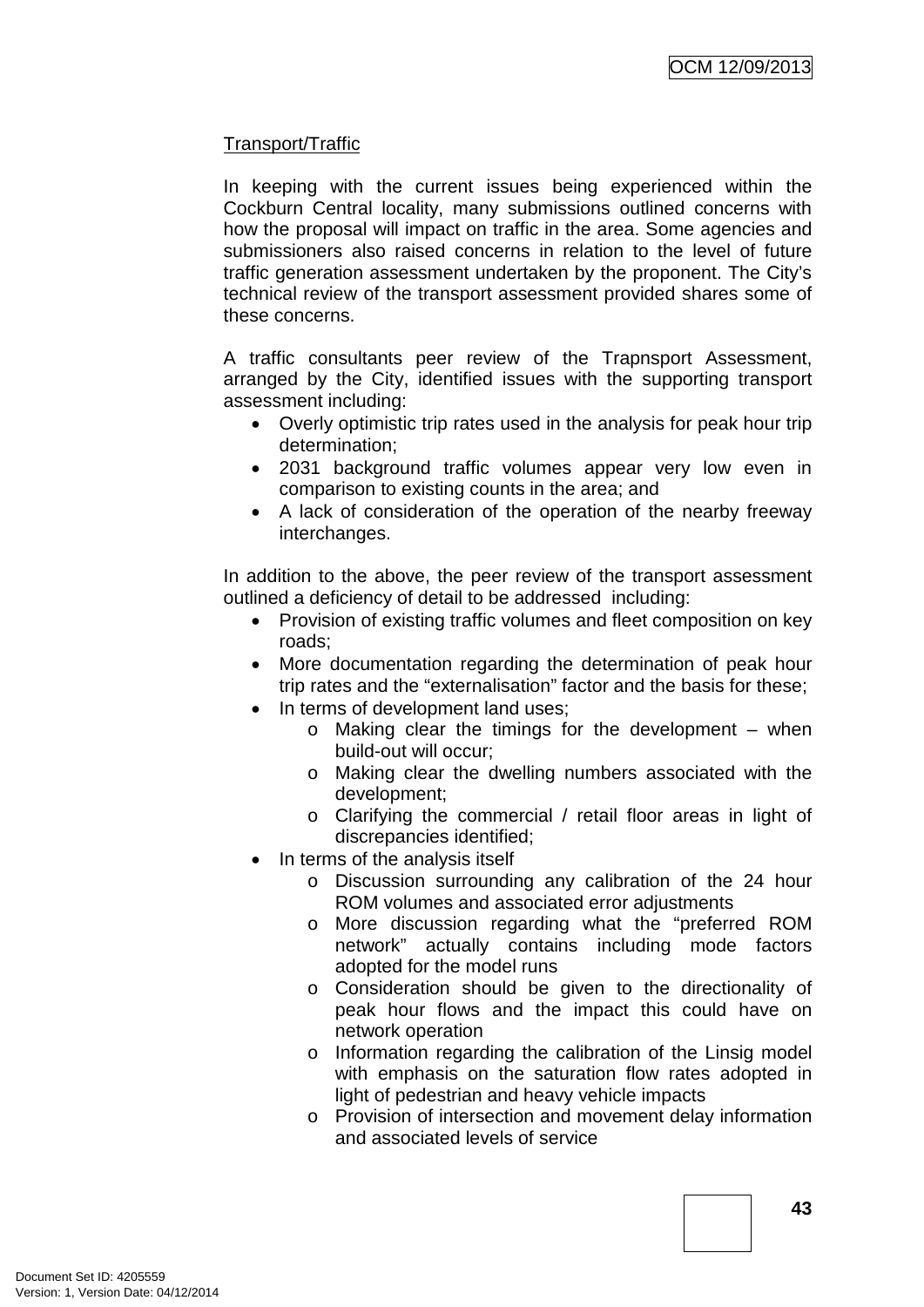- o Provision of signal phasing layouts
- o Inclusion of pedestrian demand impacts on signal operation
- o Detail of heavy vehicle assumptions and inclusion of impacts on signal operation
- o Some intersection layouts appear unconventional with a significant number of shared through and right lanes and double left (with a shared through and left) lanes. It is questionable how efficient these layouts will be into the future as these conditions lead to an invariable need to run split type phasing arrangements which tend to be inflexible and reduce opportunities for phase overlaps.

Given the above concerns, it is recommended that the submitted Transport Assessment and relevant sections of the Proposed Structure Plan be updated to address the above concerns and other related issues the satisfaction of the City and relevant agencies. In addition, the preparation of a separate pedestrian movement strategy/plan is recommended in order to ensure future pedestrian movements are optimised.

### **Heritage**

The City's DCP13 includes the provision of a 'Cockburn Central Heritage Park'. An opportunity has been identified through assessment and advertising of the Proposed Structure Plan whereby the scope of the original concept will change in line with previous commitments by Council. In lieu of a 'Heritage Park' which is considered to concentrate matters of heritage into one area only, an alternative memorial walk trail is preferred. This would be in keeping with the overall recreation theme of the subject area and enables aspects of heritage to be present throughout the development rather than in one location only.

It is therefore recommended that the text of the Proposed Structure Plan be modified to delete reference to the requirement for a future Scheme Amendment to modify DCP13. Additional text is required to clarify that approval of the Proposed Structure Plan would instead change the scope of the previously planned 'Cockburn Central Heritage Park' within DCP 13 to a memorial walk trail. And that the trail would maintain the general intent of the original proposal and provide for additional opportunities to recognise Australia's participation in various theatres of war.

## **Conclusion**

The Proposed Structure Plan is generally consistent with the requirements of the City and WAPC however relevant modifications and conditions are required prior to approval as outlined in this report.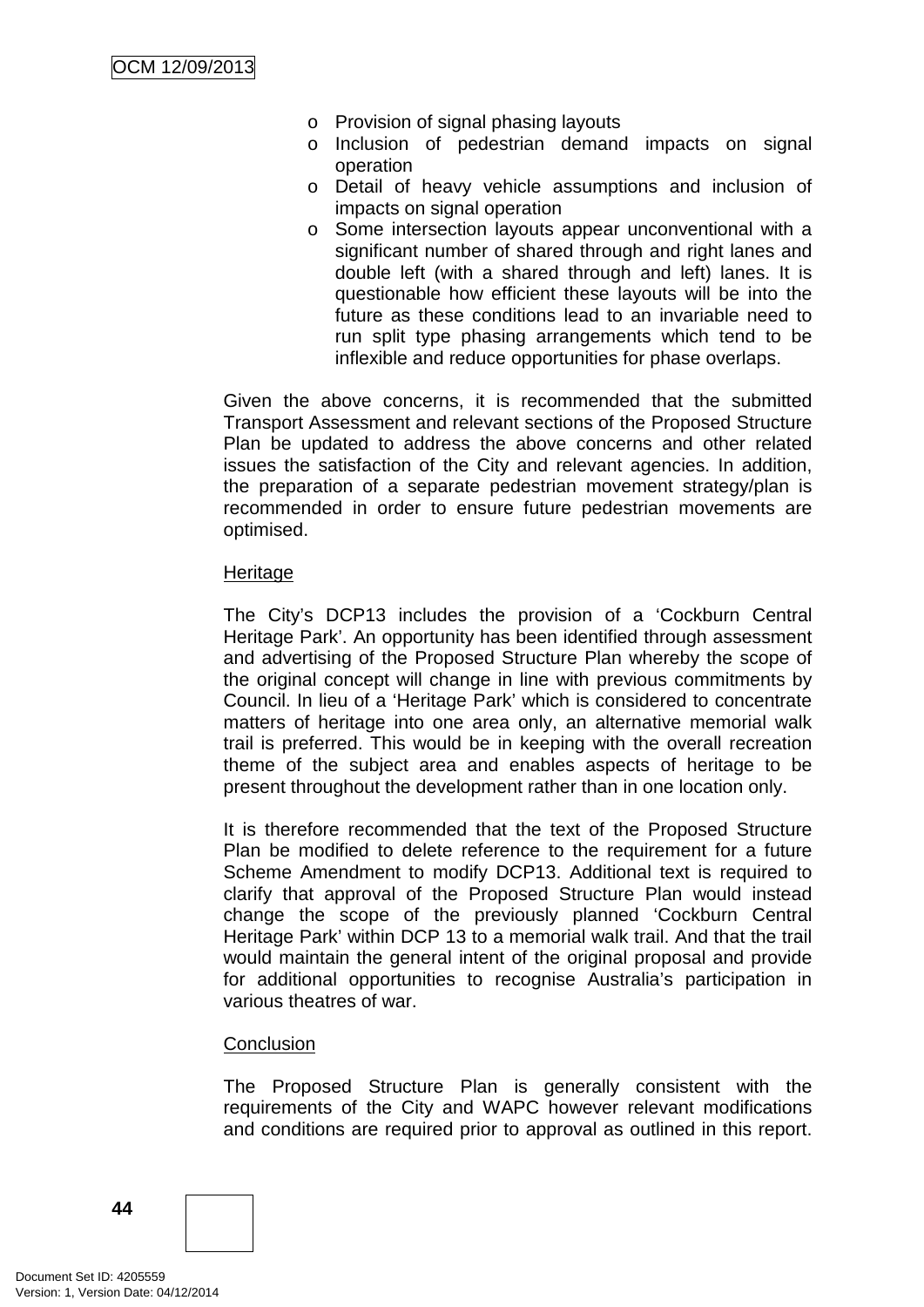It is therefore recommended that Council adopt the Proposed Structure Plan subject to conditions including the finalisation of the associated LWMS, environmental offsets agreement, voluntary legal agreement for road upgrades, and other land use and heritage related modifications within the report document.

## **Strategic Plan/Policy Implications**

## **Growing City**

• Diversity of housing to respond to changing needs and expectations.

## **Infrastructure**

• Community facilities that meet the diverse needs of the community now and into the future.

# **Budget/Financial Implications**

The Structure Plan fees for this proposal have been calculated in accordance with the *Planning and Development Regulations 2009*, including the cost of advertising and this has been paid by the applicant.

Subdivision and development of the subject land is also subject to the requirements of the City's Development Contribution Plan 13 – Community Infrastructure.

## **Legal Implications**

*Planning and Development Act 2005* City of Cockburn Town Planning Scheme No. 3 *Town Planning Regulations 1967*

## **Community Consultation**

Community consultation was carried out for a period of 21 days. The proposal was advertised in the newspaper, on the City's website, signs placed in City of Cockburn libraries, Gateways Shopping Centre and on site and letters were sent to affected landowners and government/servicing authorities in accordance with the Scheme requirements.

A total of 21 submissions were received. Analysis of the submissions has been undertaken within the 'Report' section above, as well as the attached Schedule of Submissions.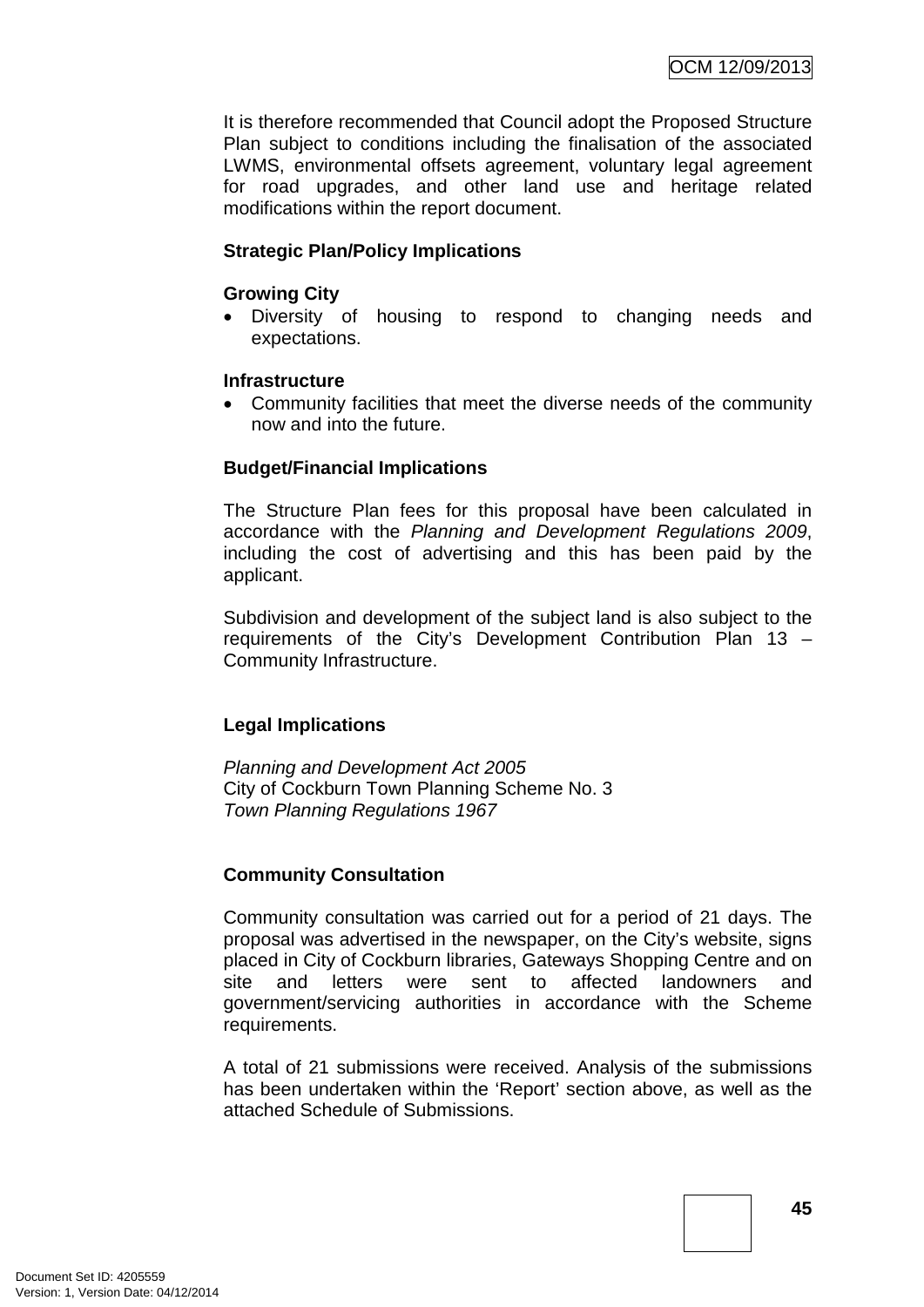# **Attachment(s)**

- 1. Location Plan
- 2. Context and Constraints Plan
- 3. Proposed Cockburn Central West Structure Plan
- 4. Indicative Building Plan
- 5. Proposed LWMS Drainage Concept
- 6. Schedule of Submissions

# **Advice to Proponent(s)/Submissioners**

The Proponent(s) and those who lodged a submission on the proposal have been advised that this matter is to be considered at the 12 September 2013 Ordinary Council Meeting.

# **Implications of Section 3.18(3) Local Government Act, 1995**

Nil.

# **14.5 (MINUTE NO 5117) (OCM 12/09/2013) - PHOENIX CENTRAL REVITALISATION STRATEGY - SCHEME AMENDMENT NO. 96 (COMMERCIAL REZONINGS) (109/029) (D DI RENZO) (ATTACH)**

**RECOMMENDATION** That Council

- (1) in pursuance of Section 75 of the Planning and Development Act 2005, amend City of Cockburn Town Planning Scheme No. 3 ("the Scheme") by:
	- 1. Deleting the objective of the 'Business' zone, clause 4.2.1 (f), and replacing it with the following objective for a new 'Mixed Use' zone:

Mixed Use Zone

- (f) To provide for a mixed use environment that includes residential development and a range of compatible smaller scale commercial uses such as office, retail and eating establishments.
- 2. Renaming the 'Business' zone 'Mixed Use' in Table 1 (Zoning Table) of the Scheme, and modify the use class permissibility as follows:

Ancillary Accommodation (R-Code) – D to X Bed and Breakfast – X to A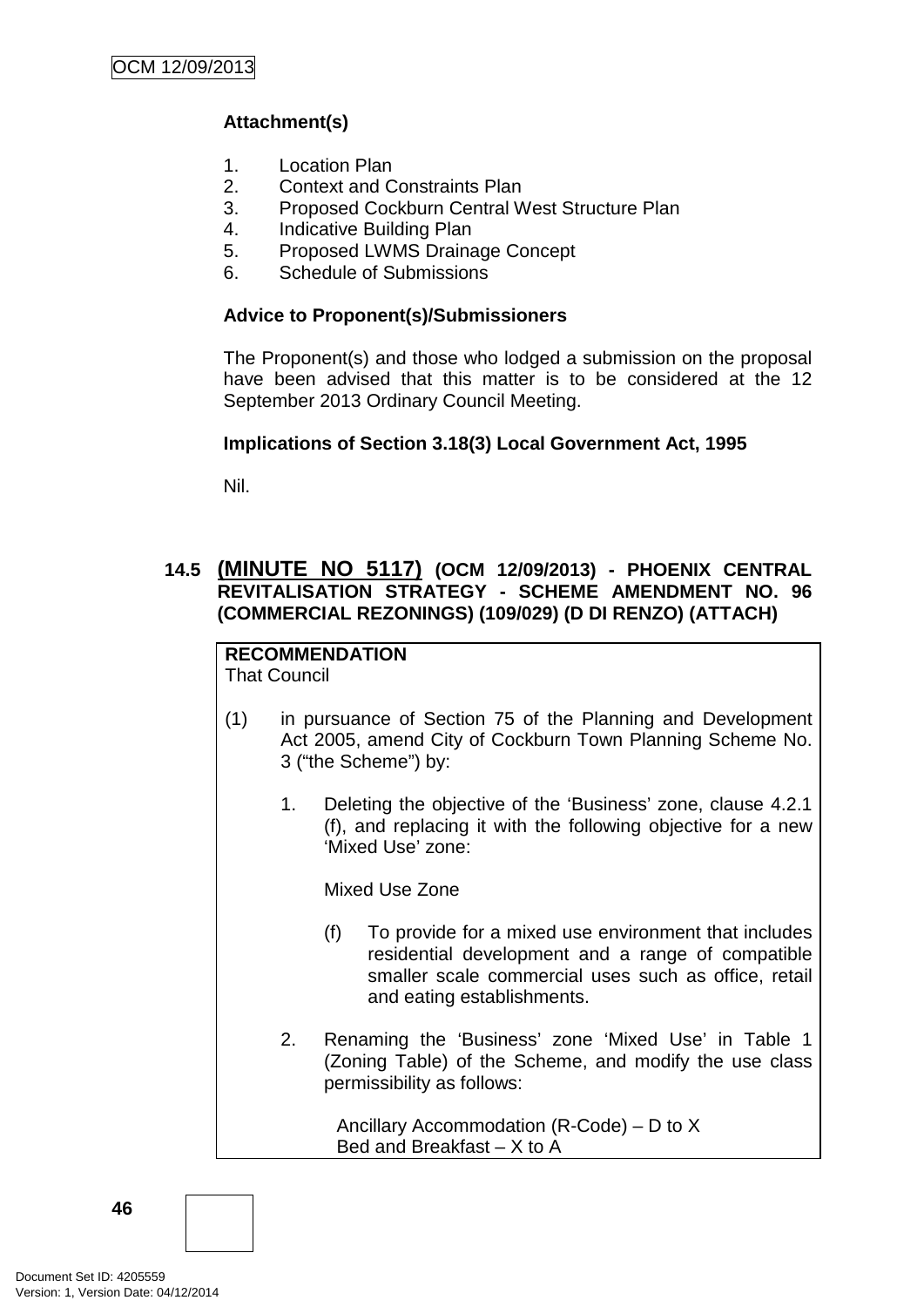Child Care Premises – D to A Dwelling (Aged or Dependent Persons) – X to D Dwelling (Grouped) – X to D Dwelling (Multiple)  $- X$  to D Home Business – D to X Home Office – A to P House - Lodging – X to A House - Single (R-Code) – A to X Place of Worship – D to A Residential Building (R-Code) – X to D Tourist Accommodation – D to A Betting Agency  $- X$  to A Fast Food Outlet – X to D Motel – X to A Public Amusement – X to A Recreation – Private –  $X$  to A Consulting Rooms – P to D Medical Centre – P to D Hospital –  $D$  to  $X$ Convenience Store – A to D Shop – X to D Home Store – A to X Funeral Parlour – D to A Hardware Store – D to X Night Club –  $D$  to  $X$ Veterinary Centre – D to X Vehicle Disused – D to X 3. Replacing all references to the 'Business' zone with 'Mixed Use' zone throughout the Scheme. 4. Rezoning Lot 1000 Phoenix Road, Hamilton Hill, Lot 8 Rockingham Road, Hamilton Hill and Lots 500 and 501 Rockingham Road, Spearwood from 'Mixed Business' to 'Mixed Use' and 'R-AC3' as shown on the scheme amendment map. 5. Rezoning Lots 16, 17, 24, 25, 61, 62, 91, 92, 96, 97, 100 and 21 Rockingham Road, Spearwood and Lot 101 Kent Street, Spearwood from 'Residential R40' to 'Mixed Use' and 'R-AC3' as shown on the Scheme Amendment Map (Attachment 2).

6. Rezoning multiple lots broadly at the intersection of Rockingham Road and Spearwood Avenue, Spearwood from 'Residential R20' and 'Residential R40' to 'Mixed Use' and 'R-AC3' as shown on the Scheme Amendment Map (Attachment 2).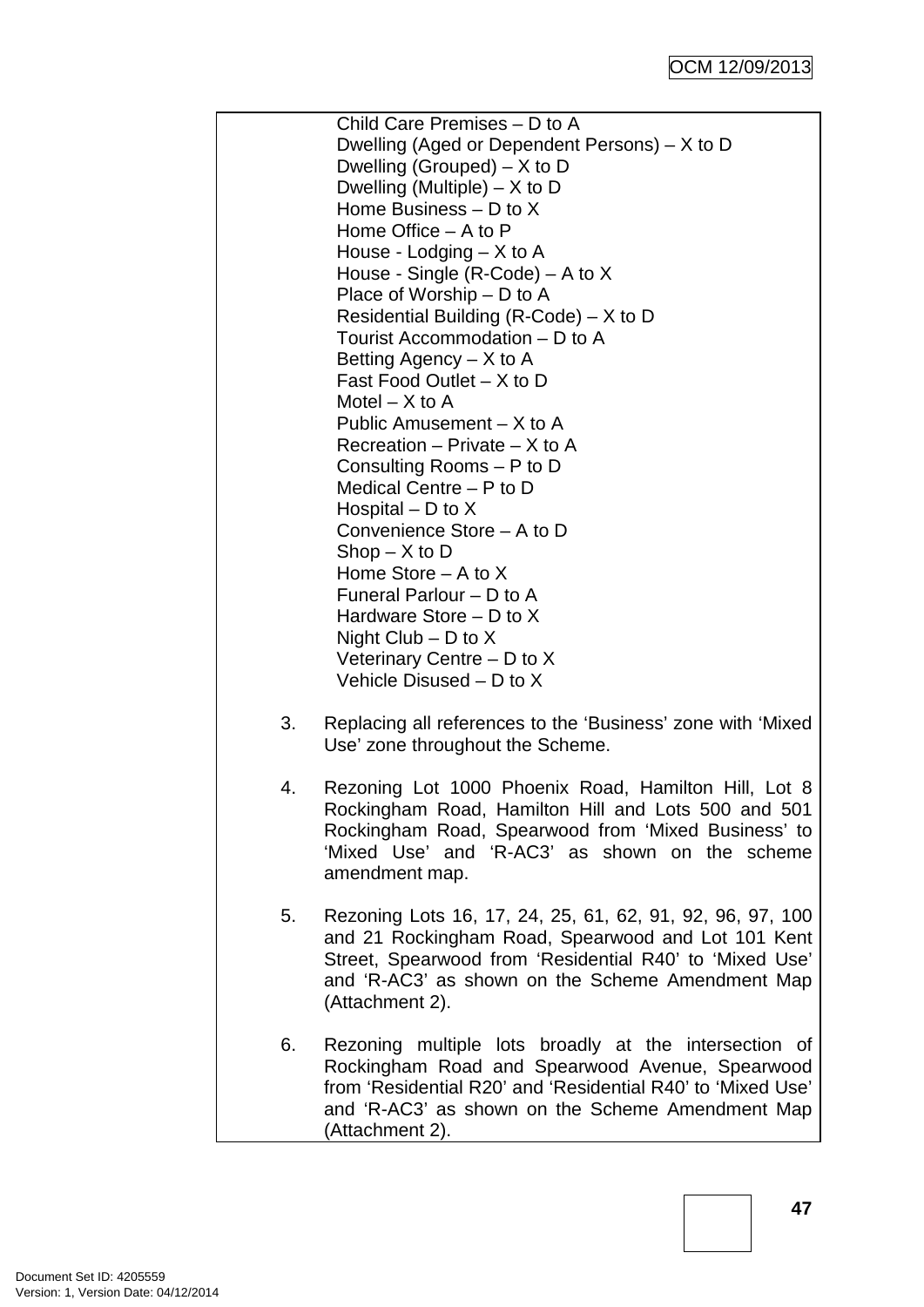- 7. Rezoning Lot 507 Lancaster Street, Spearwood from Residential R20' to 'District Centre' as shown on the Scheme Amendment Map (Attachment 2).
- 8. Introducing a residential coding of R-AC3 to land zoned zoned 'District Centre' under the Scheme as shown on the Scheme Amendment Map (Attachment 2).
- 9. Deleting 'Restricted Use No. 11' from the scheme map and schedule 3 of the scheme.
- 10. Rezoning Lot 155 (Public Access Way) Rockingham Road, Spearwood from 'Residential R40' to 'Local Reserve – Local Road' as shown on the Scheme Amendment Map (Attachment 2).
- (2) upon receipt of the necessary amendment documentation, refer the amendment to the Environmental Protection Authority ("EPA") as required by Section 81 of the Act, and on receipt of a response from the EPA indicating that the amendment is not subject to formal environmental assessment, be advertised for a period of 42 days in accordance with the Regulations. In the event that the EPA determines that the amendment is to be subject to formal environmental assessment, this assessment is to be prepared by the proponent prior to advertising of the amendment.
- (3) prepare the amendment documentation in accordance with the standard format prescribed by the Regulations; and
- (4) resolve to prepare a Local Planning Policy for Design Guidelines for the Phoenix Town Centre consistent with the recommendations of the Phoenix Central Revitalisation Strategy, and advertise the Policy concurrent with the Scheme amendment.

# **COUNCIL DECISION**

MOVED Clr C Reeve-Fowkes SECONDED Clr Y Mubarakai that the recommendation be adopted.

**CARRIED 10/0**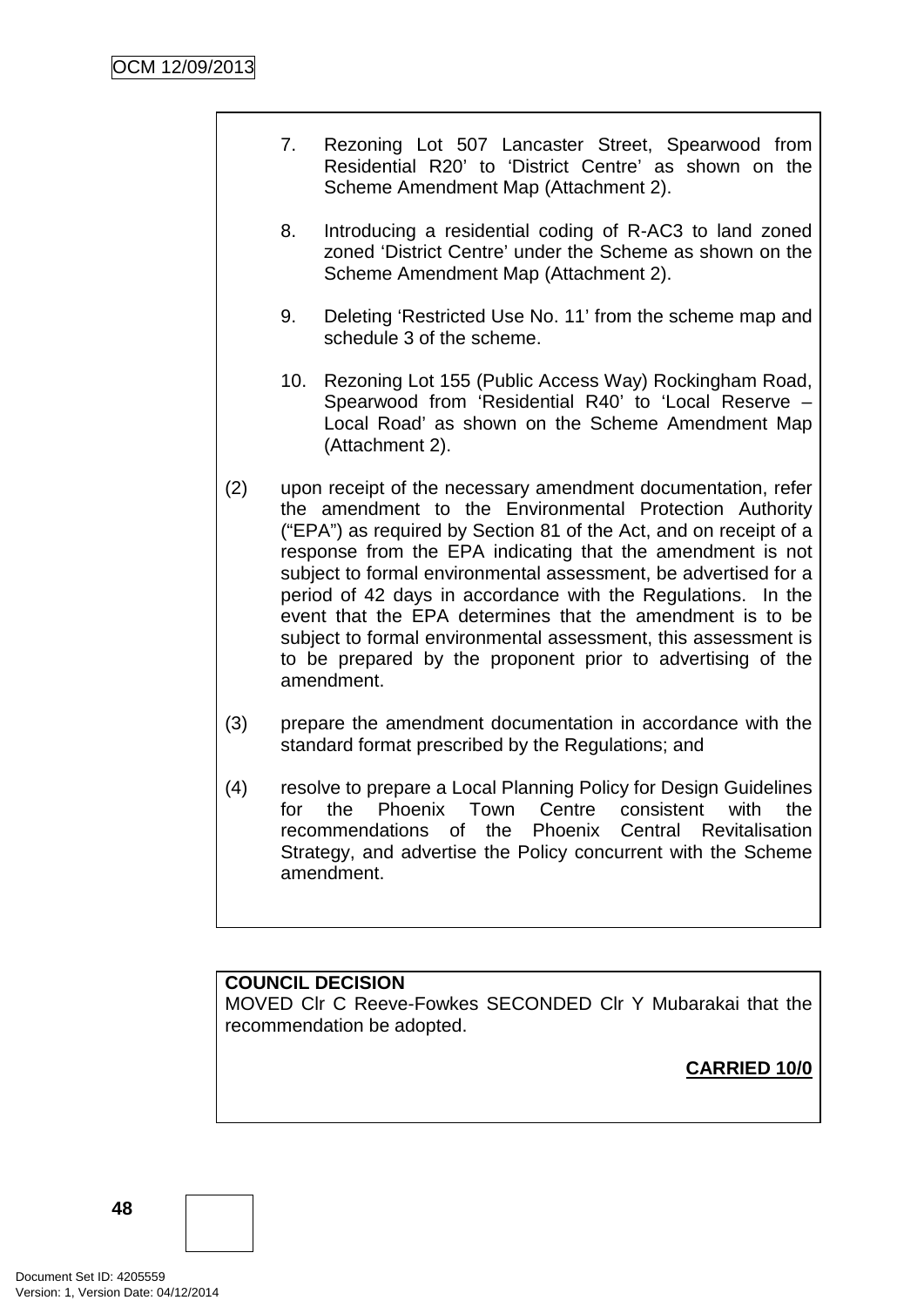## **Background**

The Phoenix Central Revitalisation Strategy ("Revitalisation Strategy") provides a strategic framework for improvements to the Phoenix Town Centre, which includes the surrounding suburbs of Spearwood and Hamilton Hill. This is to specifically guide changes to the study area over the next ten years, focussed on the 800m walkable catchment surrounding the Phoenix Town Centre.

The process for preparing the Revitalisation Strategy was comprehensive and included an extensive community consultation program which began in October 2007 with a visioning phase. The City subsequently held an Enquiry by Design Workshop in November 2007 to prepare draft plans which were presented to the wider community for comment during May-June 2008. The Revitalisation Strategy was adopted by Council on 14 May 2009.

The Revitalisation Strategy included a proposed zoning plan for the area. This included an increase to the residential codings of various properties in parts of Spearwood and Hamilton Hill to increase the residential codings to 'Residential R30', 'Residential R30/R40', 'Residential R40', 'Residential R60' and 'Residential R80'. It also proposed the rezoning of an existing retirement village at Lot 431 Rodd Street, Hamilton Hill from 'Residential R35' to 'Residential R35/80' to enable redevelopment of the site to accommodate more aged accommodation.

These residential rezonings were implemented through Scheme Amendment No. 76 to City of Cockburn Town Planning Scheme No. 3 ("the Scheme") which was adopted by Council on 10 March 2010, and gazetted on 19 August 2010 when the new zonings took effect.

The Revitalisation Strategy also included proposed rezonings along a portion of Rockingham Road to facilitate mixed use development. Scheme Amendment No. 96 proposes to implement these zoning changes, and a number of other changes in line with the objectives of the Revitalisation Strategy.

## **Submission**

N/A.

## **Report**

Amendment No. 96 proposes a number of modifications to the Scheme, primarily to implement the proposed commercial zoning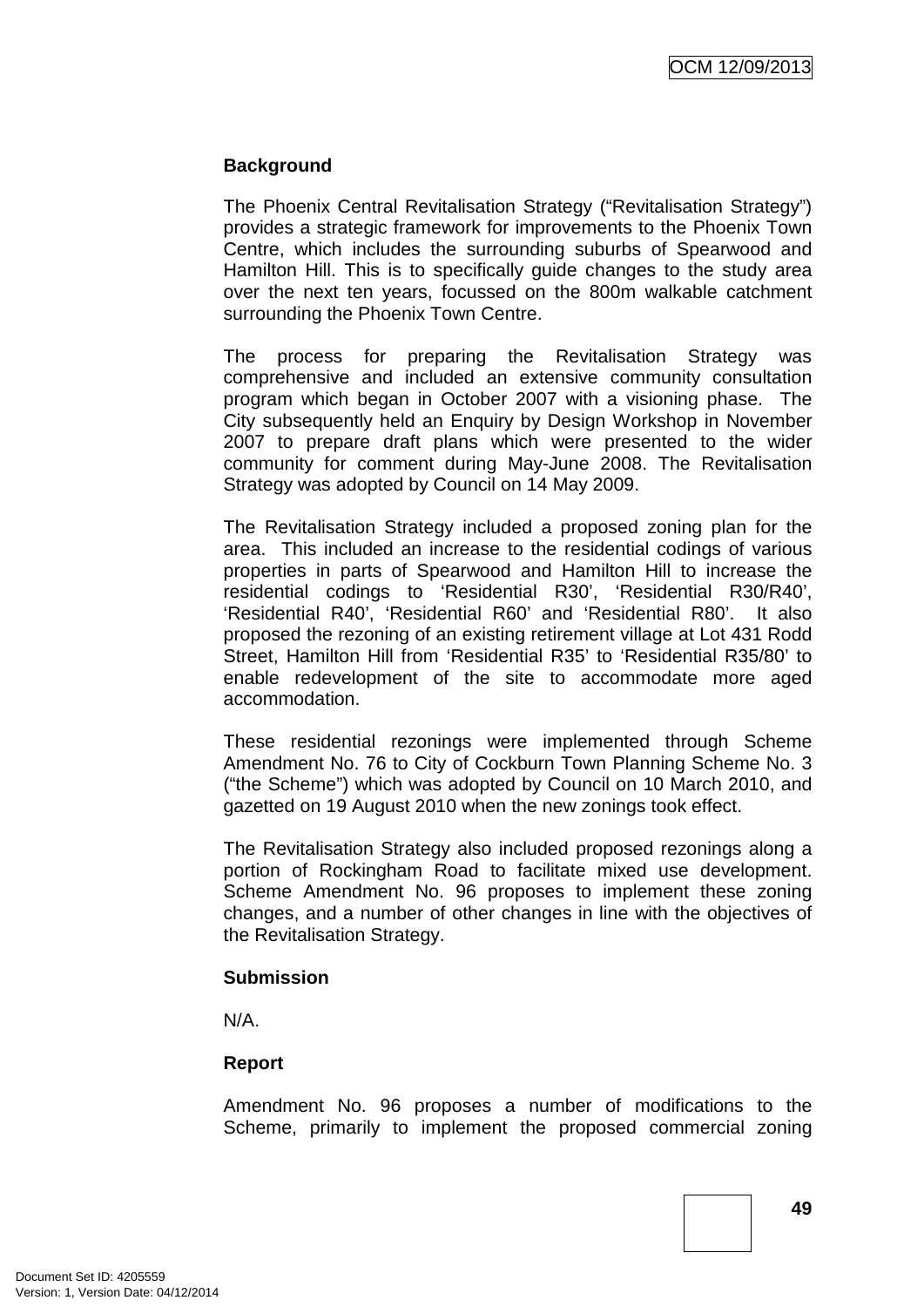changes outlined in the Revitalisation Strategy which was adopted by Council on 14 May 2009 (Minute No. 3956).

The proposed rezonings are broadly consistent with the proposed zoning plan contained within the Revitalisation Strategy (Attachment 1), and are outlined in detail below:

Proposed Mixed Use and R-AC3 Rezonings

Scheme Amendment No. 96 proposes to rezone a number of parcels of land to a new 'Mixed Use' zone, with the application of a residential coding of R-AC 3. These areas can be broadly be defined as follows:

- 1. The west side of Rockingham Road between Kent Street and Phoenix Road;
- 2. The land surrounding the intersection of Spearwood Avenue and Rockingham Road; and
- 3. The north east corner of Rockingham Road and Phoenix Avenue.

In general this land is currently zoned 'Mixed Business', 'Residential R20' and 'Residential R40', as shown in Attachment 2.

The Revitalisation Strategy identified these parcels of land to be zoned 'Business' with a residential coding of 'R60'. In this respect Amendment No. 96 varies from the recommendations of the Revitalisation Strategy, however it is considered the variations are consistent with the intent of the Revitalisation Strategy.

The proposed rezoning of this area to 'Business/R60' in the Revitalisation Strategy was to facilitate mixed use development, including residential development. The Revitalisation Strategy acknowledged that the 'Business' zone in its current form was not appropriate, as reflected in Recommendation 5.4B: '*Strategic Planning Services to prepare a Scheme amendment to allow appropriate residential uses, including grouped and multiple dwellings and other uses compatible with residential development in the 'Business' zone*.'

Currently the objective of the 'Business' zone set out in the Scheme reflects an 'office' zone, as follows:

*To provide for the development of offices and associated commercial uses.*

This objective does not fit the intended vision for this area set out in the Revitalisation Strategy. Furthermore, the zone only allows for a

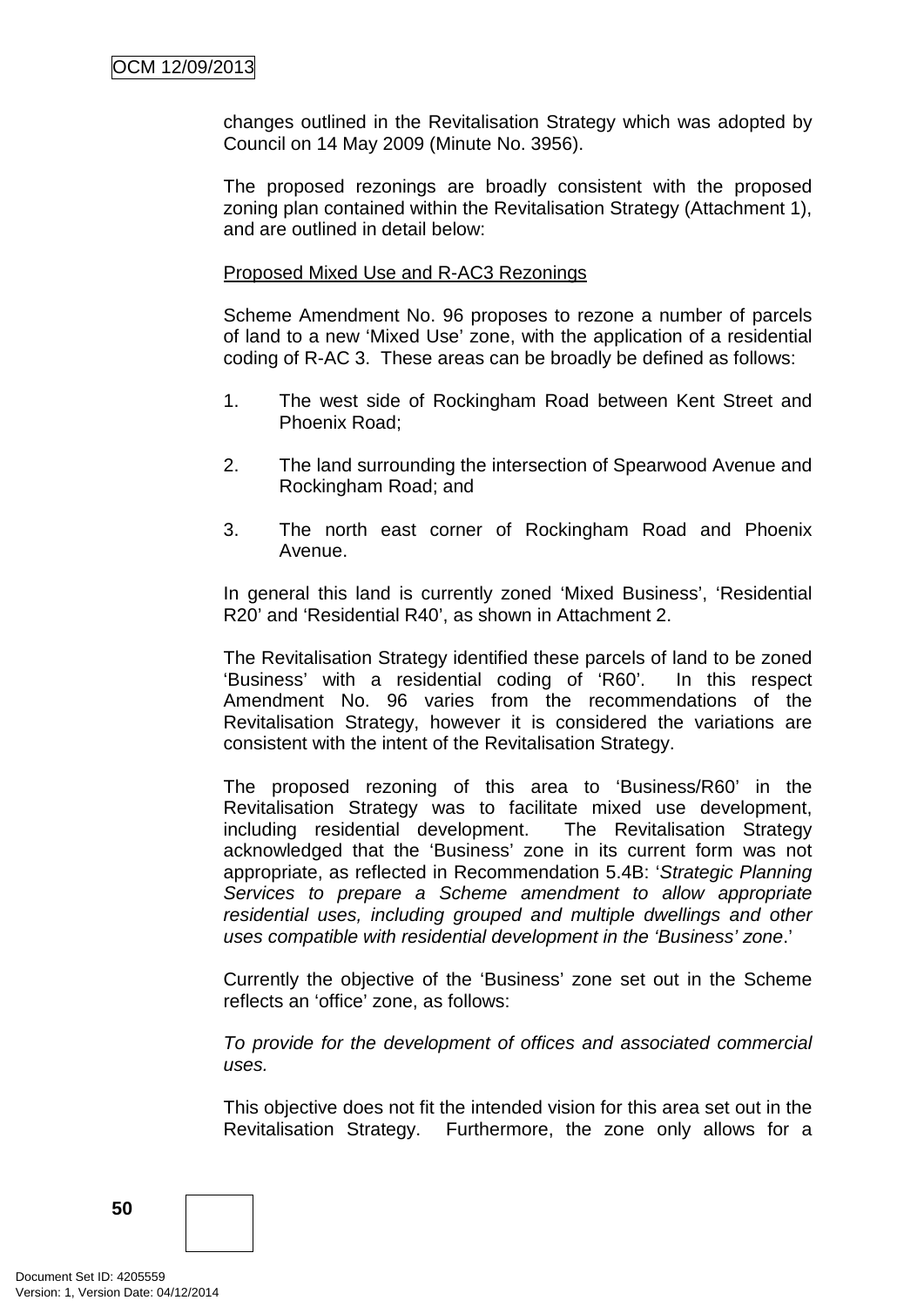restricted range of uses such as banks, restaurants, consulting rooms, and medical centre; and residential uses are not permissible. The zone therefore does not reflect the mixed use environment that was intended for this area, and the intention was for the range of permissible uses to be modified, as outlined in Recommendation 5.4B of the Revitalisation Strategy.

However, rather than just modifying the range of permissible uses, it is proposed that the 'Business' zone be renamed to the 'Mixed Use' zone to reflect the purpose of the zone more accurately. There are currently no properties in the City zoned 'Business', so these proposed changes do not affect any other land.

It is also recommended that the new 'Mixed Use' zone have the following objective:

*To provide for a mixed use environment that includes residential development and a range of compatible smaller scale commercial uses such as office, retail and eating establishments.*

It is proposed that a number of changes be made to the range of permissible uses to facilitate the potential for a vibrant mixed use area that allows residential development and uses that are compatible with residential development. The proposed changes to the zoning table (Table 1 of the Scheme) are set out in the recommendation, and in Attachment 3.

To summarise, it is proposed that uses that are not considered compatible with residential development be made 'X' uses (ie. uses that are not permitted) in the 'Mixed Use' zone. This includes uses such as hospital, and night club.

A number of other uses that are currently identified as 'P' uses in the 'Business' zone are proposed to be 'D' uses, whereby planning approval will be required. This will enable an assessment to be made of the appropriateness of the specific use in each circumstance. This includes uses such as consulting rooms, and medical centre. number of uses are also proposed to be made 'A' uses so that they require advertising under the Scheme, such as child care premises, tourist accommodation, and place of worship, where issues such as parking and access will require careful consideration.

A number of uses that are not currently permissible in the 'Business' zone are proposed to be permissible in the new 'Mixed Use' zone. This includes grouped and multiple dwellings, and uses such as shop, public amusement, fast food outlet and private recreation, which will be subject to planning approval.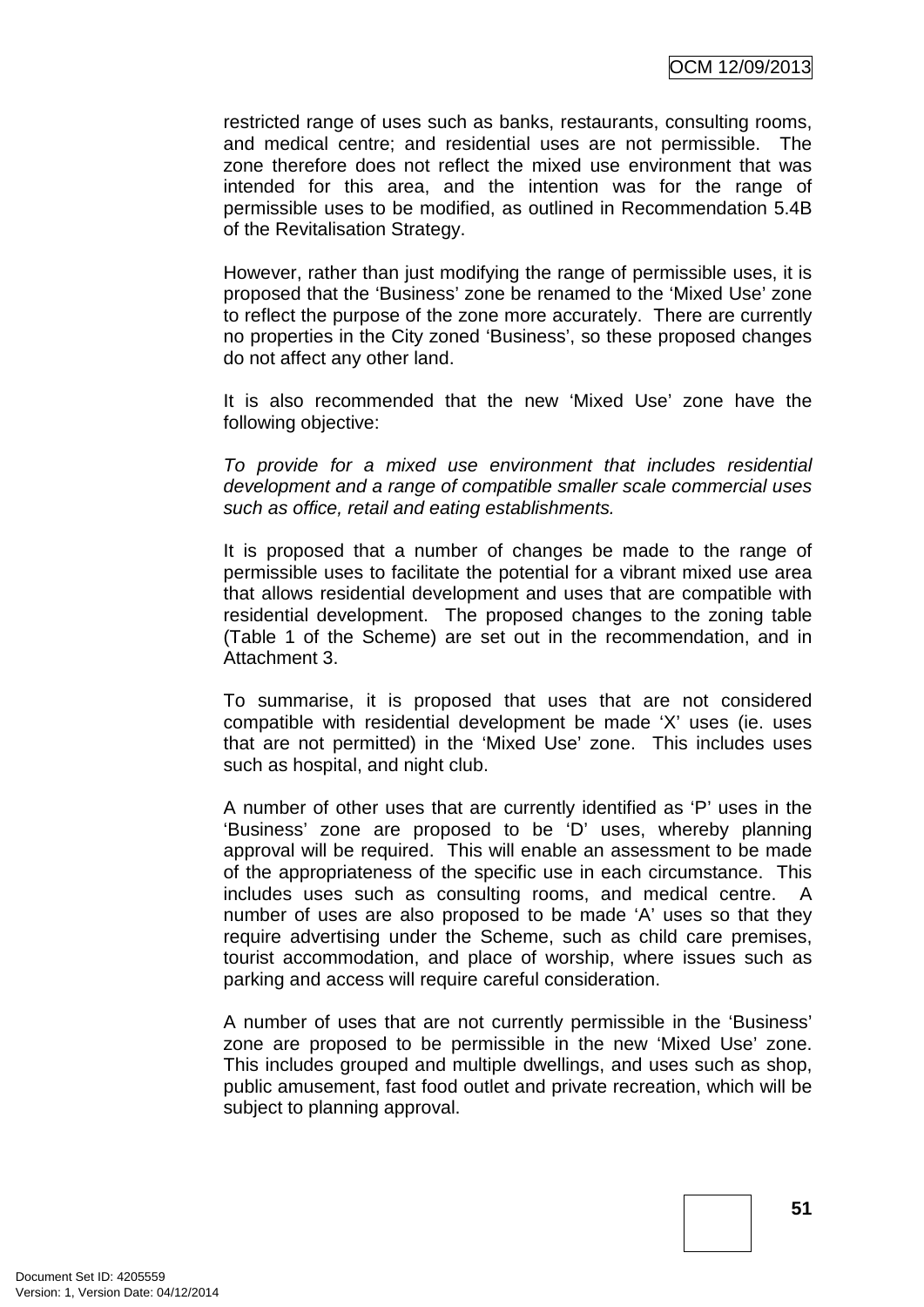In addition to its proposed application in this area the proposed new 'Mixed Use' zone will be an important addition to the Scheme, providing a zone for use in areas where a mixed use environment is envisaged, such as 'shop-top' housing.

It is proposed that rather than applying a coding of R60 to the area, a coding of R-AC3 be applied. R-AC3 is a relatively new residential zoning, introduced as part of the recent review into the Residential Design Codes.

The Revitalisation Strategy was finalised prior to the creation of the residential - activity centre zones. Moreover, with the identification of the Phoenix Centre as a District Centre in State Planning Policy No. 4.2 Activity Centres for Perth and Peel ("SPP 4.2") it is considered appropriate to utilise R-AC3 over the originally recommended residential zoning of R60.

In accordance with clause 6.2.3 of SPP 4.2 activity centres should be coded under the Residential Design Codes, applying activity centre and built form based controls to enable housing development that complements the desired scale and intensity of other development in the centre.

A residential coding of R-AC3 will allow for greater building heights and plot ratio than a coding of R60, however it is considered appropriate in this area. It is proposed that a set of design guidelines will be created, through the Local Planning Policy process, to guide such development. Such a policy will provide guidance to developers and ensure high quality development, sympathetic to the existing residential uses, is undertaken in areas zoned 'Mixed Use' and coded R-AC3.

#### District Centre zone

The 'District Centre' zone in Spearwood currently accounts for 9.02 ha of land, with the majority of this is taken up by one landholding, the Phoenix Shopping Centre (5.75 ha). In total there are 11 lots and 2 strata lots within the current 'District Centre' zone.

Although the uses are primarily commercial in nature, there is a 21 strata multi-level residential building located at No. 3 Burgundy Crescent, Spearwood, adjacent to the Phoenix Shopping Centre.

Clause 5.8.3(b) of the Scheme stipulates that where residential development is permitted, other than in the 'Residential' zone and 'Regional Centre' zone, and a Residential Density Code has not been prescribed, all residential development shall be in accordance with the R60 density code.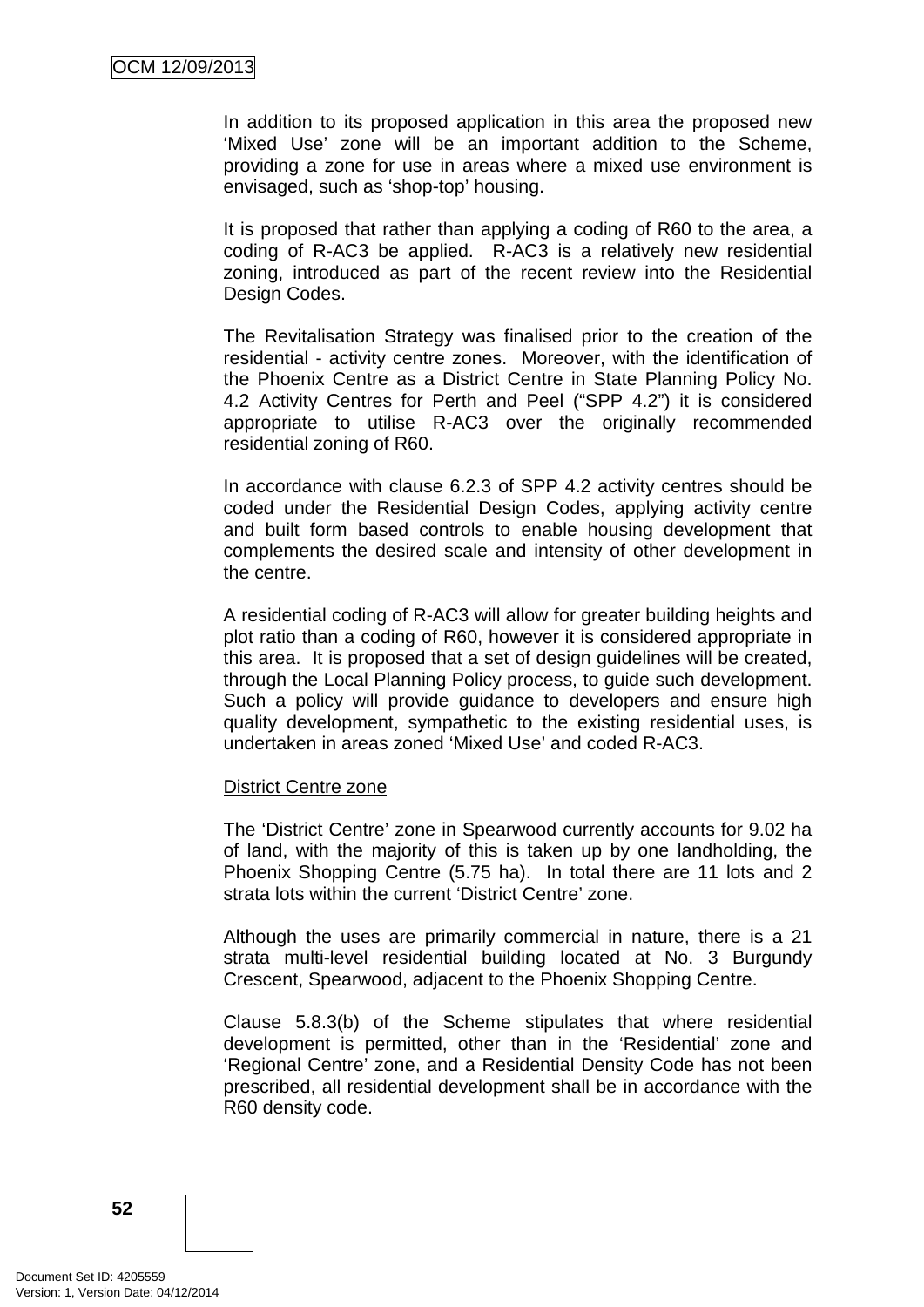This means that currently if residential development were to be proposed in the 'District Centre' zone a coding of R60 would be applicable.

For the reasons outlined for the proposed 'Mixed Use' zone, it is recommended that a coding of R-AC-3 be applied to the land.

#### Deletion of Restricted Use No. 11

Currently 'Restricted Use No. 11' ('RU11') applies to the 'District Centre' zone in this area. RU11 restricts the number of supermarkets in this area to a maximum of two.

This restriction was imposed as a result of the City's former Local Commercial Strategy ("LCS") that was approved by Council in November 2002. The now superseded LCS recommended that there be no more than two supermarkets, on the basis that any more would undermine the potential viability of several important surrounding neighbourhood and local centres. This restriction was formalised through RU11 being introduced into the Scheme as part of Amendment No. 11 in 2005.

In 2010 a request to delete RU 11 was submitted to Council by the landowner of 218 (Strata Lots 3, 5 and 6) Rockingham Road, Spearwood. This was supported by Council on the following basis:

- 1. The City has embarked on the Phoenix Central Revitalisation Strategy, whereby over the coming future a large amount of urban consolidation and renewal will take place within the 800m catchment of the Phoenix Park District Centre.
- 2. Considering the age of the LCS (developed 2002) and that planning considerations for the Phoenix Area have shifted significantly since then, it is considered that retail shopping demand stemming from the surrounding residential catchment and planned future growth is getting to the point which can sustain a further supermarket. Rather than take consumer patronage from surrounding Neighbourhood Centres, it is considered that an additional supermarket should serve the local catchment which is growing significantly and planned to continually grow into the future.

However, Scheme Amendment No. 85 did not proceed at the request of the proponent, and therefore the RU11 still applies to the land.

The former LCS has now been superseded by the Local Commercial and Activity Centre Strategy, and restriction to the number of supermarkets was not included as a recommendation. It is therefore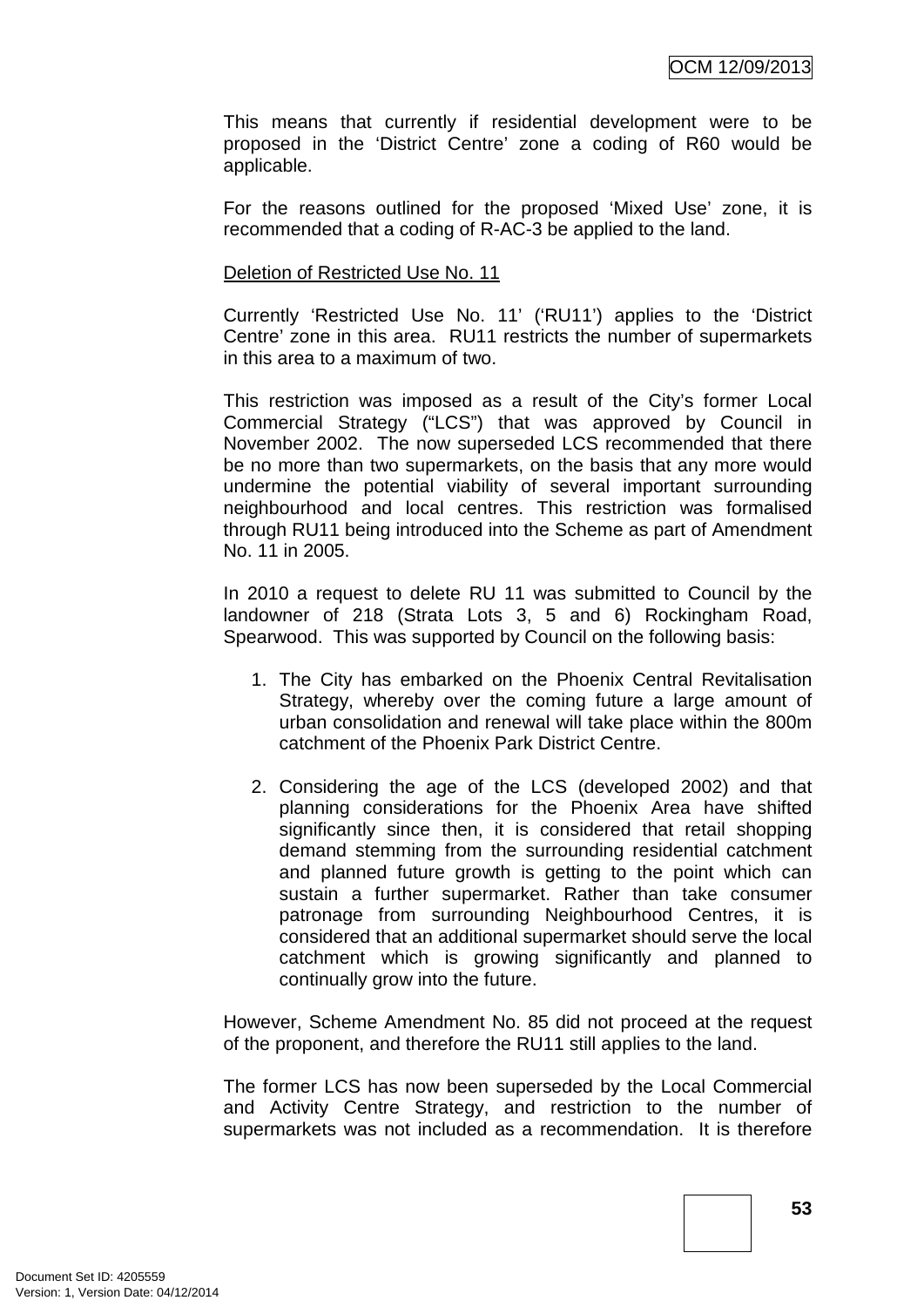not considered there is any basis for the restriction to still apply, and accordingly it is recommended that Amendment No. 96 include the deletion of RU11.

### Proposed Design Guidelines Local Planning Policy

In accordance with the Revitalisation Strategy it is proposed that design guidelines be prepared for the 'Mixed Use' zone and 'District Centre' zone.

In particular this will be important to address the following key issues:

- Vehicular access
- Pedestrian access
- Setbacks
- Parking
- Interface with residential development
- Signage
- Landscaping

The Design Guidelines will include guidelines for the 'District Centre' zone which will apply to the redevelopment of this land.

#### Rezoning Lot 507 Lancaster Street

The proposed zoning plan included in the Revitalisation Strategy showed Lot 507 Lancaster Street, Spearwood being rezoned from Residential R20' to 'District Centre'. This lot is located on the corner of Lancaster Street and Glendower Way, adjacent to the 'District Centre' zone to the west, and 'Residential R80' zone to the north.

It is therefore proposed that this lot be rezoned to 'District Centre' with a residential coding of RAC3 in accordance with the Revitalisation Strategy.

#### Public Access Way rezoning

Scheme Amendment No. 96 proposes to rezone the public access way between Bolingbroke Street and Rockingham Road from Residential R40 to 'Local Reserve - Local Road'.

The intent is to retain this link important link for pedestrian use and the rezoning of this land facilitates this intent.

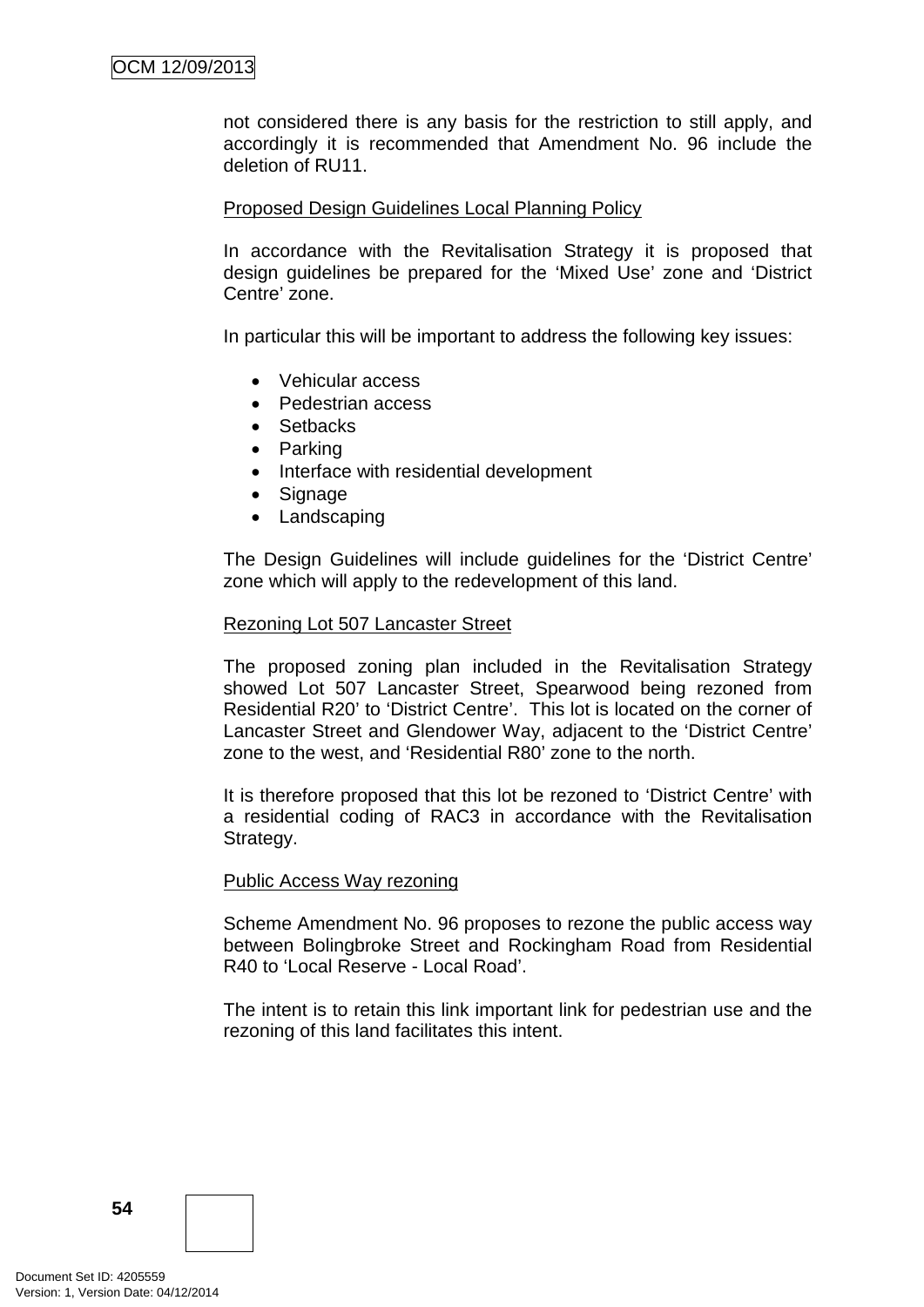# **Conclusion**

Amendment No. 96 proposes a number of modifications to the Scheme, primarily to implement the proposed commercial zoning changes outlined in the Revitalisation Strategy.

It is therefore recommended that Council adopts Scheme Amendment No. 96 for community consultation.

# **Strategic Plan/Policy Implications**

## **Growing City**

- To grow our City in a sustainable way by: using land efficiently, protecting the natural environment and conserving biodiversity.
- Development that is soundly balanced between new and existing areas.
- Diversity of housing to respond to changing needs and expectations.

# **Budget/Financial Implications**

Amendment No. 96 and the associated Local Planning Policy (Design Guidelines) will be prepared by staff from Strategic and Statutory Planning Services.

# **Legal Implications**

N/A

# **Community Consultation**

In accordance with the *Town Planning Regulations 1967* consultation is to be undertaken subsequent to the local government adopting the Scheme Amendment and the Environmental Protection Authority (EPA) advising that the proposal is environmentally acceptable. This requires the amendment to be advertised for a minimum of 42 days.

All affected landowners will be invited to comment on the proposals, an advertisement will be included in the local newspaper, and there will be displays at the City's administration building and Spearwood library.

## **Attachment(s)**

- 1. Phoenix Central Revitalisation Strategy Zoning Plan
- 2. Proposed Scheme Amendment No. 96 Map
- 3. Proposed Table 1 Zoning Table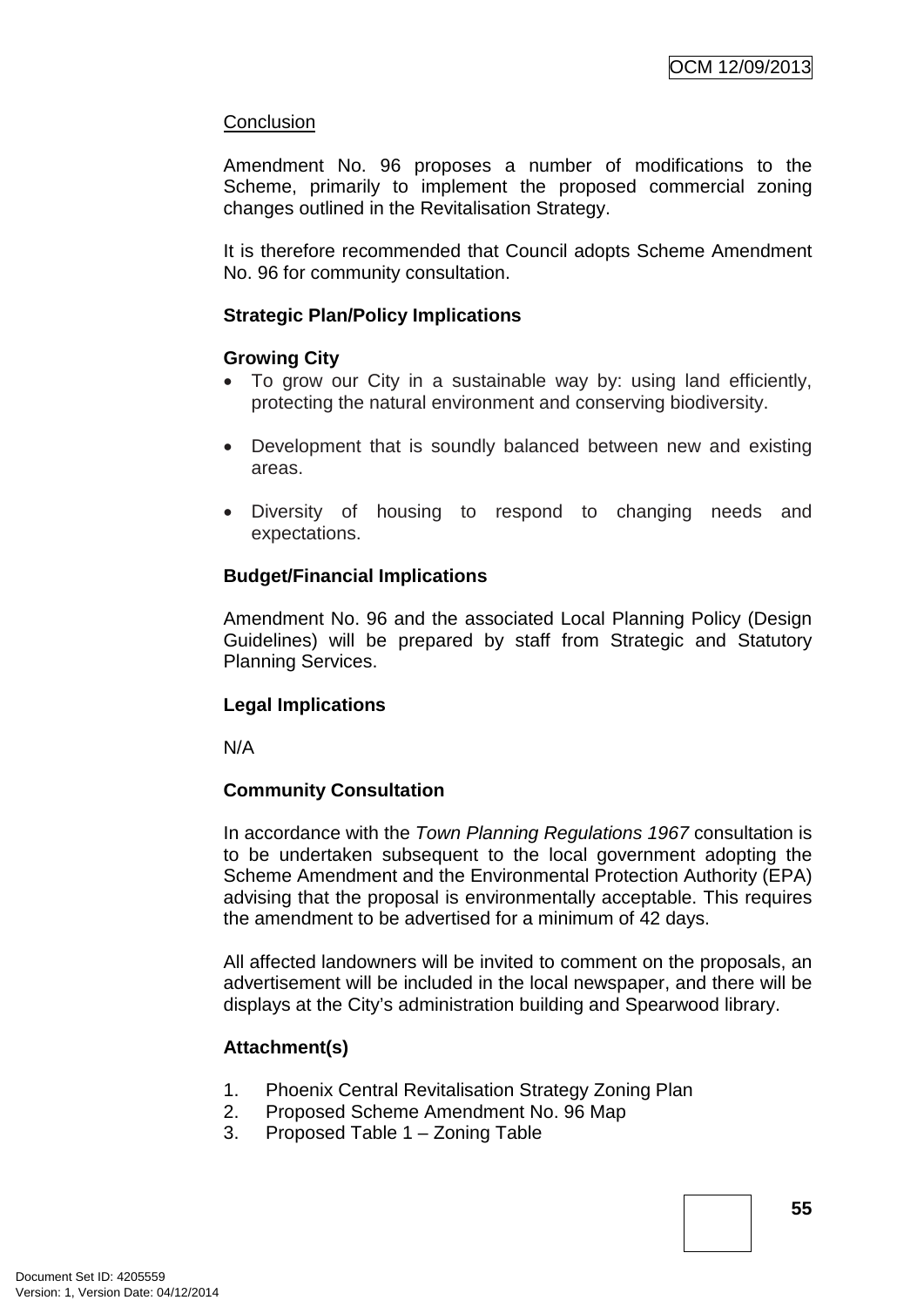# **Advice to Proponent(s)/Submissioners**

N/A

**Implications of Section 3.18(3) Local Government Act, 1995**

Nil.

# **14.6 (MINUTE NO 5118) (OCM 12/09/2013) - HAMILTON HILL REVITALISATION STRATEGY (AMENDMENT NO. 100) - ADOPTION FOR FINAL APPROVAL (109/034 (D DI RENZO) (ATTACH)**

#### **RECOMMENDATION** That Council

- (1) endorse the Schedule of Submissions prepared in respect of Amendment No. 100 to City of Cockburn Town Planning Scheme No. 3 ("Scheme");
- (2) adopt Scheme Amendment No. 100 for final approval for the purposes of:
	- 1. Rezoning various properties within parts of Hamilton Hill to 'Residential R30', 'Residential R30/40', 'Residential R40', 'Residential R30/40/60' and 'ResidentialR60' as shown on Attachment 1.
	- 2. Unreserving Lot 33 Davilak Avenue, Hamilton Hill, from 'Local Reserve - Lakes and Drainage' and zone 'Residential R30/40/60' as shown on Attachment 1.
	- 3. Rezoning Lot 70 Rockingham Road, Hamilton Hill, from 'Residential R20' to 'Local Centre' zone as shown on Attachment 1.
	- 4. Rezoning Lots 8, 11 and 303 Rockingham Road, Hamilton Hill from 'Local Centre' to 'Development ' zone within 'Development Area 39' and Lots 9 and 10 Davilak Avenue, Hamilton Hill, from 'Residential R20' to 'Development ' zone within 'Development Area' (No. 39) as shown on Attachment 1.
	- 5. Introducing a new 'Development Area' (No. 39), and including provisions under Schedule 11 of the Scheme as follows: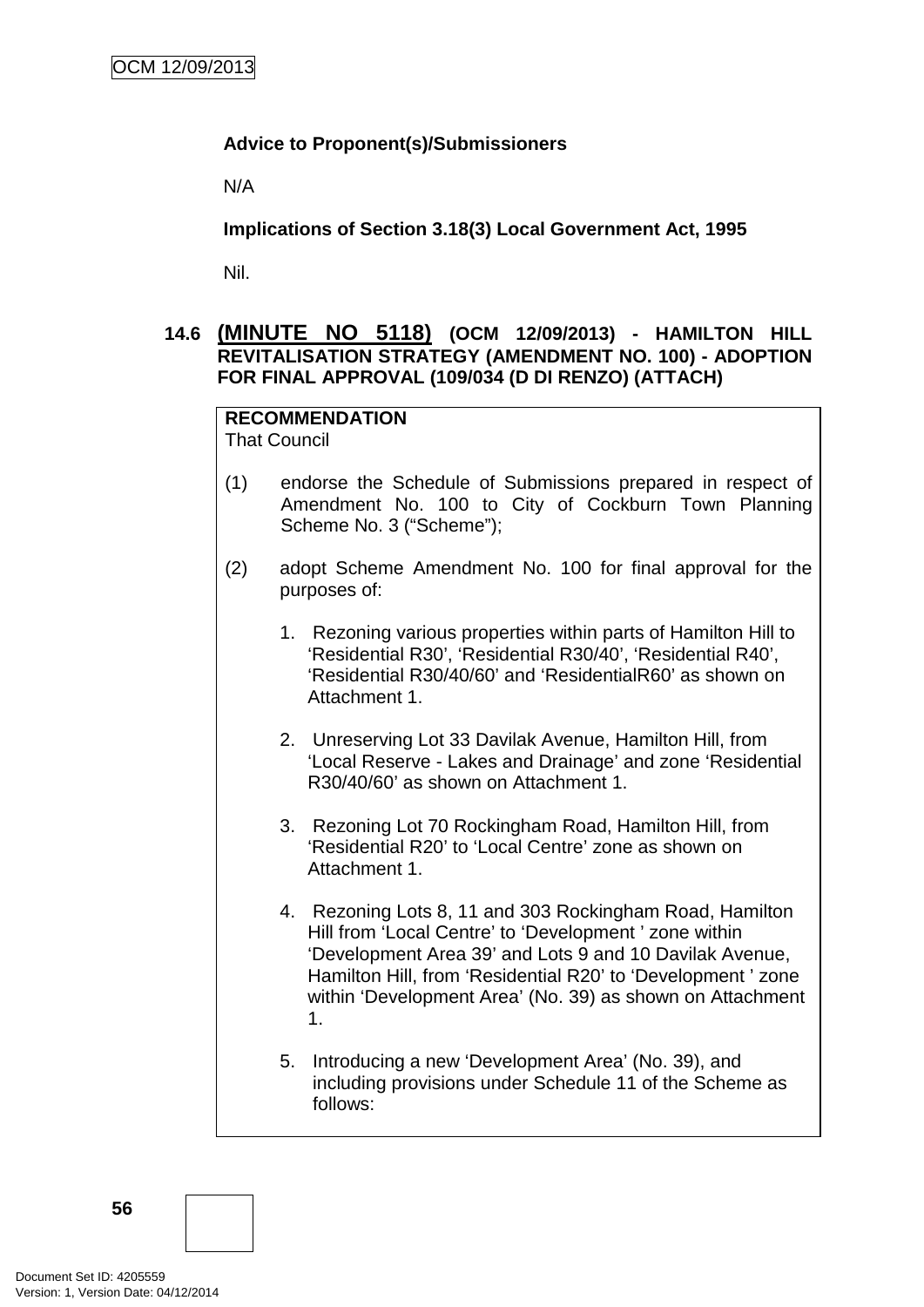| Ref No.     | Area                                          | Provisions |       |                                                                                                                                                                                                                                                                                                                                 |
|-------------|-----------------------------------------------|------------|-------|---------------------------------------------------------------------------------------------------------------------------------------------------------------------------------------------------------------------------------------------------------------------------------------------------------------------------------|
| <b>DA39</b> | Rockingham<br>Road<br>Neighbourhood<br>Centre | 1.         | and   | Structure Plan adopted and endorsed in accordance with<br>clause 6.2 of the Scheme to guide subdivision, land use<br>development and<br>must include<br>the<br>whole<br>Development Area 39.                                                                                                                                    |
|             |                                               | 2.         | Plan. | The permissibility of land uses shall apply in accordance<br>with clause 6.2.6.3 of the Scheme whereby the Local<br>Structure Plan may impose a classification on the land by<br>reference to reserves or zones, or by indicating the<br>specific permissibility of land uses in the Local Structure                            |
|             |                                               | 3.         |       | Minor development which does not increase the gross<br>development floor space by 15% from that approved at<br>18.01.2013 can be approved without the adoption and<br>endorsement of a Structure Plan.                                                                                                                          |
|             |                                               | 4.         |       | Structure Plan will comply with the City of Cockburn's<br>Local Commercial and Activity Centre Strategy (LCACS).<br>The Structure Plan will be considered to be a Major<br>Development under the LCACS and required to address<br>the General Guidelines on the Expectations and Targets of<br>Neighbourhood and Local Centres. |
|             |                                               | 5.         |       | Structure Plan will be required to fulfill the following design<br>objectives to the satisfaction of the Council -                                                                                                                                                                                                              |
|             |                                               |            | i.    | Provide for a mixed use development that provides<br>daily and weekly household shopping needs, and<br>convenience services.                                                                                                                                                                                                    |
|             |                                               |            | ii.   | Provide for a medium and high density residential<br>development.                                                                                                                                                                                                                                                               |
|             |                                               |            | iii.  | Provide high amenity public realm within the Centre<br>for centre users to gather.                                                                                                                                                                                                                                              |
|             |                                               |            | iv.   | Development<br>responds<br>sensitively<br>the<br>to<br>surrounding residential development through;                                                                                                                                                                                                                             |
|             |                                               |            |       | adequate setbacks;<br>а.                                                                                                                                                                                                                                                                                                        |
|             |                                               |            |       | well-articulated and fenestrated facades;<br>b.                                                                                                                                                                                                                                                                                 |
|             |                                               |            |       | minimal overlooking and overshadowing;<br>c.                                                                                                                                                                                                                                                                                    |
|             |                                               |            |       | d.<br>location and screening of servicing areas and<br>plant equipment; and                                                                                                                                                                                                                                                     |
|             |                                               |            |       | access points and configuration.<br>е.                                                                                                                                                                                                                                                                                          |
|             |                                               |            | v.    | Development addresses Rockingham Road through<br>a minimal setback and an articulated facade with<br>regular fenestration.                                                                                                                                                                                                      |
|             |                                               |            | vi.   | Parking generally to be located centrally and<br>screened from Rockingham Road and Davilak<br>Avenue.                                                                                                                                                                                                                           |
|             |                                               |            | vii.  | Development maintains pedestrian access through<br>Centre between Davilak Avenue and Rockingham<br>Road.                                                                                                                                                                                                                        |
|             |                                               |            | viii. | Development minimises the number of crossovers<br>from Rockingham Road and uses public assess<br>easements where appropriate.                                                                                                                                                                                                   |
|             |                                               | 6.         |       | Development adequately addresses noise emissions from                                                                                                                                                                                                                                                                           |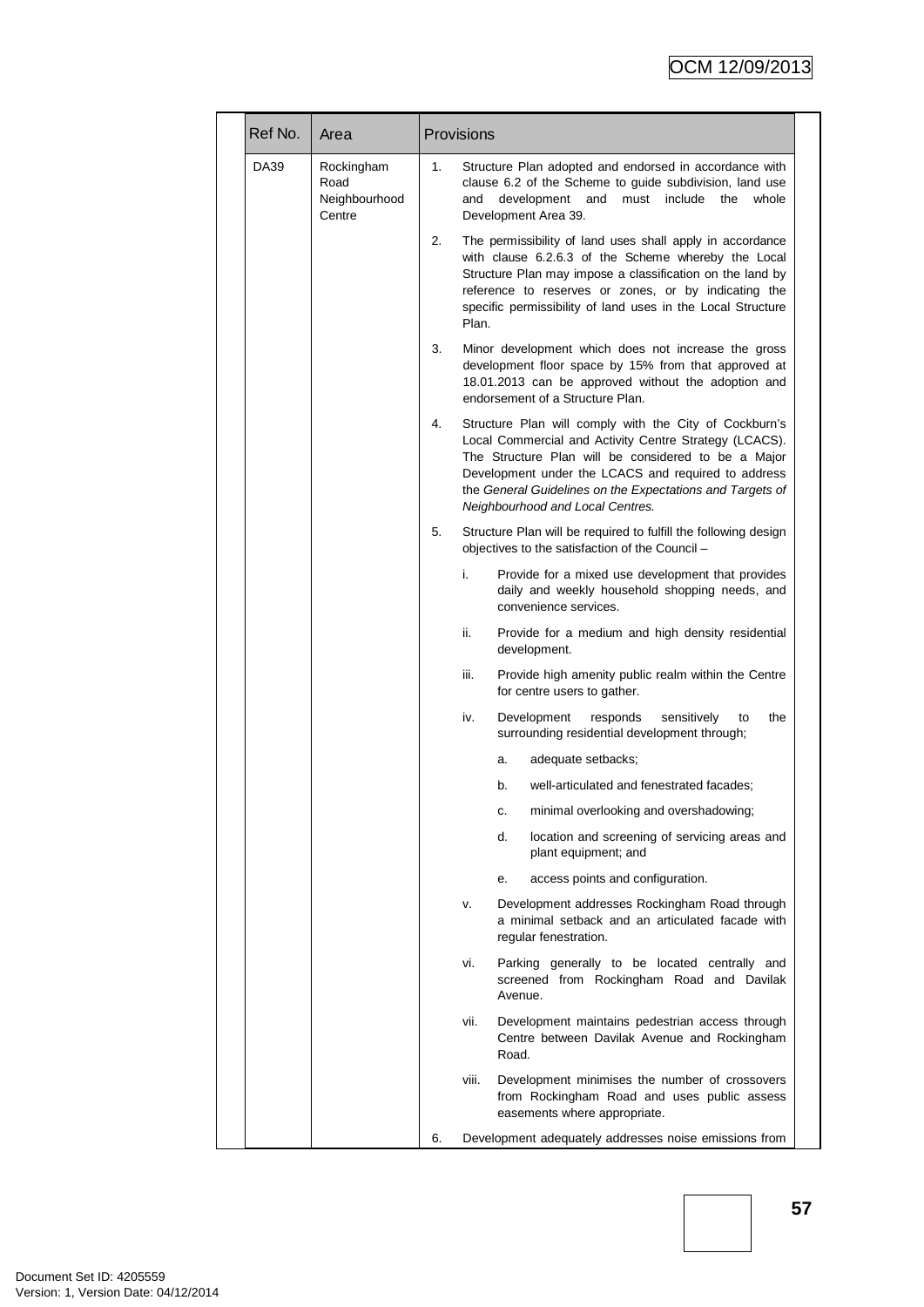|                                                                                                                                                                                                                       |                                                                                                                                                                                                                      | Rockingham Road.                                                                                                                                                                                                                                                                                     |  |  |  |  |  |  |
|-----------------------------------------------------------------------------------------------------------------------------------------------------------------------------------------------------------------------|----------------------------------------------------------------------------------------------------------------------------------------------------------------------------------------------------------------------|------------------------------------------------------------------------------------------------------------------------------------------------------------------------------------------------------------------------------------------------------------------------------------------------------|--|--|--|--|--|--|
|                                                                                                                                                                                                                       |                                                                                                                                                                                                                      |                                                                                                                                                                                                                                                                                                      |  |  |  |  |  |  |
|                                                                                                                                                                                                                       | 6. Rezoning Lot 51 Healy Road, Lots 25,26,27,28,52<br>Rockingham Road, and portions each of Lots 23,24,66,100<br>Hardey Street to 'Development' zone within 'Development<br>Area' (No. 40) as shown on Attachment 1. |                                                                                                                                                                                                                                                                                                      |  |  |  |  |  |  |
| 7. Introducing a new 'Development Area' (No. 40), and<br>including provisions under Schedule 11 of the Scheme as<br>follows:                                                                                          |                                                                                                                                                                                                                      |                                                                                                                                                                                                                                                                                                      |  |  |  |  |  |  |
| Ref<br>No.                                                                                                                                                                                                            | Area                                                                                                                                                                                                                 | Provisions                                                                                                                                                                                                                                                                                           |  |  |  |  |  |  |
| <b>DA40</b>                                                                                                                                                                                                           | Rockingham<br>Road                                                                                                                                                                                                   | 1.<br>Structure Plan adopted and endorsed in accordance with<br>clause 6.2 of the Scheme to guide subdivision, land use<br>and development and must include the whole Development<br>Area 40.                                                                                                        |  |  |  |  |  |  |
|                                                                                                                                                                                                                       |                                                                                                                                                                                                                      | 2.<br>The permissibility of land uses shall apply in accordance<br>with clause 6.2.6.3 of the Scheme whereby the Structure<br>Plan may impose a classification on the land by reference<br>to reserves or zones, or by indicating the specific<br>permissibility of land uses in the Structure Plan. |  |  |  |  |  |  |
| 8. Rezoning portion of Lot 100 Blackwood Avenue and Lot 1<br>Southwell Crescent, Hamilton Hill from 'Residential R20' to<br>'Development' zone, within a new 'Development Area' (No.<br>41) as shown on Attachment 1. |                                                                                                                                                                                                                      |                                                                                                                                                                                                                                                                                                      |  |  |  |  |  |  |
| Introducing a new 'Development Area' (No. 41), and<br>9.<br>including provisions under Schedule 11 of the Scheme as<br>follows:                                                                                       |                                                                                                                                                                                                                      |                                                                                                                                                                                                                                                                                                      |  |  |  |  |  |  |
| Ref<br>No.                                                                                                                                                                                                            | Area                                                                                                                                                                                                                 | <b>Provisions</b>                                                                                                                                                                                                                                                                                    |  |  |  |  |  |  |
| <b>DA41</b>                                                                                                                                                                                                           | Blackwood<br>Avenue                                                                                                                                                                                                  | Structure Plan adopted and endorsed in accordance with<br>1.<br>clause 6.2 of the Scheme to guide subdivision, land use<br>and development and must include the whole Development<br>Area 41.                                                                                                        |  |  |  |  |  |  |
|                                                                                                                                                                                                                       |                                                                                                                                                                                                                      | 2.<br>The permissibility of land uses shall apply in accordance<br>with clause 6.2.6.3 of the Scheme whereby the Structure<br>Plan may impose a classification on the land by reference<br>to reserves or zones, or by indicating the specific<br>permissibility of land uses in the Structure Plan. |  |  |  |  |  |  |
| 10. Including a residential coding of 'R60' over all 'Mixed<br>Business' zoned lots with the Hamilton Hill Revitalisation<br>Strategy area.                                                                           |                                                                                                                                                                                                                      |                                                                                                                                                                                                                                                                                                      |  |  |  |  |  |  |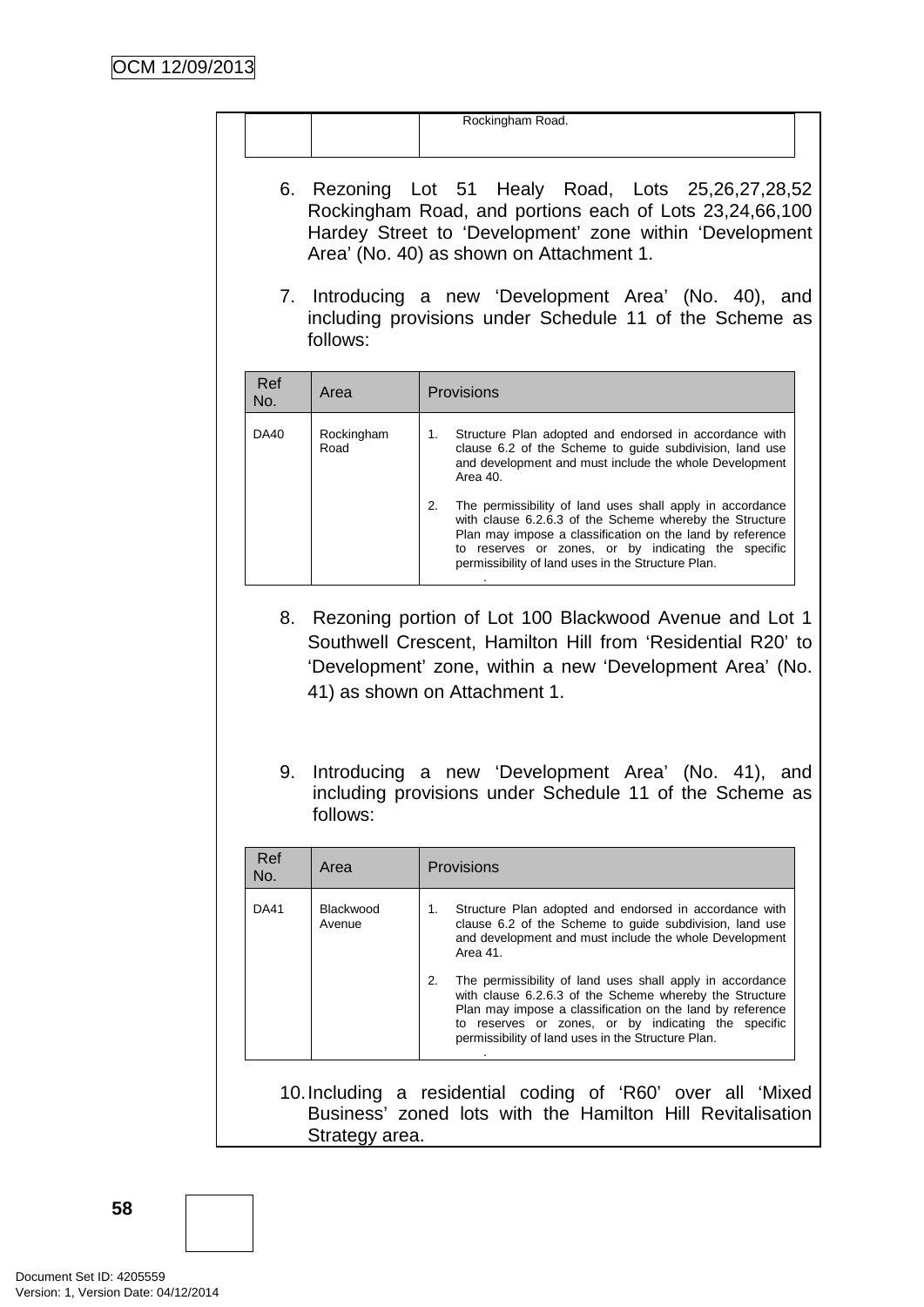- 11. Amending Sections 5.4.4 (b) and (c) of the Scheme by removing reference to the 'R30/40 split coded areas', and replacing with reference to 'split coded areas'.
- 12. Amending Section 5.4.4 (c) of the Scheme by removing reference to 'R40' and replacing with 'the split code'.
- 13. Rezoning Lot 133 Arthur Road, Hamilton Hill, from 'Local Reserve - Lakes and Drainage' to 'Residential R30/40' zone as shown on Attachment 1.
- 14. Unreserving Reserve No. 37398 Tolley Court, Hamilton Hill, from 'Local Reserve - Parks and Recreation' and zone 'Residential R30/40/60' zone.
- (4) ensure the amendment documentation be signed and sealed and then submitted to the Western Australian Planning Commission along with the endorsed Schedule of Submissions with a request for the endorsement of final approval by the Hon. Minister for Planning; and
- (5) advise those parties that made a submission of Council's decision accordingly.

# **COUNCIL DECISION**

MOVED Clr C Reeve-Fowkes SECONDED Clr Y Mubarakai that the recommendation be adopted.

# **CARRIED 10/0**

# **Background**

At its 8 November 2012 Ordinary Meeting, Council resolved to adopt the Hamilton Hill Revitalisation Strategy ("Revitalisation Strategy"), which included a proposed zoning plan.

At the Ordinary Meeting of Council 14 February 2013 Council initiated Scheme Amendment No. 100 to City of Cockburn Town Planning Scheme No. 3 ("Scheme") to implement the various zoning changes identified in the Revitalisation Strategy for community consultation.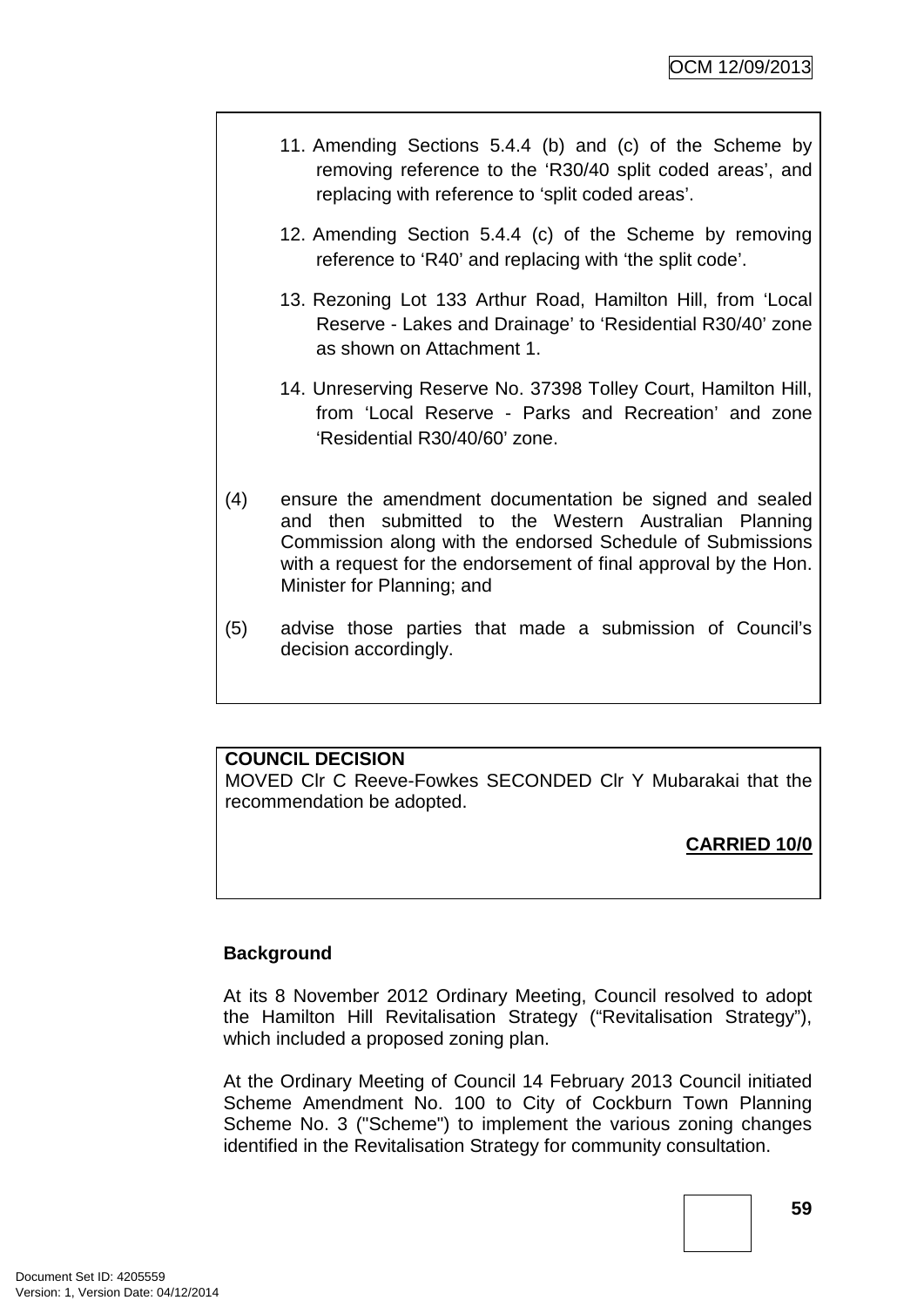Community consultation has now been undertaken and the purpose of this Report is for Council to consider adopting Scheme Amendment No. 100 for final approval.

### **Submission**

N/A.

## **Report**

The purpose of this report is for Council to consider adopting Amendment No. 100 to City of Cockburn Town Planning Scheme No. 3 ("Scheme") for final approval.

Scheme Amendment No. 100 proposes to rezone various properties in Hamilton Hill in accordance with the Revitalisation Strategy, and introduce Scheme provisions for new proposed 'Development Areas'.

The rationale underpinning the zoning changes reflects the prevailing Directions 2031 Strategic Plan, whereby opportunities for urban consolidation in appropriate areas is emphasised. The Revitalisation Strategy has produced an outcome which is considered to reflect Directions 2031 in all aspects, as well as reflect the in-depth community consultation and visioning which has underpinned the Revitalisation Strategy.

## Development Zone

Amendment No. 100 proposes to rezone three areas to 'Development' zone whereby the preparation of a structure plan will be required to guide subdivision and development.

The advertised Amendment proposed to introduce a new 'Development Area' and associated provisions for the Rockingham Road Centre to guide its future redevelopment. The 'Development Area' provisions require a structure plan to be prepared before a significant redevelopment of the area can occur. A significant redevelopment is being defined in the provisions as an expansion greater than 15% of the current gross floorspace. The 'Development Area' provisions require a future structure plan to fulfil a number of 'good design' principles. In summary, these principles require:

- 1. Retention of local shopping facilities;
- 2. Improved public realm;
- 3. Creation of new community gathering areas;
- 4. A sensitively built form response to the surrounding residential areas;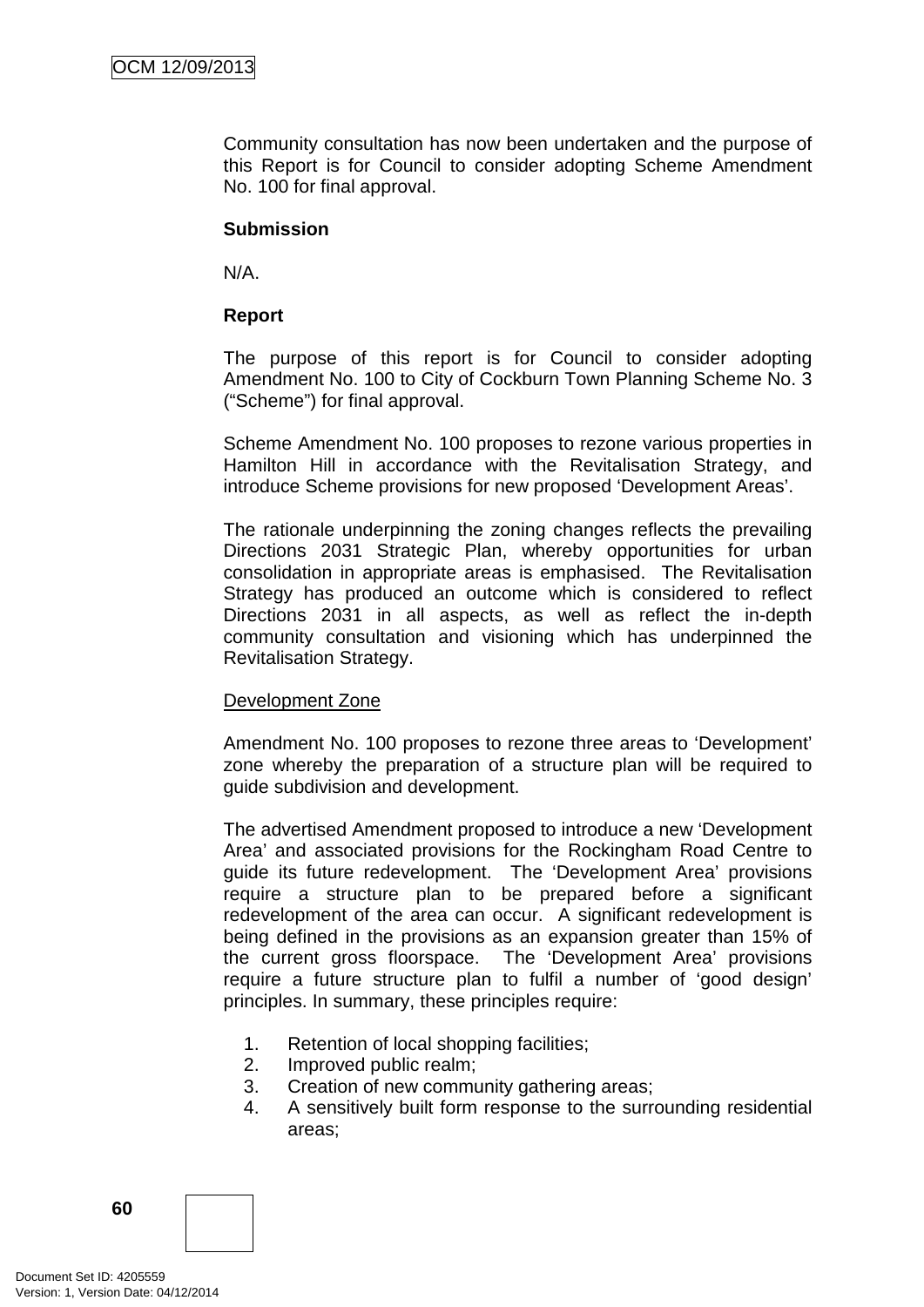5. Improved relationship between the Centre, Rockingham Road and surrounding residential areas.

Further consideration has been given to the proposed extent of the 'Development' zone for the Rockingham Road Centre, and it is considered appropriate for this to be scaled back to include only the larger parcels of land on the southern side of Rockingham Road that are in the same ownership (ie. Lots 8, 11 and 303 Rockingham Road, and Lots 9 and 10 Davilak Avenue, Hamilton Hill).

A number of the smaller lots that were proposed to be included in the 'Development' zone and 'DA39' are only around  $1000m^2$ , and imposing the requirement for a structure plan over this whole area (involving multiple landowners over both sides of Rockingham Road) prior to redevelopment of these sites could be onerous when the structure plan will primarily be dealing with issues relating to Lot 43 Rockingham Road and associated landholdings.

It is therefore proposed that the other lots remain in the 'Mixed Business' zone, with a residential coding of R60 applicable, and that only Lots 8, 11 and 303 Rockingham Road, and Lots 9 and 10 Davilak Avenue, Hamilton Hill be rezoned (from 'Local Centre' and 'Residential R20') to 'Development' zone, within 'DA39'.

It is also proposed that the other two areas proposed to be rezoned to 'Development' zone be placed in 'Development' Areas (proposed DA40 and DA41), to specifically set out the requirement for structure plans. The Revitalisation Strategy did outline these areas to be included in 'Development Areas'.

#### R30/40/60 Split Density Code

The Hamilton Hill Revitalisation Strategy proposes a new split density code of R30/40/60 with the objective of encouraging improved redevelopment outcomes through:

- 1. The assembly of land parcels into larger development sites that can be developed in a more coordinated manner; and
- 2. Promotion of two storey construction for higher density developments so as to achieve an improved balance between open space and dwelling floorspace.

To facilitate the introduction of the new split code it proposed that the Scheme be amended to refer only to 'split coded areas' rather than the current reference to only R30/40 split coded areas.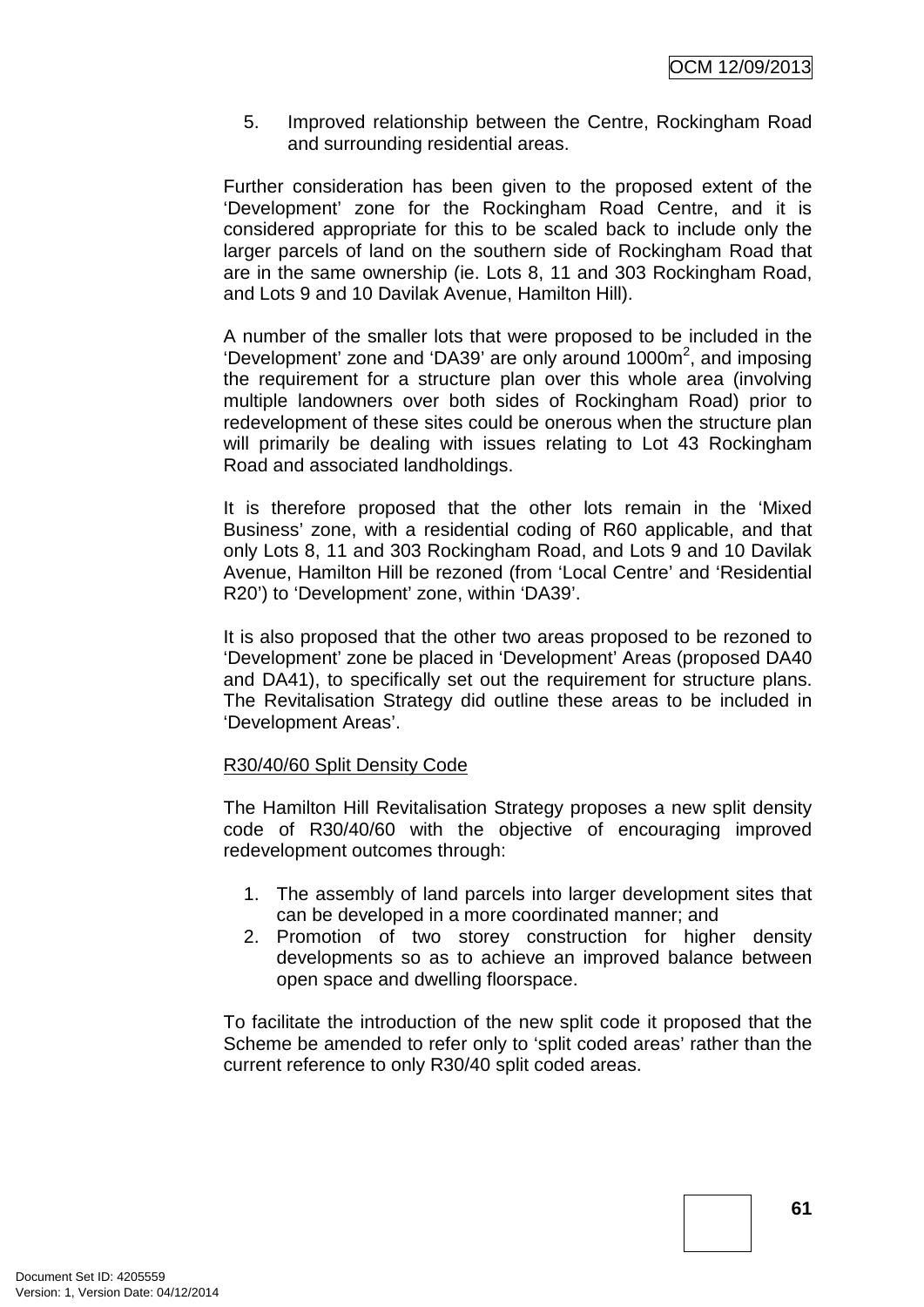## Additional Zoning Changes

Amendment No. 100 proposes two additional zoning changes which were not identified in the Hamilton Hill Revitalisation Strategy, but represent logical rationalisations of the existing zonings in Hamilton Hill. These include the rezoning of Lot 133 Arthur Street, Hamilton Hill from 'Local Reserve - Lakes and Drainage' to 'Residential R30/40' and the zoning of Reserve No. 37398 Tolley Court, Hamilton Hill as 'Residential R30/40/60'.

### *Lot 133 Arthur Street, Hamilton Hill*

Lot 133 Arthur Street, Hamilton Hill is 282m<sup>2</sup> in area and was previously used as a retention drainage basin for local stormwater (refer Attachment 2). However, the City's Drainage Catchment Study found that the basin was surplus to need and no longer required. In November 2012 the basin was filled in and is now suitable for residential development.

It is proposed that the land be zoned 'Residential R30/40' as per the adjoining properties. It is intended that the City will develop and sell this land once zoned appropriately. The City will need to negotiate with adjoining land owners to gain vehicle access to the property.

No submissions were received regarding the proposed rezoning of Lot 133 Arthur Street, Hamilton Hill, and it is therefore recommended that this proposal be included in Amendment No. 100 and adopted for final approval.

#### *Reserve No. 37398 Tolley Court*

Reserve No. 37398 Tolley Court, Hamilton Hill is 1009m<sup>2</sup> and though zoned for the purpose of recreation has never been developed for this purpose (refer to Attachment 3). The land was ceded to the Crown for 'Parks and Recreation' when the land was first subdivided into single residential lots in the 1970s. Its small size has meant that City has never developed the land for recreation purposes. Its small size and the fact it only has road frontage on one side means that the Reserve is not considered capable of functioning effectively as a local park.

For this reason Amendment No. 100 proposes that the Reserve be zoned 'Residential R30/40/60' as per the adjoining properties. It is intended that the land be developed and sold by the City, with the money from this sale being invested in an upgrade to nearby Dixon Park. This money could be used to deliver some of the upgrades identified for Dixon Park in the Revitalisation, which include: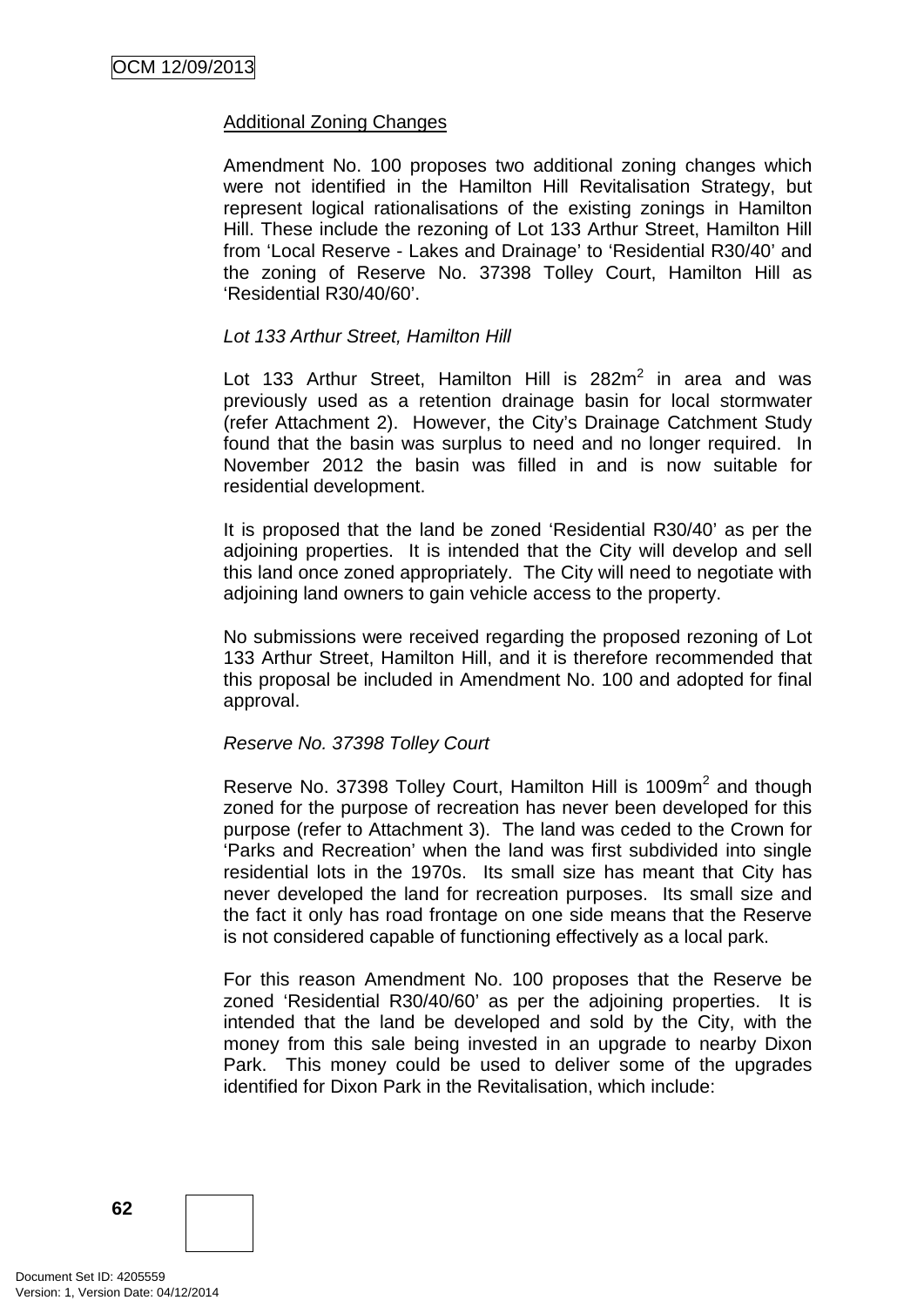- 1. Landscaping design and construction;
- 2. BBQs;
- 3. Regional playground and shade;
- 4. Car park;
- 5. Oval flood lighting;
- 6. Benches, seats and shade structures;
- 7. Footpath extensions; and
- 8. Fencing and bollards.

There were no submissions received in relation to the proposed zoning of Reserve No. 37398 Tolley Court, Hamilton Hill.

### **Community Consultation**

Amendment No. 100 and the proposed modifications to Local Planning Policy APD58 were advertised for public comment from 28 May 2013 – 23 July 2013. Letters were sent to all affected landowners explaining Amendment No. 100 and the proposed changes to APD58 Residential Design Guidelines. This included maps showing the proposed zoning changes.

A total of 32 submissions were received regarding Amendment No. 100, with 22 of support, five objections, three submissions of conditional support, and 2 submissions making other comments.

All of the submissions are outlined and addressed in Attachment 3.

One of the key concerns raised in the objections relates to increases in traffic as a result of the proposed rezonings.

It has been identified that roads across the City will need to evolve as part of forecast future growth. This work forms part of a current project being undertaken by the City, in terms of updating the District Traffic Study to 2031.

As has occurred in the Phoenix Central Revitalisation Strategy area, development within Hamilton Hill will occur gradually. The density changes proposed in the Revitalisation Strategy are expected to result in an additional 800 dwellings by 2032. This means a 32% increase in dwelling numbers within the current study area. The incremental nature of the increase in dwelling numbers and associated increase in traffic allow the City to plan appropriately for the road upgrades required to accommodate this change.

A submission was received requesting the inclusion of 10 and 12 Kerry Street in the R40 zone, rather than the R30 zone. Upon reconsideration of this issue, it is considered there is justification to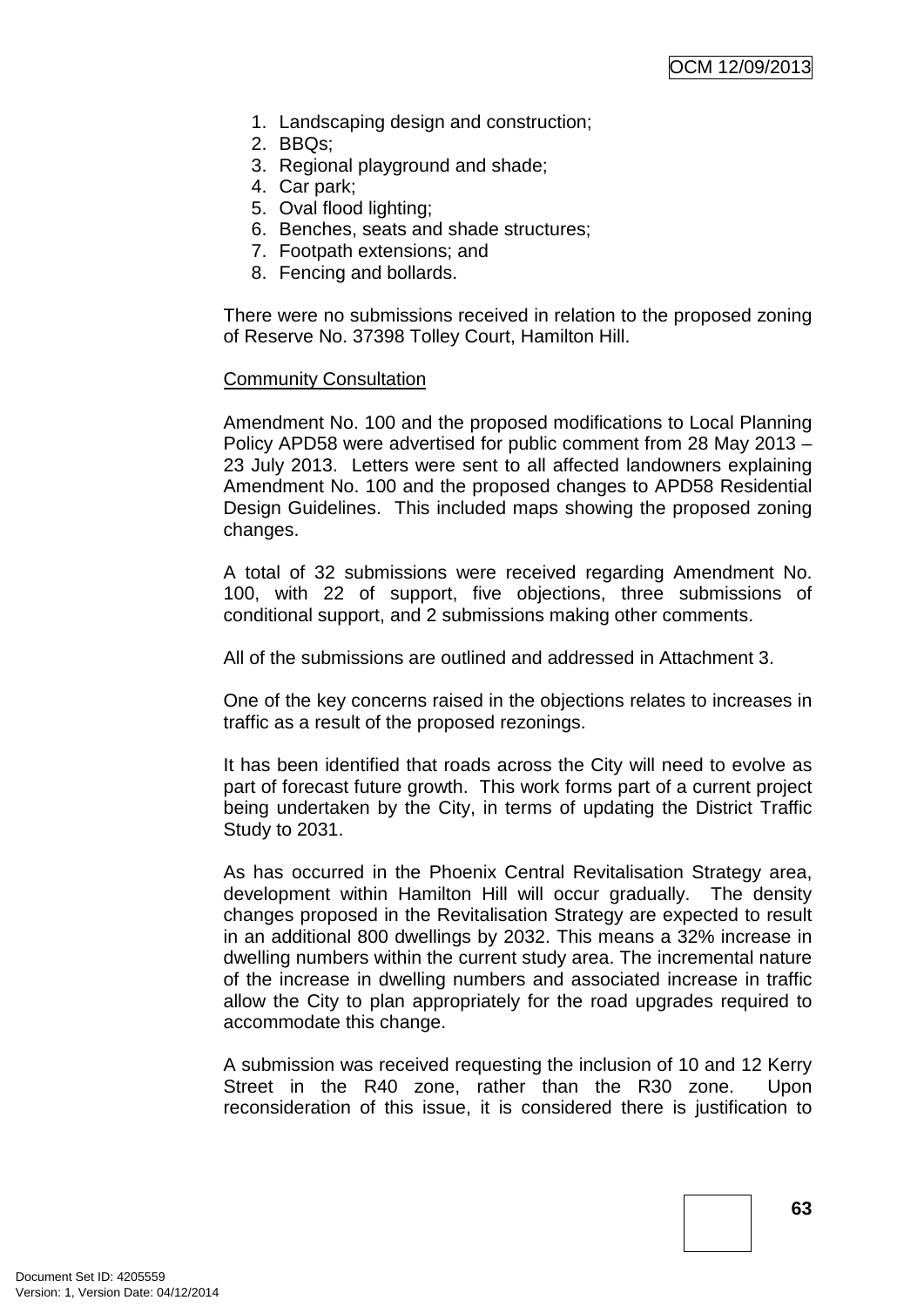extend the proposed R40 coding boundary to Stratton Street, including No. 2, 4, 6, 8, 10 and 12 Kerry Street in the proposed R40 zone.

This row of properties directly abuts a proposed R30/40/60 area, and rather than stopping the proposed R40 boundary halfway along this street it is logical to extend this boundary to the northern end of the street.

#### Proposed Minor Modifications

The Council resolution that initiated Amendment No. 100 referred to a proposed coding of 'R20/R30/R40' rather than the intended 'R30/R40/R60' which was shown on the plan, and referred to in Draft Local Planning Policy APD58 Residential Design Guidelines. This was an administrative oversight and the Amendment was advertised for public comment as per the intended proposed 'R30/R40/R60' shown on the Scheme Amendment Map. It is therefore recommended that this be corrected.

These proposed modifications to Amendment No. 100 are highlighted in bold in the recommendation.

### **Conclusion**

It is recommended that Council adopt Scheme Amendment No. 100 for final approval, subject to the modifications discussed in this report and outlined in the recommendation.

#### **Strategic Plan/Policy Implications**

#### **Growing City**

- To grow our City in a sustainable way by: using land efficiently, protecting the natural environment and conserving biodiversity.
- Development that is soundly balanced between new and existing areas.
- Diversity of housing to respond to changing needs and expectations.

## **Budget/Financial Implications**

N/A

## **Legal Implications**

N/A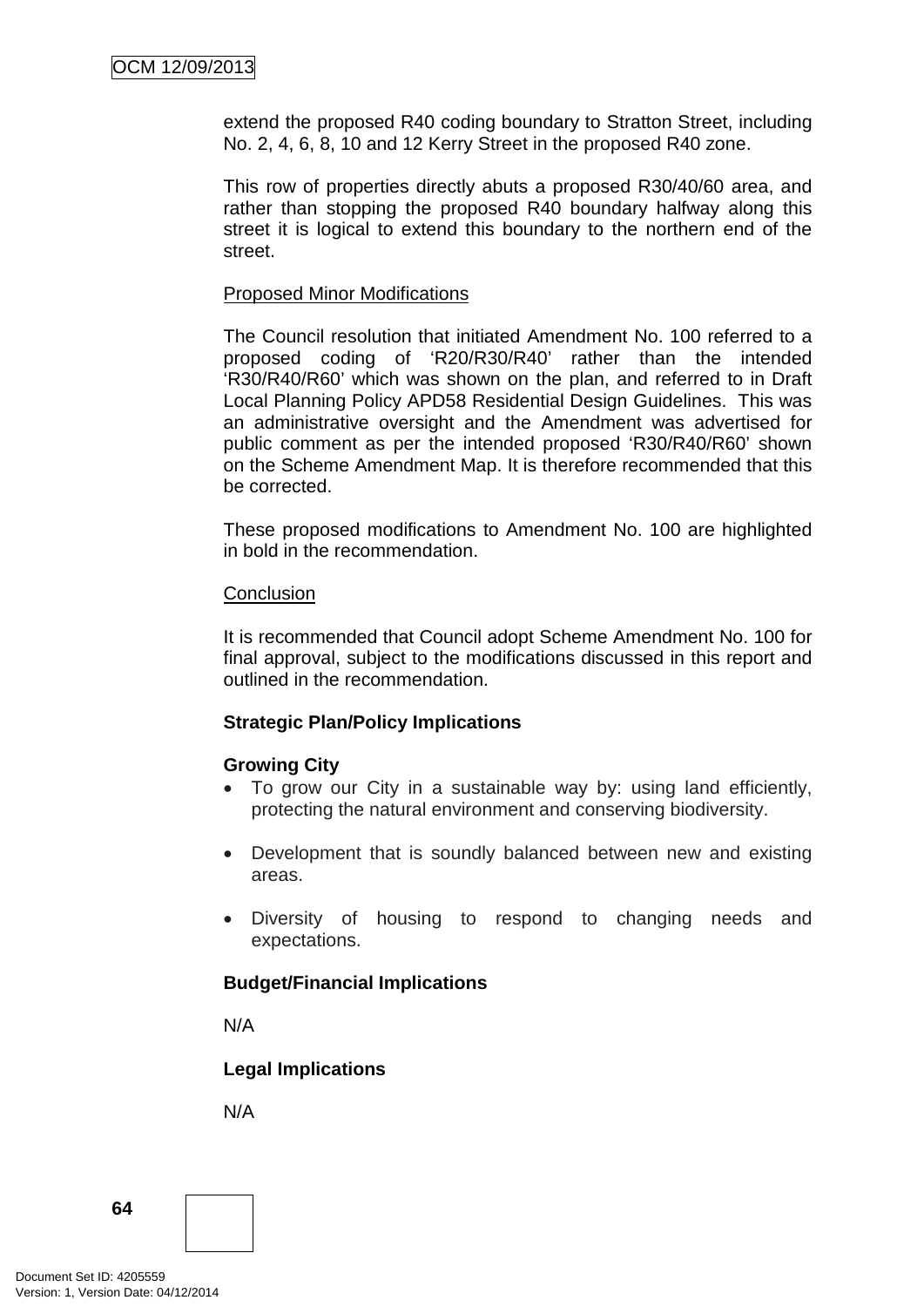# **Community Consultation**

In accordance with the *Town Planning Regulations 1967* consultation was undertaken subsequent to the local government adopting the Scheme Amendment and the Environmental Protection Authority (EPA) advising that the proposal is environmentally acceptable. This required the amendment to be advertised for a minimum of 42 days.

Advertising included letters to all affected and adjacent landowners explaining the proposals, advertisements in the local paper and a display in the administration building.

# **Attachment(s)**

- 1. Scheme Amendment No. 100 Map
- 2. Advertised version Scheme Amendment No. 100 Map
- 3. Hamilton Hill Revitalisation Strategy Proposed Zoning Plan
- 4. Schedule of Submissions

## **Advice to Proponent(s)/Submissioners**

All submissioners have been advised that this matter is to be considered at the 12 September 2013 Council Meeting.

### **Implications of Section 3.18(3) Local Government Act, 1995**

Nil.

# **14.7 (MINUTE NO 5119) (OCM 12/09/2013) - ECONOMIC DEVELOPMENT DIRECTIONS STRATEGY LOCATION: CITY OF COCKBURN OWNER: N/A (059/003) (R PLEASANT) (ATTACH)**

### **RECOMMENDATION**

That Council supports the preparation of the Economic Development Directions Strategy and endorses the approach as described in the project plan contained within Attachment 1.

## **COUNCIL DECISION**

MOVED Clr C Reeve-Fowkes SECONDED Clr Y Mubarakai that the recommendation be adopted.

**CARRIED 10/0**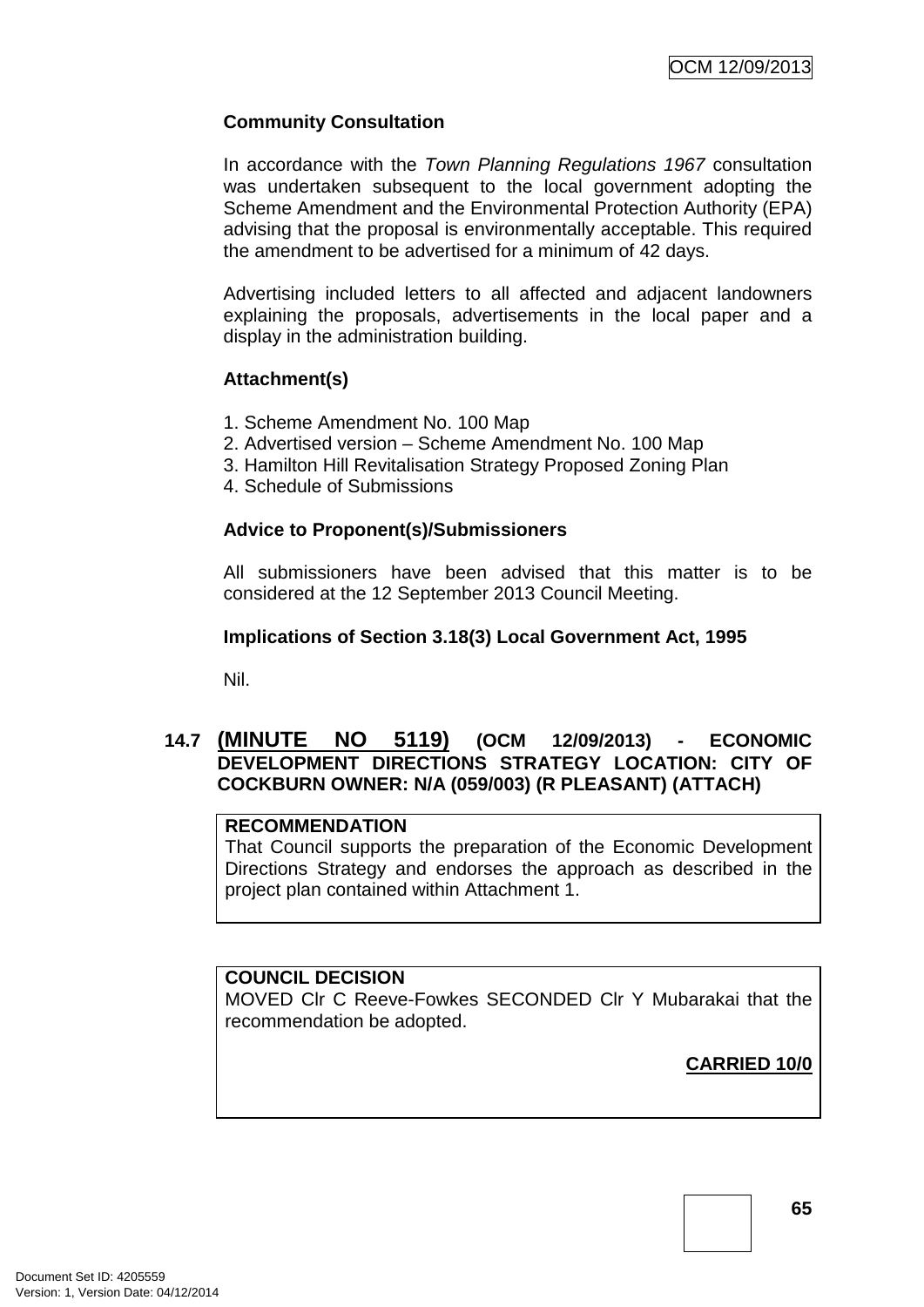### **Background**

A successful local economy is a key driver of the wellbeing of a community. As a result, Council has an important role to play in promoting and facilitating economic development for local businesses and supporting the City's residents through the provision of jobs and services.

Given the close relationship with residents and the business community, Council is in a unique position to identify economic development initiatives in order to capitalise on opportunities for growth.

The development of an economic development strategy is an important part of gaining an understanding of roadblocks and the prioritisation of resources to support the continued growth of strategic employment within the City.

A strategy is required to identify specific opportunities for the City to actively intervene in the local economy. These opportunities should align with the City's strategic plan, as well as State Government employment objectives outlined in *Directions 2031*.

The City's current workforce structure does not have a dedicated Economic Development Unit or adopted Economic Development Strategy and as a result the City has identified the need to address this gap within the corporate Sustainability Strategy 2013-2017.

Given the absence of a formal Economic Development Unit or position, the Strategic Planning Department have been tasked with preparing a Strategy within the Corporate Business Plan 2013/2014. This will have a key initial role in establishing whether the City should be considering an economic development service, and in what way this would best be undertaken by the organisation. Through examining whether a business case at the strategy level exists for the City to dedicate funds to a new economic development portfolio, the City will be placed to determine this in full knowledge as part of its future service delivery.

#### **Submission**

N/A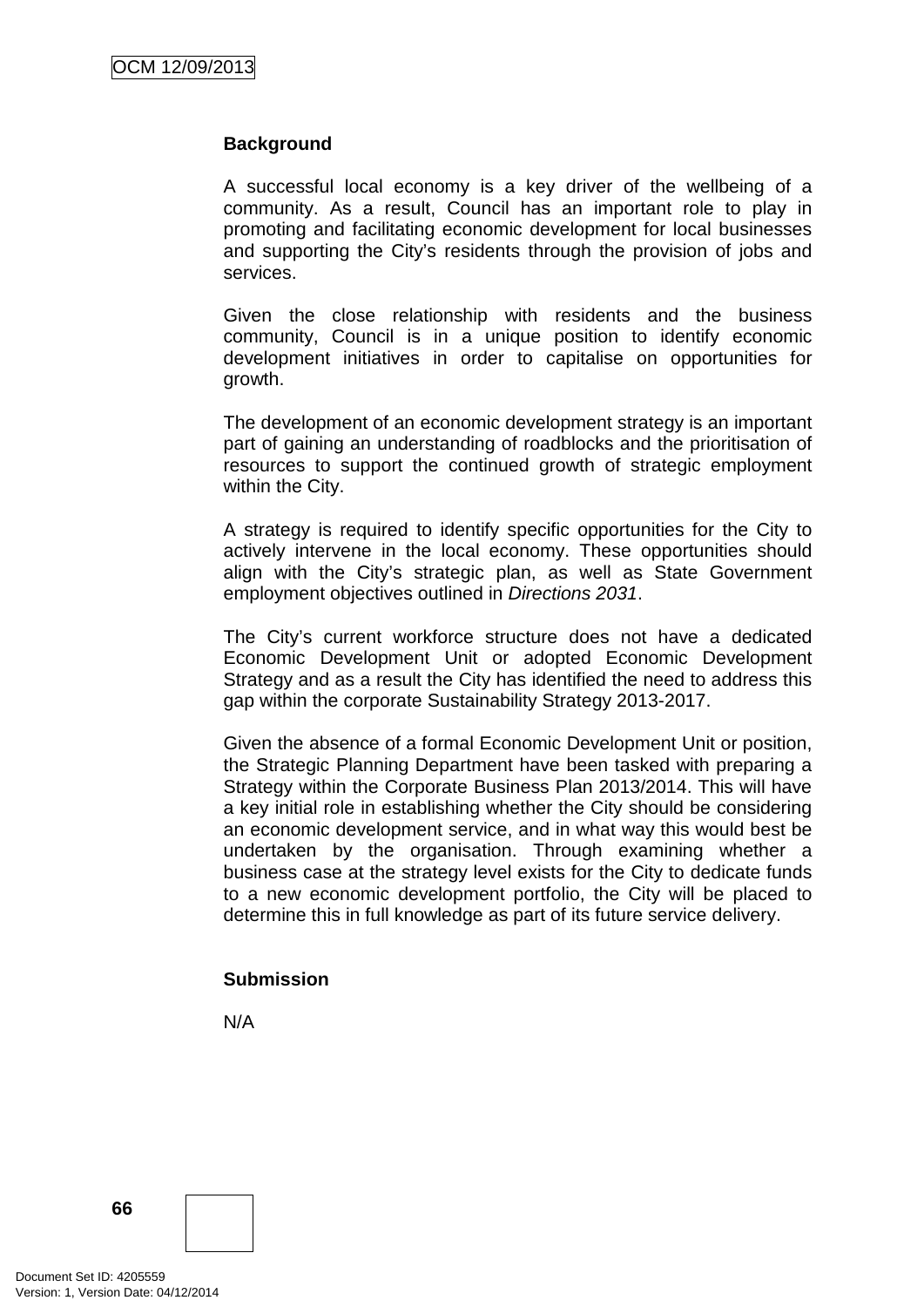# **Report**

# Project Objectives

The key objective of this Project is to identify and understand Council's role with regard to economic development, and to determine whether a business case exists for a dedicated economic development portfolio for the future of the organisation. This will investigate the different ways in which local governance can effect economic development, and how the City may consider an evolving role for itself going forward.

The key objective of the Project is therefore:

1. Identify Council's current and potential future role in enhancing economic development for the LGA, and make recommendations on structural mechanisms and resources required to effectively implement economic development.

Associated with this will be examination of:

- 1. Key industry sectors that enhance economic and employment growth opportunities in the City of Cockburn, and how these can be supported through local governance;
- 2. Council policies and processes that impact on economic development and make recommendations for improvements.
- 3. Social, cultural and environmental factors within the City's control that can impact on economic development.

# Approach

Given the need to firstly identify Council's role, relationship and structure options, it is recommended the strategy be prepared over two stages. The Project plan (Attachment 1) provides more detailed information.

# Stage 1 - *Economic Development Directions Strategy*

It is proposed stage 1 (which is the topic of this report) focus on setting the vision, objectives and general directions to seek consensus on Council's economic development role. This includes:

- 1. Identifying key industry sectors and set clear directions to enhance economic and employment growth opportunities in the City of Cockburn.
- 2. Understanding what Cockburn's economy should look like in the future.
- 3. Linking economic development initiatives with land use planning requirements.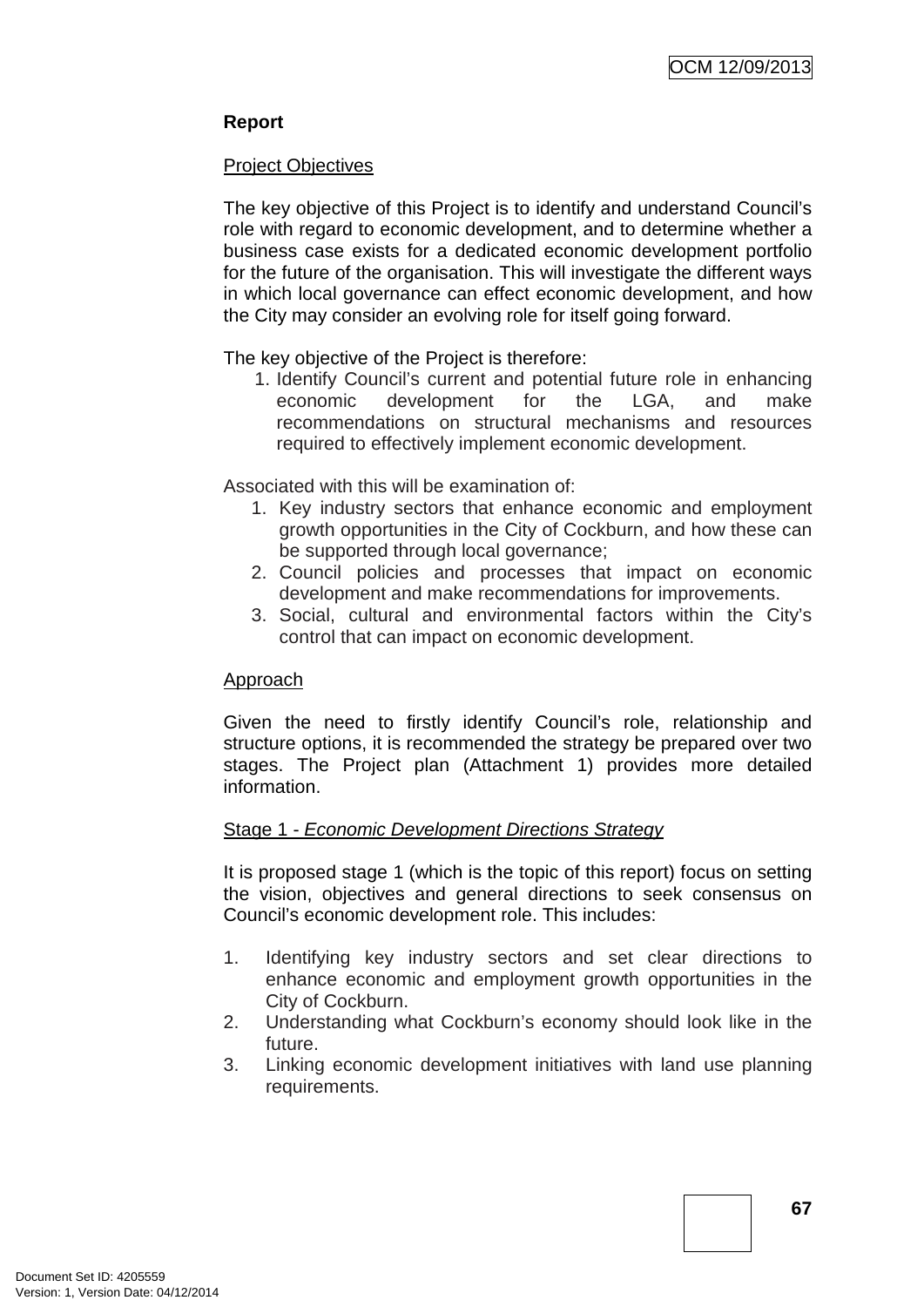- 4. Identifying Council policies and processes that impact on economic development and make recommendations for improvements.
- 5. Considering in the making of recommendations social, cultural and environmental factors.
- 6. Identifying Council's role in enhancing economic development for the City and make recommendations on structure mechanisms and resources required to effectively implement the Economic Strategy. This includes investigating the internal structures of the Economic Development Unit at Kwinana Council to inform future structure recommendations given the recent amalgamation decisions.

# Stage 2 – Economic Development Strategy

Stage 2 will see the implementation of stage 1 recommendations, including the development of an Economic Development Strategy via the identified implementation mechanism and when resources are made available. This will logically inform the future organisational design of the City, and in what form Stage 2 occurs will be informed by Council's decision on Stage 1. It is likely a recommendation will include the need to engage an economic development specialist to assist in preparing such a strategy given the need to understand such things as market trends.

Reasons to support a two staged process include:

- 1. An effective Economic Development Strategy is one that integrates with all areas of Council. Therefore providing a directions report is an important first step in reaching a whole of Council consensus and road map.
- 2. There is a need to agree on a vision and objectives before making more detailed recommendations.
- 3. An Economic Development Strategy will cut across several Council existing and emerging strategies and therefore it is important to understand how this will occur. For example the NBN network is expected to be delivered across Cockburn within the next three years, as a result it is timely to have a conversation regarding development of a digital economies strategy (a Corporate Business Plan 2013/2014 requirement) given its direct relationship with economic development.
- 4. It provides an opportunity to inform future structures, including how Cockburn can work with Kwinana given the recent amalgamation announcements.
- 5. Stage 1 will assist in informing a brief to engage an economic development specialist to undertake a strategy.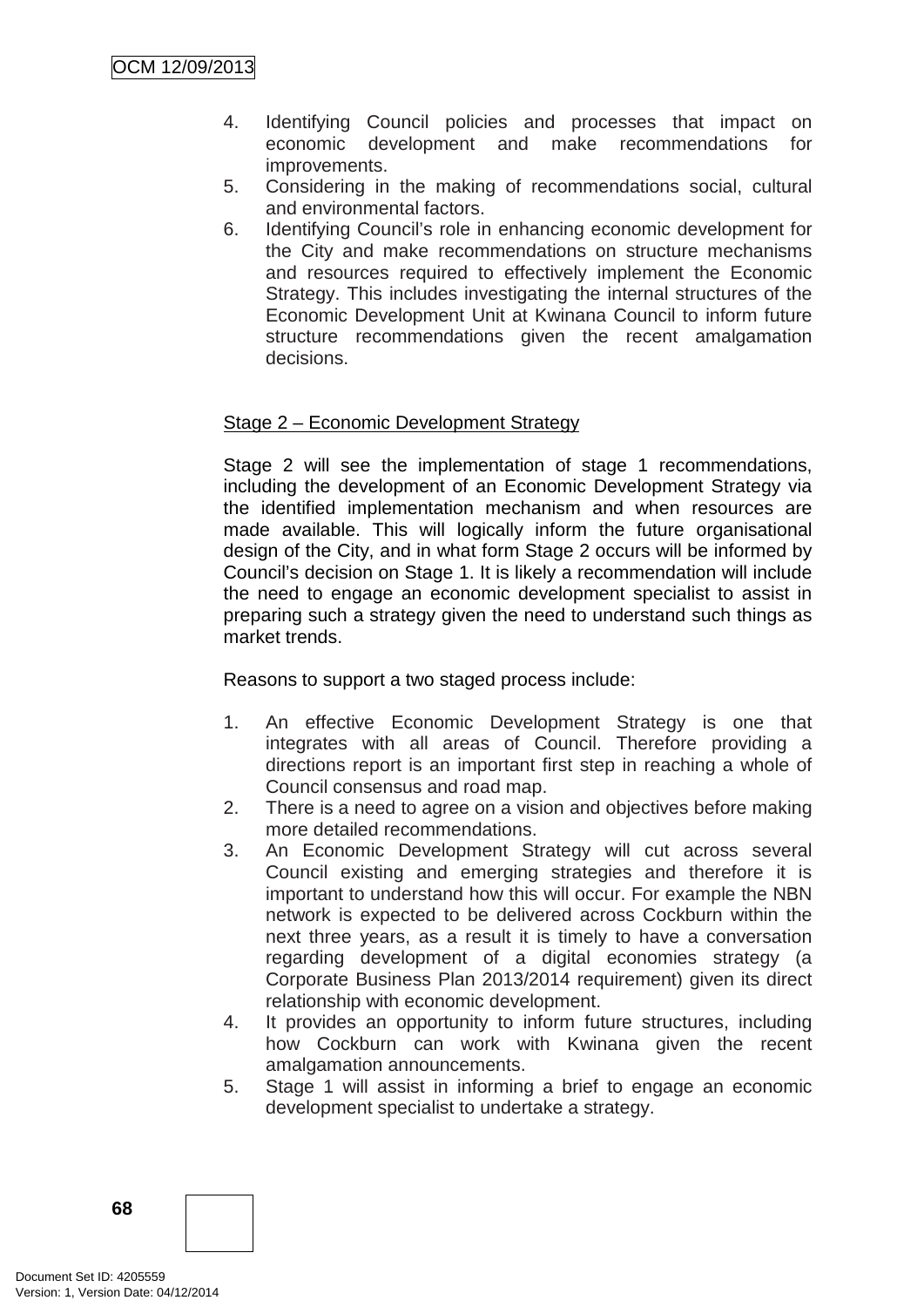6. Should an economic development unit be recommended within Council's structures, a two staged strategy would allow the new position/s to take ownership over the development of a strategy and importantly develop relationships with the business community within its development and delivery.

The outputs of the Economic Development Directions Strategy will include:

- A background analysis report;
- An Economic Development Strategy Directions document.

It is recommended that Council support the commencement of stage one – Economic Development Directions Strategy.

## **Strategic Plan/Policy Implications**

## **Growing City**

- To grow our City in a sustainable way by: using land efficiently, protecting the natural environment and conserving biodiversity.
- Investment in industrial and commercial areas, provide employment, careers and increase economic capacity in the City.

## **Infrastructure**

• Community facilities that meet the diverse needs of the community now and into the future.

## **Corporate Business Plan**

The Economic Development Strategy is a project identified within the adopted Corporate Business Plan to be undertaken by the Strategic Planning Department in 2013/2014.

## **Sustainability Strategy 2013-2017**

As a result of the strategic objectives identified within the 5 year sustainability strategy, the following KPI's are identified within the associated action plan for 2013-2014:

Eco 1.1 Develop an economic development strategy for the City of Cockburn.

Eco 1.2 Determine the priority for an economic development office.

Eco 1.3 Determine whether tourism should be incorporated into an economic development strategy or as a stand-alone strategy.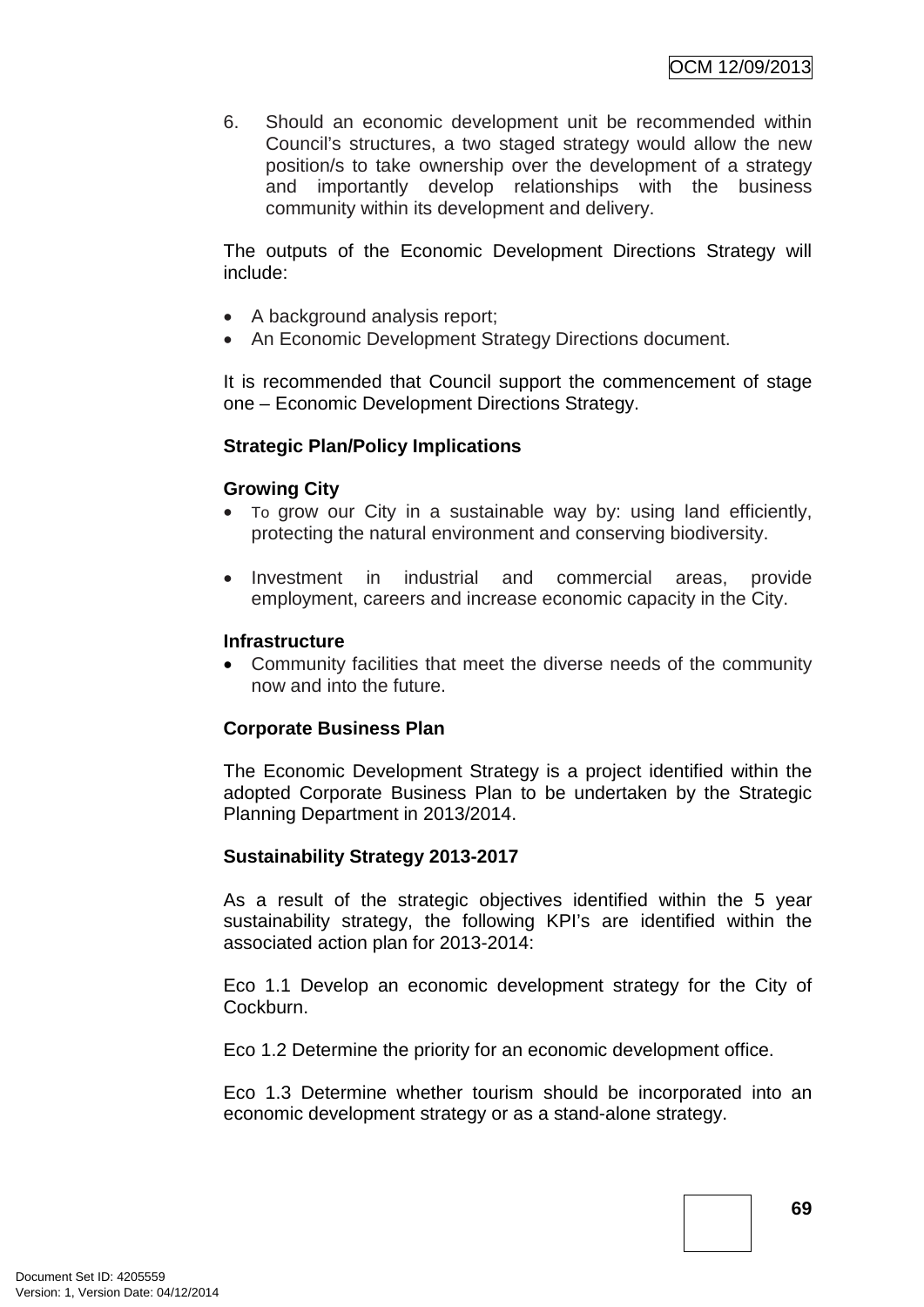Eco 1.4 Consider the role of the tertiary sector in the City's economic development strategy.

# **Budget/Financial Implications**

The project will be undertaken internally by Council staff.

## **Legal Implications**

N/A

# **Community Consultation**

Community consultation shall occur at the development of the Economic Development strategy in stage 2, which will take place following a decision being made on stage 1 outcomes.

# **Attachment(s)**

Economic Development Directions Strategy Project Plan

## **Advice to Proponent(s)/Submissioners**

N/A

**Implications of Section 3.18(3) Local Government Act, 1995**

Nil.

**14.8 (MINUTE NO 5120) (OCM 12/09/2013) - STRUCTURE PLAN ADOPTION - LOCATION: LOT 691 RIVERINA PARADE AND LOT 688 COOGEE ROAD, MUNSTER - OWNER: LIFESTYLE HOLDINGS PTY LTD - APPLICANT: CITY OF COCKBURN (110/086) (A VAN BUTZELAAR / D DI RENZO) (ATTACH)**

#### **RECOMMENDATION** That Council

(1) pursuant to Clause 6.2.9.1 of City of Cockburn Town Planning Scheme No. 3 ("Scheme"), adopts the proposed modified Structure Plan for Lot 691 Riverina Parade and Lot 688 Coogee Road, Munster;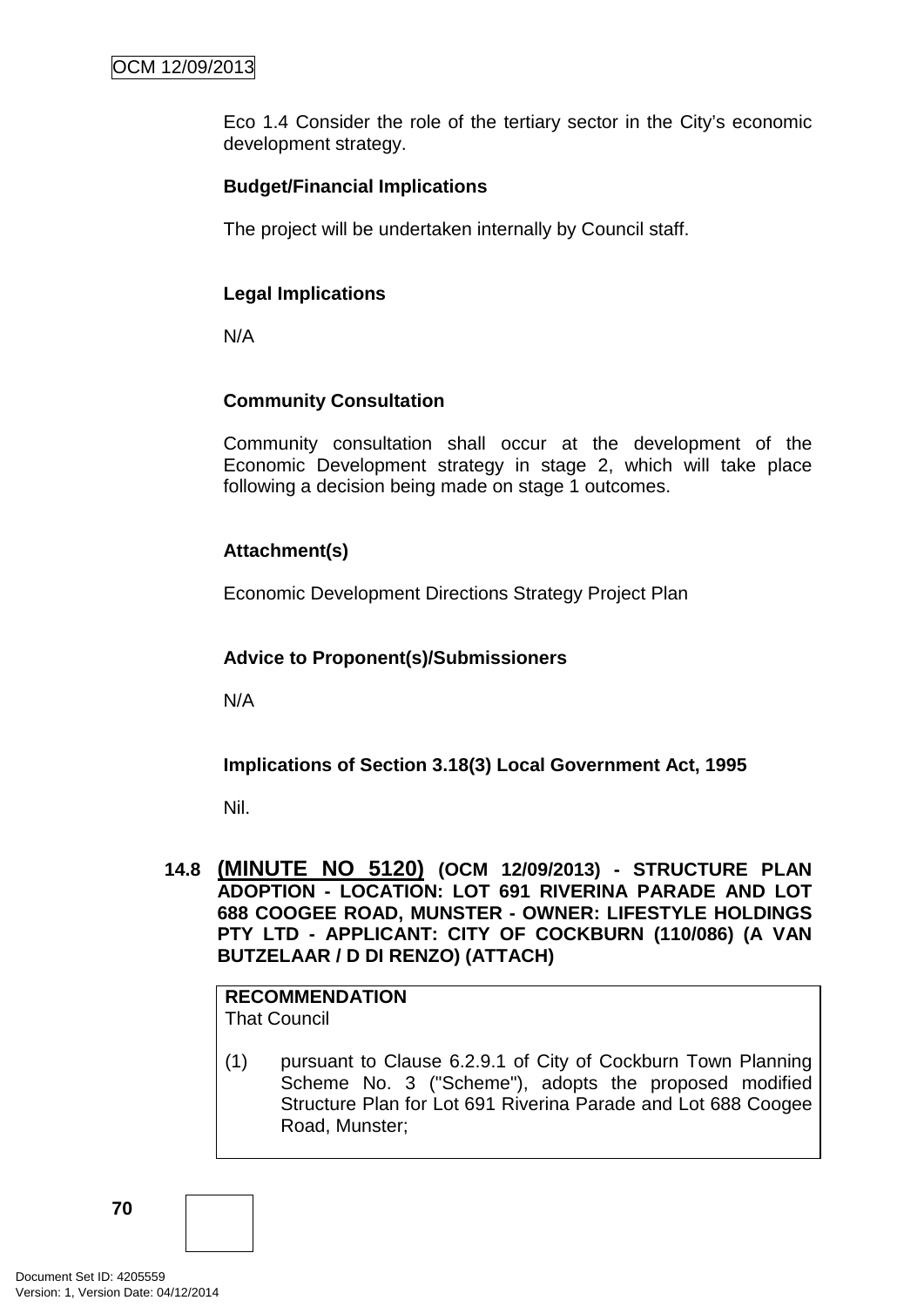- (2) in pursuance of Clause 6.2.10.1 of the Scheme, send the Structure Plan once modified to the Western Australian Planning Commission for endorsement; and
- (3) advise the proponent of the Council's decision.

# **COUNCIL DECISION**

MOVED Clr C Reeve-Fowkes SECONDED Clr Y Mubarakai that the recommendation be adopted.

# **CARRIED 10/0**

## **Background**

The purpose of this report is for Council to consider adopting the proposed Structure Plan for Lot 688 Coogee Road and Lot 691 Riverina Parade Munster ("subject land").

The subject site is zoned "Urban" under the Metropolitan Region Scheme ("MRS") and "Development Zone" within "Development Area No. 6" ("DA 6") under the City of Cockburn Town Planning Scheme No. 3 ("Scheme"). The subject land is currently denoted an R20 density coding under the Munster Phase 1 Local Structure Plan.

The proposed modified Structure Plan seeks to modify the residential coding from R20 under the Munster Phase 1 Local Structure Plan to an R30 density code (see Attachment 1).

The proposed Structure Plan has been advertised for public comment and also referred to authorities for comment. The purpose of this report is to consider the modification to the Local Structure Plan of the subject site for final adoption in light of the advertising process having taken place.

## **Submission**

The proposed modification to the Local Structure Plan for Lot 691 Riverina Parade and Lot 688 Coogee Road, Munster has been lodged by Lifestyle Holdings Pty Ltd.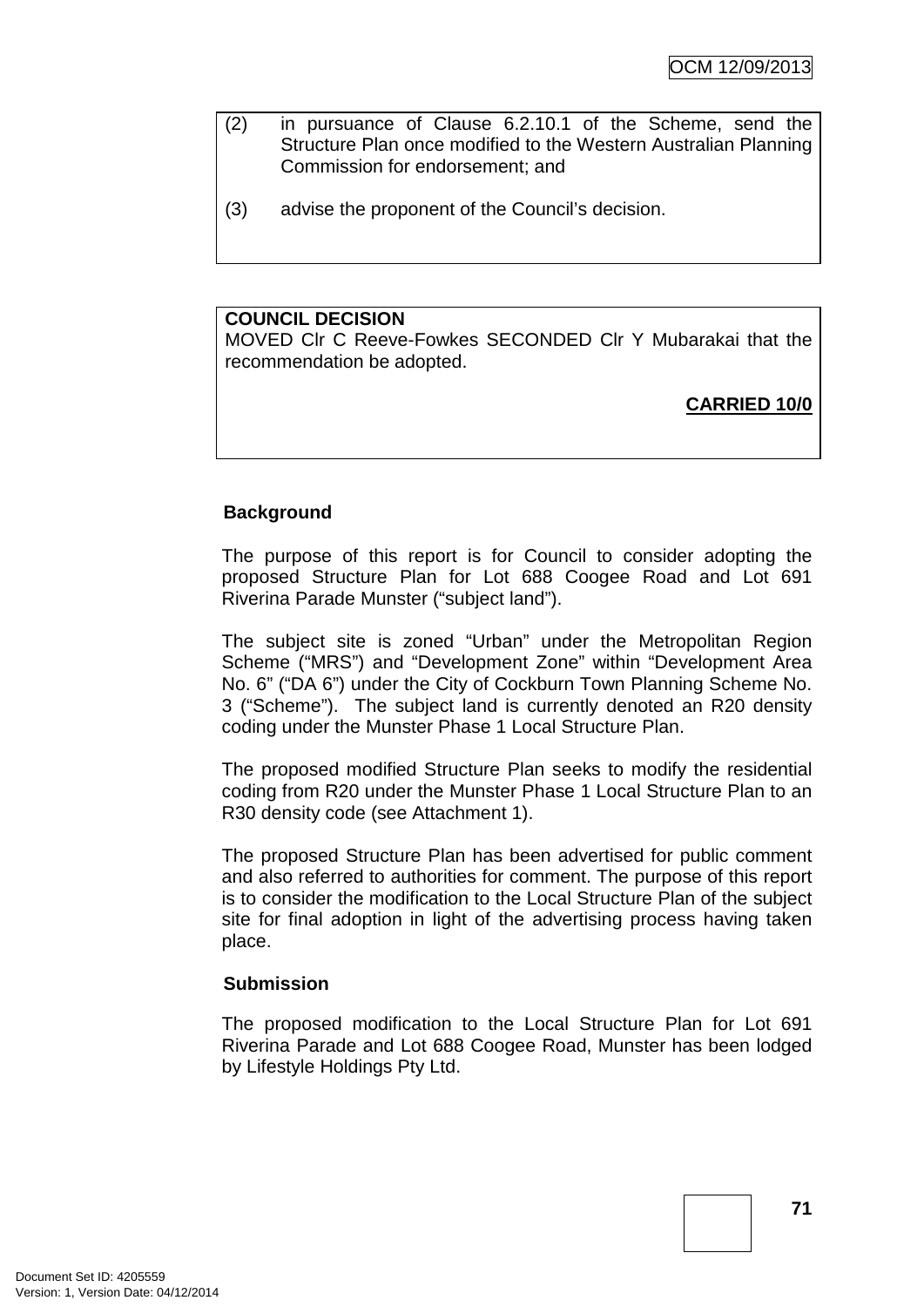## **Report**

The proposed modification to the Munster Phase 1 Local Structure Plan seeks to modify the residential coding of Lot 691 Riverina Parade and Lot 688 Coogee Road from R20 to R30. This would allow for the development of an additional two dwellings (i.e. four on the subject site rather than the current two) (see the concept plan at Attachment 2).

The subject land abuts land that is coded R40 and has been developed with 10 grouped dwellings on the southern boundary and two single dwellings on the northern boundary at a density of R20 (see Attachment 3).

It is considered that the proposed R30 density coding is a logical transition from the existing R40 zoned land abutting the subject site to the south, and the R20 coding to the north.

The Munster Phase 1 Local Structure Plan comprises a number of density codes including traditional R20  $(500m^2)$  lots and medium density R40 (200 $m^2$  - 300 $m^2$ ) residential lots. Traditional single residential housing blocks are currently well provided within Munster and the wider Cockburn local government area.

The proposed modification to the subject site from a residential coding of R20 to R30 is intended to provide medium density housing to cater for couples, small families and the growing retiree population. It will contribute to dwelling diversity, given that this area is predominately coded R20, with some areas of R40, and no R30 coded lots.

The site is located within 400m walkable catchment of a local centre, and a high frequency bus service, and given this level of accessibility a coding of R30 is considered appropriate.

## Community Consultation

The proposed modification to the Structure Plan was advertised in the Cockburn Gazette for public comment for 21 days from 1 July to 23 July 2013 in accordance with the requirements of the Scheme. It was advertised to nearby and affected landowners and also referred to relevant government authorities. No submissions were received from adjoining landowners or servicing/government authorities.

## **Conclusion**

It is recommended that Council in pursuance to Clause 6.2.9 of the Scheme adopt for final approval the proposed modification of the Munster Phase 1 Local Structure Plan to recode Lot 691 Riverina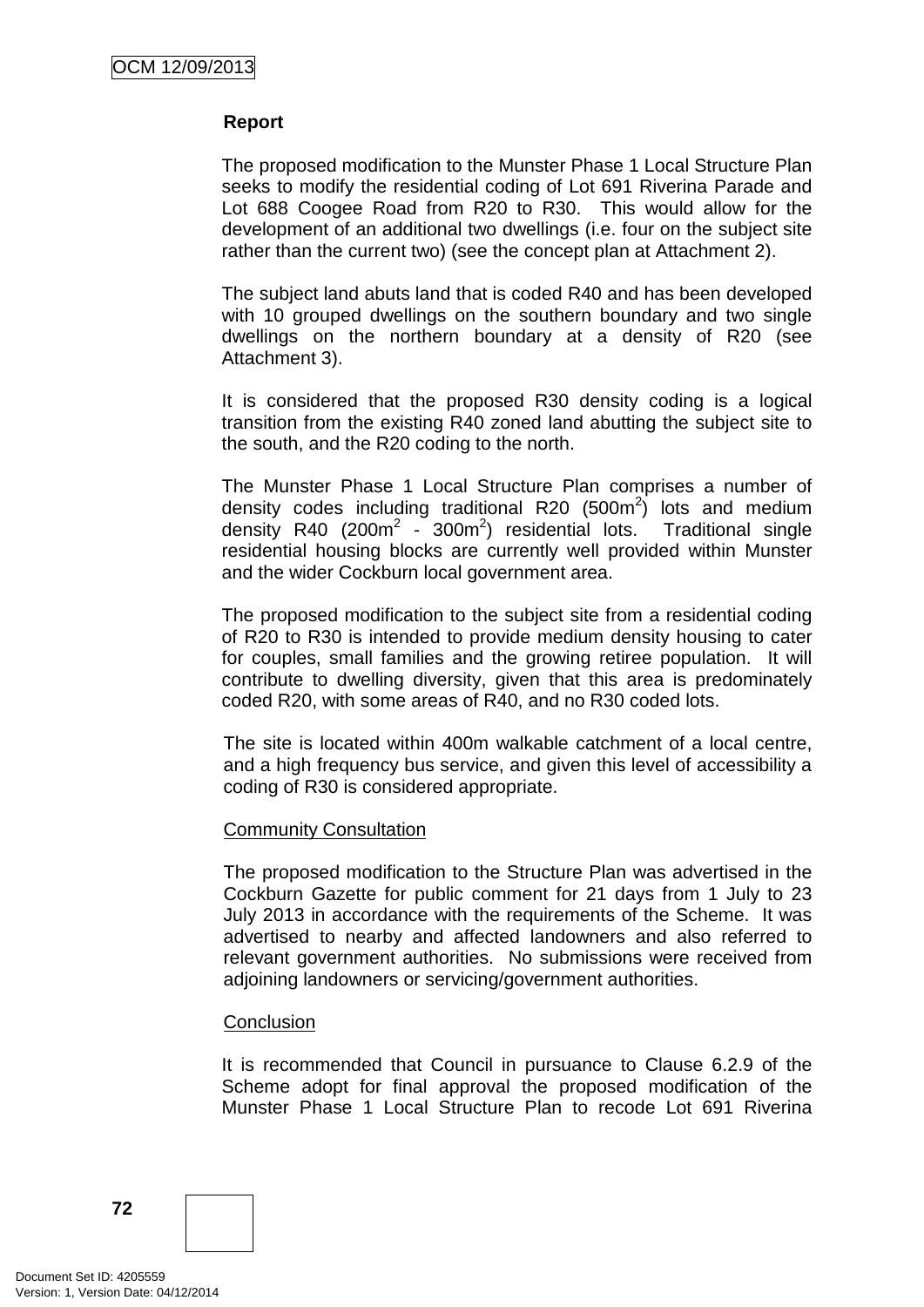Parade and Lot 688 Coogee Road, Munster from R20 to R30 density code.

# **Strategic Plan/Policy Implications**

## **Growing City**

- Development that is soundly balanced between new and existing areas.
- Diversity of housing to respond to changing needs and expectations.

## **Community & Lifestyle**

• Communities that are connected, inclusive and promote intergenerational opportunities.

## **Moving Around**

• Facilitate and promote healthy transport opportunities.

## **Budget/Financial Implications**

The required fee was calculated on receipt of the proposed Structure Plan and has been paid by the proponent.

## **Legal Implications**

N/A

# **Community Consultation**

The proposed modification to the Local Structure Plan for Lot 691 Riverina Parade and Lot 688 Coogee Road, Munster was advertised for public comment for 21 days from 1 July to 23 July 2013 in accordance with the requirements of the Scheme.

# **Attachment(s)**

- 1. Proposed modified structure plan
- 2. Concept plan of proposed development
- 3. Aerial photo of the subject site and surrounds

# **Advice to Proponent(s)/Submissioners**

The Proponent has been advised that this matter is to be considered at the 12 September 2013 Council Meeting.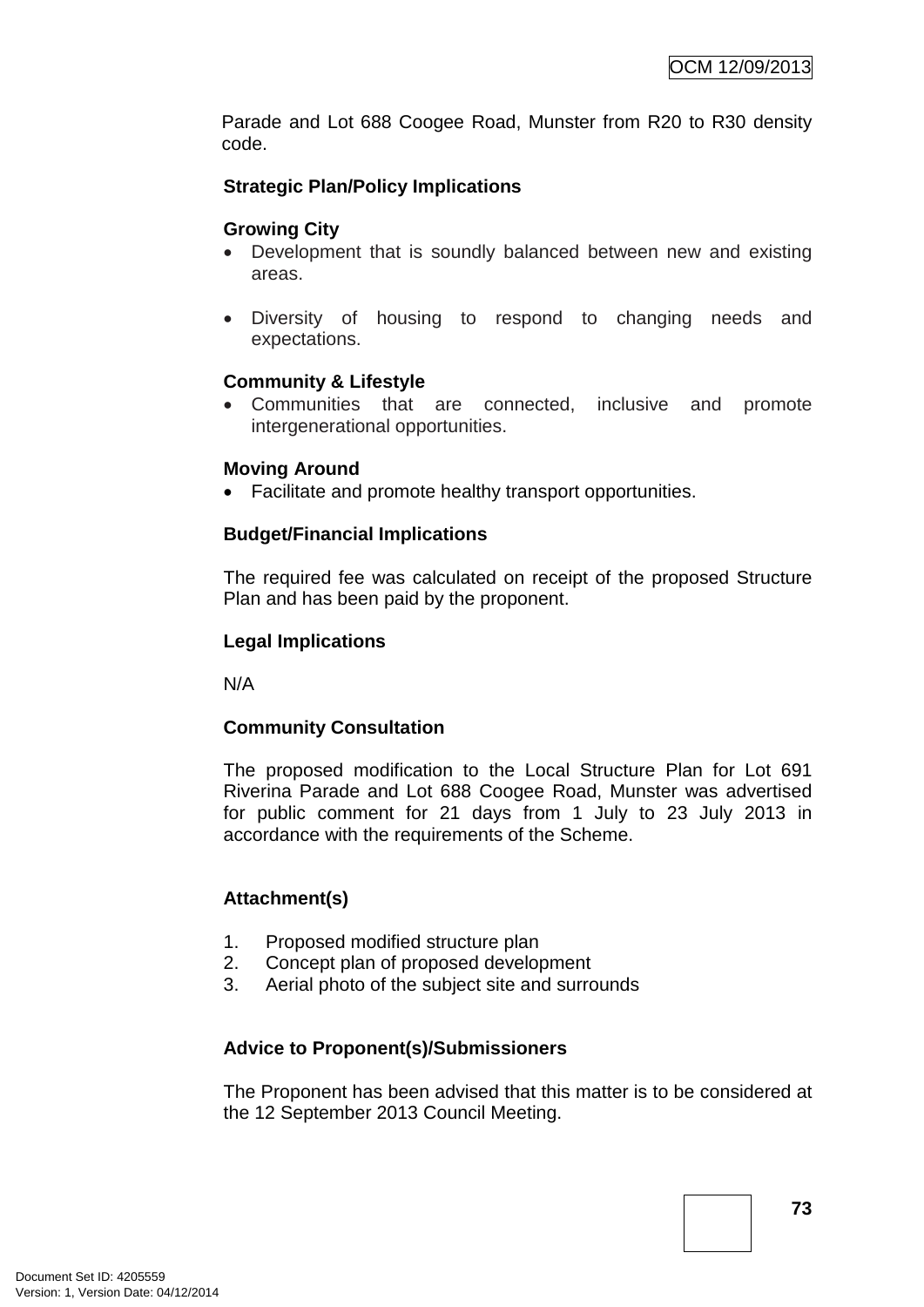## **Implications of Section 3.18(3) Local Government Act, 1995**

Nil.

**14.9 (MINUTE NO 5121) (OCM 12/09/2013) - PROPOSED STRUCTURE PLAN - LOCATION: LOT 46 WOODROW AVENUE, HAMMOND PARK - OWNER: ROMAN CATHOLIC ARCHBISHOP OF PERTH - APPLICANT: CLE - FILE NO. (110/085) OFFICER: (C HOSSEN) (ATTACH)**

# **RECOMMENDATION**

That Council

(1) pursuant to Clause 6.2.9.1 of City of Cockburn Town Planning Scheme No. 3 ("Scheme"), adopts the Proposed Structure Plan for Lot 46 Woodrow Avenue, Hammond Park subject to the following modification;

(a) An additional point be added to the 'Conditions' section of the Special Use Table on the Structure Plan map that states,

"A Traffic Impact Assessment, to the satisfaction of the local government, is required to be prepared and implemented to the satisfaction of the local government as part of all future applications for planning approval"

- (2) endorse the schedule of submissions prepared in respect of the Structure Plan; and
- (3) advise the proponent and those persons who made a submission of the Council's decision.

## **COUNCIL DECISION**

MOVED Clr C Reeve-Fowkes SECONDED Clr Y Mubarakai that the recommendation be adopted.

# **CARRIED 10/0**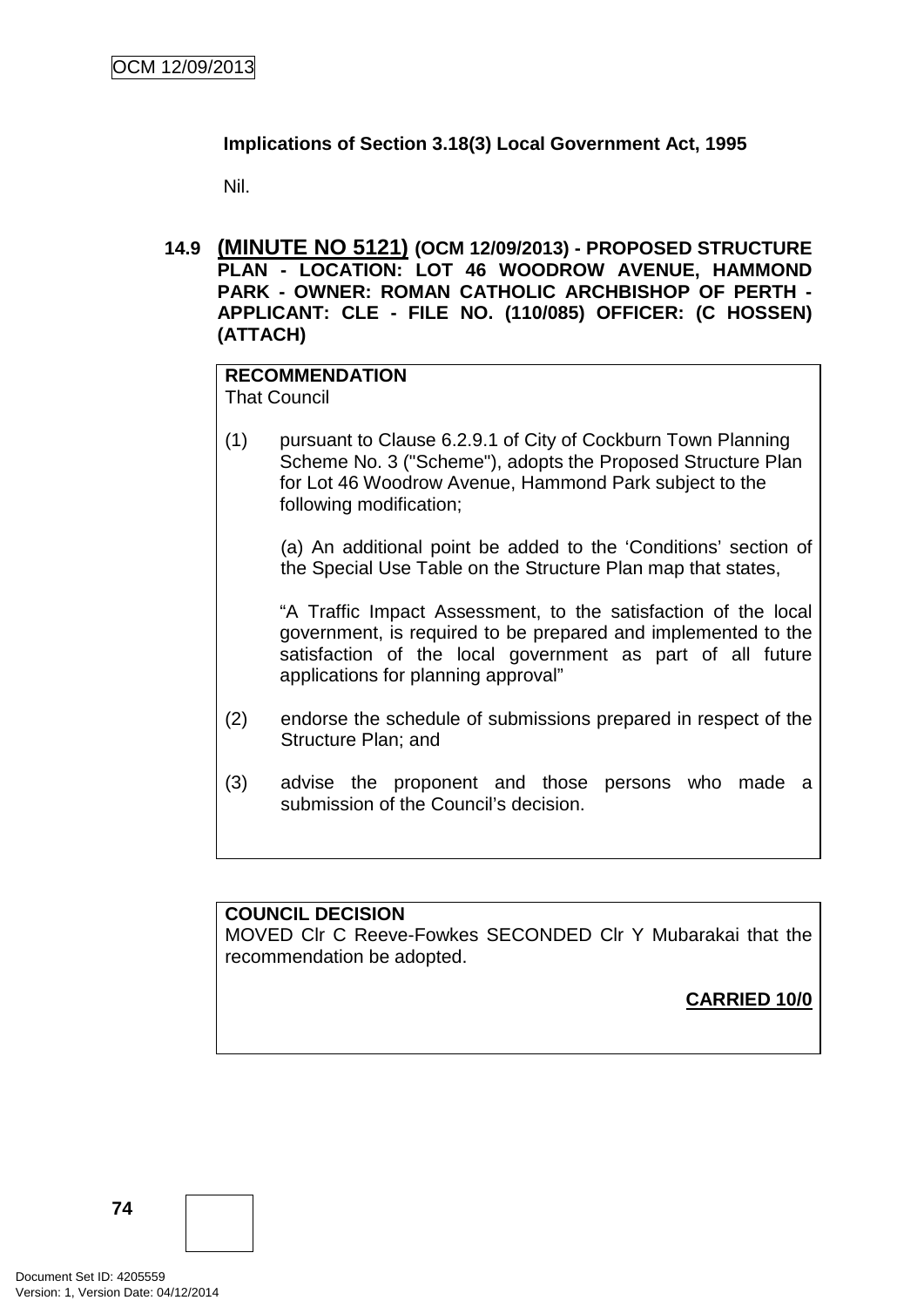## **Background**

The purpose of this report is to consider for adoption the Proposed Structure Plan for Lot 46 Woodrow Avenue, Hammond Park ('subject land'). The Proposed Structure Plan seeks to provide the development framework for the subject land, otherwise known as the Hammond Park Catholic School Site, incorporating a Special Use Zone with the uses of "Education Establishment" and "Place of Worship" being identified as permitted uses.

The Proposed Structure Plan has been advertised for public comment and also referred to authorities for comment. This report now seeks to specifically consider the Proposed Structure Plan for adoption, in light of the advertising process and assessment by officers.

#### **Submission**

CLE Town Planning & Design have lodged the Proposed Structure Plan on behalf of the landowner the Roman Catholic Archbishop of Perth.

#### **Report**

#### Planning Background

The subject land is 4.05 ha in size and abuts the eastern side of Woodrow Avenue. Existing residential development adjoins the subject sites northern and western boundaries; with rural land forming the remaining immediate environs of the subject site. This is in the process of being transitioned to urban land, commensurate with the strategic planning at both state and local government planning levels. A location plan is shown in Attachment 1.

The subject area is zoned 'Urban' under the Metropolitan Region Scheme ('MRS') and 'Development' under the City of Cockburn Town Planning Scheme No. 3 ('Scheme'). The subject land is also located within Development Area 9 ('DA9') and is subject to Development Contribution Areas No. 13 ('DCA13'). The subject site is also within the boundary of Development Contribution Area No. 9 ('DCA'). DCA 9 is currently pending approval by the Department of Planning and forms a seriously entertained planning proposal. Development on the subject site is not exempt from DCA9.

The Subject Site falls within the Southern Suburbs District Structure Plan Stage 3 ('SSDSP3'). SSDSP3 identified the site as a 'Private Primary School' The Proposed Structure Plan is broadly consistent with the intent of the SSDSP3.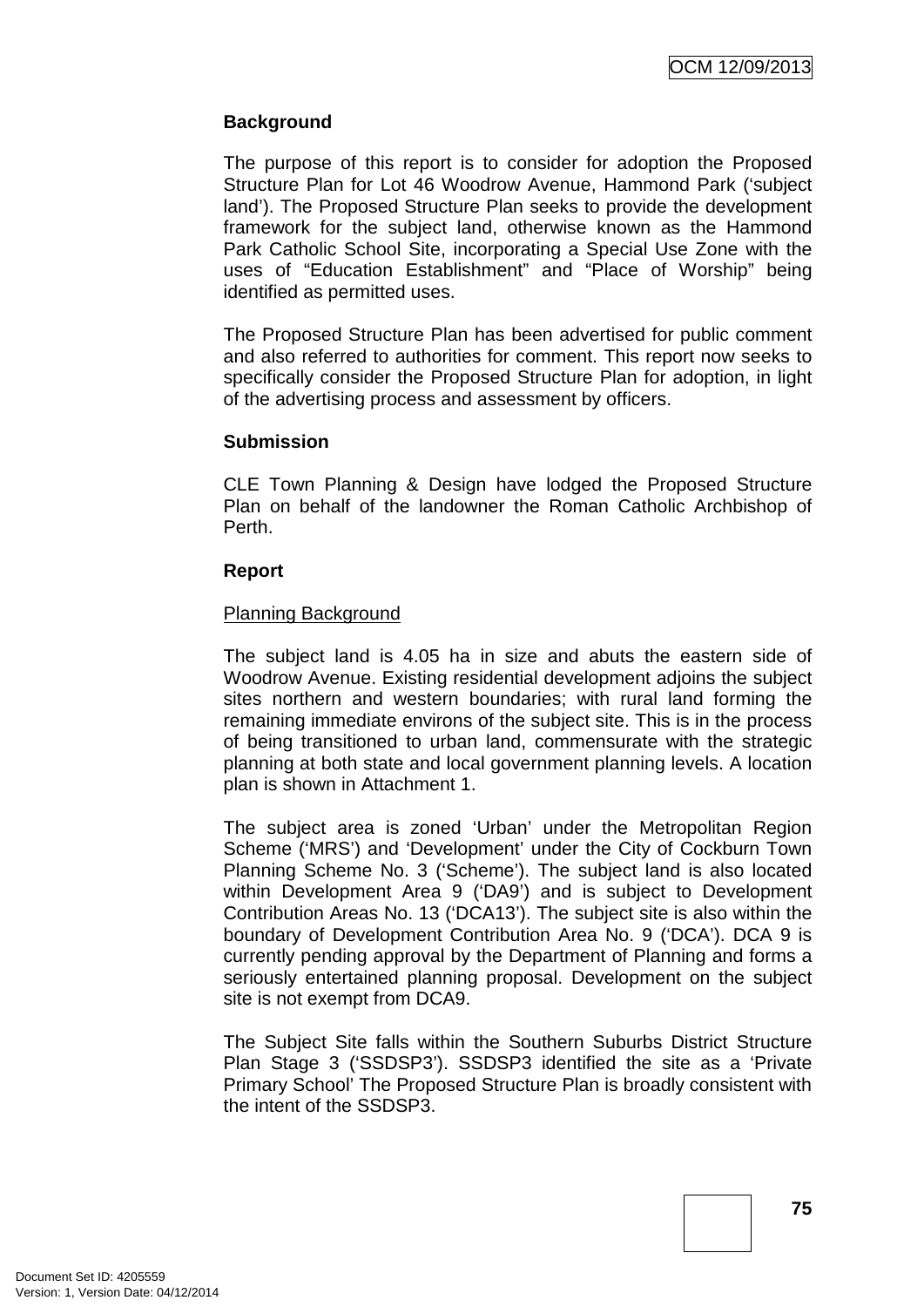The SSDSP3 indicates the following ultimate outcome for the immediate environs of the subject site.

- 1. A future north-south road to adjoins the site on its eastern boundary;
- 2. A public High School site directly east of the subject site; and
- 3. Residential development to the south and south west of the subject site.

Pursuant to Clause 6.2.4 and Schedule 11 of the Scheme, a Structure Plan is required to be prepared and adopted prior to any subdivision and development of land within a Development Area.

## Previous Planning Approvals

The City on 4 May 2012 granted conditional planning approval for Stage 1 of the Hammond Park Catholic Primary School on the subject site.

The City in granting planning approval exercised its discretion in pursuance of Clause 6.2.4.2 of the Scheme to approve the development of land in a Development Zone prior to a Structure Plan coming into effect. To this end the City was satisfied that the approval of Stage 1 would not prejudice the specific purposes and requirements of the respective Development Zone.

Stage 1 is currently under construction and expected to be completed shortly. Importantly at the time of considering Stage 1, the overall Master Plan was submitted together with a comprehensive traffic examination of how future traffic associated with the primary school will be managed. The City was satisfied with both these arrangements at the time of considering and granting approval for the Stage 1 development application.

The Proposed Structure Plan will provide guidance and direction for future stages of the Hammond Park Catholic Primary.

#### Proposed Structure Plan

The Proposed Structure Plan proposes to place the subject site within a Special Use Zone.

The uses 'Educational Establishment' and 'Place of Worship' are 'permitted' land uses with all other land uses 'not permitted'. All development on site will be subject to Planning Approval and required to be generally in accordance with the layout depicted on the Site Masterplan. The site Masterplan forms an appendix to the Structure Plan and is shown in Appendix 3 of this report.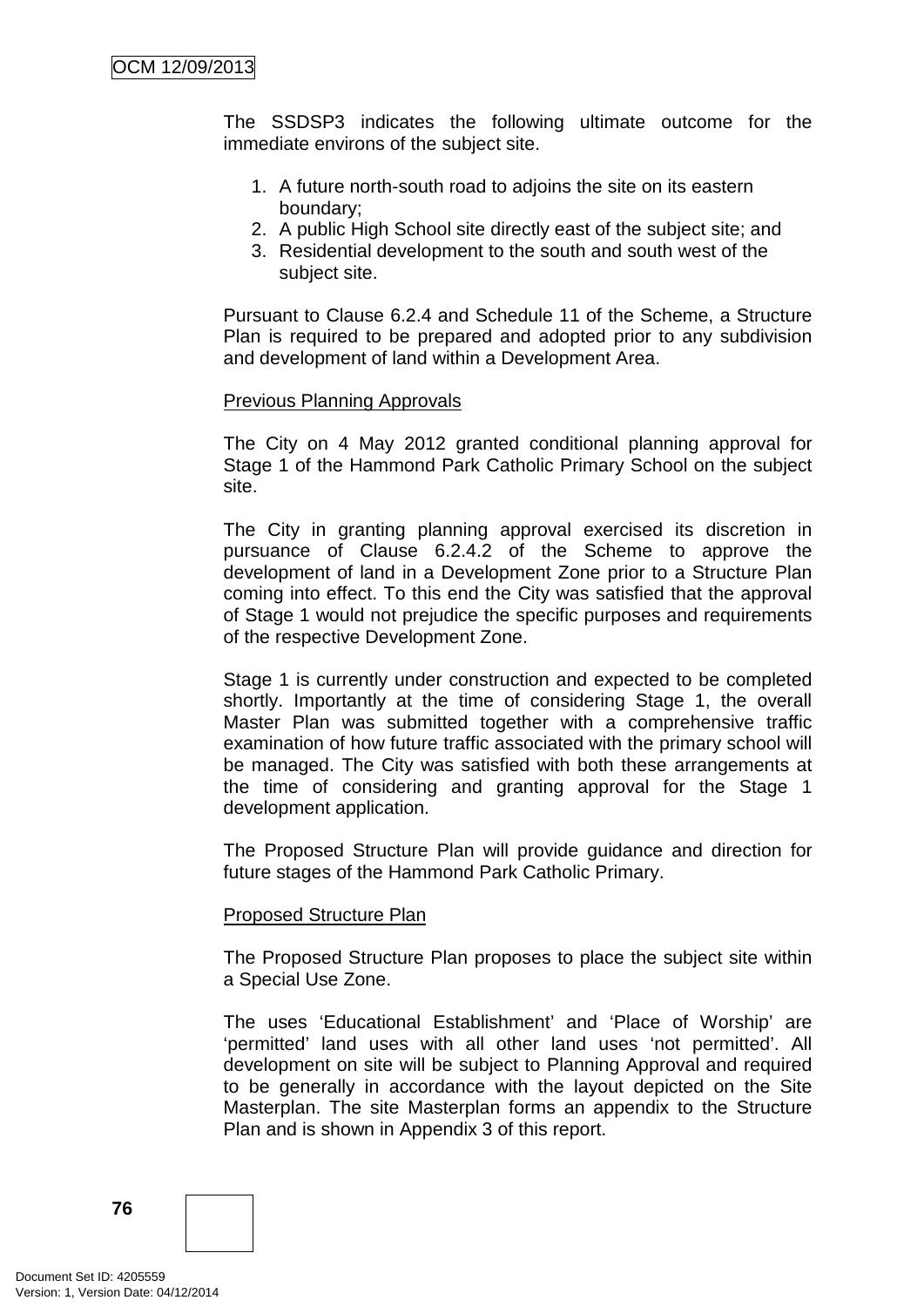# **Traffic**

A Traffic Assessment forms Appendix 6 of the Structure Plan Report. The Assessment outlines the expected traffic flows and any expected impacts emanating from the School at its ultimate size (738 students). The report indicates that traffic flows at this level of development are acceptable and manageable within the surrounding road network. The City's Traffic Engineer has reviewed the Traffic Assessment.

While noting the traffic assessment, schools by their nature represent significant traffic generators which need careful management over time. While the City is currently satisfied with the traffic assessment which has informed the Master Plan and Stage 1 development application, it is considered prudent to ensure that each subsequent stage of development has a new traffic assessment undertaken, in order to keep current the examination of traffic in the locality. It is likely that as the surrounding neighbourhood continues to develop, assumptions made under the original traffic assessment may change. To this end requiring a new traffic assessment at each stage of the school's development will importantly ensure that the City has all the required information to impose appropriate conditions for upgrading or construction of new infrastructure to service the school's development.

#### Community Consultation

In accordance with Clause 6.2.8 of the City's Scheme, the Proposed Structure Plan was advertised for 21 days from 9 July 2013 to 30 July 2013.

A total of six submissions were received. Five submissions were received from service/government authorities with none objecting to the proposal. One submission was lodged on behalf of an adjoining landowner; the submission offered general support for the intent of the Structure Plan but provided comment on one particular aspect.

The submitter noted the requirement to lift Franklin Avenue in the immediate vicinity to provide adequate sewer access to the future residential areas to the south. The submitter requested that the need for this development requirement and the sharing of the costs associated with it be included within the Structure Plan.

The City will require Franklin Avenue be upgraded and lifted to the required standard at the appropriate stage of development. However, the requirement to share costs amongst landowners/developers is a matter already outlined within the *Planning and Development Act 2005*. Specifically, as future residential development generates the need for upgrades to the local road system (i.e. the lifting the road), then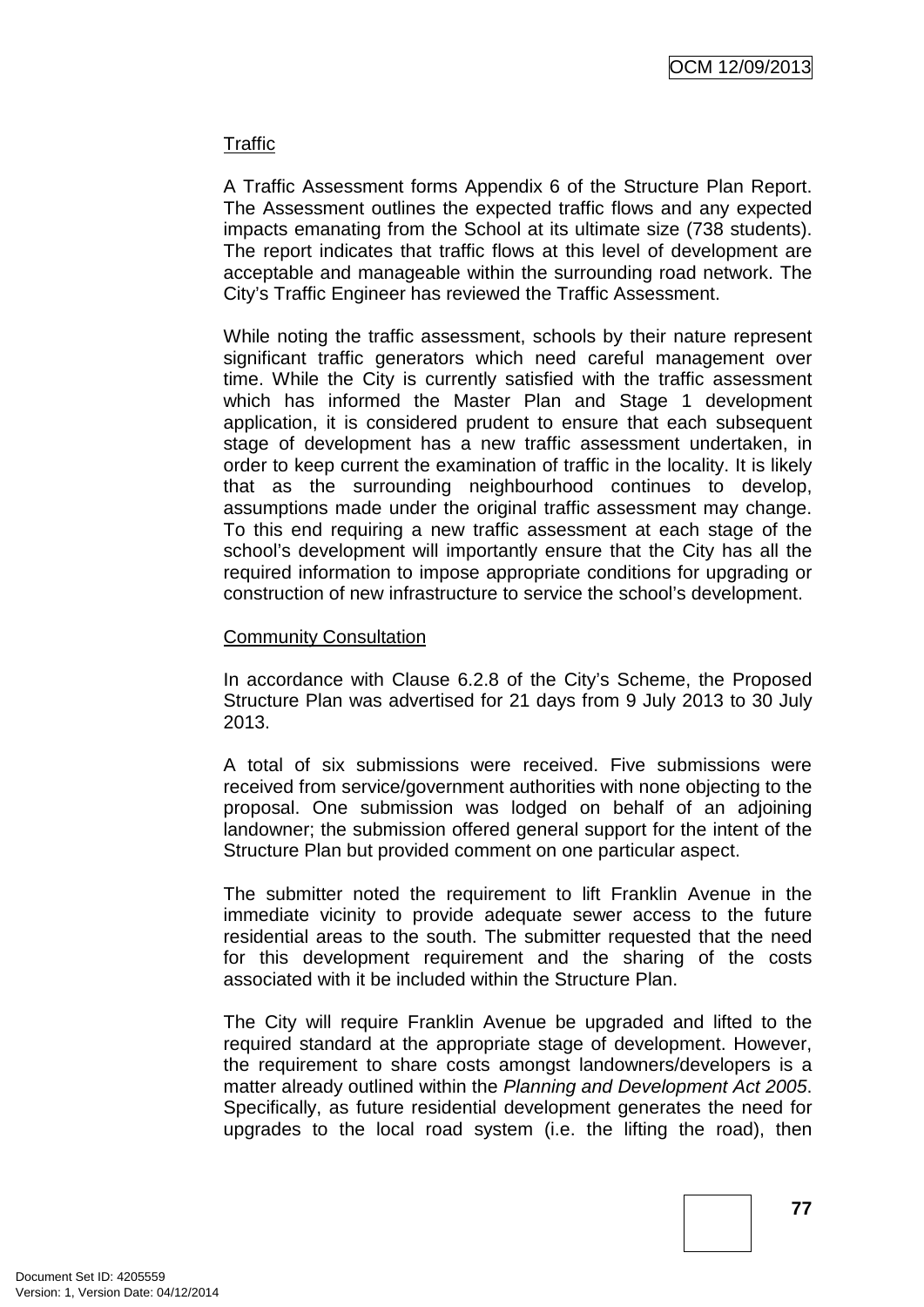structure planning and subsequent subdivision applications for that residential development will need to programme how the upgrades will take place. It is not appropriate to attempt to impose a cost sharing mechanisms via a Structure Plan, given the infrastructure upgrade represents local infrastructure which is the responsibility of subdividing and developing landowners must meet.

#### **Conclusion**

It is recommended that the Council adopt the Structure Plan for Lot 46 Woodrow Avenue, Hammond Park, subject to modification.

## **Strategic Plan/Policy Implications**

#### **Growing City**

- To grow our City in a sustainable way by: using land efficiently, protecting the natural environment and conserving biodiversity.
- Development that is soundly balanced between new and existing areas.

#### **Budget/Financial Implications**

The required fee was calculated on receipt of the Proposed Structure Plan and has been paid by the proponent. The site is subject to both Development Contribution Areas No's 9 and 13. There aren't any other direct financial implications associated with the Proposed Structure Plan.

## **Legal Implications**

Clause 6.2.9.1 of the Scheme requires Council to make a decision on the application within 60 days from the end of the advertising period of such longer period as may be agreed by the applicant. The advertising period concluded on 30 July 2013.

## **Community Consultation**

In accordance with Clause 6.2.8 of the City's Scheme, the Proposed Structure Plan was advertised from 9 July 2013 to 30 July 2013. This included a notice in the Cockburn Gazette, letters to landowners within the Structure Plan area, adjoining landowners and State Government agencies.

Analysis of the submissions has been undertaken within the 'Report' section above, as well as the attached Schedule of Submissions (Attachment 4).

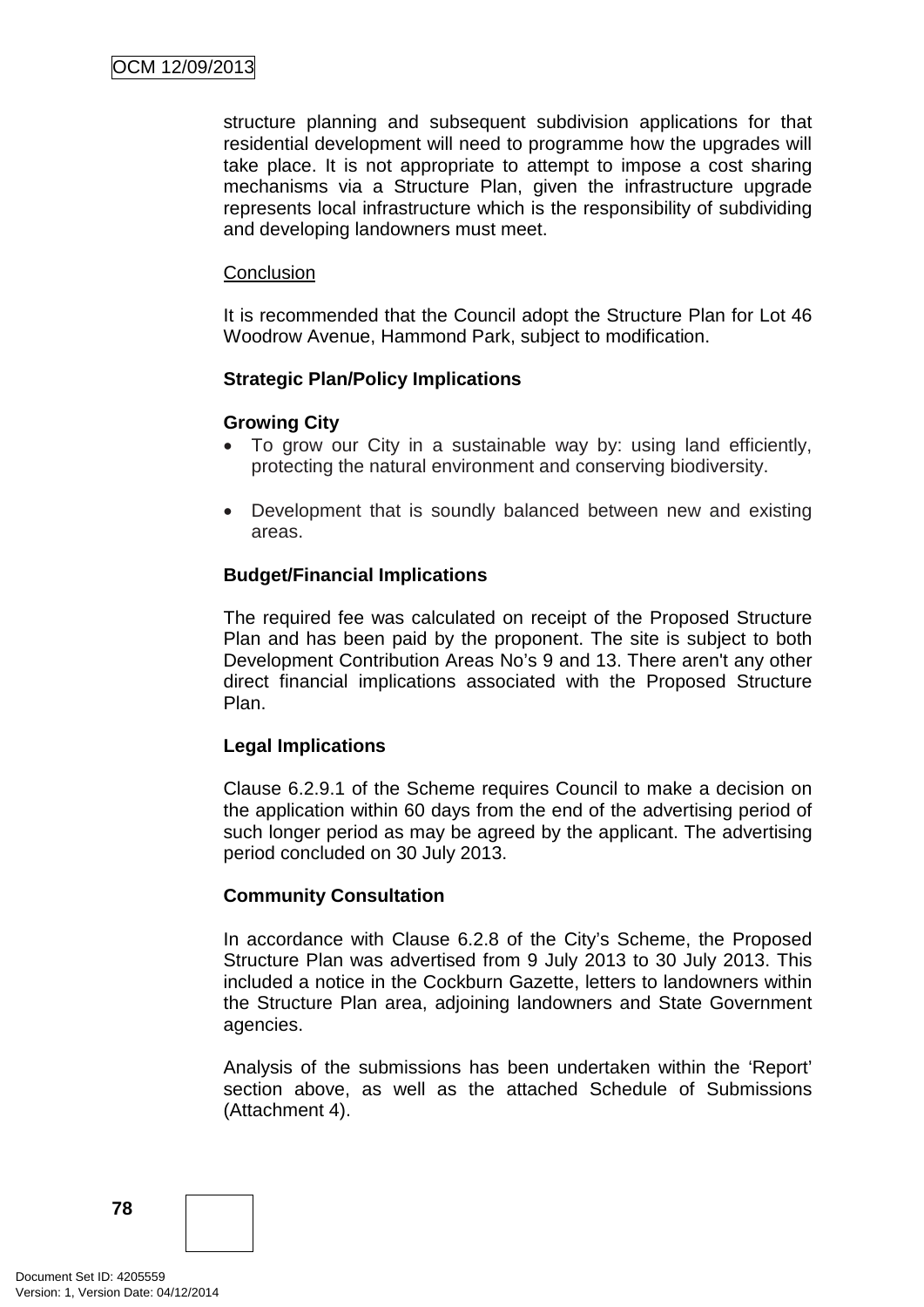# **Attachment(s)**

- 1. Location Plan
- 2. Local Structure Plan
- 3. Masterplan
- 4. Schedule of Submissions

# **Advice to Proponent(s)/Submissioners**

The Proponent(s) and those who lodged a submission on the proposal have been advised that this matter is to be considered at the 12 September 2013 Council Meeting.

# **Implications of Section 3.18(3) Local Government Act, 1995**

Nil.

## **14.10 (MINUTE NO 5122) (OCM 12/09/2013) - PROPOSED NAMING OF PUBLIC OPEN SPACE RESERVE 51315 (RESERVE FOR PUBLIC USE & RECREATION) - LOT 8029 MEDINA PARADE, NORTH COOGEE - OWNER: PORT CATHERINE DEVLOPMENTS PTY LTD ( 6013930) (R CREEVEY/ A TROSIC) (ATTACH)**

# **RECOMMENDATION**

That Council

- (1) endorse the name 'Marina Beach' for Reserve 51315 (Lot 8029) Medina Parade, North Coogee and refer it to the Geographic Names Committee with a request for their approval of the name; and
- (2) advise the submissions of Council's decision.

# **COUNCIL DECISION**

MOVED Clr V Oliver SECONDED Clr T Romano that the recommendation be adopted.

# **MOTION LOST 10/0**

MOVED Clr L Smith SECONDED Clr Y Mubarakai that the item be deferred to a future Ordinary Council Meeting to allow further community consultation and consideration of alternative name options.

# **CARRIED 10/0**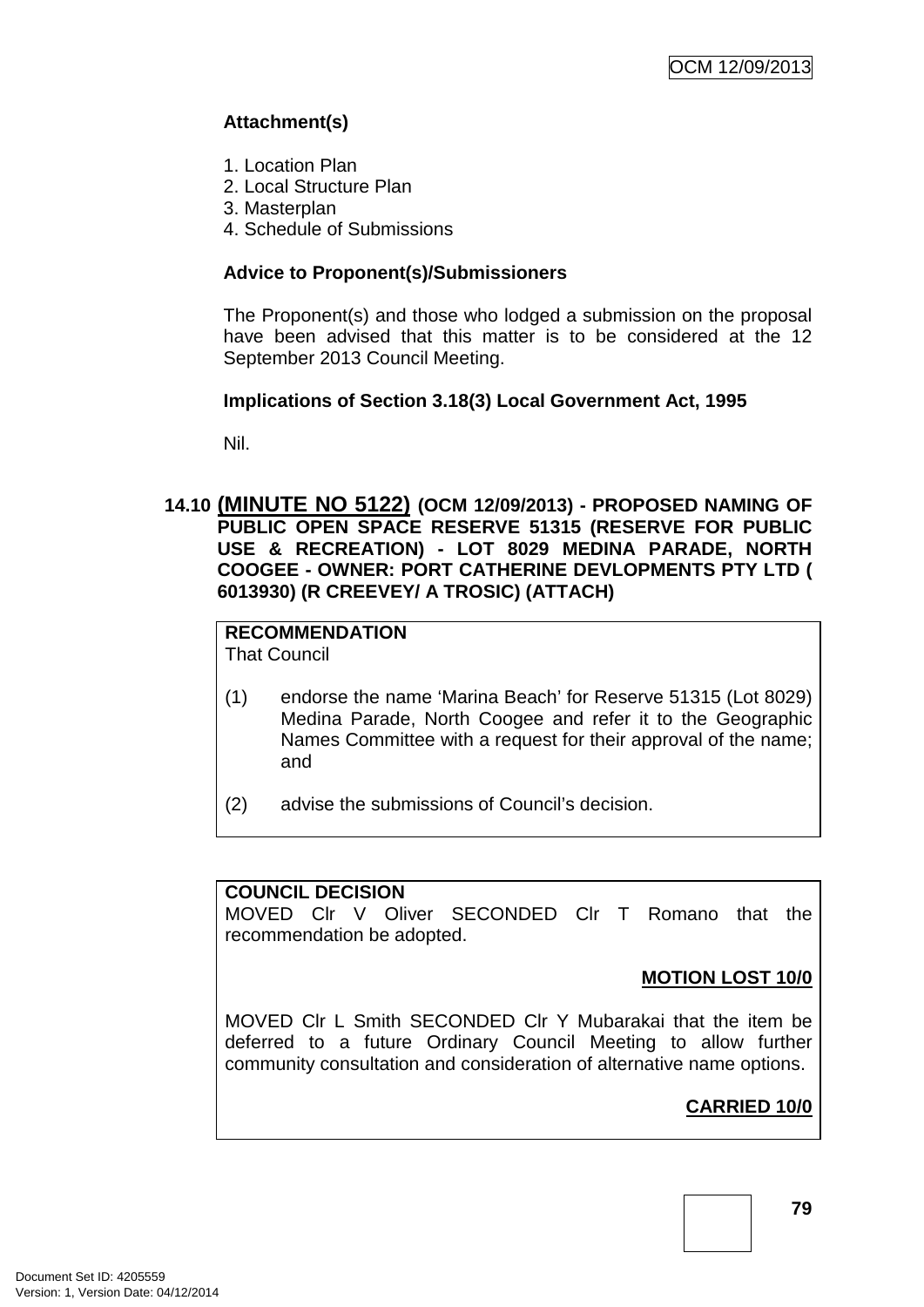#### **Reason for Decision**

Given the deputation tonight and the obvious concern from residents that not enough consideration has been given to other name alternatives, it is felt that further community consultation is needed and other names should be considered. Bringing the item back at a later date will allow this to occur.

## **Background**

The City received a request for the naming of public open space reserve 51315 (Lot 8029 Medina Parade), which is the beach area within the Port Coogee development. The reserve request was for the name 'Marina Beach', which links to the marina location of the beach environment. The area is shown in Attachment 1 - Location Plan.

In accordance with Council policy and delegation, the request was considered according to Council Policy PSPD20 (Naming of Parks and Reserves) and the Geographic Names Committee ("GNC") Principles, Guidelines and Procedures document.

It is recommended that Council proceed with the naming of the reserve as Marina Beach, on the basis of it being consistent with the naming conventions contained under PSPD20 and the GNC guidelines. Specifically that Council Policy guides the naming of reserves after adjacent features, in order to maximise community identification with the naming.

#### **Submission**

The City received a request for the naming of the public open space reserve from Australand, developers of the Port Coogee Marina.

#### **Report**

The request was to name the reserve 'Marina Beach', being located within the Port Coogee Marina, which is consistent with the principles contained within Council Policy PSPD20 and the GNC naming guidelines. Specifically Section 1.1 of PSPD20 states:

*"1.1 Priority will be given to the naming of parks and reserves after an adjacent street or feature in order to maximise the identification of that park or reserve with an area. The road type is not to be included as part of the name."*

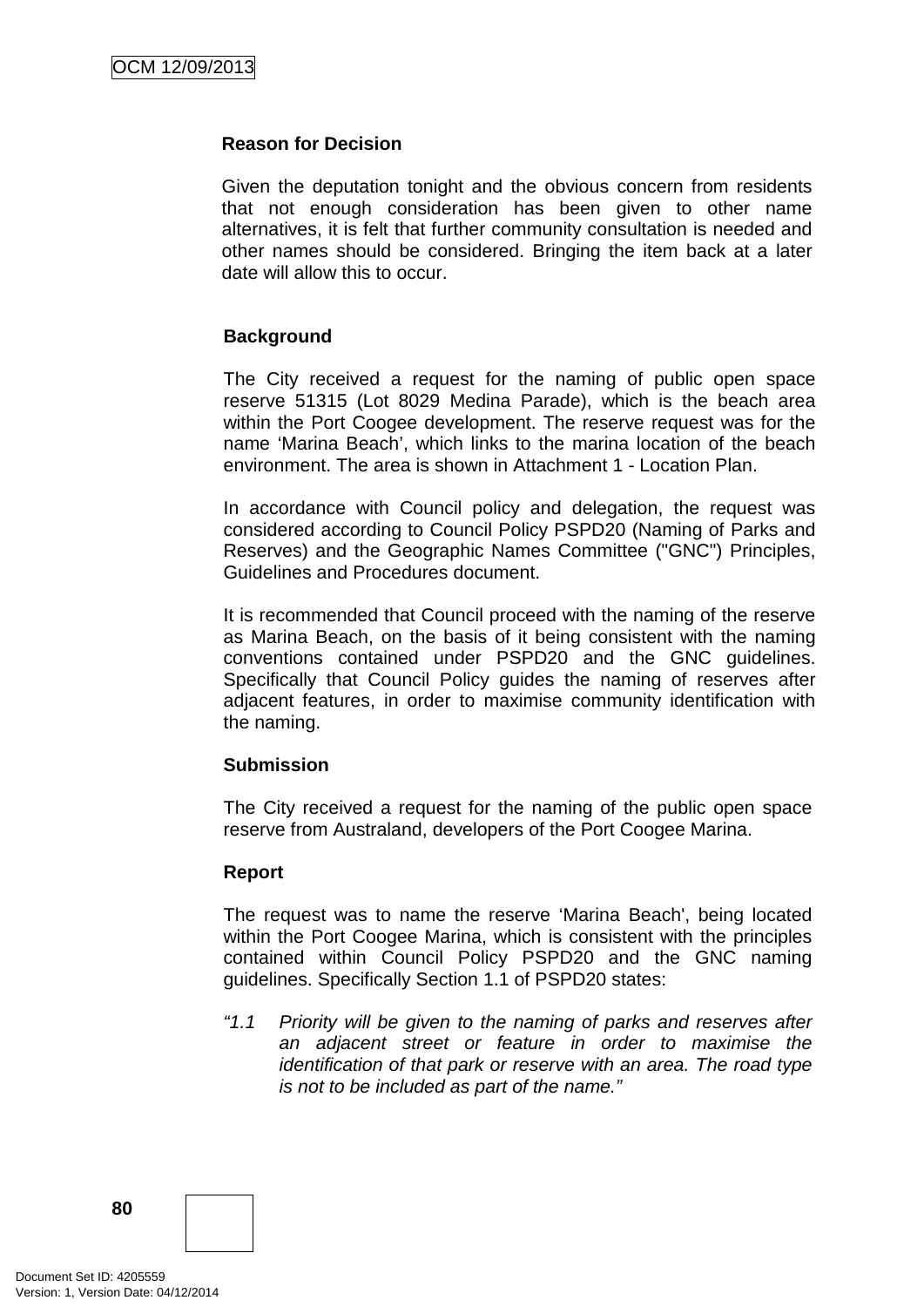The approach adopted in this case is to name the beach after a key adjacent feature, being the Port Coogee marina. It will help communicate to the wider public that there is a beach located within the marina, which is accessible to the wider community.

The GNC guidelines require the naming of reserves to include a process of advising the local community of proposed names and inviting comments. This in supported through Council Policy PSPD20, which includes referral of proposals to Ward Councillors and notices placed in the local newspaper. Underpinning these processes is the desire to gain community support for naming, reflective of the desire for public reserves to provide the opportunity for community interaction and harnessing community spirit.

During consultation, three surrounding landowners wrote to the City outlining their comments and suggestions on the proposed name (refer Attachment 2 - Submissions). Overall submissions were generally supportive of the naming proposal. Given that public open space reserves have a primary role of facilitating community recreation and interaction in and around the (in this case) the Port Coogee Marina, it is considered appropriate that Council proceed with the naming of the beach reserve and Marina Beach.

## **Strategic Plan/Policy Implications**

## **Lifestyle and Aspiration Achievement**

• To foster a sense of community spirit within the district generally and neighbourhoods in particular.

# **Budget/Financial Implications**

Nil.

# **Legal Implications**

Nil.

## **Community Consultation**

Public consultation was undertaken as per Council Policy and the GNC Guidelines.

## **Attachment(s)**

- 1. Location Plan
- 2. Submissions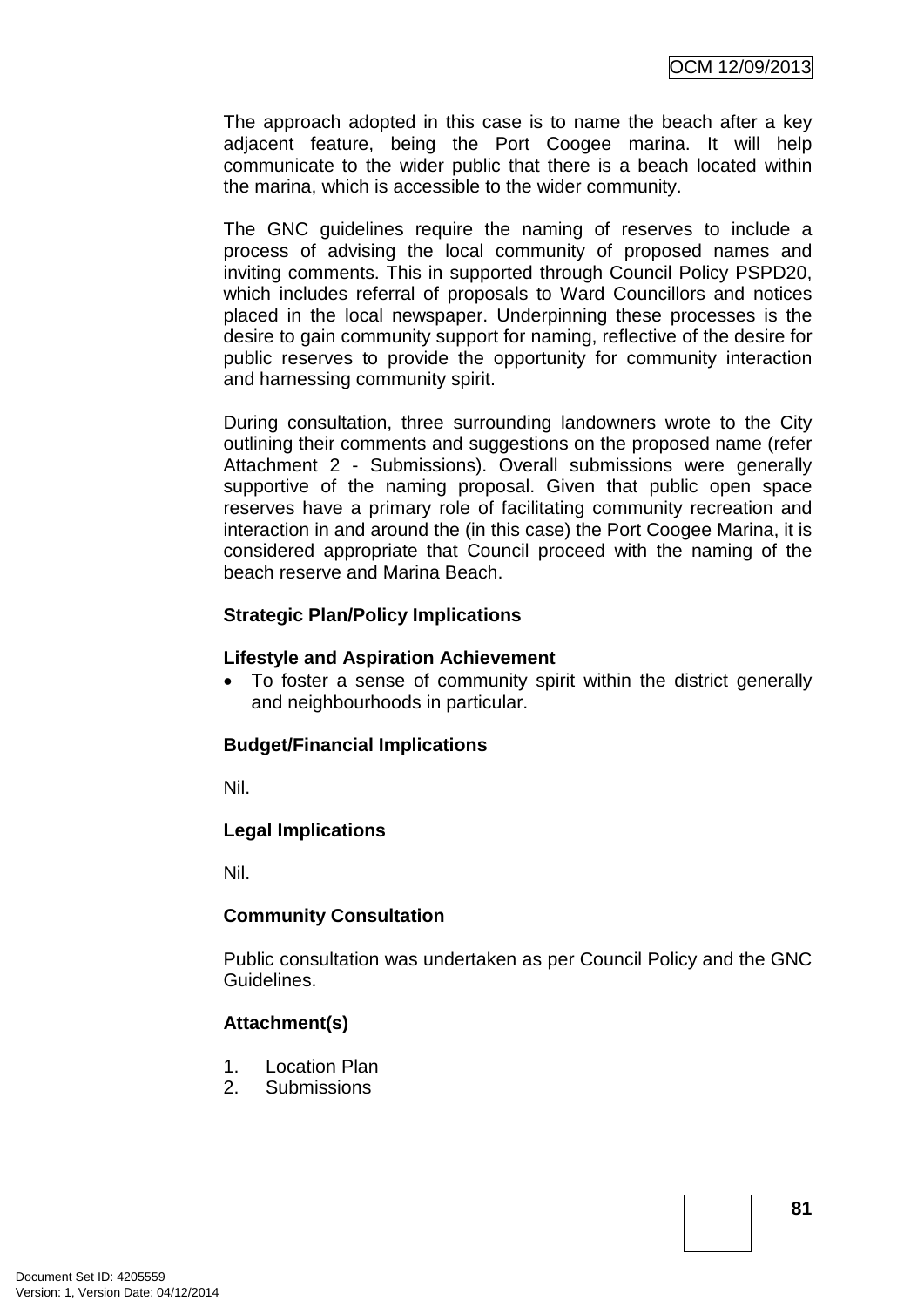# **Advice to Proponent(s)/Submissioners**

The Proponent(s) and those who lodged a submission on the proposal have been advised that this matter is to be considered at the 12 September 2013 Council Meeting.

## **Implications of Section 3.18(3) Local Government Act, 1995**

Nil.

## **14.11 (MINUTE NO 5123) (OCM 12/09/2013) - DEDICATION AS PUBLIC ROAD - PORTION OF LOT 594 (DEPOSITED PLAN 217070) ARMADALE ROAD, BANJUP - OWNER STATE OF WESTERN AUSTRALIA - APPLICANT MAIN ROADS WESTERN AUSTRALIA (5514436) (K SIM) (ATTACH)**

# **RECOMMENDATION**

That Council

- (1) subject to MRWA undertaking the reserve upgrades in accordance with the WAPC planning approval dated 10 October 2012, request that the Minister for Lands dedicate Portion of Lot 594 on Deposited Plan 217070 Armadale, Banjup as road reserve pursuant to Section 56(1) of the *Land Administration Act 1997*; and
- (2) indemnify the Minister for Lands against reasonable costs incurred in considering and granting the request in (1) above.

# **COUNCIL DECISION**

MOVED Clr C Reeve-Fowkes SECONDED Clr Y Mubarakai that the recommendation be adopted.

**CARRIED 10/0**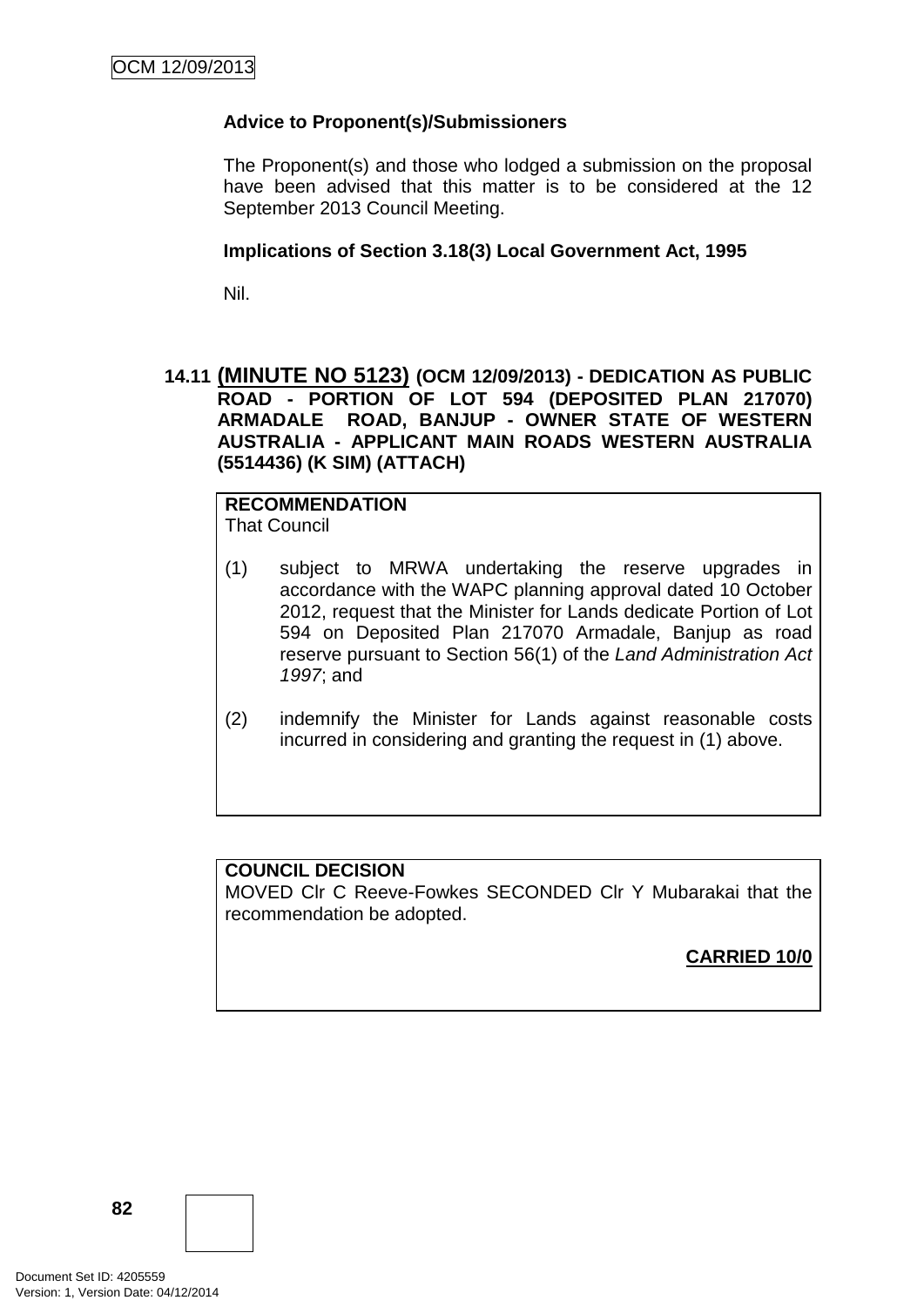# **Background**

Council at its Ordinary Council Meeting held on 13 September 2012 resolved as follows in respect of a planning application to modify Reserve 38912 (Banjup War Memorial) in order to facilitate modifications to the road network at the intersection of Armadale and Warton Road:

*That Council recommends that the application be approved by the Western Australian Planning Commission (WAPC), for additions and alterations to the existing War Memorial Park at No. 38912R (Lot 594) Armadale Road, Banjup, in accordance with the attached plans and subject to the inclusion of conditions and advice notes*

The conditions recommended for the upgrade to the war memorial, including new parking areas, lighting, fencing, provisions of services etc. WAPC approval was granted on 10 October 2012 for this; however, some of the conditions requested by the local government were not supported. The conditions imposed by the WAPC were only limited to implementation of the approved development plans.

This approval was based upon the requirement to relocate backwards the extent of the existing reserve containing the war memorial, given that a front portion was required for the road widening. As the approval has now been secured, and MRWA have agreed to implement it, MRWA have asked that the required road dedication of the front portion of the reserve take place.

## **Submission**

MRWA has written to the City requesting the dedication as road reserve that portion of Lot 594 identified in the planning approval to be re-vested as Road Reserve .

# **Report**

Plans the subject of the planning approval show that the war memorial and fencing being moved away from the frontage with Armadale Road. These works are required in order to accommodate new carriage ways associated with the upgrade of the Armadale/Warton Road intersection.

It is a statutory requirement that the Local Authority pass a resolution requesting that the Minister for Lands dedicate as public road land that is used by the public for road purposes.

Main Roads Western Australia has provided a written undertaking that they will complete all the works as required in the planning approval.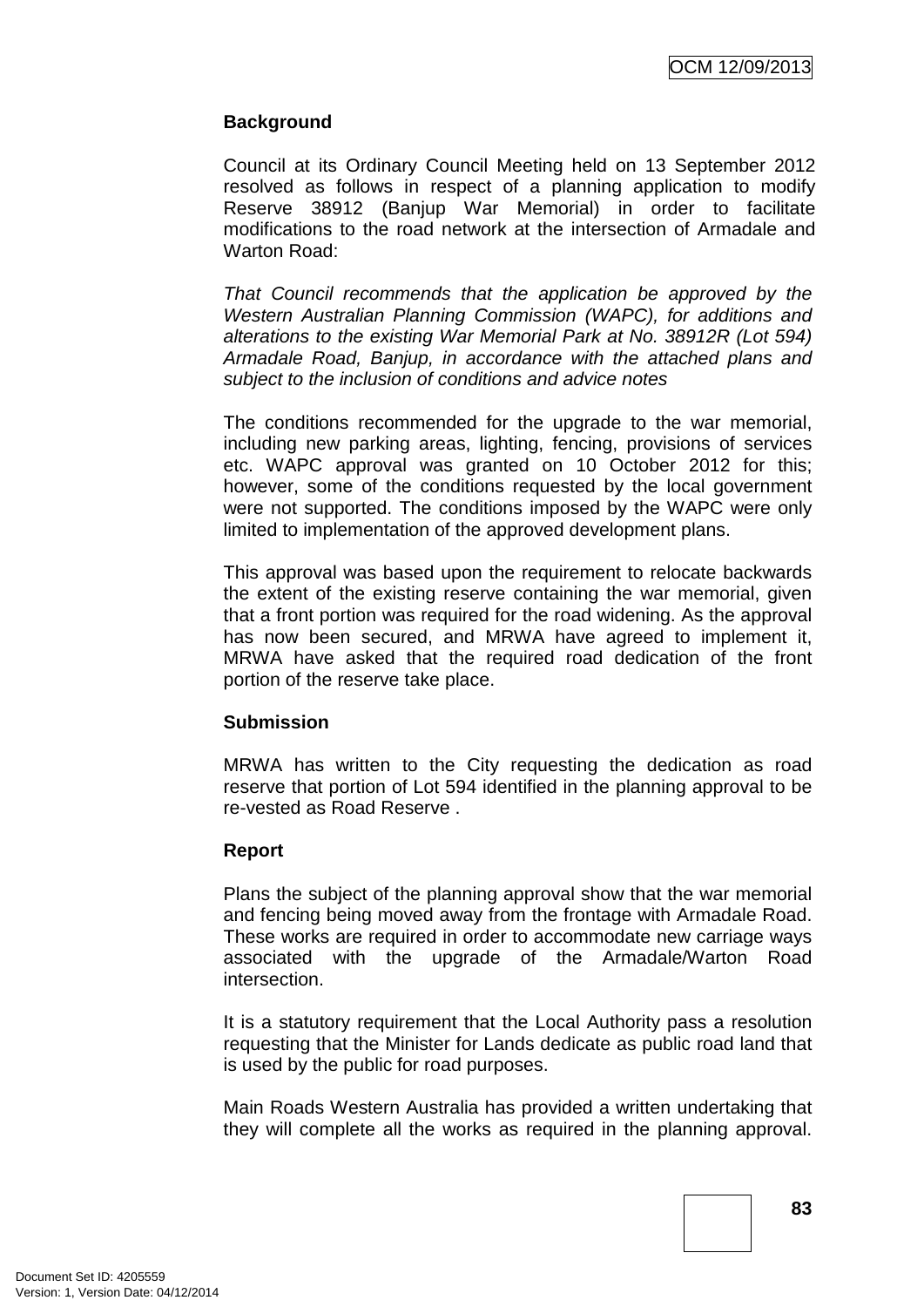Recommendations 2, 3, 5, 6, 7, 8, and 9 of the Council decision 13 September 2012 were not supported by the WAPC approval and as such have not been taken up by Main Roads Western Australia. The recommendations are contained in an advise letter the subject of Attachment 3 of this report.

MRWA report that budget constraints restrict them from undertaking the provision of water and lighting on the site. They advised that there is no scheme water in the vicinity and that the closest available power supply is some distance away in Warton Road. A solar power supply was investigated but this was found to be price prohibitive. Safety issues preclude the provision of a crossover and onsite parking. MRWA will provide mountable kerbing on the new road to allow parking similar to that which currently exists.

Following Council's resolution, the request will be forwarded to the Department of Lands. The road land will dedicate as road reserve and a balance Lot 202 on Deposited Plan will remain as Reserve 38912.

## **Strategic Plan/Policy Implications**

## **Growing City**

• To grow our City in a sustainable way by: using land efficiently, protecting the natural environment, and conserving biodiversity.

## **Leading & Listening**

• Manage our financial and infrastructure assets to provide a sustainable future.

# **Moving Around**

• An integrated transport system which balances environmental impacts and community needs.

## **Budget/Financial Implications**

MRWA have undertaken to meet all costs associated with the works subject of the WAPC approval.

## **Legal Implications**

Provisions of the *Land Administration Act 1997* refer.

# **Community Consultation**

The Banjup Residents Group and the RSL were consulted as part of the original Planning application.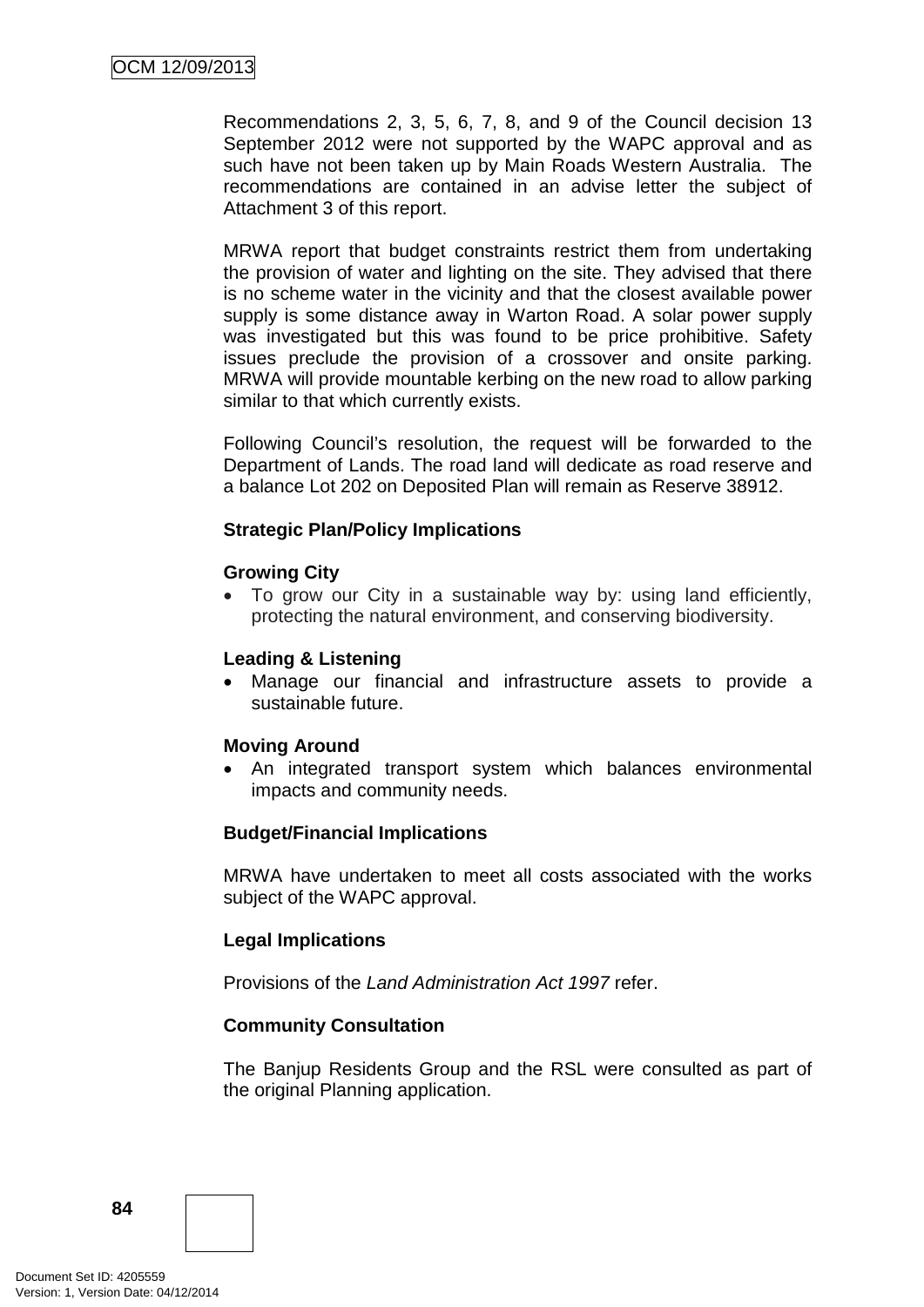# **Attachments**

- 1. Deposited Plan 74231
- 2. Location Plan
- 3. Advise to Applicant Letter re. Item 14.8 OCM 13 Sept 2012.

# **Advice to Proponent(s)/Submissioners**

Main Roads Western Australia has been advised.

# **Implications of Section 3.18(3) Local Government Act, 1995**

Nil.

# **14.12 (MINUTE NO 5124) (OCM 12/09/2013) - RETROSPECTIVE CHANGE OF USE FROM WAREHOUSE TO SHOWROOM, WAREHOUSE AND OFFICE - 24 HORUS BEND BIBRA LAKE - OWNER: CONSOLIDATED DEVELOPMENTS PTY LTD - APPLICANT: LOU SLOOT (6013021) (R SIM) (ATTACH)**

# **RECOMMENDATION**

That Council refuse to grant approval to commence development for a retrospective change of use from warehouse to showroom, warehouse and office at 24 Horus Bend, Bibra Lake for the following reasons:

- 1. The proposal does not comply with the car parking standards of Town Planning Scheme No. 3 set out in Table 3 – Commercial Use Classes and Table 4 – Industrial Use Classes for the proposed Showroom and Warehouse uses respectively.
- 2. The proposal is contrary to Town Planning Scheme No. 3 Clause 5.9.4 as the site will not be convenient, functional or accessible due to the proposed car parking short fall.
- 3. The proposed variation is contrary to orderly and proper planning where variation of the Scheme standards directly impact on the efficient operation of an important employment area.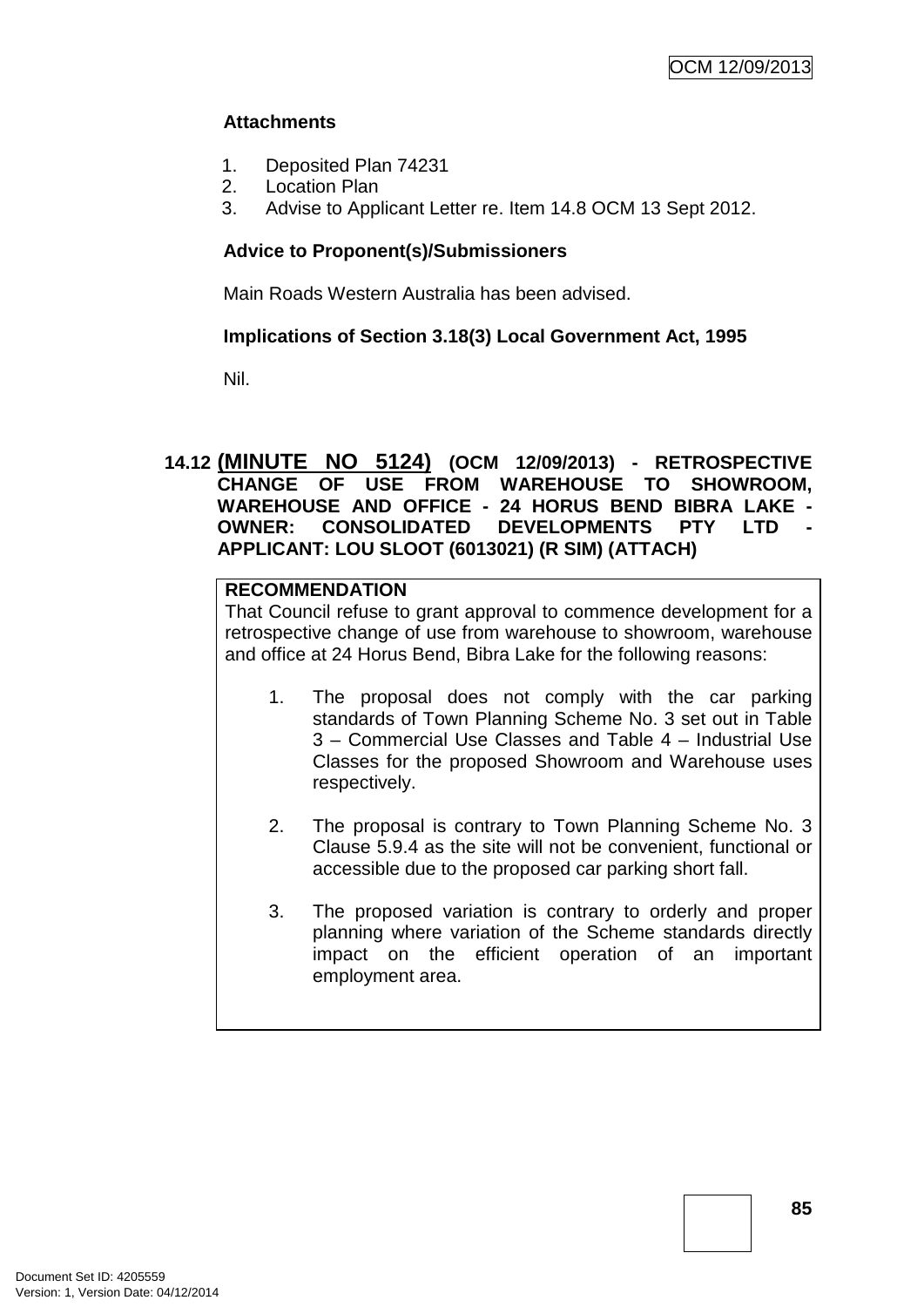## **COUNCIL DECISION**

MOVED Clr C Reeve-Fowkes SECONDED Clr Y Mubarakai that grant approval to commence development for a retrospective change of use from 'warehouse' to 'showroom, warehouse and office' at 24 Horus Bend, Bibra Lake subject to the following conditions:

- 1. All boats shall be displayed, serviced/maintained and stored inside the building at all times with no boats permitted to be displayed, serviced/maintained and/or stored outside the building.
- 2. No parking of vehicles or boats is permitted within the road reserve at any time.
- 3. A plan and description of any signage and advertising not exempt under Town Planning Scheme Schedule 5 shall be submitted to and approved by the City prior to the erection of any signage on the site/building.
- 4. No bunting is to be erected on the site. (Bunting includes streamers, streamer strips, banner strips or decorations of similar kind).
- 5. The approved change of use from warehouse to showroom, warehouse and office is limited to the current applicant and their existing business (the subject of this approval) and is not transferable to any other owner or tenant of the land.
- 6. The Use of site for showroom, warehouse and office shall cease and revert back to warehouse only in accordance with the previous approval issued by the City on 12 November 2012, upon a change in occupant of the building (through sale, lease or sub-lease of the premises or sale of the business).

**CARRIED 10/0**

#### **Reason for Decision**

The nature of this business will not create a massive influx of customers at any one time. At least 7 Elected Members have visited this site for independent inspection. It is reasonable to support this local business, in this instance.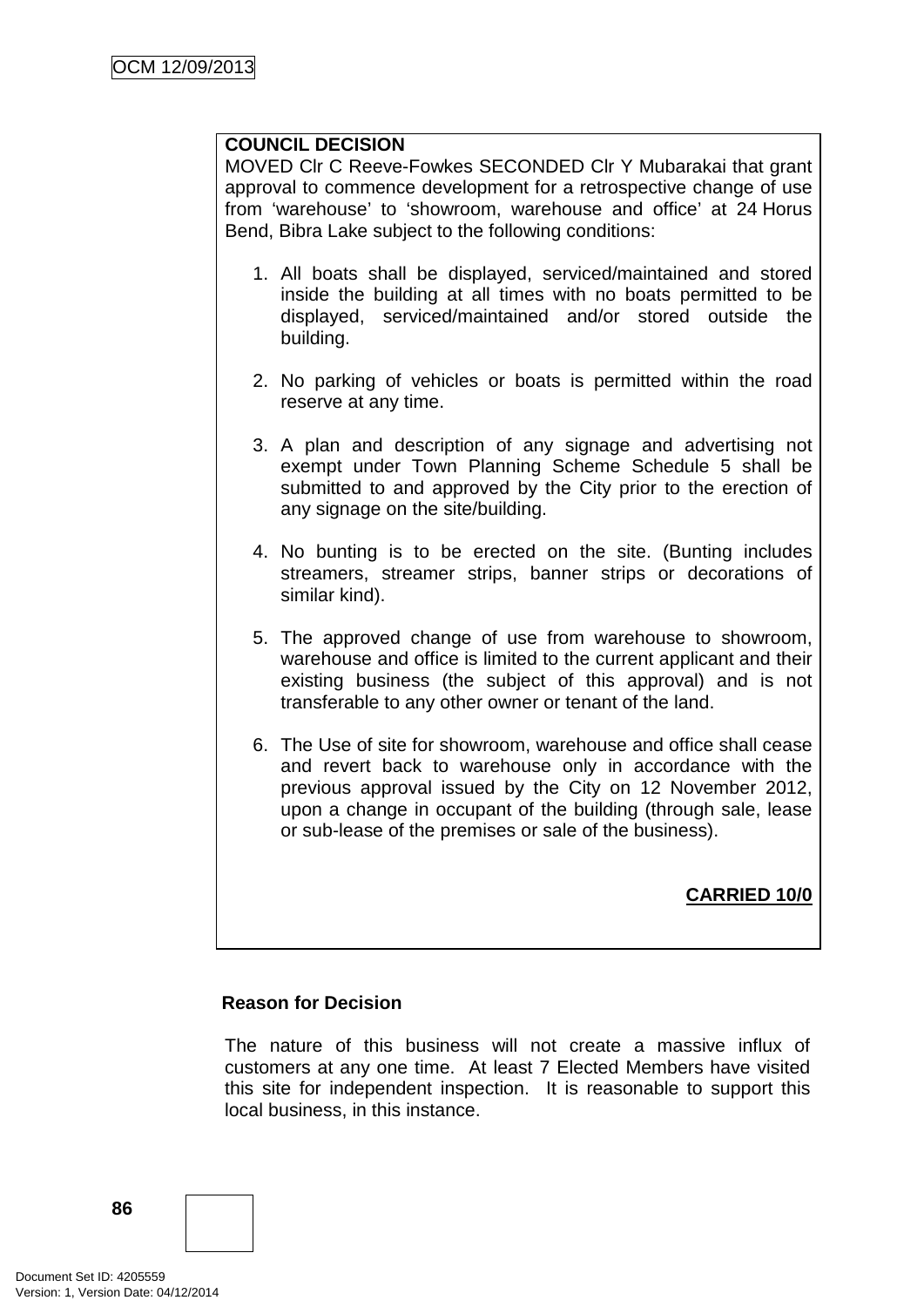## **Background**

The proposal seeks approval for a retrospective change of use from "warehouse" to "showroom and warehouse" at 24 Horus Bend, Bibra Lake. The subject site was approved as two warehouse units under delegated authority on 23 February 2011 with a provision of 10 parking spaces (5 parking spaces for each unit). An additional approval for office additions to existing warehouses was issued on 12 November 2012. No additional parking spaces formed part of this approval. The units are contained under one ownership on a single lot and are not strata titled.

On 18 December 2012, the City received application for a change of use from warehouse to general industry and boat sales. Unit 1 was intended to be used for a workshop to service and repair boats and Unit 2 was intended to be used as a showroom for ski related equipment. The application sought removal of one parking space to be used as a permanent display bay for sales and the creation of an additional 2 parking spaces located in front of the sales area for Unit 2. As part of the assessment process, both Units 1 and 2 required a provision of 9 parking spaces, resulting in a total onsite parking requirement of 18 car spaces. However, only 9 functional car spaces were being proposed. The application was refused under delegated authority on 6 February 2013 for the following reasons:

- 1. A total of 9 parking spaces were shown onsite in lieu of the required 18 parking spaces.
- 2. The 2 parking spaces located in front of the sales area for unit 2 shown on the plans were not consistent with the requirements of orderly and proper planning.

Following a subsequent site visit and meeting with the owner of 'Malibu Boats' by the City's Planning Officer on 14 February 2013, the current retrospective change of use application was received by the City on 5 March 2013 along with a covering letter setting out their justification for the variation. Plans and letter are attached.

At the Ordinary Council Meeting held on 13 June 2013, Council resolved to defer the matter until further discussions are held and report is presented to a future Council Meeting. On Tuesday 6 August 2013, three (3) of the City's elected members met onsite with the applicant and the City's Planning Officer to discuss the operations of the warehouse, showroom and office with the applicant.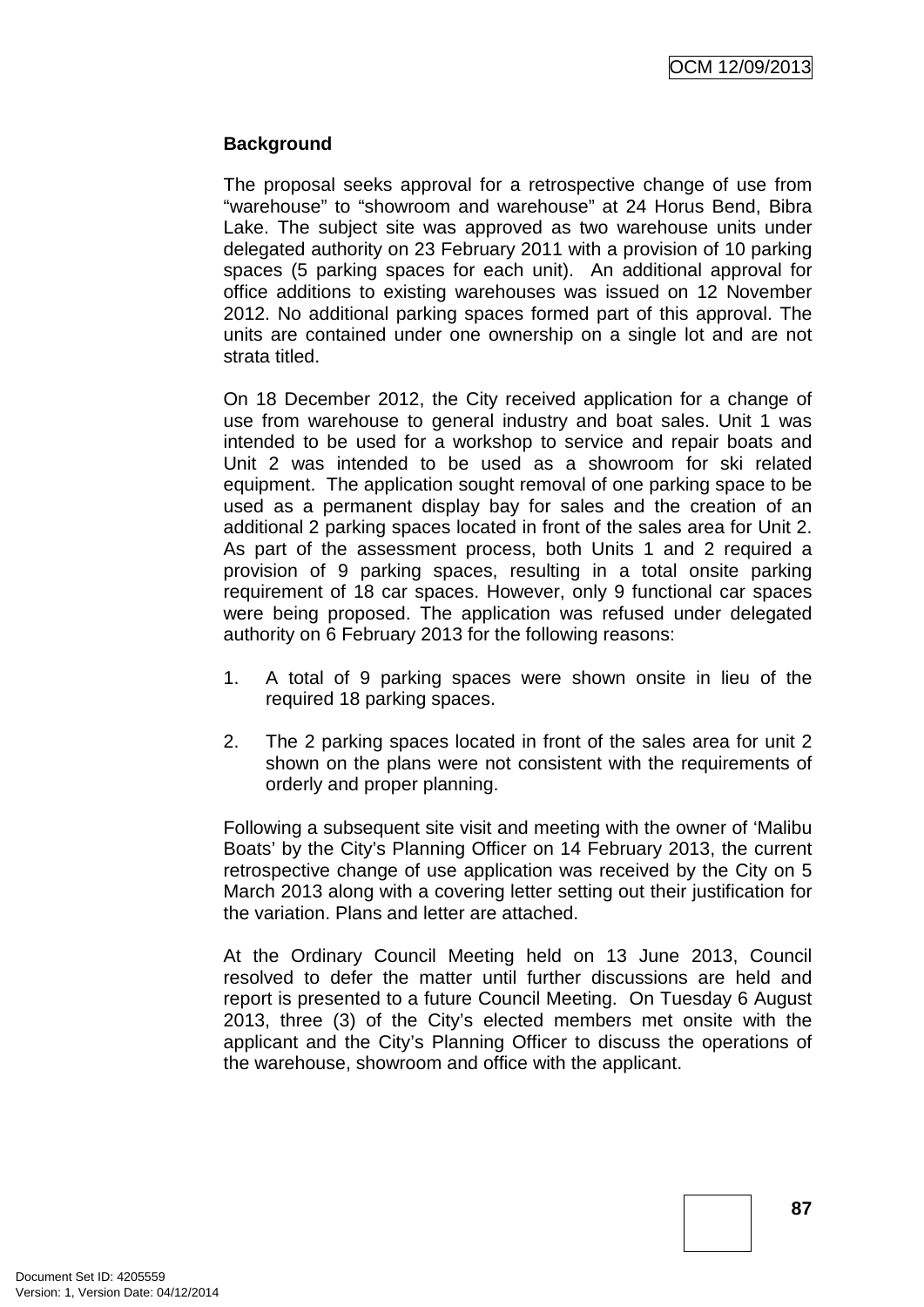# **Submission**

The site plan for the current retrospective application consists of a warehouse, showroom and ancillary offices.

#### Unit 1

This remains a warehouse with the applicant advising that minor maintenance and servicing of boats will occur.

## Unit 2

A site visit by the City's Planning Officer has determined that Unit 2 is currently being used as a 'showroom' under Town Planning Scheme No. 3. The applicant is proposing this unit be retrospectively approved as a showroom to allow the use to continue.

The two office additions approved in November 2012 are still intended to be utilized as office facilities.

The applicant has advised in writing that the warehouse and showroom will employ 3 staff members, which has been reduced from the 5 staff members indicated in the original application.

No parking area is being proposed for display of goods.

Based on the above information, the required parking standards for the original and proposed uses under Town Planning Scheme No. 3 are shown below.

| Application<br>No.                  | Approved<br>use                                           | Floor<br>space                                                                                    | Parking<br>standard                                                                                                                  | Required<br>parking                                | Parking<br>provided |
|-------------------------------------|-----------------------------------------------------------|---------------------------------------------------------------------------------------------------|--------------------------------------------------------------------------------------------------------------------------------------|----------------------------------------------------|---------------------|
| DA10/1036<br>Original<br>Approval   | $\overline{2}$<br>warehouse<br>units                      | $736m^2$                                                                                          | Warehouse<br>car bay<br>$=1$<br>per 100m <sup>2</sup> gla                                                                            | 4<br>car<br>bays<br>per<br>$lot$ $(8$ in<br>total) | 10<br>car<br>bays   |
| DA12/0867<br>Office<br>Additions    | Office<br>additions to<br>existing<br>warehouses          | Warehous<br>$e - 333m^2$<br>per unit<br>Office<br>$ \,$<br>35 $m^2$ per<br>unit                   | Warehouse -<br>1 car bay per<br>100 $m2$ gla<br>Office $-1$ car<br>bay per $50m²$<br>gla                                             | 4<br>car<br>bays per<br>$lot$ $(8$ in<br>total)    | 10<br>car<br>bays   |
| DA13/0196<br>Current<br>Application | of<br>Change<br>to<br>use<br>showroom<br>and<br>warehouse | Showroom<br>$-333$ m $^2$<br>Warehous<br>$e - 333m2$<br>Office<br>35m <sup>2</sup><br>per<br>unit | Showroom<br>1 Car bay per<br>$502$ gla<br>Warehouse $-$<br>1 car bay per<br>$100m^2$ gla<br>Office $-1$ car<br>bay per $50m²$<br>gla | 12<br>parking<br>bays.                             | 10<br>car<br>bays.  |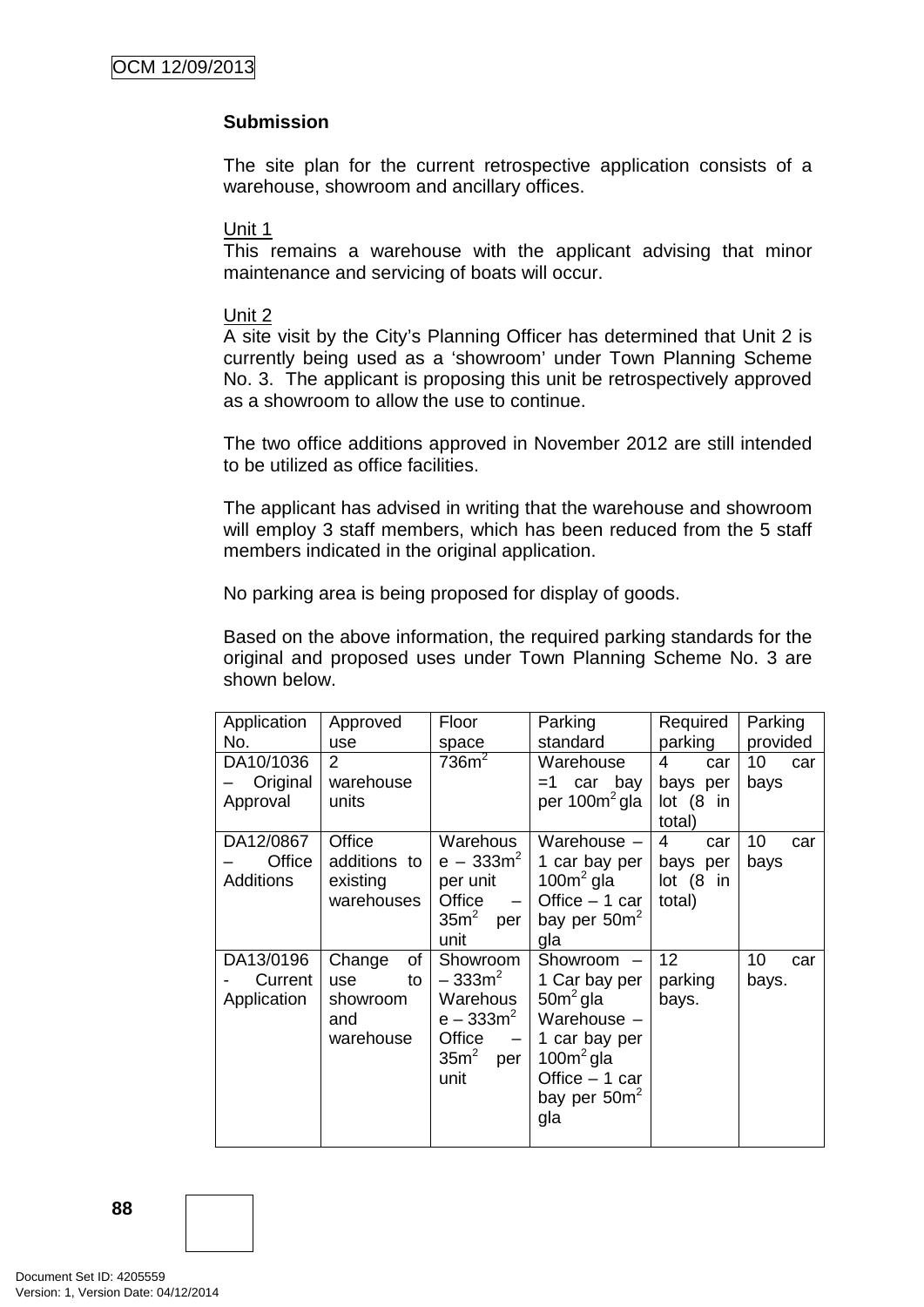The table above demonstrates that there will be a two bay car parking shortfall as a result of the proposed change of use.

There are 10 car bays on site whereas the Scheme requires the provision of 12 car bays to accommodate the proposal.

#### **Report**

While it is noted that the applicant has made several changes to the operations of the business with regard to intensity and scale in order to reduce the required onsite parking to an amount closer to the requirements under Town Planning Scheme No. 3, the current retrospective proposal generates a parking requirement that still exceeds the parking that is provided on site by two bays or 17%.

The use of the subject site as a showroom and ancillary warehouse facility will generate visitor trips and parking higher than that of what the original planning approval allowed for. A business primarily operating as a showroom for boats and ski related equipment will also present ongoing parking management issues due to the size of goods retailed from the subject site and expected day to day operations. The periodic delivery and dispatch of boats and ski related equipment could adversely impact on the onsite parking, with boats and ancillary equipment being temporarily located in parking areas in order to facilitate the arrival and removal of stock to and from the constrained site.

Furthermore if retrospective approval were to be granted for the proposed use, it may establish an undesirable precedent for the undersupply of car parking within the Phoenix Business Park on subsequent changes of use. It may then encourage applications for many similar speculative warehouse developments to seek a change of use where sufficient car parking cannot be provided.

The potential impact of cumulative car parking variations is substantial. There is already substantial development compliance and parking control issues relating to use of premises in this area. A large measure of this is attributed to speculative warehouse development with insufficient car parking for other uses.

In light of the above, retrospective change of use from "warehouse" to "showroom and warehouse" at 24 Horus Bend is considered:

1. To be contrary to the parking standards set out in the scheme for the proposed use.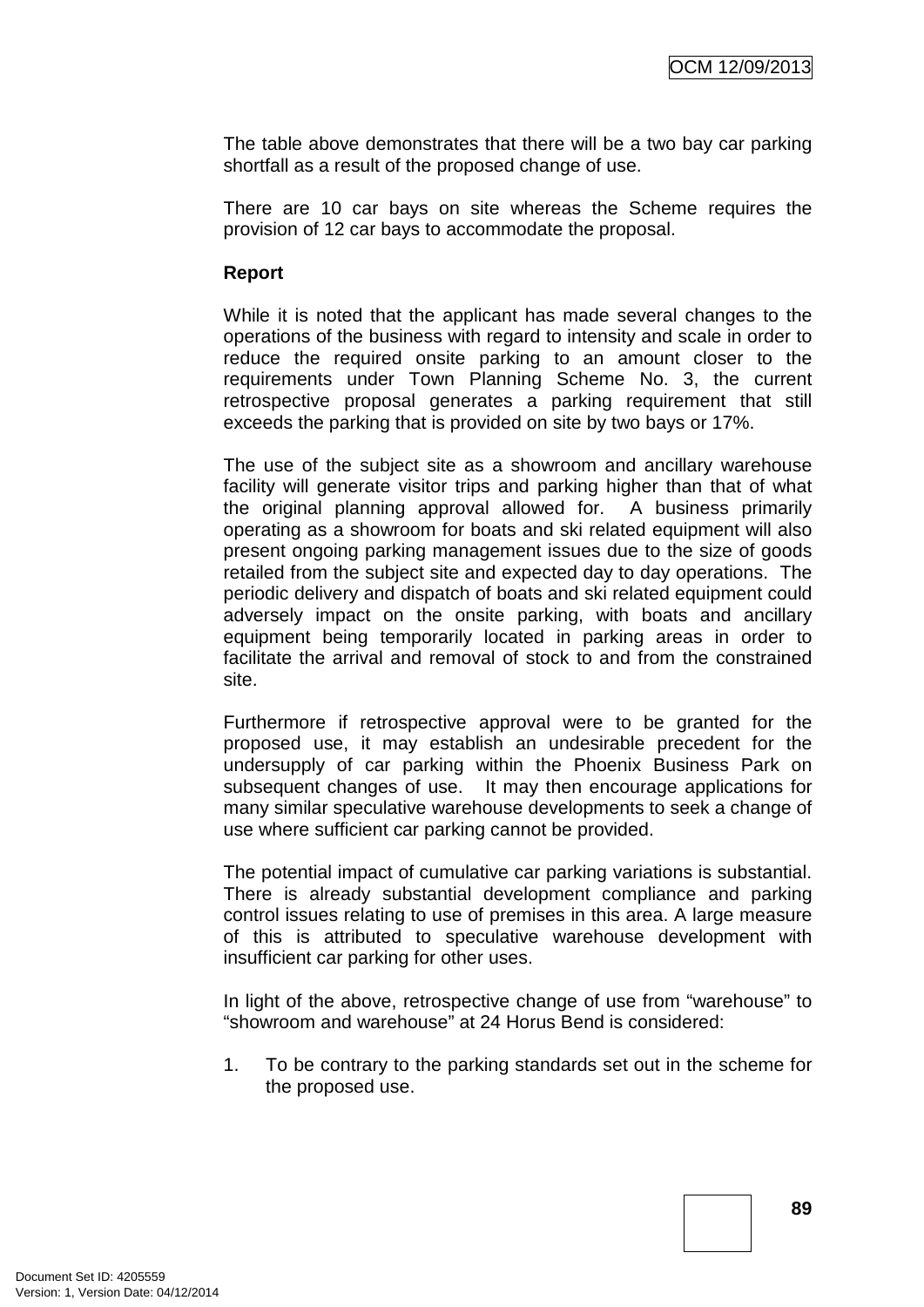- 2. Likely to affect the amenity of the surrounding area due to the impact of insufficient parking being provided on site for the proposed uses.
- 3. To be contrary to orderly and proper planning as approval would result in insufficient parking being provided for the use on site.

## **Strategic Plan/Policy Implications**

## **Growing City**

- To grow our City in a sustainable way by: using land efficiently, protecting the natural environment and conserving biodiversity.
- Development that is soundly balanced between new and existing areas.
- Investment in industrial and commercial areas, provide employment, careers and increase economic capacity in the City.

#### **Budget/Financial Implications**

N/A

#### **Legal Implications**

N/A

## **Community Consultation**

N/A

## **Attachment(s)**

- 1. Development Application Plans
- 2. Letter from Applicant

## **Advice to Proponent(s)/Submissioners**

N/A

## **Implications of Section 3.18(3) Local Government Act, 1995**

Nil.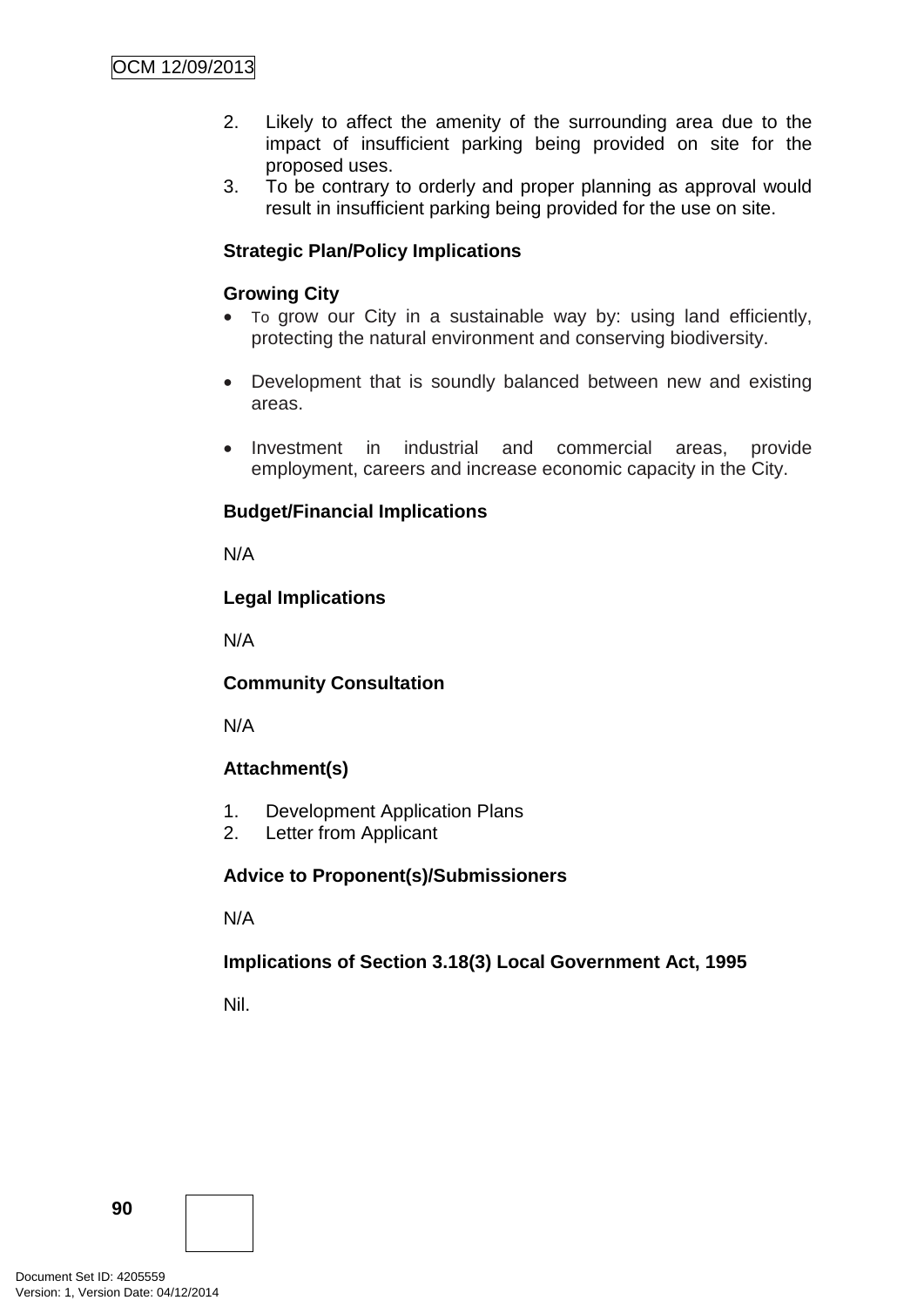## **15. FINANCE AND CORPORATE SERVICES DIVISION ISSUES**

# **15.1 (MINUTE NO 5125) (OCM 12/09/2013) - LIST OF CREDITORS PAID - JULY 2013 (076/001) (N MAURICIO) (ATTACH)**

## **RECOMMENDATION**

That Council adopt the List of Creditors Paid for July 2013, as attached to the Agenda.

# **COUNCIL DECISION**

MOVED Clr C Reeve-Fowkes SECONDED Clr Y Mubarakai that the recommendation be adopted.

**CARRIED 10/0**

# **Background**

It is a requirement of the Local Government (Financial Management) Regulations 1996, that a List of Creditors be compiled each month and provided to Council.

## **Submission**

N/A

## **Report**

The List of Accounts for July 2013 is attached to the Agenda for consideration. The list contains details of payments made by the City in relation to goods and services received by the City.

## **Strategic Plan/Policy Implications**

## **Leading & Listening**

- Effective and constructive dialogue with all City stakeholders.
- A responsive, accountable and sustainable organisation.

# **Budget/Financial Implications**

N/A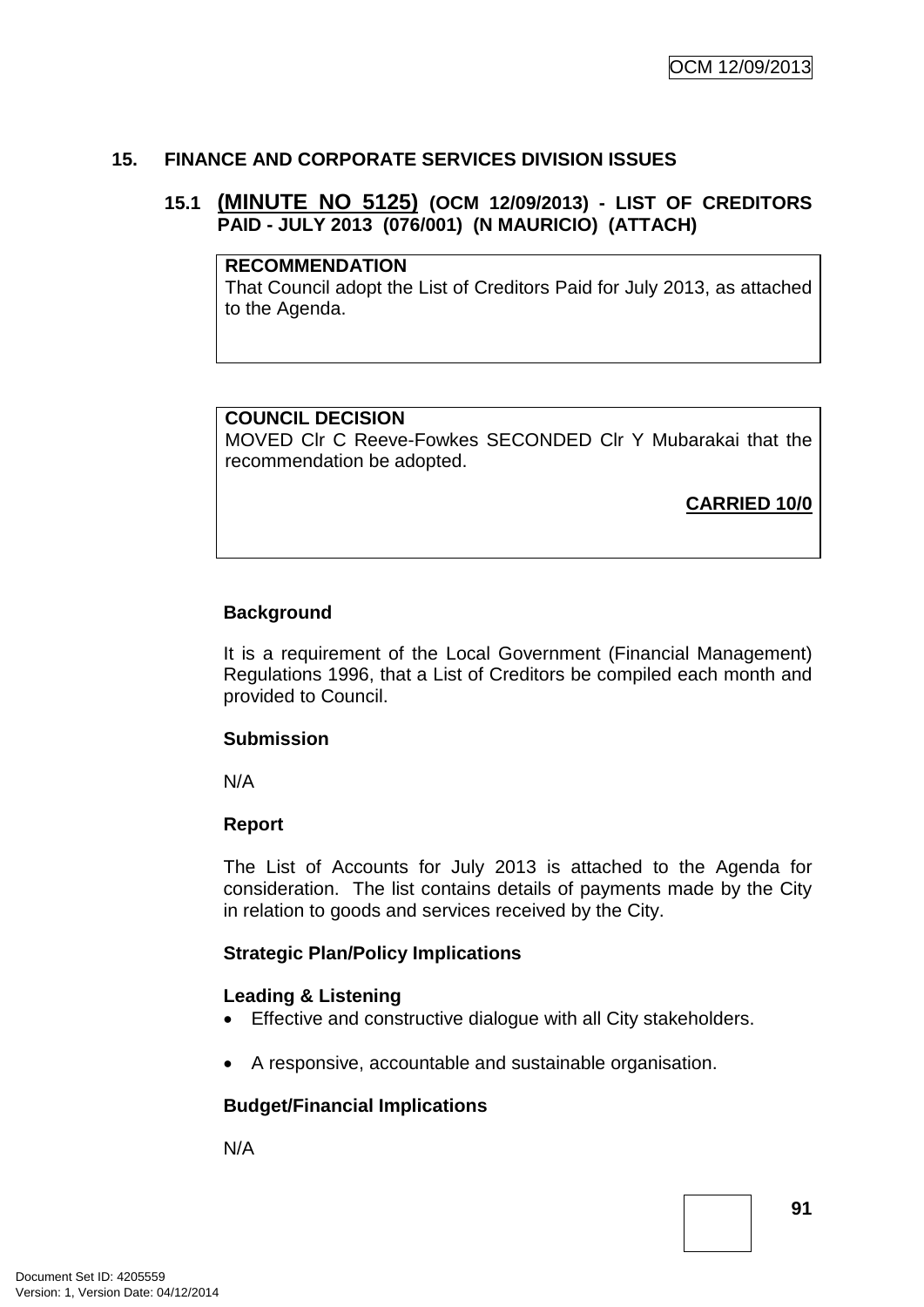# **Legal Implications**

N/A

# **Community Consultation**

N/A

# **Attachment(s)**

List of Creditors Paid – July 2013.

# **Advice to Proponent(s)/Submissioners**

N/A

**Implications of Section 3.18(3) Local Government Act, 1995**

Nil.

# **15.2 (MINUTE NO 5126) (OCM 12/09/2013) - STATEMENT OF FINANCIAL ACTIVITY AND ASSOCIATED REPORTS - JULY 2013 (071/001) (N MAURICIO) (ATTACH)**

## **RECOMMENDATION**

That Council receive the Statement of Financial Activity and associated Statements for July 2013, as attached to the Agenda.

## **COUNCIL DECISION**

MOVED Clr C Reeve-Fowkes SECONDED Clr Y Mubarakai that the recommendation be adopted.

**CARRIED 10/0**

# **Background**

Regulations 1996 prescribes that a local government is to prepare each month a Statement of Financial Activity.

Regulation 34(2) requires the Statement of Financial Activity to be accompanied by documents containing:–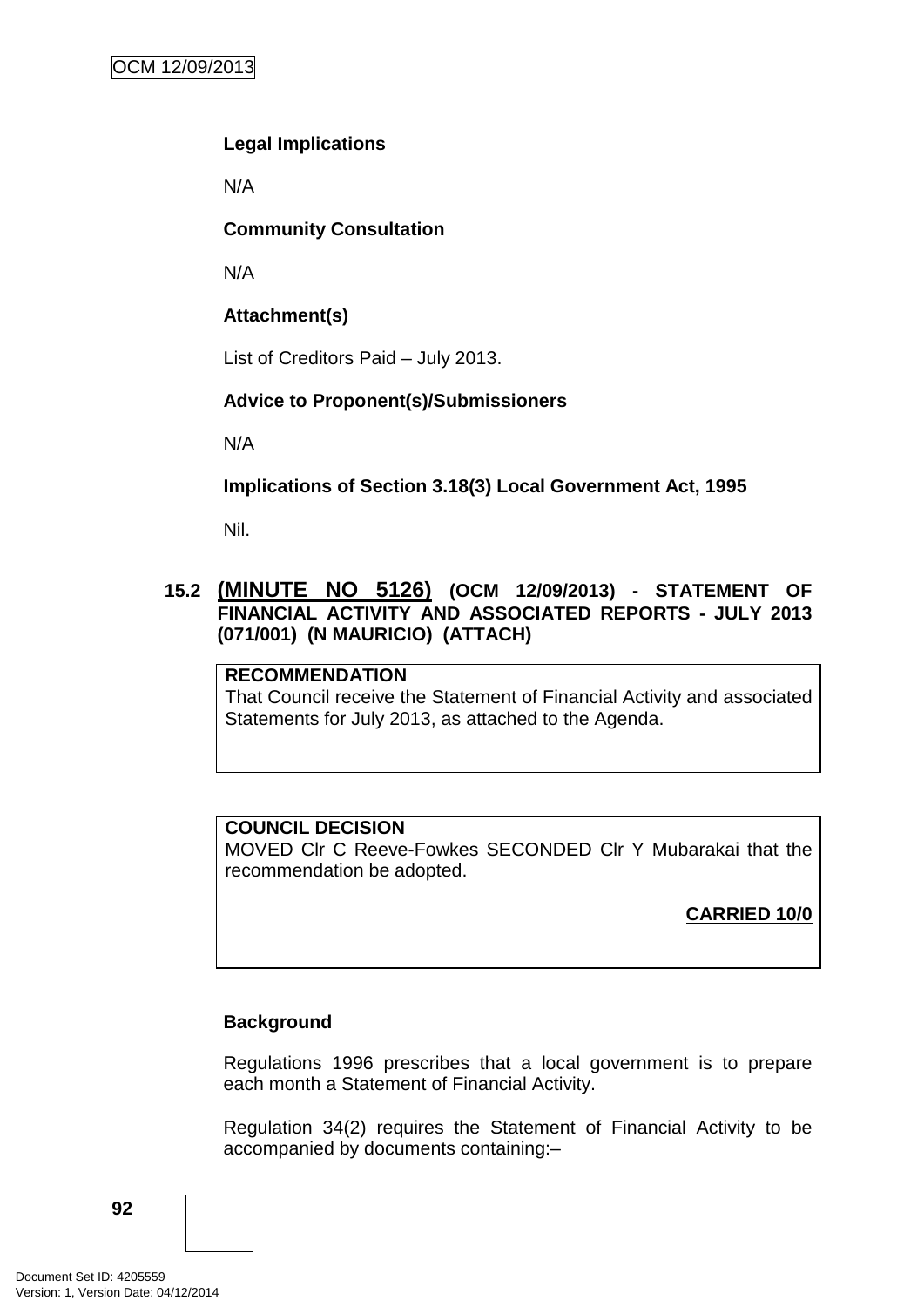- (a) details of the composition of the closing net current assets (less restricted and committed assets);
- (b) explanation for each material variance identified between YTD budgets and actuals; and
- (c) any other supporting information considered relevant by the local government.

Regulation 34(4)(a) prescribes that the Statement of Financial Activity and accompanying documents be presented to Council within 2 months after the end of the month to which the statement relates.

The regulations require the information reported in the statement to be shown either by nature and type, statutory program or business unit. The City chooses to report the information according to its organisational business structure, as well as by nature and type.

Financial Management Regulation 34(5) requires Council to annually set a materiality threshold for the purpose of disclosing budget variance details. Council adopted a materiality threshold variance of \$100,000 from the corresponding base amount for the 2013/14 financial year at the August meeting.

## **Submission**

N/A

## **Report**

## Closing Funds

The City's interim opening funds of \$10.3M mainly comprises the municipal funding for the carried forward capital projects of \$6.6M. The balance of the funds making up the Municipal Closing Funds (MCF) position will be transferred to the Community Infrastructure Reserve in line with the Budget Policy SC34 primarily for the Cockburn Regional Physical Activity and Education Centre at Cockburn Central West in line with the Adopted Council Long Term Financial Plan 2012/13 to 2021/22 and the Cockburn Central West (Received) Business Plan. Both the Carried Forward Capital Works and MCF will be presented to October 2013 OCM for Council's consideration.

Due to the levying of annual property rates and service charges in July, the City's closing funds sit at a very high \$86M (\$7.4M higher than the target budget). This will be gradually diminished during the year as municipal funded operating and capital expenses accrue.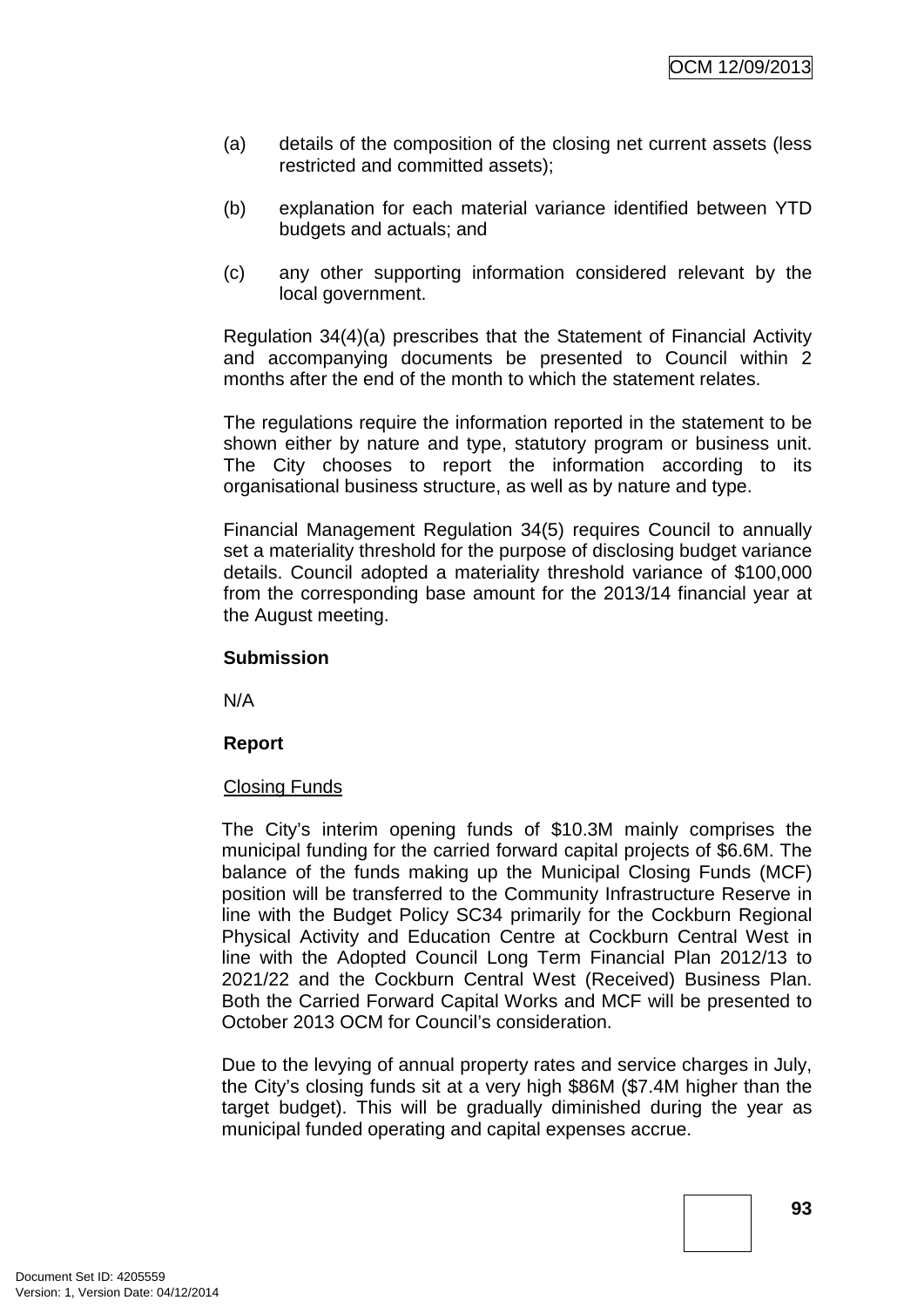The budgeted closing funds will fluctuate throughout the year, due to the impact of Council decisions. Details on the composition of the budgeted closing funds are outlined in Note 3 to the financial report.

## Operating Revenue

Operating revenue of \$81.6M is currently on track against the budget forecast of \$81.3M. However, several significant and compensating variances exist as detailed below:

- Rates levied are \$0.6M higher than budget target.
- Interest earnings are almost \$0.1M greater than budget target.
- Operating grants for Human Services of around \$0.5M have been rolled forward from the previous year.
- Waste Collection levy is close to \$0.5M more than the YTD budget.
- Commercial income from the HWRP is \$0.3M behind the budget target set.
- Prior year restricted revenue brought forward offsets current year revenue by nearly \$0.9M.

Further details of material variances are disclosed in the Agenda attachment.

#### Operating Expenditure

Operating expenditure for July was \$1.2M less than the budget target of \$9.9M (including depreciation). \$1.0M of this variance is attributed to underspending in material and contracts with significant variances in the following units:

- Parks & Environmental Services \$0.33M
- Information Services \$0.15M
- Infrastructure Services \$0.14M

The first month of a new financial year will typically show reduced spending, as focus is on finalising the prior year.

Employee costs were also generally down across the board by a combined \$0.4M. However, this is primarily caused by EOFY accrual entries and will rectify itself by the end of this FY.

The following table shows operating expenditure budget performance at a consolidated nature and type level:

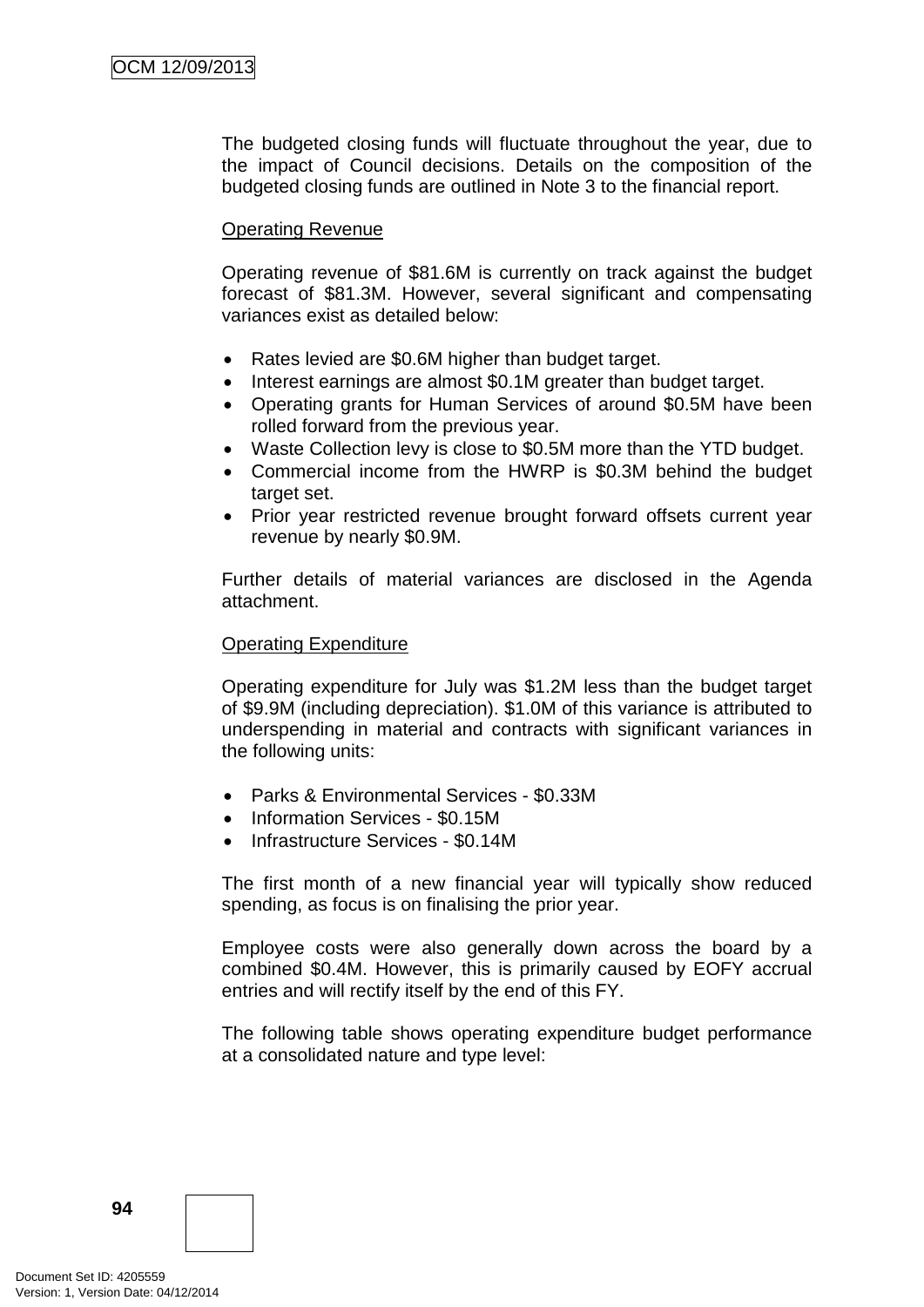| Nature or Type<br><b>Classification</b> | Actual | Amended<br><b>Budget</b> | <b>Variance to</b><br><b>Budget</b> |
|-----------------------------------------|--------|--------------------------|-------------------------------------|
|                                         |        |                          |                                     |
| <b>Employee Costs</b>                   | \$3.0M | \$3.4M                   | \$0.43M                             |
| <b>Materials and Contracts</b>          | \$1.8M | \$2.8M                   | \$1.00M                             |
| <b>Utilities</b>                        | \$0.5M | \$0.4M                   | $-$0.15M$                           |
| Insurances                              | \$1.2M | \$1.1M                   | $-$0.07M$                           |
| <b>Other Expenses</b>                   | \$0.6M | \$0.6M                   | $-$0.03M$                           |
| Depreciation (non cash)                 | \$1.8M | \$1.8M                   | \$0.05M                             |

## Capital Expenditure

The City's budgeted capital spends for July was \$7.7M versus actuals of just \$0.5M. This underspending is heavily impacted by the disruption to construction of the GP super clinic. The following shows the underspend variance by asset class:

- Building construction works \$6.0M
- Roads, footpaths & drainage \$0.8M
- Computer infrastructure & software \$0.1M
- Land development and acquisition \$0.1M
- Parks infrastructure development \$0.1M

The significant spending variances by project are disclosed in the attached CW Variance analysis report.

#### Capital Funding

Capital funding sources are highly correlated to capital spending and any sale of assets. Given the current high underspend within the capital budget, capital funding sources were also showing large variances.

Significant variances include:

- Proceeds from plant and vehicle sales were \$0.1M behind the YTD budget.
- Grants and developer contributions towards roads and buildings projects were collectively \$0.2M higher than the July budget target.
- Transfers from Reserves were \$7.0M behind budget, consistent with the overall underspend in the capital budget for buildings and infrastructure. This is primarily because of the disruption to the GP Super Clinic/Success Library project (\$4.0M).

#### Cash & Investments

Council's cash and current/non-current investment holdings at July month end was \$98.6M, down from \$102.2M in June. Whilst this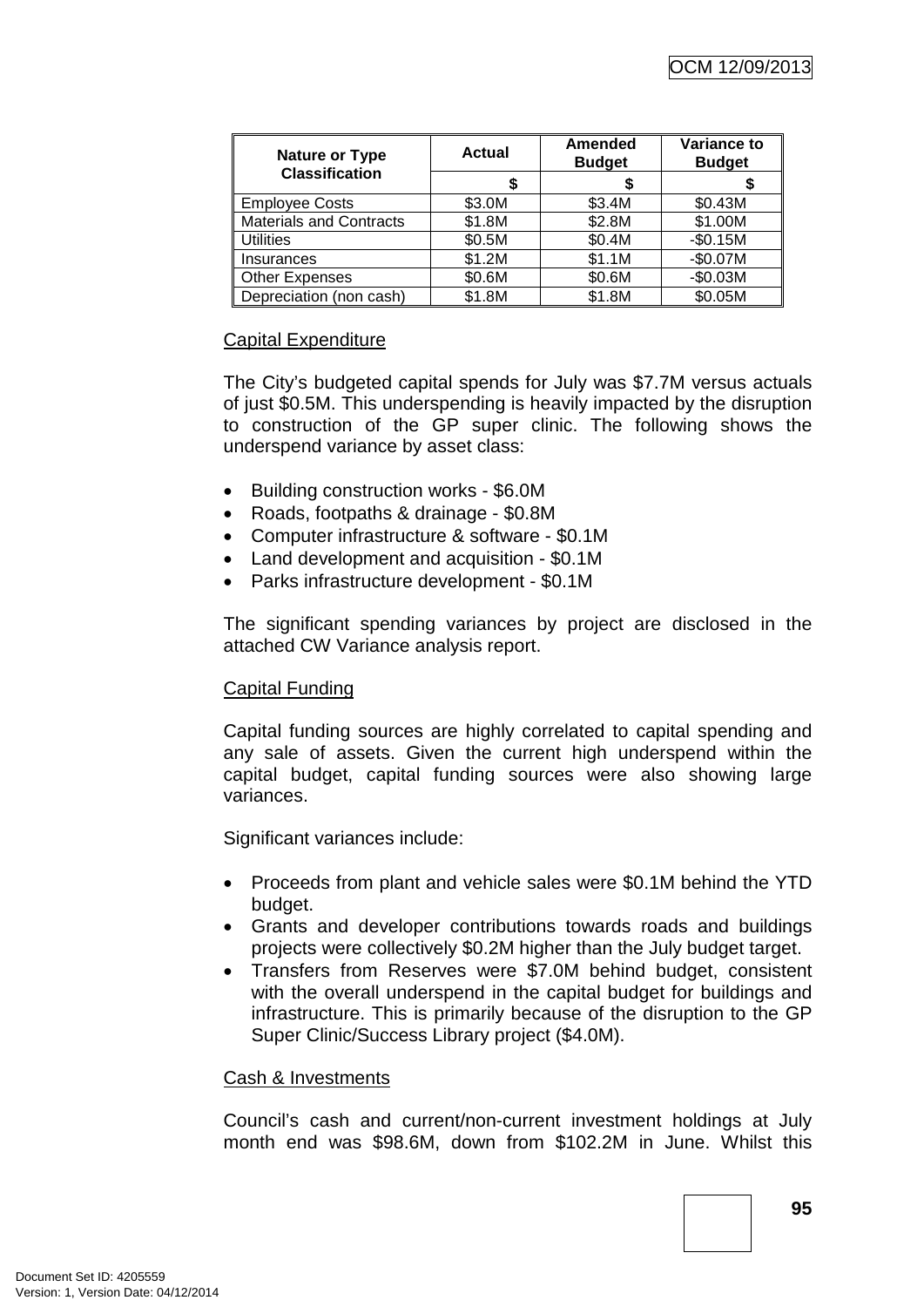appears high on the eve of the injection of the annual rates, substantial funds continue to be retained within cash backed reserves. However, a significant proportion of these funds are set aside for imminent major capital projects (CCW and balance of GP Super Clinic/Success Library).

\$75.5M represents the balance held in the cash backed reserves and another \$7.0M represents funds held for other restricted purposes such as bonds, restricted grants and infrastructure contributions. The remaining \$16.1M represents the cash/investment component of the City's working capital, ready to fund existing operations and commitments.

The City's investment portfolio made a weighted annualised return of 4.48% for July, little changed from 4.52% in June. This compares very favourably against the adopted benchmark result of 3.02% for BBSW.

The majority of investments are held in term deposit (TD) products placed with highly rated APRA (Australian Prudential Regulation Authority) regulated Australian banks. These are predominantly invested for terms ranging between six and twelve months in order to lock in current market rates in a falling interest rate environment. Factors considered when investing include maximising the value offered within the current interest rate yield curve and mitigating cash flow liquidity risks. The Reserve Bank reduced interest rates in July by another 25 basis points, taking the total reduction in rates over this recent round of quantitative easing to 150 basis points (1.50%). However, the City's longer horizon investment strategy has served to moderate negative impact on the City's overall budget performance for interest earnings.

#### Description of Graphs and Charts

There is a bar graph tracking Business Unit operating expenditure against budget. This provides a very quick view of how the different units are tracking and the comparative size of their budgets.

The Capital Expenditure graph tracks the YTD capital spends against the budget. It also includes an additional trend line for the total of YTD actual expenditure and committed orders. This gives a better indication of how the capital budget is being exhausted, rather than just purely actual cost alone.

A liquidity graph shows the level of Council's net current position (adjusted for restricted assets) and trends this against previous years. This gives a good indication of Council's capacity to meet its financial commitments over the course of the year.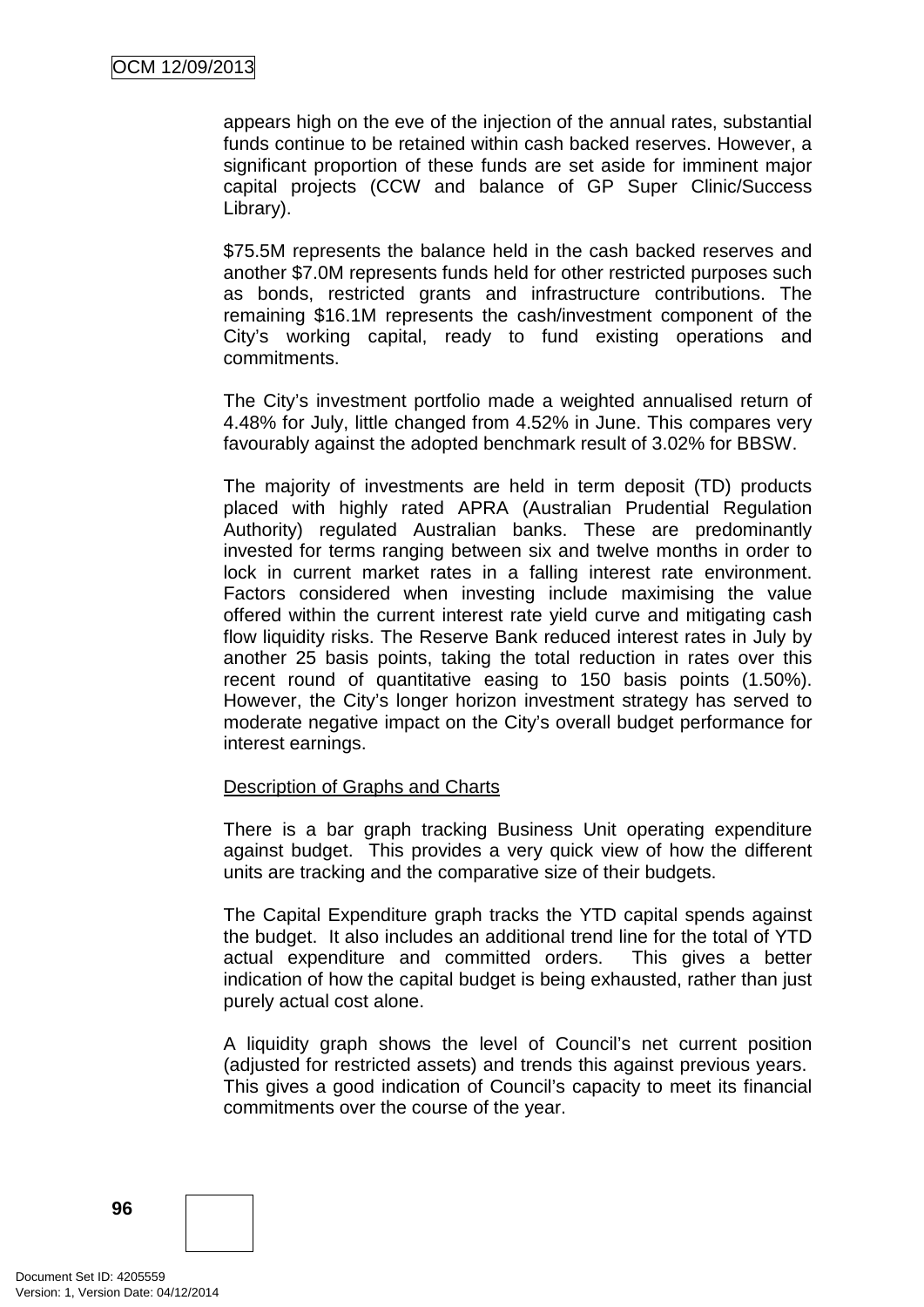Council's overall cash and investments position is provided in a line graph with a comparison against the YTD budget and the previous year's position at the same time.

Pie charts included show the break-up of actual operating income and expenditure by nature and type and the make-up of Council's current assets and liabilities (comprising the net current position).

## **Strategic Plan/Policy Implications**

## **Leading & Listening**

- A responsive, accountable and sustainable organisation.
- Manage our financial and infrastructure assets to provide a sustainable future.
- A culture of risk management and compliance with relevant legislation, policy and guidelines

# **Budget/Financial Implications**

Any material variances identified that will impact on Council's closing budget position will be addressed in the mid-year budget review.

# **Legal Implications**

N/A

# **Community Consultation**

N/A

# **Attachment(s)**

Statement of Financial Activity and associated statements – July 2013.

# **Advice to Proponent(s)/Submissioners**

N/A

# **Implications of Section 3.18(3) Local Government Act, 1995**

Nil.

# **16. ENGINEERING AND WORKS DIVISION ISSUES**

Nil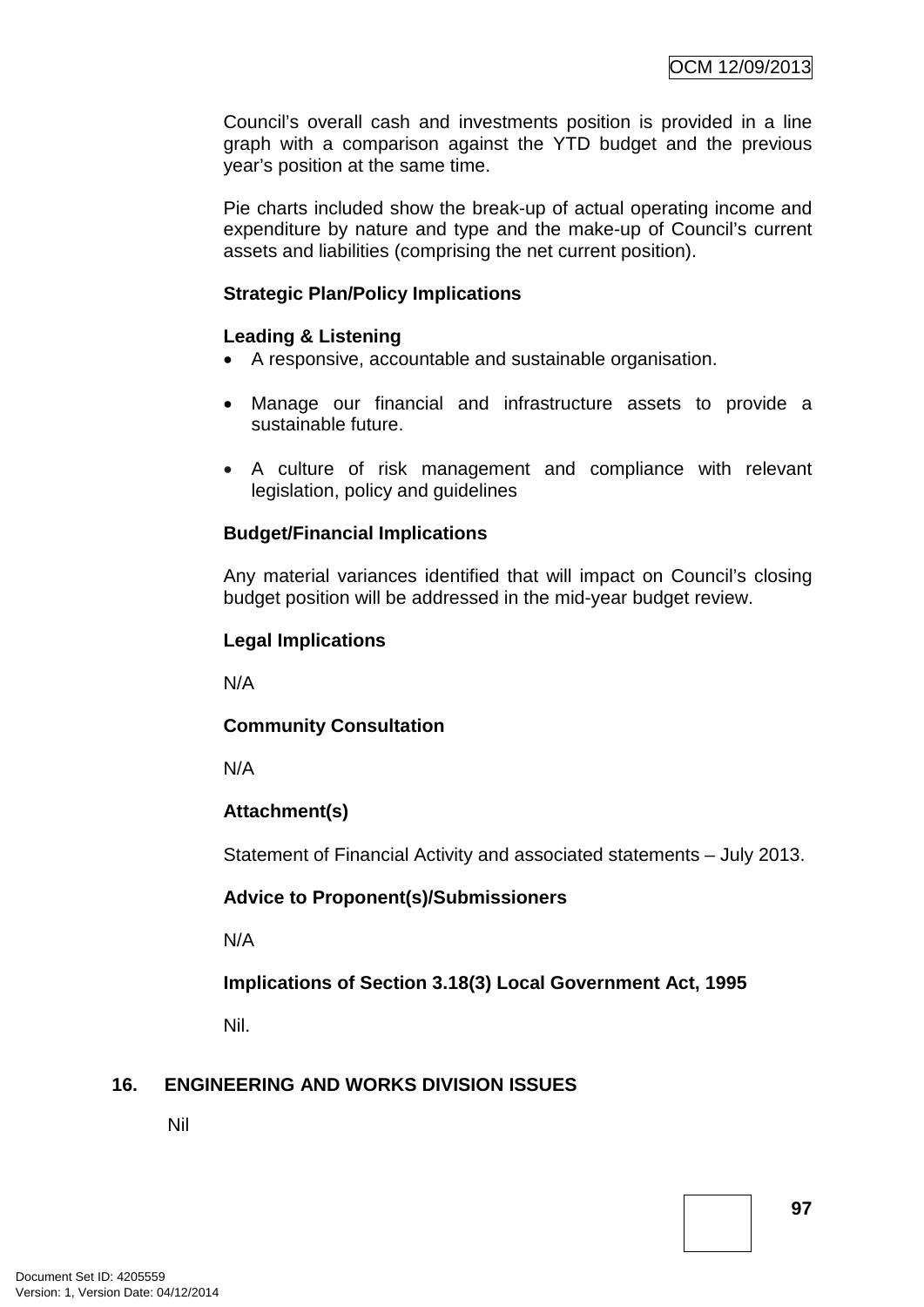## **17. COMMUNITY SERVICES DIVISION ISSUES**

## **17.1 (OCM 12/09/2013) - LEASE PORTION OF COCKBURN INTEGRATED HEALTH AND COMMUNITY FACILITY - 11 WENTWORTH PARADE, SUCCESS TO MAGA PTY LTD (R AVARD) (154/008) (ATTACH)**

**RECOMMENDATION** That Council

- (1) subject to there being no submissions received from the advertising of the proposal in accordance with the requirements of Section 3.58 of the Local Government Act, enter into an agreement to lease with Maga Pty Ltd trading as SKG Radiology for an area of 600 sq.m of the premises situated at 11 Wentworth Parade, Success, in accordance with the terms and conditions contained within the attached offer.
- (2) enter into a Lease for an initial period of 10 years with two options to renew each for a term of five (5) years;
- (3) accept an annual rent of \$375 per sq.m. plus all outgoings, with rent payments commencing 16 weeks after the lease commencement date, a fixed rent increase of 3% per annum, or a market rent review at option renewal dates; and
- (4) accept other terms and conditions for the lease in accordance with the attached offer.

## **COUNCIL DECISION**

MOVED Clr C Reeve-Fowkes SECONDED Clr Y Mubarakai that the recommendation be adopted.

# **CARRIED 10/0**

## **Background**

MMJ have been appointed as selling and property managers and have advertised extensively through targeted marketing, general media and site signage for expressions of interest to lease space for medically related services in the Cockburn Integrated Health and Community Facility. A viable, vibrant and integrated health centre requires a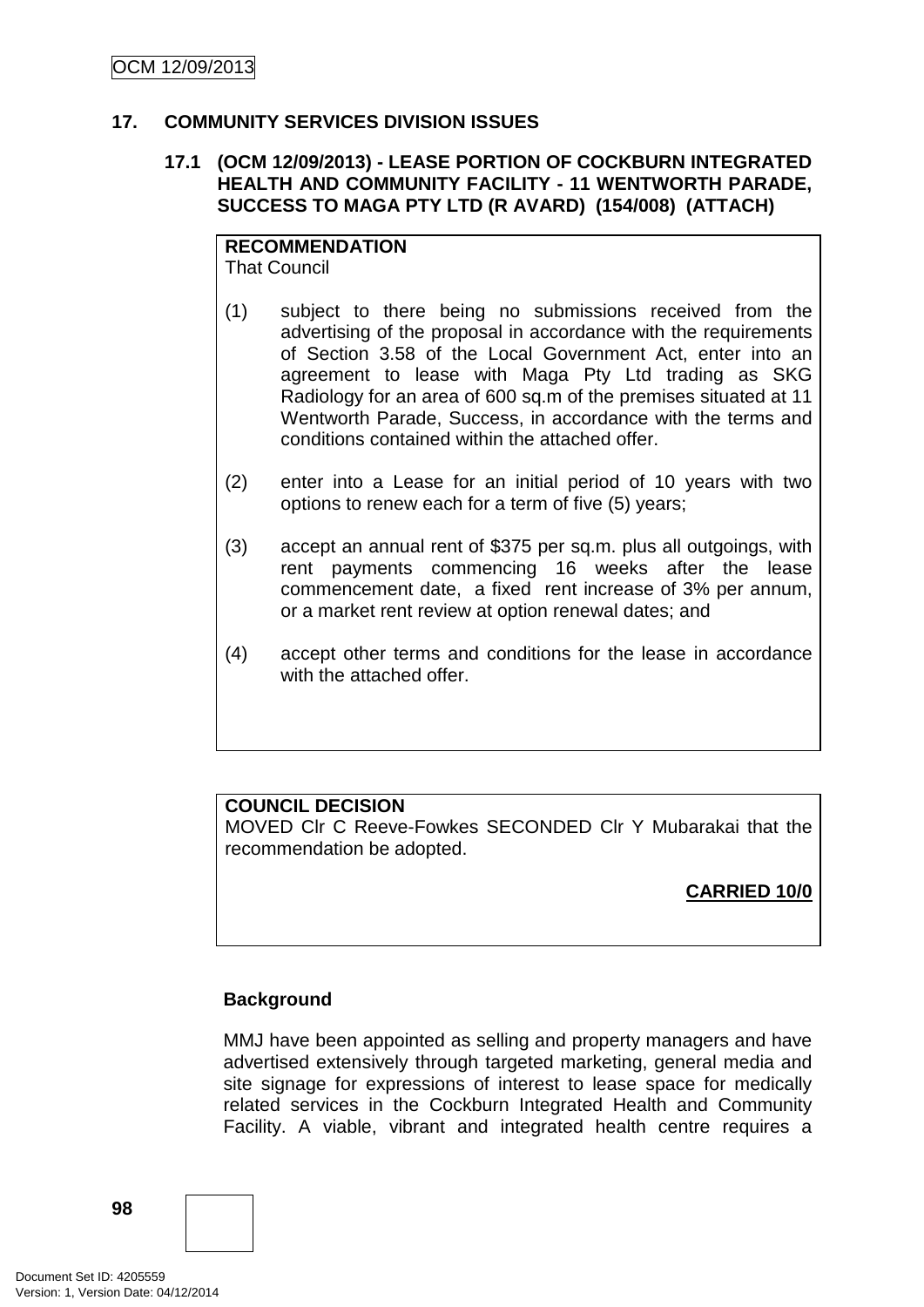comprehensive radiology practise to realise the centres service delivery and financial potential.

## **Submission**

Maga Pty Ltd trading as SKG Radiology has presented an offer to the City of Cockburn to lease 600 sq.m. of space to establish a radiology clinic to offer MRI,CT Ultra Sound and plain film at the Cockburn Integrated Health and Community Facility.

## **Report**

The intent of the Integrated Health and Community Facility as described in the Business Plan is a balance between two objectives. Firstly, to provide and facilitate the provision of community services in particular the library, meeting rooms, GP Superclinic. Secondly, the facility will generate income for the City through the leasing of property such as office accommodation, health services and the café. A radiology clinic located in the facility will contribute significantly to the two primary objectives.

SKG are a large national radiology company with a solid financial basis and well known to GP's who will operate from the new facility. The company will be required to invest several million dollars in equipment for the facility.

The City has received advice from MMJ that the offer from SKG (Maga Pty Ltd) is consistent with local current market levels and industry standards. They therefore recommend that Council accept the offer as market negotiation (see attachment).

The site of the Cockburn Integrated Health and Community Facility is currently on a crown reserve with a management order with the power to lease. An application has been made to the Department of Lands for the City to purchase the land and transfer it from Crown Reserve to freehold land vested in the City. This transfer is due to be completed by June 2014.

## **Strategic Plan/Policy Implications**

#### **Infrastructure**

- Community facilities that meet the diverse needs of the community now and into the future.
- Partnerships that help provide community infrastructure.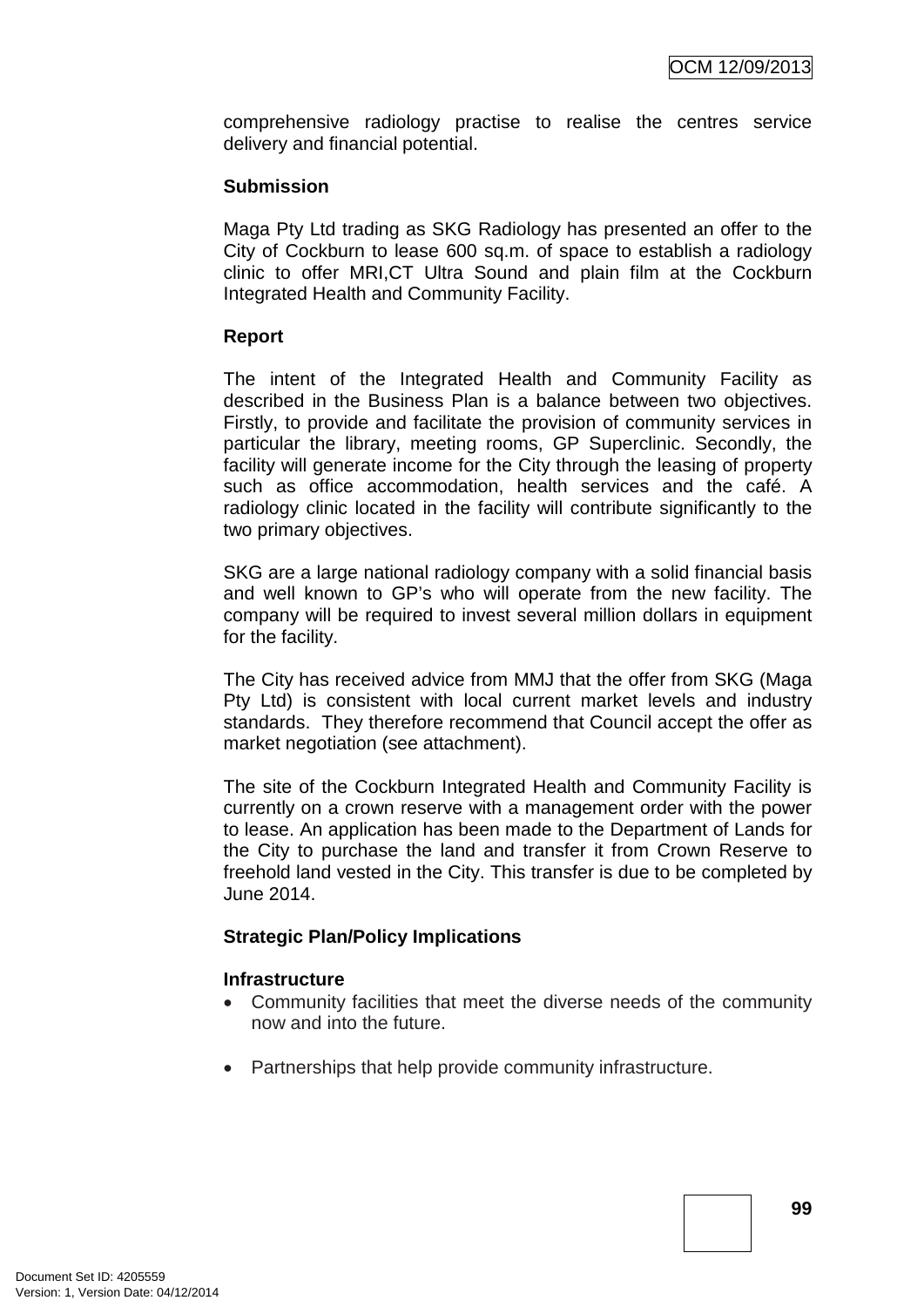# **A Prosperous City**

- Sustainable development that ensures Cockburn Central becomes a Strategic Regional Centre.
- Investment in the local economy to achieve a broad base of services and activities.

## **Budget/Financial Implications**

The lease to SKG will generate a steady income stream for the City. With the transfer of the land from Crown reserve to freehold the income from the tenancies in the Cockburn Integrated Health and Community Facility will be required to be expended on public open space in the area. This will be a ready source of funds for the development of recreation facilities at the Cockburn Central West site.

MMJ have advised that the proposed lease fee and the terms and conditions of the lease reflect current market conditions in the area for such a service in similar localities in metropolitan Perth. The 16 weeks rent free period is considered in line with current market levels and industry standards.

## **Legal Implications**

Section 3.58 of the *Local Government Act 1995* applies for which the City is required to give public notice of the proposed disposition (lease) and to consider any submissions made.

## **Community Consultation**

The Business Plan for the project was advertised for public comment in accordance with the requirements of the Act on 14 April in the West Australian and adopted by Council on 9 December 2010. There were no submissions received. A radiology service was included in the business plan as a preferred and likely tenancy.

# **Attachment(s)**

- 1. Offer to Lease.
- 2. MMJ Letter of professional opinion on offer.

## **Advice to Proponent(s)/Submissioners**

The Proponent(s) and those who lodged a submission on the proposal have been advised that this matter is to be considered at the 12 September 2013 Council Meeting.

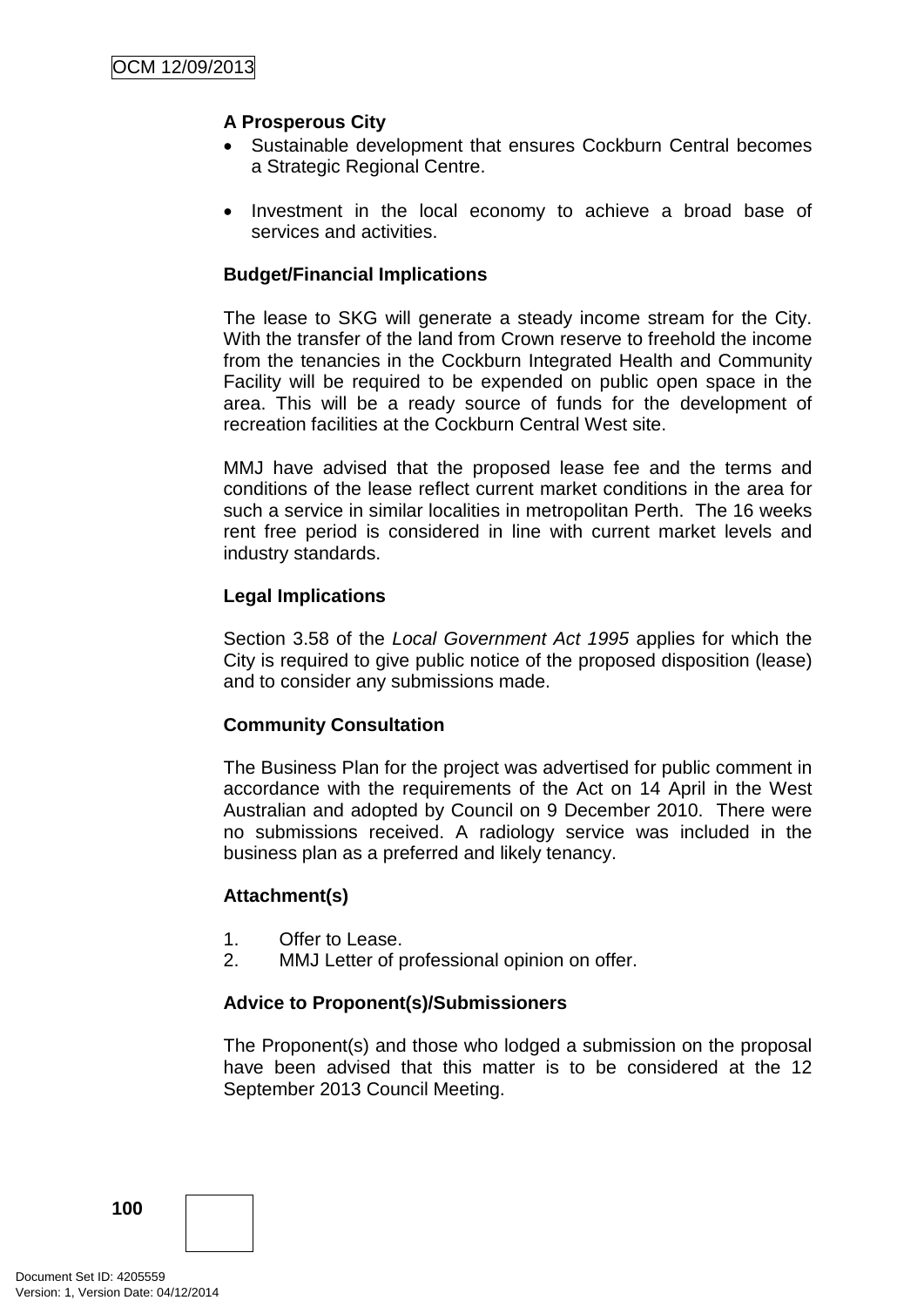# **Implications of Section 3.18(3) Local Government Act, 1995**

Nil.

## **17.2 (OCM 12/09/2013) - CITY OF COCKBURN FIRE CONTROL ORDER (112/010; 113/014) (D GREEN) (ATTACH)**

## **RECOMMENDATION**

That Council refers the Fire Control Order adopted at the July 2013 Council Meeting to the Bushfire Reference Group Meeting to be held on 1 October 2013 for re-consideration of the following matters:

- (1) policing of the new provisions related to keeping outbuildings clear of flammable material;
- (2) potential to replace these provisions with the previous requirement to install firebreaks around outbuildings;
- (3) opportunity for public comment on the changes regarding protection of outbuildings, and
- (4) public comment period for future Fire Control Orders.

## **COUNCIL DECISION**

## **Reason for Decision**

As Elected Members it is our duty to ensure the community is accorded a right to be consulted. We have regressed with the consultative process in regards Fire Control Order. This will hopefully be fixed once we send it back to the Bushfire Reference Group and they resubmit a more consultative process for Council's consideration.

## **Background**

At the Council Meeting conducted on 8 August 2013 Councillor Portelli submitted the following Notice of Motion for consideration at the September Council Meeting: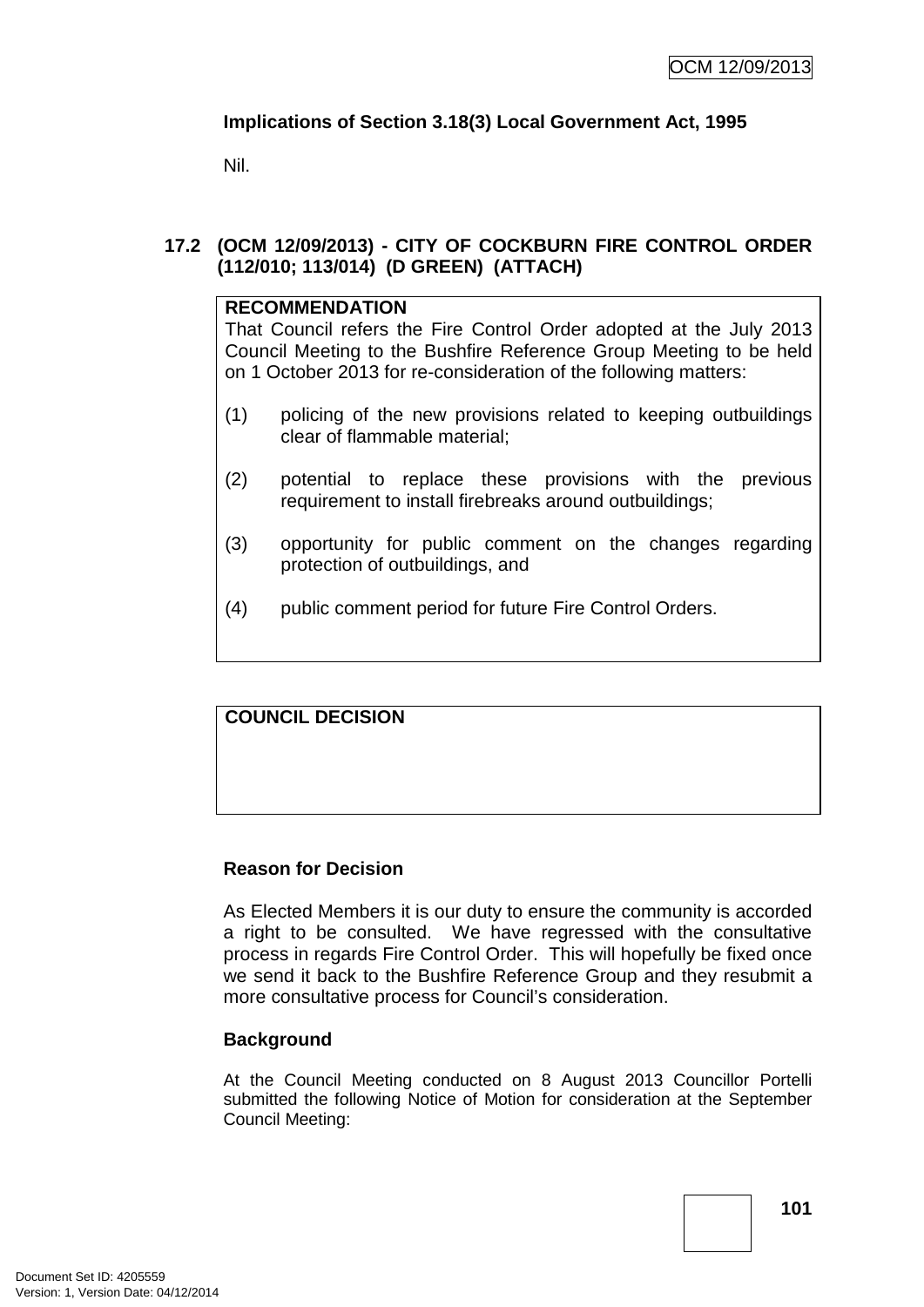*That Council refers the Fire Control Order adopted at the July 2013 Council Meeting to the Bushfire Reference Group Meeting to be held on 1 October 2013 for re consideration of the following matters:*

- *1. Policing of the new provisions related to keeping outbuildings clear of flammable material*
- *2. Potential to replace these provisions with the previous requirement to install firebreaks around outbuildings*
- *3. Opportunity for public comment on the changes regarding protection of outbuildings, and*
- *4. Public comment period for future Fire Control Orders*

#### **Submission**

N/A

#### **Report**

Matters of fire mitigation measures within the City of Cockburn have been addressed in the past through associated Local Law provisions. Local Laws are not flexible enough to enable modification of any requirements which are considered unsuitable for current circumstances, because of the cumbersome and time consuming amendment process, which discourages the replacement of redundant or superseded provisions with more relevant measures.

Accordingly, Council agreed to repeal the Local Laws associated with fire control and replace them with a Fire Control Order, which can be amended at any time by Council resolution.

Previous Council decisions related to this process, dating back to April 2013, are shown in the attachments.

While there has been some opposition to dates associated with firebreak installation periods in the Banjup area, the intent of the Notice of Motion is related to the amendment of the previous Fire Order provisions related to the requirement for firebreaks to be installed around structures located on lots greater than 2032m<sup>2</sup>.

The Draft Fire Order advertised for a 6 week public comment period did not contain a proposed amendment recommended to the Bushfire Reference Group which deleted that requirement and agreed to include what was considered a less imposing provision to ensure flammable material was not located within 5 metres of outbuildings as a preventative measure.

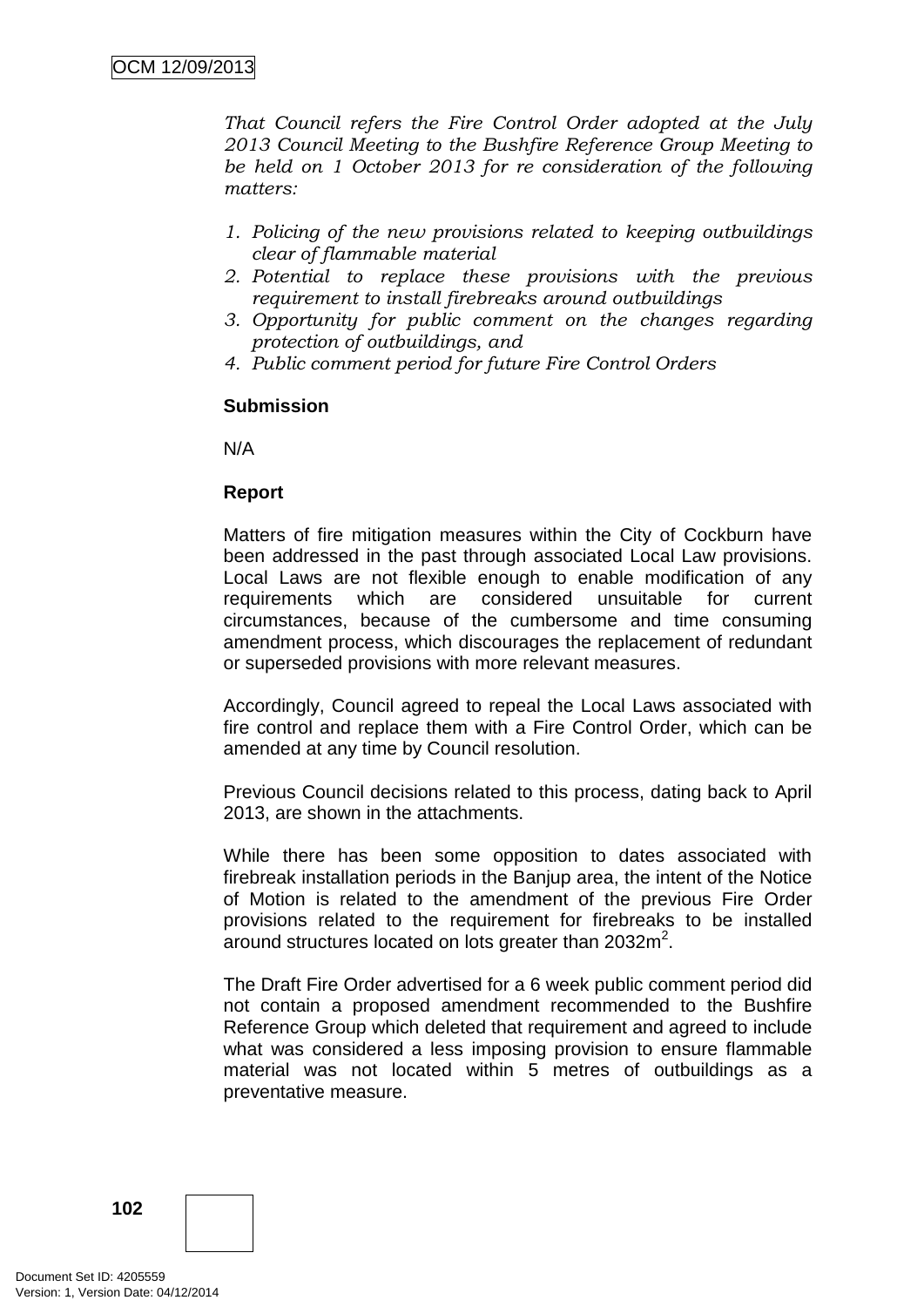Subsequently, the Banjup Resident`s Group has lobbied to have this provision overturned, primarily because it was unaware of the proposal and believes that the amended requirements will have detrimental consequences on fire reduction strategies applicable to their properties.

The Resident Group`s concerns are contained in the attached communication and are alluded to in Councillor Portelli`s reasons for submitting the Motion, also attached.

While the reasoning for amending the Fire Order was provided in the Officer Report submitted to the July 2013 Council Meeting, it was not clarified that the amendments had not been readvertised for public consultation.

Accordingly, there was no opportunity for any public feedback on those specific proposals to be provided for Council consideration.

By referring the issue back to the Council Reference Group established for the oversight of bushfire related issues gives the opportunity for those community concerns to be re considered.

## **Strategic Plan/Policy Implications**

## **Community & Lifestyle**

Safe communities and to improve the community's sense of safety.

## **Leading & Listening**

- Effective and constructive dialogue with all City stakeholders.
- A culture of risk management and compliance with relevant legislation, policy and guidelines

## **Budget/Financial Implications**

N/A

## **Legal Implications**

The Bush Fires Act 1954 enables Council to apply Fire Control Orders in the District.

## **Community Consultation**

The Bushfire Reference Group to consider and recommend.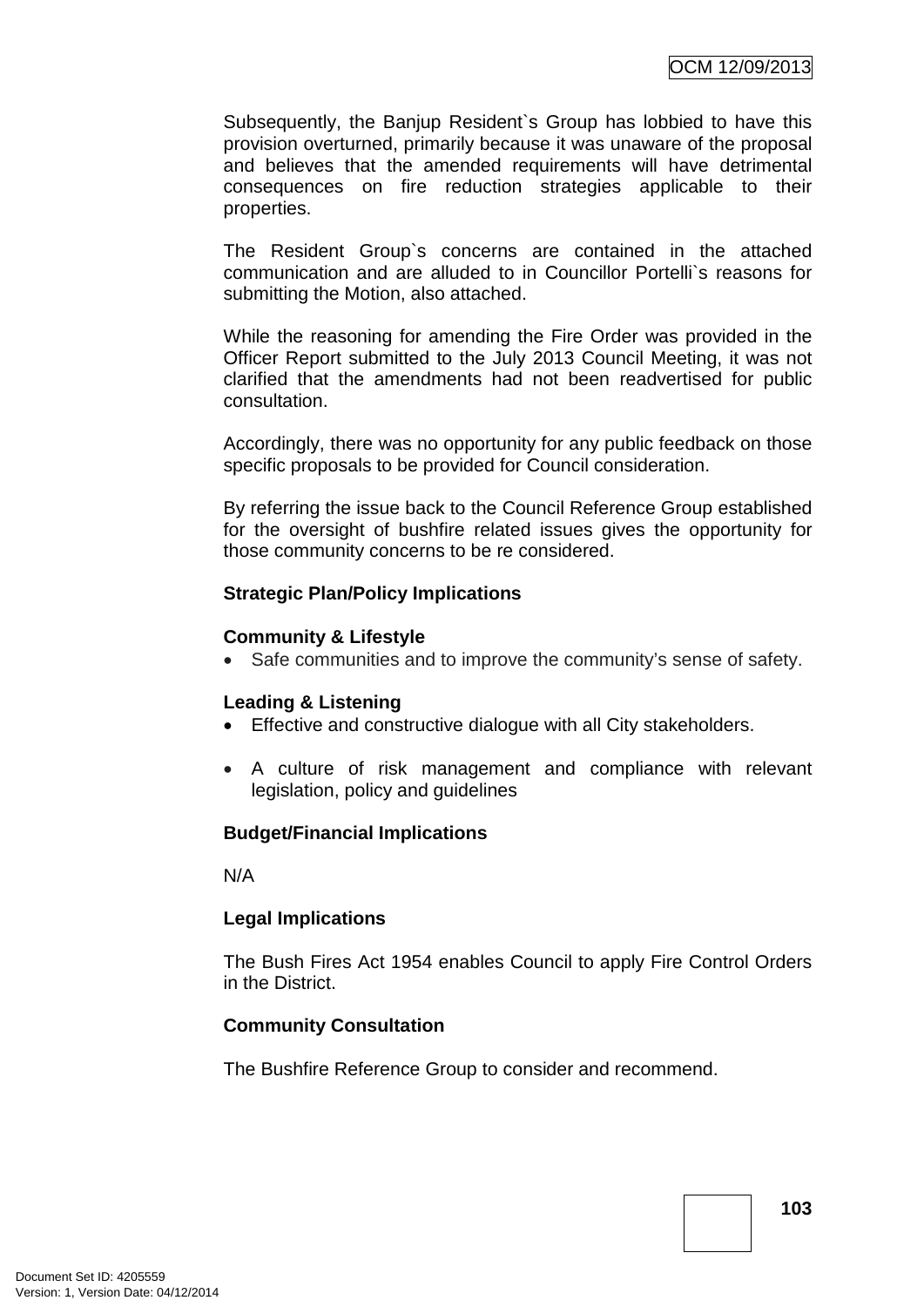# **Attachment(s)**

- 1. Adopted Fire Control Order (with track changes identified)
- 2. Minute 5078 11 July 2013
- 3. Minute 5025 11 April 2013
- 4. Correspondence Banjup Resident`s Group
- 5. Correspondence Councillor Portelli

## **Advice to Proponent(s)/Submissioners**

The Proponent(s) and those who lodged a submission on the proposal have been advised that this matter is to be considered at the 12 September 2013 Council meeting.

## **Implications of Section 3.18(3) Local Government Act, 1995**

Nil.

# **18. EXECUTIVE DIVISION ISSUES**

Nil

# **19. MOTIONS OF WHICH PREVIOUS NOTICE HAS BEEN GIVEN**

**19.1 (OCM 12/09/2013) - AMENDMENT TO 2013/14 FIRE CONTROL ORDER (112/010; 113/014) (D GREEN) (ATTACH)**

## **RECOMMENDATION**

That Council refer this matter to the Bushfire Reference Group for consideration.

# **COUNCIL DECISION**

MOVED Clr S Portelli SECONDED Clr Y Mubarakai that :

- (1) not refer the matter to the Bushfire Reference Group for consideration as recommended, and immediately amend the Fire Control Order adopted at the July 2013 Council meeting by:
	- 1. deletion of clause 2(b) "have the area which is within 5 metres of a shed or outbuilding clear of all dry vegetation, debris and flammable material"; and
	- 2. insertion of a new clause (2(b) "have a 3 metre fire break immediately surrounding all fuel dumps and ramps".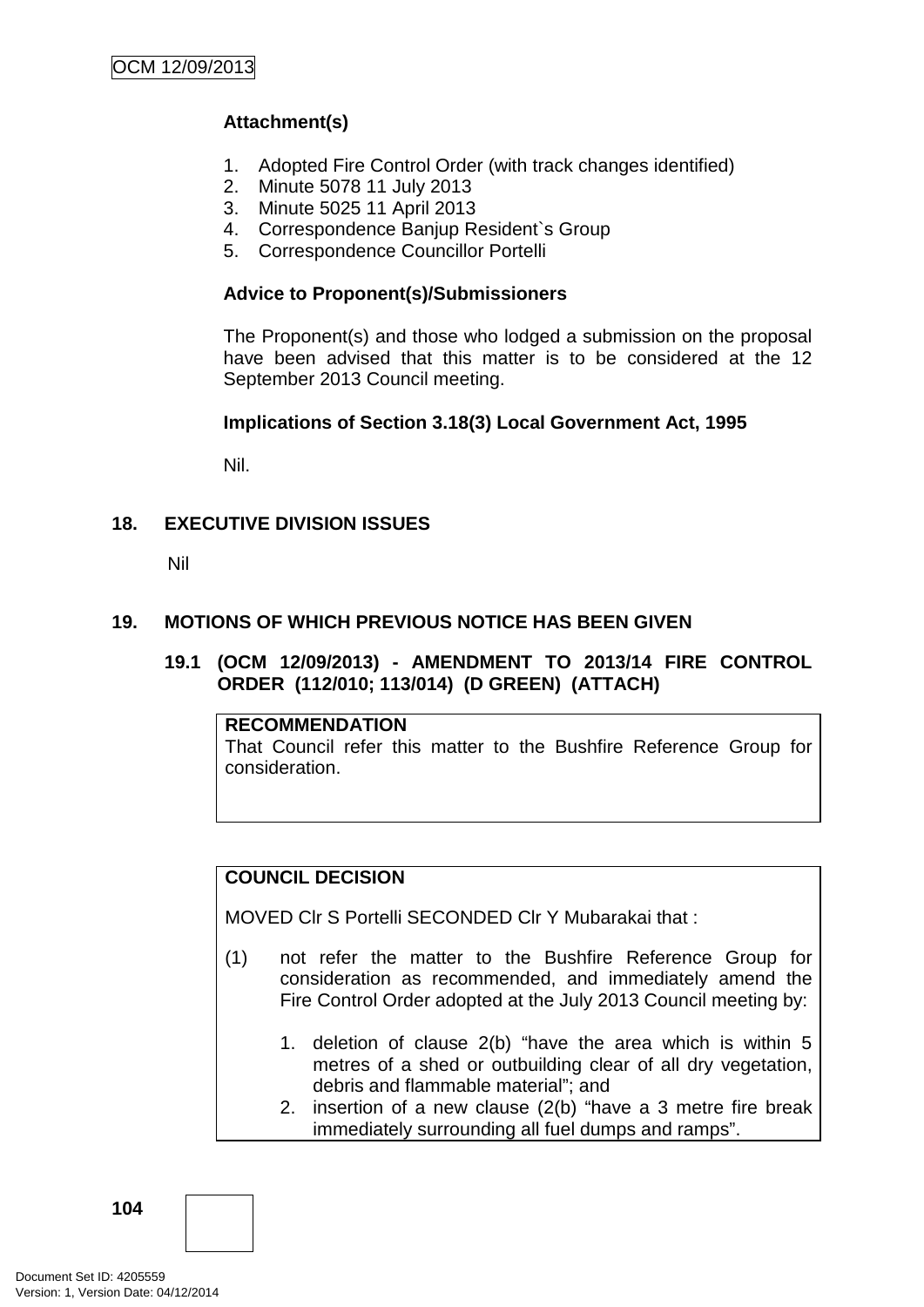- (2) advise all property owners/residents affected by the change to clause 2 (b) in writing within 20 days of the Council decision; and
- (3) require the advertisement of the amendment to the Fire Control Order on the City of Cockburn website.

# **CARRIED 7/3**

### **Reason for Decision**

Any fuel dumps and ramps should have a trafficable area for fire protection and access. The 5m clearance rule in lieu of the 3m fire break around buildings has not been put through a consultative process and has been found wanting; lack of detail and clarification makes it ambiguous and cumbersome and impossible to police as was the case with the order it replaced. For example a hay shed that is open on the sides could have hay stacked on the outside under its eaves. This would not be compliant. An outbuilding could have a stack of fire wood leaning against the outside wall; this is not compliant. The people affected by Fire Control Orders need to provide their feedback to help provide a robust workable Order . Due to lack of consultation, this did not happen. The vague reference to it in the Bush Fire Reference Group's Minutes of the respective meeting shows that no detail was discussed and, if so, it was not minuted. On brief reading of the change it appeared to be reasonable but upon analysing the repercussions it is shown to be poorly thought through. The main dwelling or home is not even captured with the 5m clearance rule. This should have been the highest priority - to protect the residents.

#### **Background**

Clr Portelli has submitted the following Notice of Motion for Consideration at the Next Meeting, which was received by email on 16 August, 2013.

#### *That Council:*

*(1) adopt the revised City of Cockburn Fire Order as attached to the Agenda, to become effective immediately, and*

*(2) advise all landowners in the City of Cockburn whose property is greater than 2032m2 in area of the new Fire Order.*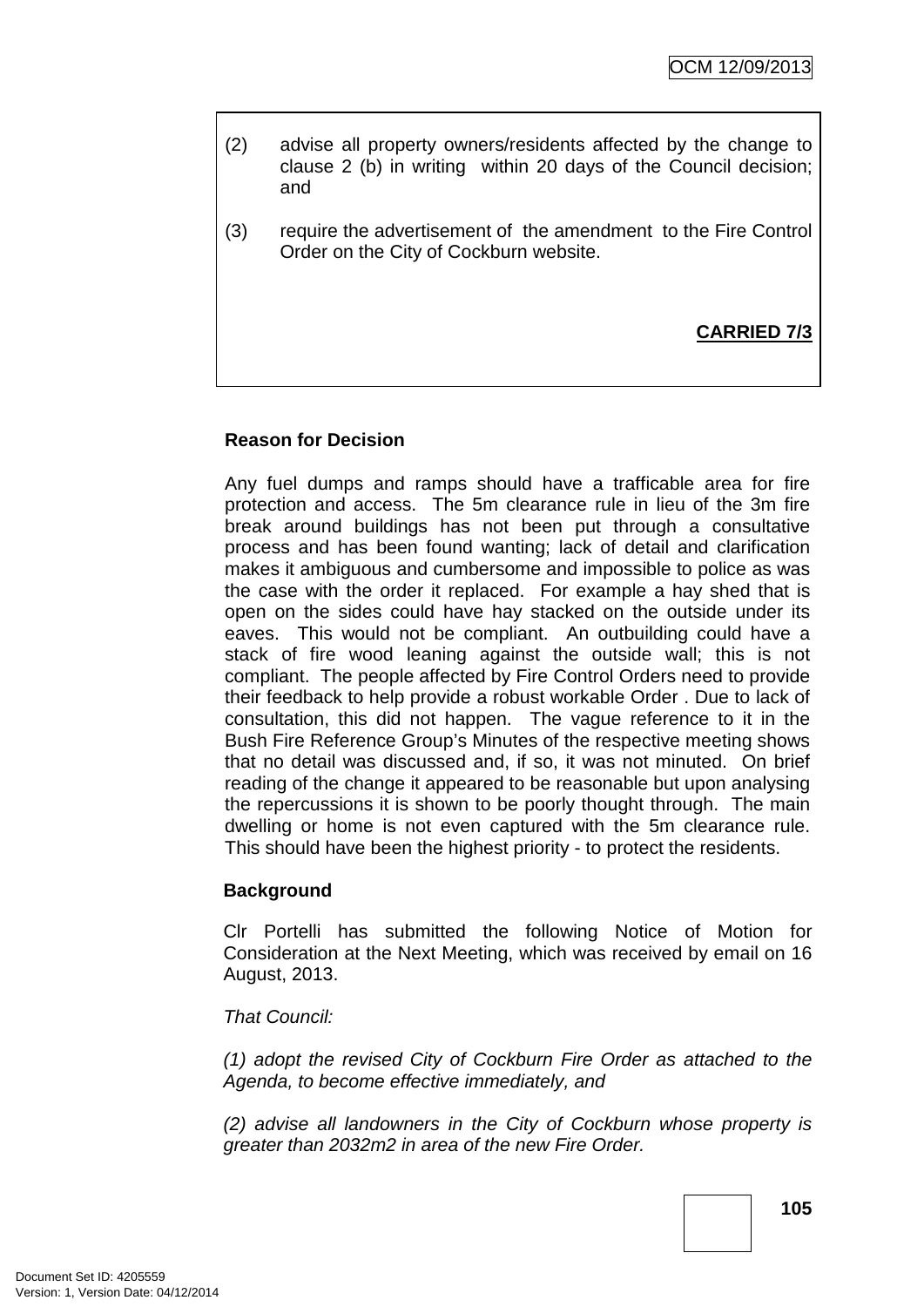#### **Submission**

N/A

#### **Report**

Clr Portelli lodged a separate Notice of Motion dealing with this subject at the August Council Meeting. That motion seeks the Bushfire Reference Group to re consider provisions of the adopted Fire Order and recommend a more inclusive consultation process for future changes to the Order.

Clr Portelli has since advised that he wishes to amend the current Fire Order adopted by Council, by removing a provision in the Order (2(b)) which requires owners of land greater than 2032m2 to have no flammable material within a 5 metre distance from a shed or outbuilding.

A copy of Clr Portelli`s correspondence to this effect is attached.

The proposal is premised on the adopted Fire Order not being subjected to prior public consultation.

The adopted Fire Order varied from that which was advertised for public comment by the change to the provision that previously required outbuildings to be protected by a 3 metre firebreak. Instead, the 5 metre zone excluding flammable material was inserted as it was considered more practical for landowners to comply with and the previous provision was not enforceable. It was reported to the July Council Meeting the difference between the advertised Draft and the recommended Order which was ultimately adopted by Council.

However, this has apparently caused some consternation among the Banjup Resident`s Group which has lobbied for the new provision to be deleted.

The City has contacted the Department of Fire and Emergency Services to determine their position regarding the need to have dry vegetation and debris kept clear of outbuildings for properties over 2032sqm in size. The Department advised the City that the recommended clearance around outbuildings is 20 metres. The Current adopted Fire Control Order for 2013-14 includes a requirement for a 5 metre clearance of debris and dry vegetation around outbuildings, so is already less than the recommended clearance zone. The Notice of Motion to delete clause 2(b) from the current Fire Control Order will remove the requirement for properties over 2032 sam to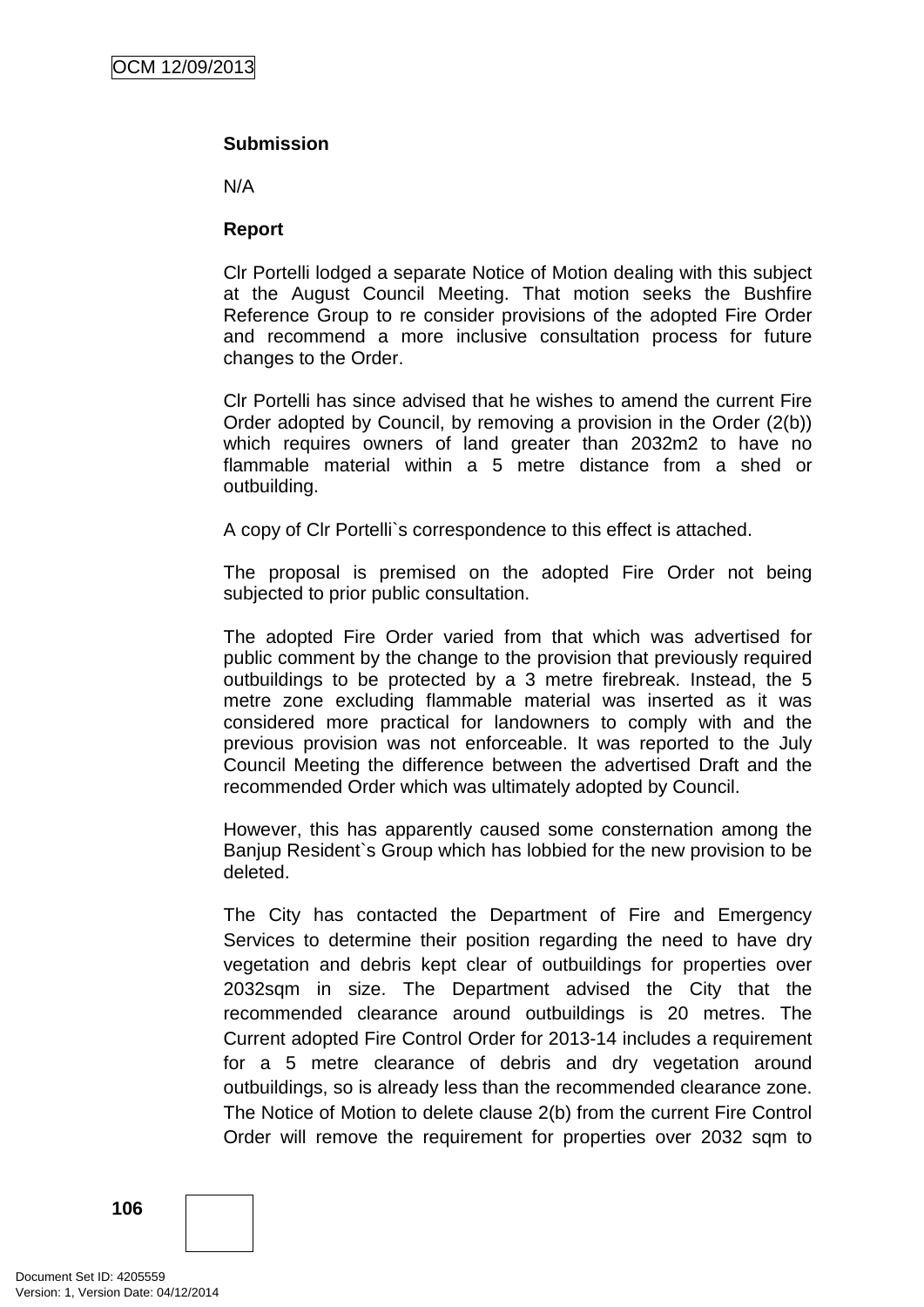have any type of clearance regarding dry vegetation and debris surrounding outbuildings. The deletion of the requirement for the 5 metre clearance around outbuildings is considered by the City to increase the risk of Bushfires spreading and will also reduce accessibility to outbuildings for the purpose of fighting fires. It is therefore recommended that the current 2013-14 Fire Control Order previously adopted by Council be maintained.

This is a matter which would normally be referred to Council`s Bushfire Reference Group for initial consideration. Accordingly it is recommended as such.

### **Strategic Plan/Policy Implications**

#### **Community & Lifestyle**

Safe communities and to improve the community's sense of safety.

#### **Leading & Listening**

• A culture of risk management and compliance with relevant legislation, policy and guidelines

### **Budget/Financial Implications**

Additional postage costs (est \$2,000) will be required to advise landowners of 2032  $m^2$ .

#### **Legal Implications**

Sec.33 of the Bush Fires Act refers.

#### **Community Consultation**

Normally these matters are subject to initial consideration of Council`s Bushfire Reference Group.

#### **Attachment(s)**

- 1. Proposed amended Fire Order
- 2. Correspondence from Clr Portelli
- 3. How prepared are you for a bushfire, flyer
- 4. Cockburn Bush Fire Advisory Reference Group Meeting Notes

#### **Advice to Proponent(s)/Submissioners**

Clr Portelli has been advised that this matter is to be considered at the September 2013 Council Meeting.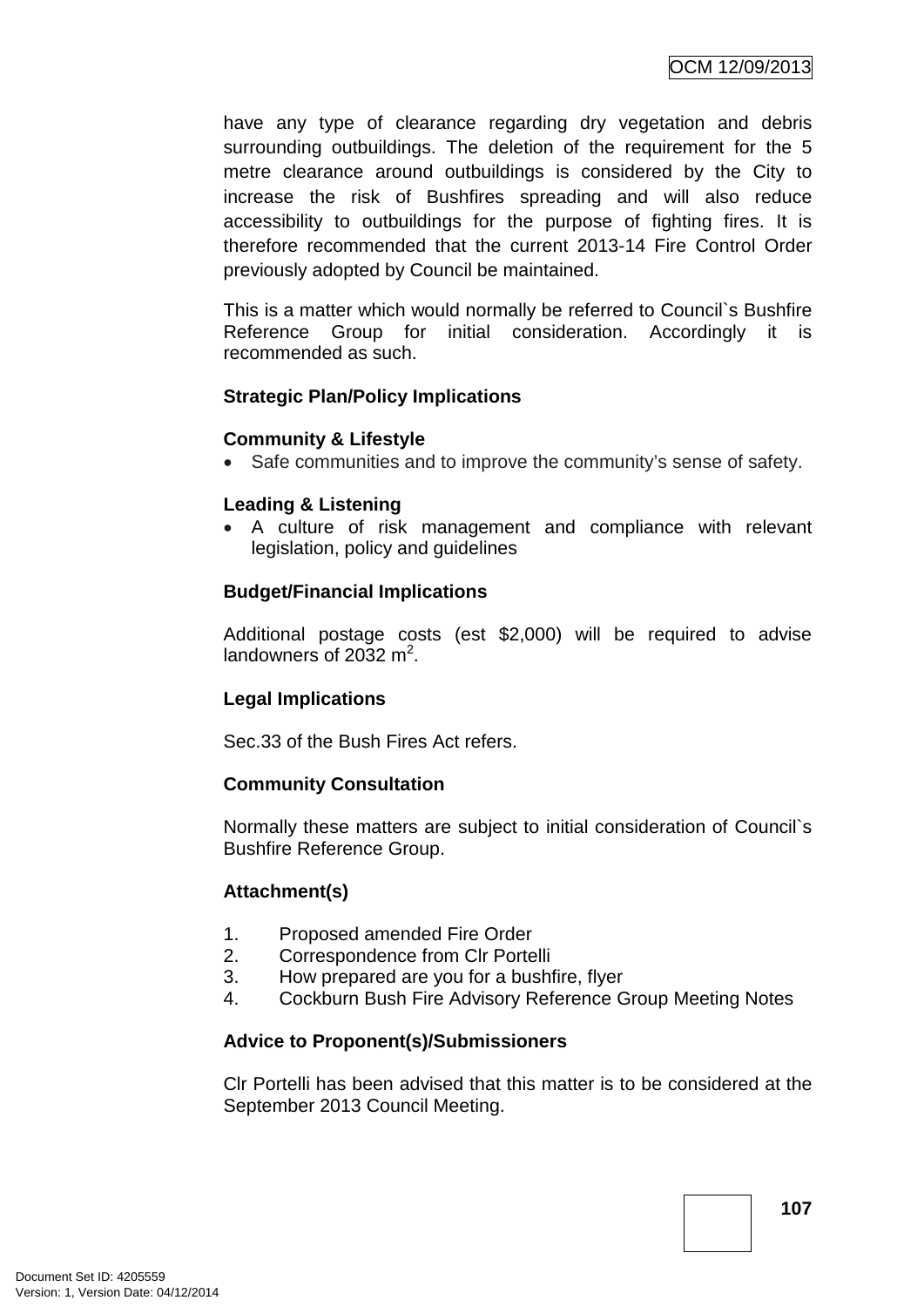**Implications of Section 3.18(3) Local Government Act, 1995**

Nil.

#### **20. NOTICES OF MOTION GIVEN AT THE MEETING FOR CONSIDERATION AT NEXT MEETING**

Nil

### **21. NEW BUSINESS OF AN URGENT NATURE INTRODUCED BY COUNCILLORS OR OFFICERS**

**21.1 (MINUTE NO 5130) (OCM 12/09/2013) - INITIATION OF TOWN PLANNING SCHEME NO. 3 AMENDMENT 103 - AMENDING DEVELOPMENT CONTRIBUTION PLAN 13 TO INCLUDE ADDITIONAL ITEMS (109/035) (C CATHERWOOD)**

# **RECOMMENDATION**

That Council :

- (1) in pursuance of Section 75 of the Planning and Development Act 2005 amend the City of Cockburn Town Planning Scheme No. 3 ("Scheme") by:
	- 1. Amending Schedule 12 of the Scheme text by inserting the following items in Development Contribution Area 13 – Community Infrastructure, under 'Infrastructure and Administrative Items to be Funded' as follows (additional wording shown in **bold** text):

| Infrastructure | Regional                                     |  |  |  |  |
|----------------|----------------------------------------------|--|--|--|--|
| and            | Coogee Surf Club                             |  |  |  |  |
| administrative | <b>Wetland Education Centre/Native Ark</b>   |  |  |  |  |
| items to be    | Cockburn Central Recreation<br>and           |  |  |  |  |
| funded         | <b>Aquatic Centre</b>                        |  |  |  |  |
|                | <b>Cockburn Central Community Facilities</b> |  |  |  |  |
|                | Visko Park Bowling and Recreation Club       |  |  |  |  |
|                | Coogee Golf Complex (excluding the           |  |  |  |  |
|                | pro shop and restaurant components)          |  |  |  |  |
|                | Bibra Lake Management Plan Proposals         |  |  |  |  |
|                | <b>Atwell Oval</b>                           |  |  |  |  |
|                | <b>Foreshore</b><br>North<br>Coogee          |  |  |  |  |
|                | <b>Management</b> Plan<br><b>Proposals</b>   |  |  |  |  |
|                | (excluding rebuilding of the groyne)         |  |  |  |  |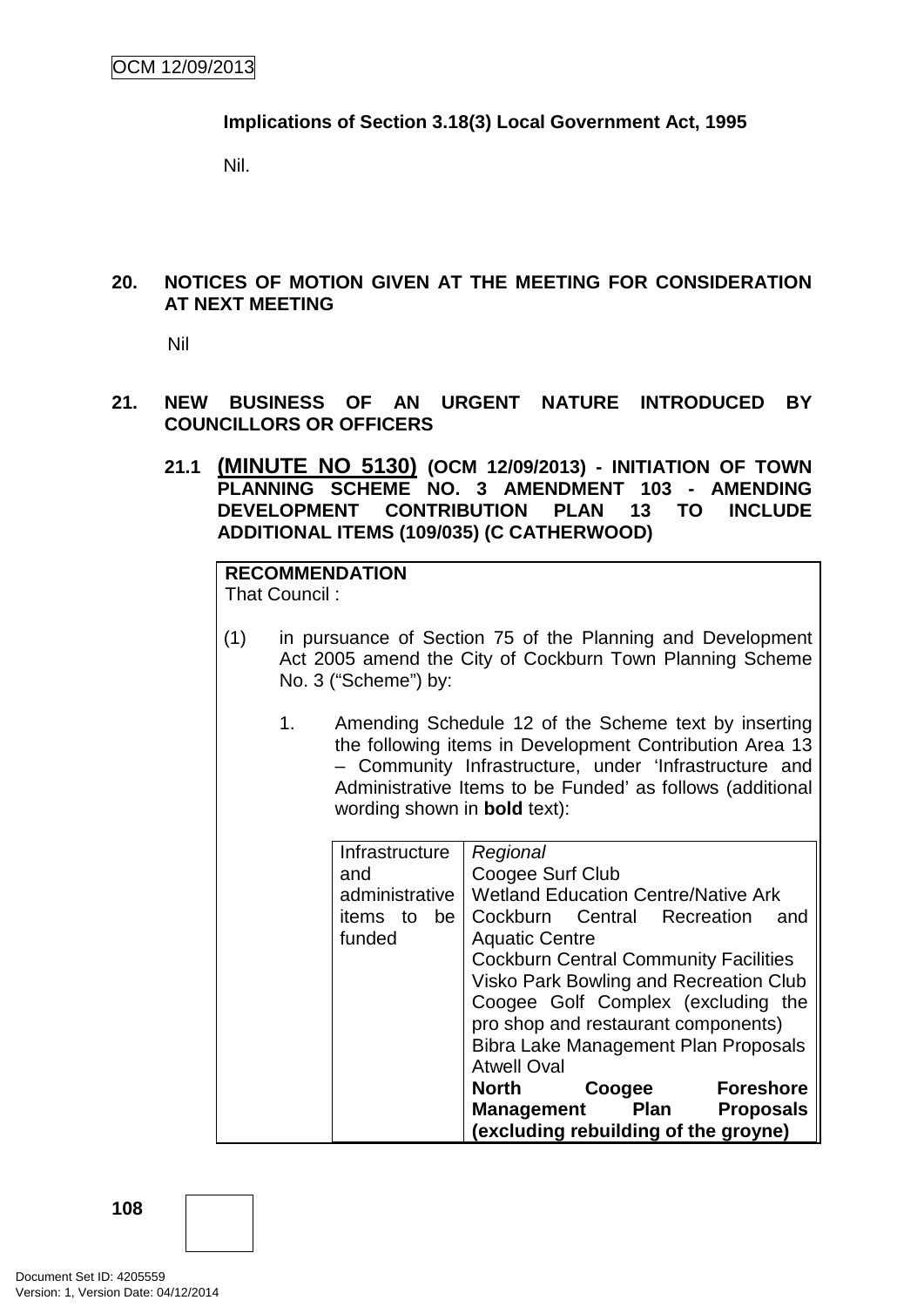| <b>Cockburn Coast Foreshore Reserve</b><br>(excluding<br>protection<br>coastal<br>measures)<br><b>Cockburn Coast Beach Parking</b>                                                                                                                                                                                                           |  |  |
|----------------------------------------------------------------------------------------------------------------------------------------------------------------------------------------------------------------------------------------------------------------------------------------------------------------------------------------------|--|--|
| Sub Regional-East<br>Cockburn Central<br>Library<br>and<br><b>Community Facilities</b><br><b>Cockburn Central Playing Fields</b><br><b>Anning Park Tennis</b><br>Cockburn Central Heritage Park<br><b>Bicycle Network-East</b>                                                                                                               |  |  |
| Sub Regional-West<br>Phoenix Seniors and Lifelong Learning<br>Centre<br><b>Beale Park Sports Facilities</b><br><b>Western Suburbs Skate Park</b><br><b>Bicycle Network-West</b><br>Dixon Reserve/Wally Hagen Facility<br>Development (excluding the café<br>component)                                                                       |  |  |
| Local<br><b>Lakelands Reserve</b><br><b>Southwell Community Centre</b><br><b>Hammond Park Recreation Facility</b><br>Frankland<br>Reserve Recreation<br>and<br><b>Community Facility</b><br><b>Munster Recreation Facility</b><br>Cockburn Coast Sport<br>Oval<br>and<br><b>Clubroom (including land cost)</b>                               |  |  |
| Administrative costs including -<br>Costs to prepare and administer the<br>Contribution Plan during the period of<br>operation (including legal expenses,<br>valuation fees, cost of design and cost<br>estimates, proportion of staff salaries,<br>computer software or hardware required<br>for the purpose of administering the<br>plan). |  |  |
| Cost to prepare and review estimates<br>including the costs for appropriately<br>qualified independent persons.                                                                                                                                                                                                                              |  |  |
| Costs to prepare and update<br>the                                                                                                                                                                                                                                                                                                           |  |  |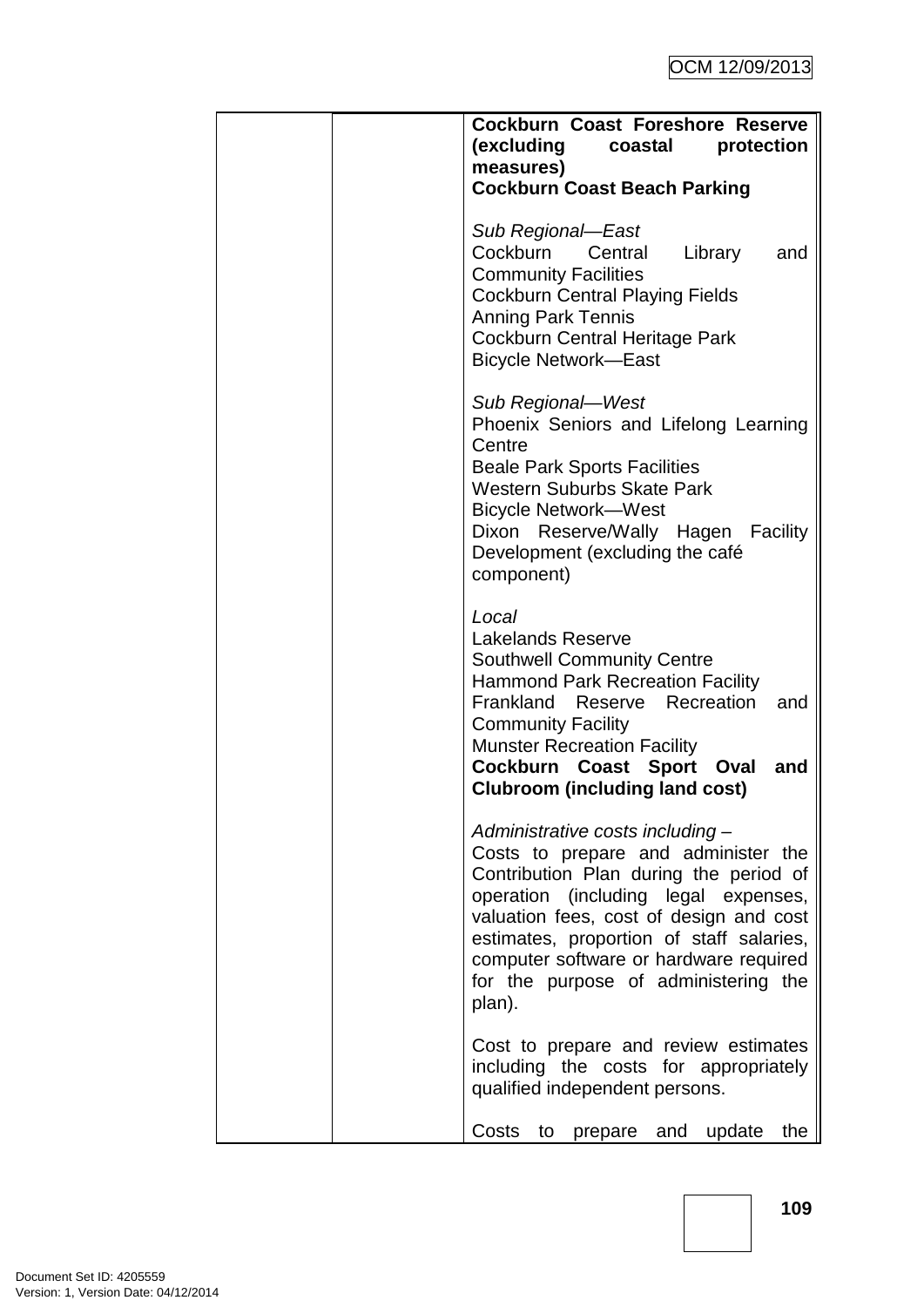|  | Community                     | Infrastructure | Cost |
|--|-------------------------------|----------------|------|
|  | <b>Contribution Schedule.</b> |                |      |
|  |                               |                |      |

(2) upon receipt of amending documents in support of resolution (1) above, determine that the amendment is consistent with Regulation 25(2) of the Regulations and the amendment be referred to the Environmental Protection Authority ("EPA") as required by Section 81 of the Act, and on receipt of a response from the EPA indicating that the amendment is not subject to formal environmental assessment, be advertised for a period of 42 days in accordance with the Regulations. In the event that the EPA determines that the amendment is to be subject to formal environmental assessment, this assessment is to be prepared by the proponent prior to advertising of the amendment.

#### **COUNCIL DECISION**

MOVED Clr C Reeve-Fowkes SECONDED Clr Y Mubarakai that the recommendation be adopted.

**CARRIED 10/0**

# **Background**

Development Contribution Plan 13 ("DCP13") was included in the City's Scheme via Amendment No. 81, gazetted in August 2011 and relates to community infrastructure.

Community infrastructure is the land, structures and facilities which help communities and neighbourhoods function effectively. This includes facilities such as sporting and recreational facilities, community centres, child care and after school care centres, libraries and cultural facilities. They are often highly valued by their communities and add greatly to the overall quality of life by providing opportunities for physical activity and social interaction.

It is widely accepted that the use of community facilities has a direct correlation to the number of people using them. This is clear in the intent and basis of the relevant State Planning Policy 3.6 -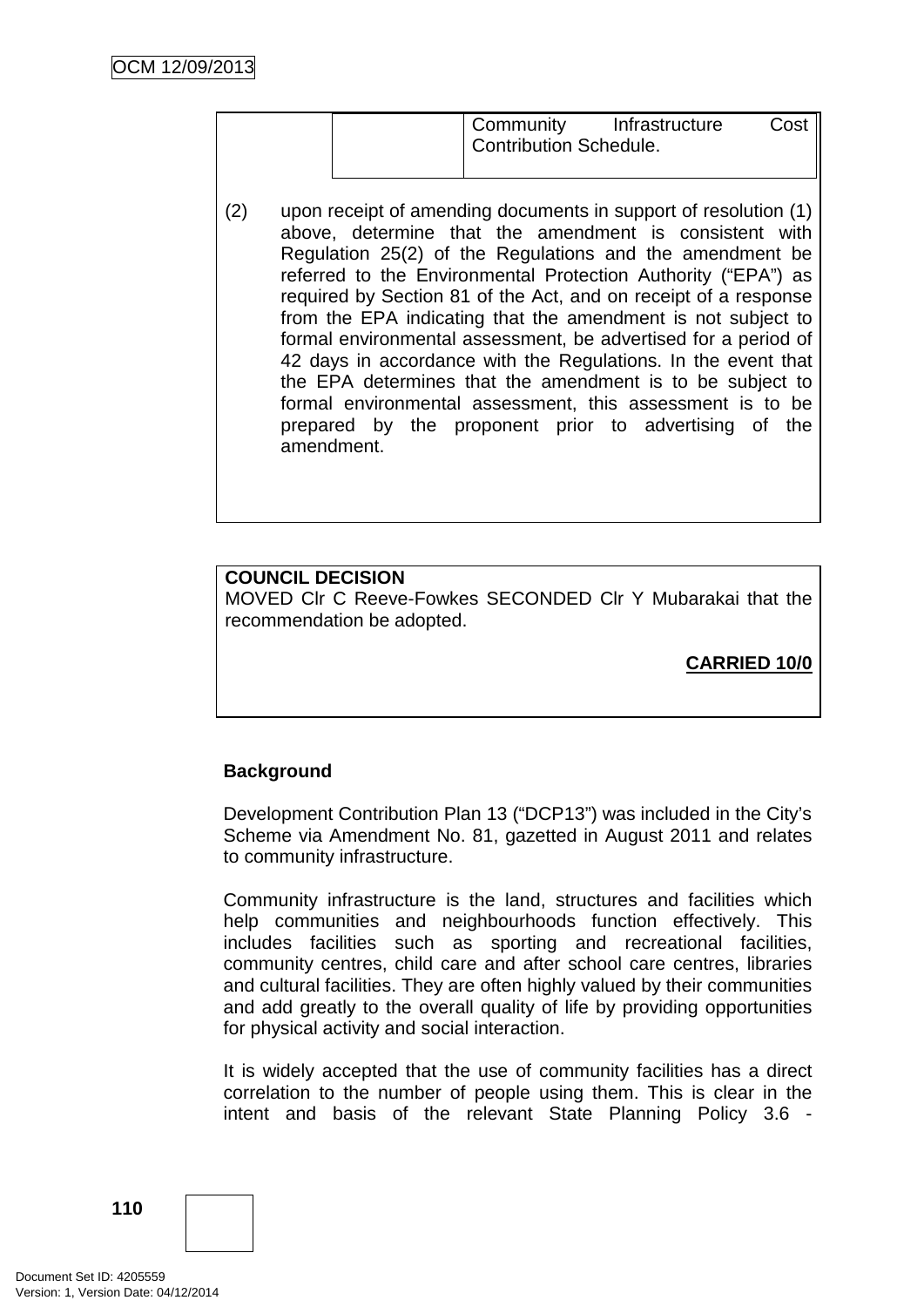Development Contributions for Infrastructure ("SPP3.6") as well as the City's DCP13.

# **Submission**

A Scheme Amendment has been lodged by APP on behalf of Landcorp, the proponents for the Robb Jetty and Emplacement Local Structure Plans within the Cockburn Coast development area ("subject land"). The structure plans for the subject land were considered by Council on 9 May 2013 and approved, subject to modifications. Approval of these plans from the Western Australian Planning Commission ('WAPC") is still pending.

The local structure plans propose to develop the subject land for a mix of zones, including a dense activity centre, residential (ranging up to R160 density), public open space, mixed business, mixed use, and a primary school with a shared oval. The oval will fulfil a role in providing for junior sport for surrounding suburbs and is, as a specification of the District Structure Plan, in addition to the local public open space a development ordinarily provides for. The subject land is also directly adjacent to coastal foreshore which is proposed to be redeveloped.

The local structure plans indicated the need for development contributions as an important aspect of coordinating development in this area. This included additions to the existing DCP13 for community infrastructure as well as a new DCP specific to the Robb Jetty and Emplacement area of Cockburn Coast.

It is proposed to modify the provisions of the City's existing DCP13 to include additional items as a result of the future proposed urbanisation of the subject land to meet the requirements of future community/s in the locality.

# **Report**

#### Existing Development Contribution Plan 13

The City through its existing DCP13 has catered for the requirements of community facilities and services at the local, subregional and regional level. While the existing DCP13 recognised there would be growth within the Cockburn Coast area, planning was not sufficiently advanced to include infrastructure items brought about by this development.

One of the proposed additions to DCP13 (foreshore upgrades) will necessitate a change to the categorisation of an existing item. The North Coogee Foreshore Management Proposals is currently a Subregional West item. Together with the Cockburn Coast Foreshore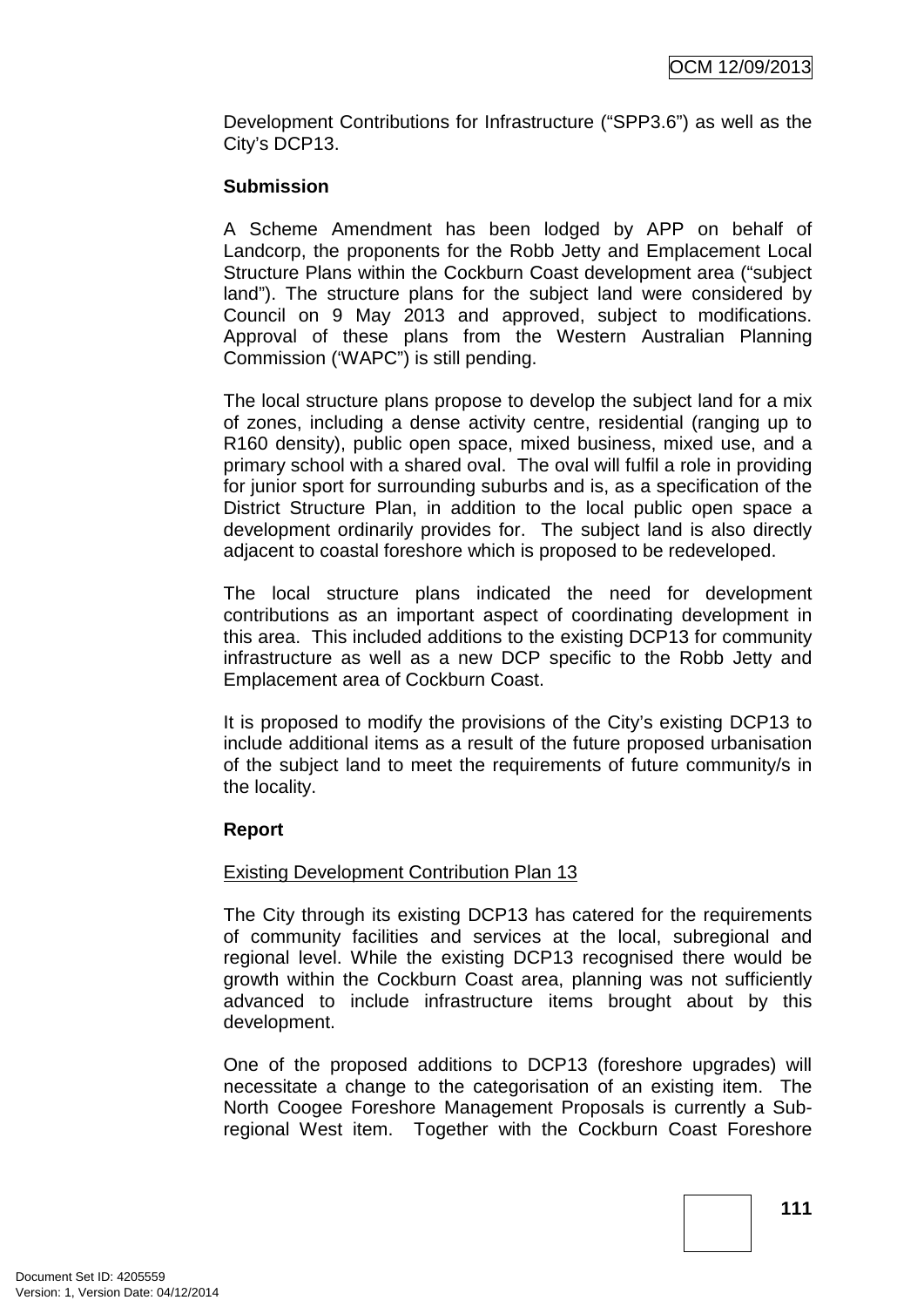proposal discussed further below, this elevates the catchment for this item.

#### Proposed Additions to Development Contribution Plan 13

The community infrastructure items proposed to be included in DCP 13 are identified in the District Structure Plan and Local Structure Plans for Cockburn Coast. The community infrastructure items proposed to be included in Schedule 12 of DCP 13 are detailed below. The addition of these items is proposed via Amendment No. 103 to the City's Town Planning Scheme No. 3.

It should be noted Council recently resolved to include additional items to DCP13 relating to the development of the former Banjup Quarry site. That amendment is awaiting final approval from the Minister for Planning. It is important to note these additional items arising from the Banjup development are not (and cannot be) shown in the draft Cost Contribution Schedule which will be advertised with this amendment. This will only indicate the current DCP13 items and the impact of the additional items subject of this amendment.

#### New Items: Regional Infrastructure

The intensification of the project provides an opportunity to enhance the recreational and aesthetic quality of the foreshore reserve. Given the regional function and attraction of the foreshore, construction of high quality active and passive recreations areas (and conservation areas) will be utilised and enjoyed by residents from the entire City of Cockburn and beyond. Additional enhancement is required to the proposals covered by the North Coogee Foreshore Management Plan ('North Coogee FMP'), existing Sub-Regional item to reflect the scale and intensification of development now envisaged for the Cockburn Coast project area.

The level of enhancement and catchment for the North Coogee is substantially less than what is proposed for the Cockburn Coast foreshore. This is why it is currently a Sub-Regional item. The works for the Cockburn Coast foreshore are intended to attract a more extensive catchment (from across the entire City) and will have a much higher level of enhancement as detailed further below. As a comparison, Coogee Surf Club is included as an existing Regional Item. This reflects the role and attraction of the infrastructure investment at Coogee Beach. As the City of Cockburn continues to grow, some of this role will need to be borne by the Cockburn Coast Foreshore. In turn, the North Coogee FMP proposals will also draw a greater catchment and will need to be moved from Sub-Regional to Regional category in DCP13.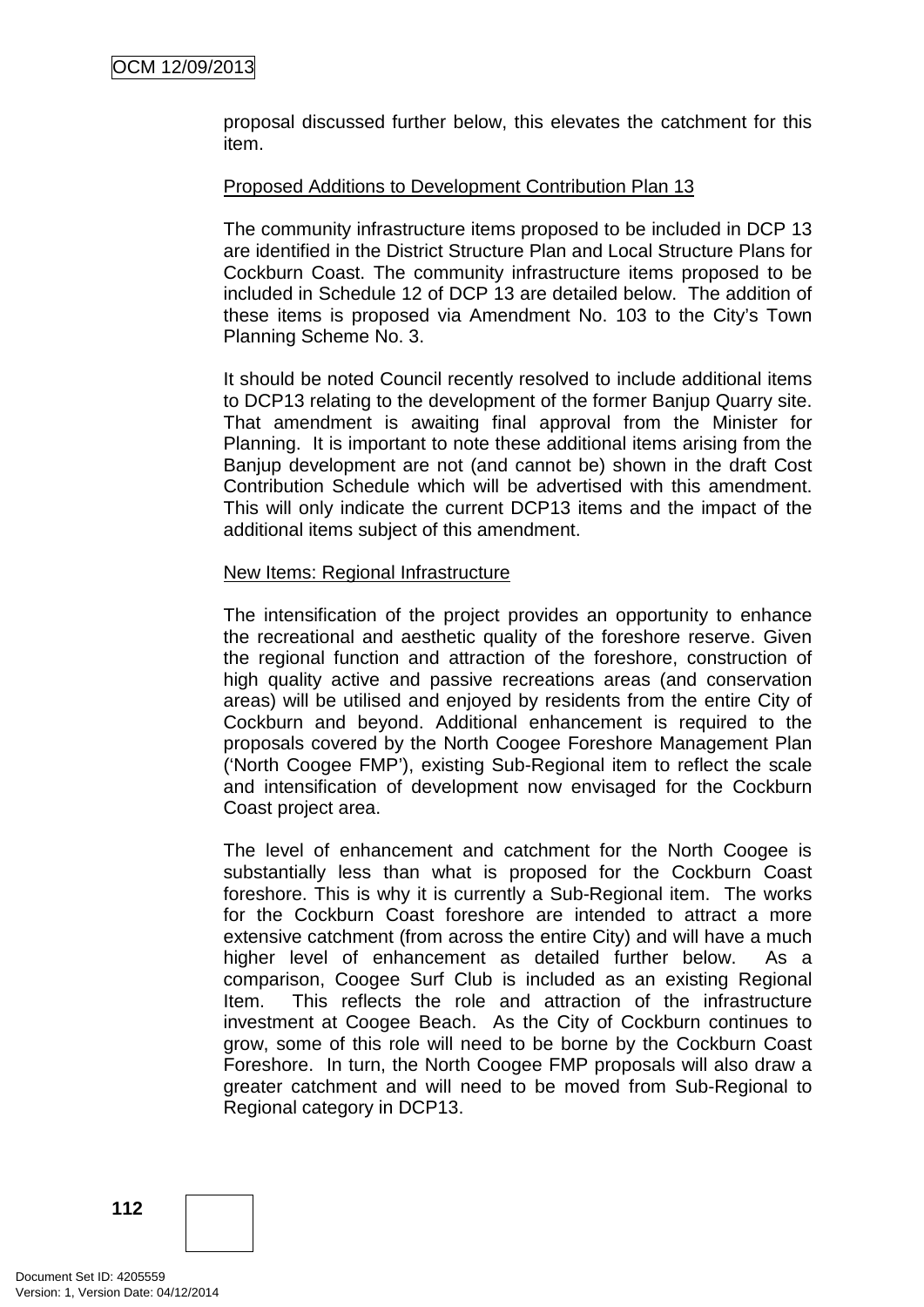This portion of foreshore accommodates an important role for the community, recognised by the European and Indigenous Heritage significance attributed to this section of foreshore by the City's Local Government Inventory. The value of this section of coast extends well beyond the proposed development into the rest of the Cockburn community. Improvements to this area will enable increased appreciation for this community asset.

The foreshore area adjacent to the Robb Jetty remains and the Main Street location is proposed to be developed into a plaza. Robb Jetty will be a high quality flexible urban space catering for large community events such as outdoor performances and markets. Community facilities focusing on multiple user needs will encourage diversity while retaining and enhancing the areas heritage, both Nyungar and European. The plaza will cater for activities such as markets, alfresco dining, concerts, outdoor cinema, performances and seasonal festivals to attract people of all ages, ethnicities and cultures.

McTaggart Cove builds on the existing recreational facilities to provide a key location for those wanting 'green space' facilities such as 'kick about' areas, bbq, picnic areas, car parking and playgrounds. A pedestrian bridge is proposed across the rail line to allow access from the existing activity node, and future primary school at McTaggart Cove to the Foreshore Reserve.

A second pedestrian bridge will be located from the east-west public open space providing access across the rail line to the Foreshore Reserve in the northern portion of the project area. This bridge is particularly important as it links the beach car parking to the foreshore area. The bridge at McTaggart Cove, while desirable, should be considered to be sacrificial. The original estimates submitted by Landcorp for the foreshore reserve were in the order of \$25 million (including \$3 million for each of the pedestrian bridges). This is considered to be excessive and would inflate the existing contribution rates too far. Landcorp will be advised to limit this item to \$18 million in total.

Additional foreshore enhancement is proposed at Catherine Point (beyond the North Coogee Foreshore Management Plan proposals). Further enhancement to this location (including irrigated planting, seats, shelter, lighting and paths) is required in recognition of the scale and intensification of development proposed in this location.

Given the project area's coastal location, mixture of uses and scale of redevelopment proposals, the Cockburn Coast project will attract visitors from outside of the project area. The enhanced accessibility to the foreshore and encouragement of passive and recreation opportunities will attract residents from eastern suburbs within the City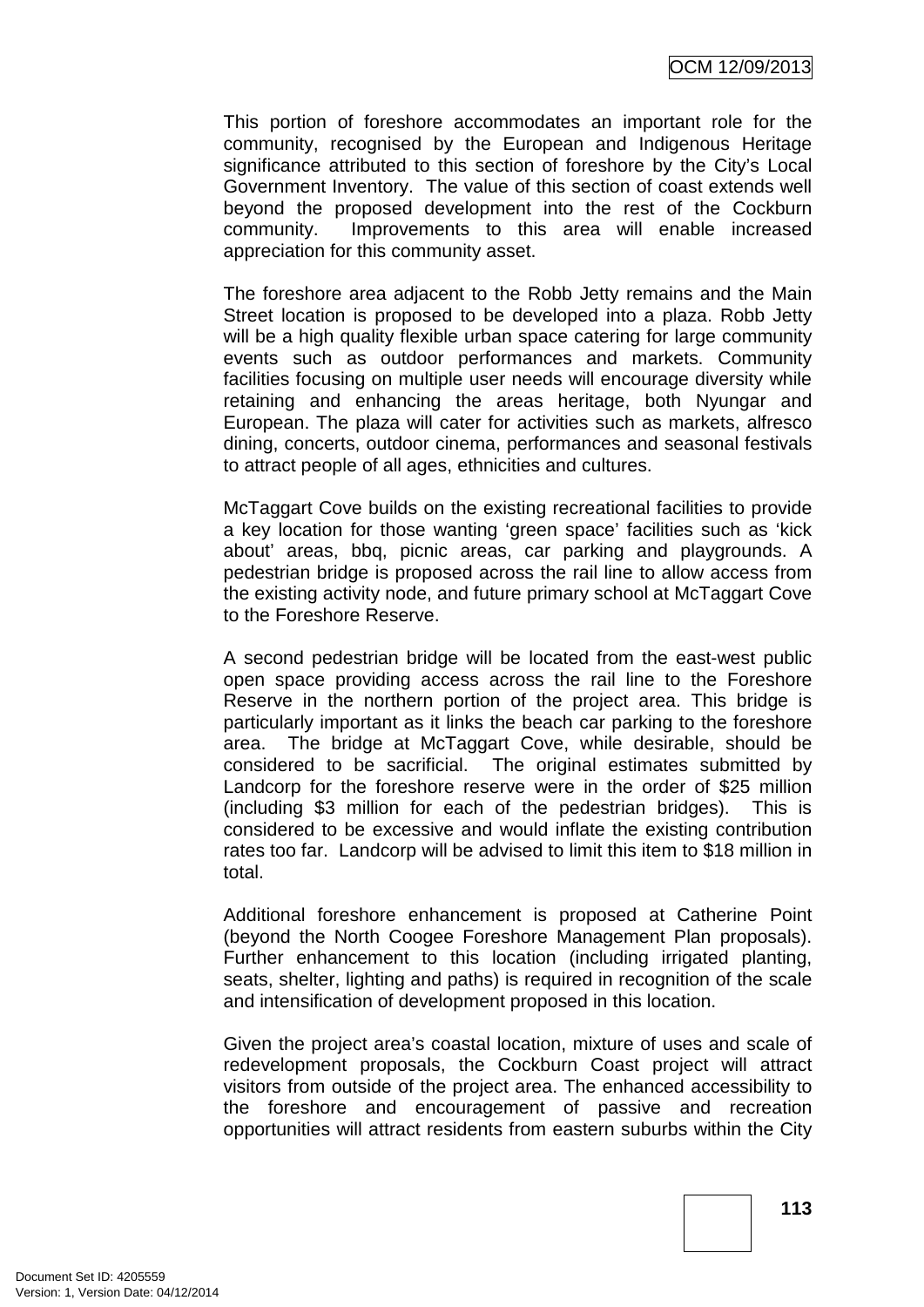of Cockburn and contribute to the health and wellbeing of all residents. Together with the scale of retail and other active uses planned within the Cockburn Coast, the foreshore and nearby activities will be an important recreational asset and focal point for the entire City of Cockburn community.

Additional beach parking is also proposed alongside the linear (eastwest) public open space to accommodate visitors from the broader area. The parking area is located on the eastern side of the railway line for traffic management and rail safety reasons. Safe access can be accommodated via the pedestrian bridge.

On this basis, the foreshore enhancement proposals and beach parking facilities have been included as a Regional item in DCP 13.

#### New Items: Local Infrastructure

The Cockburn Coast district open space comprising sports oval and clubrooms have been identified as a Local community infrastructure item. This item is only intended to support the local community needs across the suburbs of Coogee and North Coogee. In addition to the Cockburn Coast residential population, this Local facility will support future residents proposed within other nearby new developments such as South Beach and Port Coogee who currently need to travel outside their locality to access playing fields. This playing field has been identified in the City's Sport and Recreation Strategic Plan.

The majority of the cost for this item is the land which the District Structure Plan states will be shared with the adjacent primary school to serve this area and provided for in addition to the 10% public open space and subject to development contributions.

The catchment for this oval must be thought of in the same terms as the primary school. A very small site has been allocated for the school as part of the WAPC's District Structure Plan. The ordinary requirement with an adjacent playing field is 3.5ha. In this case, the school is 1.2ha. Primary school sites, where there are multiple landowners (such as here) attract a pro-rata contribution by developers to the Department of Education via subdivision condition. In this case, those developers will be paying for a much smaller school site. This contribution item in DCP13 will 'dovetail' with the contributions made to the Department of Education to ensure the school site can function. Effectively, the contribution ends up 'split' between the two parties but this has the additional benefit in the City can provide a small playing field and clubroom, available outside of school hours.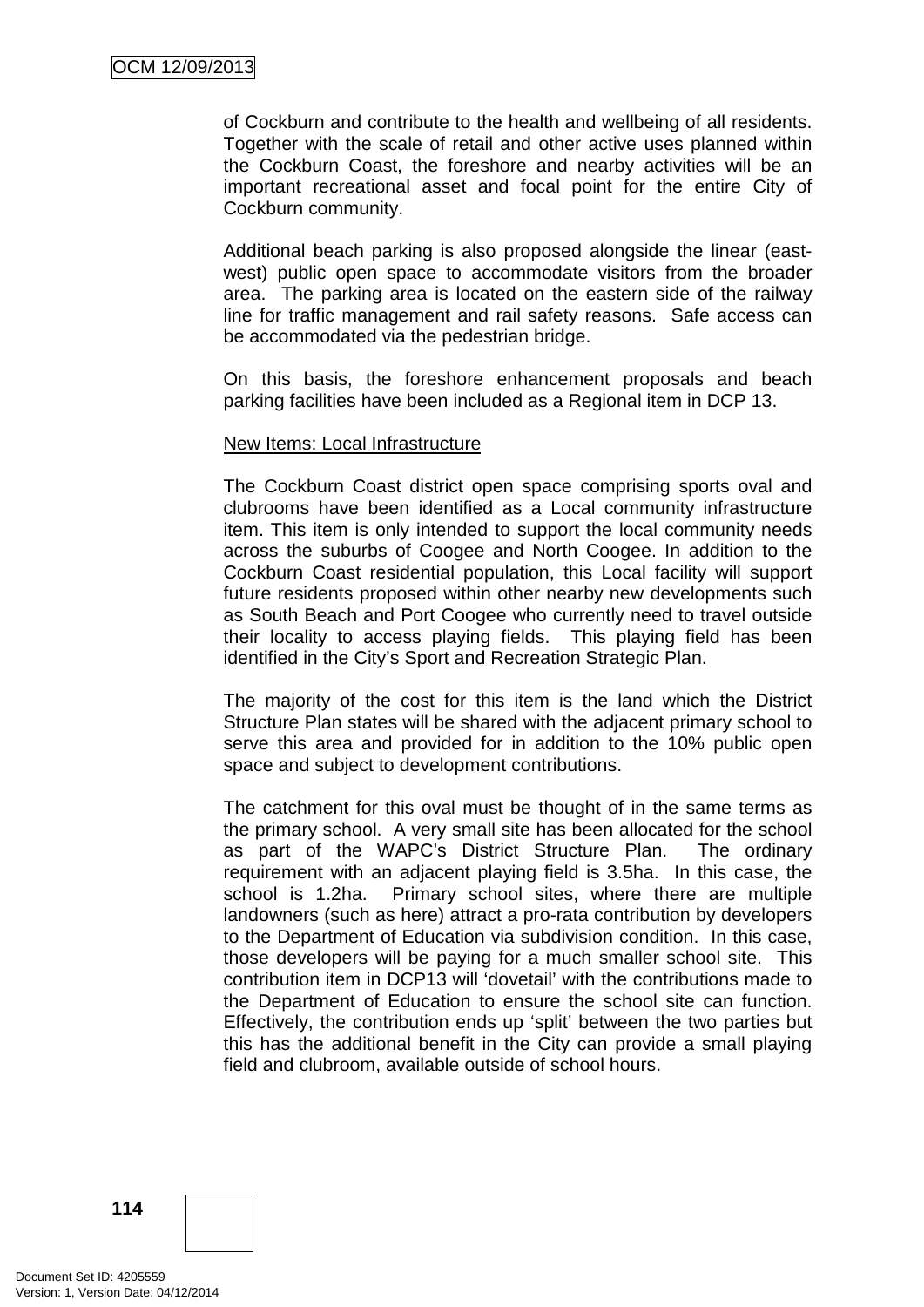# **Conclusion**

It is recommended that Council initiate Amendment No. 103 to the City's Town Planning Scheme No. 3, subject to the receipt of amending documents to the City's satisfaction.

### **Strategic Plan/Policy Implications**

### **Growing City**

- To grow our City in a sustainable way by: using land efficiently, protecting the natural environment and conserving biodiversity.
- Development that is soundly balanced between new and existing areas.

#### **Infrastructure**

• Community facilities that meet the diverse needs of the community now and into the future.

### **Budget/Financial Implications**

The infrastructure items proposed by this modification to DCA13 represent a quantum of \$31,546,889 (this assumes a maximum of \$18million for the foreshore cost). Importantly, the City has a role in funding proportionately towards these infrastructure items, commensurate with the regional level catchment infrastructure. In today's dollars this represents a cost of \$14,936,875. The DCA13 modification provide the avenue for obtaining proportionate contributions to both existing and new items, with the City contributing proportionately to these same items also.

As previously noted, Council has also initiated an amendment for additions to DCP13 related to the Banjup development. This will mean the overall infrastructure amount (if the Banjup amendment is approved) will be greater. This will translate into increased contribution rates.

While an annual review of costs for DCP13 already occurs, in 2015 the City will need to review the rate of growth to ensure the assumptions made at the commencement of DCP13 are still current. This review is currently provided for in the existing scheme provisions. City officers intend to bring this review forward to coincidence with these additions to DCP13 to ensure the contributions are distributed as fairly as possible. It is extremely important as items are added that if the cost can be distributed across a greater number of lots that these are also updated.

# **Legal Implications**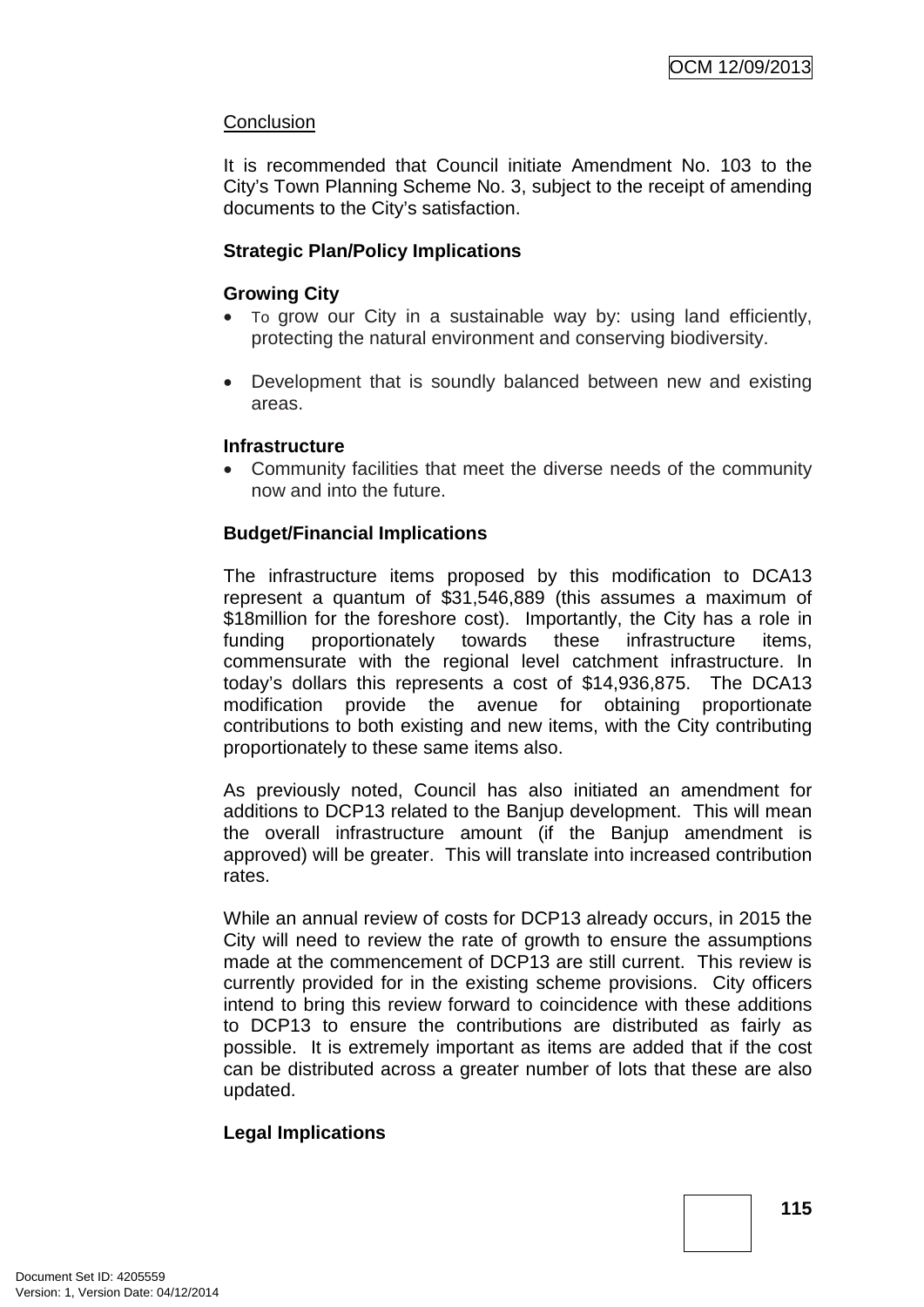*Planning and Development Act 2005 Town Planning Regulations 1967 Planning and Development Regulations 2009* City of Cockburn Town Planning Scheme No. 3

# **Community Consultation**

In accordance with the *Town Planning Regulations 1967* consultation is to be undertaken subsequent to the Local Government adopting the Scheme Amendment and he Environmental Protection Authority ("EPA") advising that the proposal is environmentally acceptable. This requires the amendment to be advertised for a minimum of 42 days.

### **Attachment(s)**

Locational plan of proposed DCP13 additional items

#### **Advice to Proponent(s)/Submissioners**

The Proponent for the proposal has been advised that this matter is to be considered at the 12 September 2013 Council Meeting.

#### **Implications of Section 3.18(3) Local Government Act, 1995**

Nil.

# **22. MATTERS TO BE NOTED FOR INVESTIGATION, WITHOUT DEBATE**

Nil

#### **23. CONFIDENTIAL BUSINESS**

Nil

# **24 (MINUTE NO 5131) (OCM 12/09/2013) - RESOLUTION OF COMPLIANCE (SECTION 3.18(3), LOCAL GOVERNMENT ACT 1995)**

### **RECOMMENDATION**

That Council is satisfied that resolutions carried at this Meeting and applicable to items concerning Council provided services and facilities, are:-

(1) integrated and co-ordinated, so far as practicable, with any provided by the Commonwealth, the State or any public body;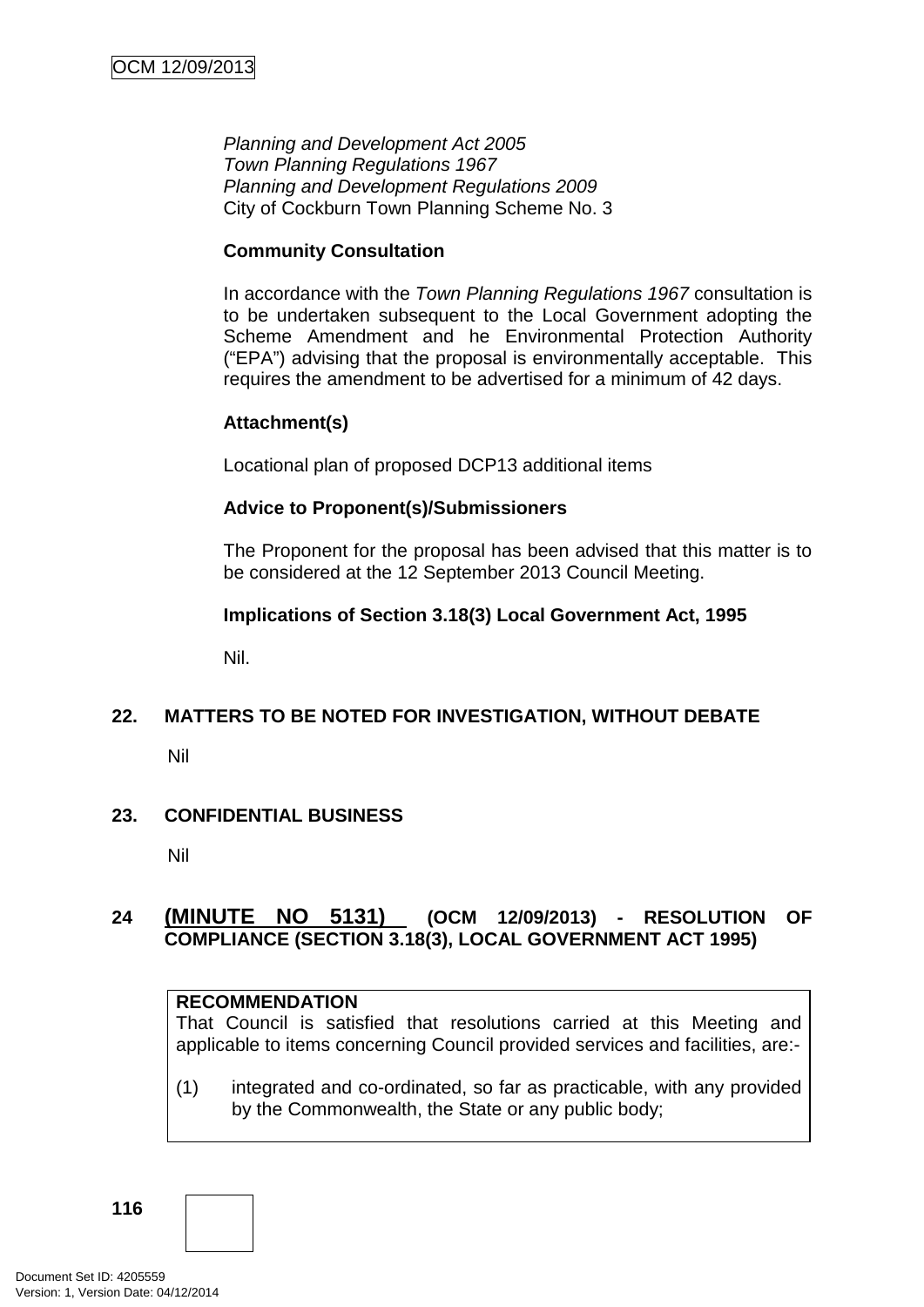- (2) not duplicated, to an extent Council considers inappropriate, services or facilities as provided by the Commonwealth, the State or any other body or person, whether public or private; and
- (3) managed efficiently and effectively.

# **COUNCIL DECISION**

MOVED Clr S Pratt SECONDED Deputy Mayor K Allen the recommendation be adopted.

**CARRIED 10/0**

# **25 (OCM 12/09/2013) - CLOSURE OF MEETING**

Meeting closed at 8.48 PM.

# **CONFIRMATION OF MINUTES**

I, ………………………………………….. (Presiding Member) declare that these minutes have been confirmed as a true and accurate record of the meeting.

Signed: ………………………………………. Date: ……../……../……..